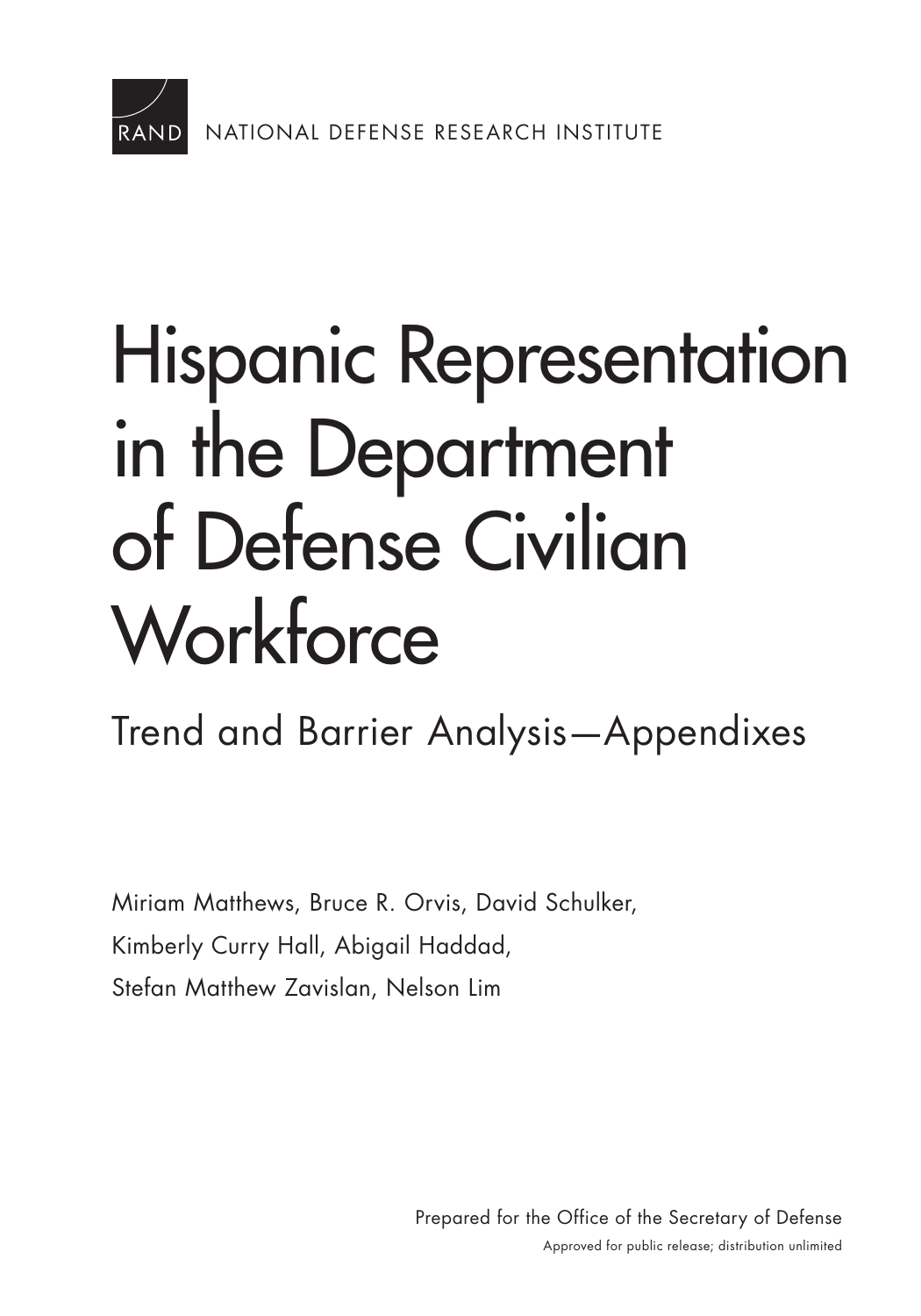For more information on this publication, visit [www.rand.org/t/RR1699](http://www.rand.org/t/RR1699)

**Library of Congress Cataloging-in-Publication Data** is available for this publication. ISBN: 978-0-8330-9900-6

> Published by the RAND Corporation, Santa Monica, Calif. © Copyright 2017 RAND Corporation RAND<sup>®</sup> is a registered trademark.

### Limited Print and Electronic Distribution Rights

This document and trademark(s) contained herein are protected by law. This representation of RAND intellectual property is provided for noncommercial use only. Unauthorized posting of this publication online is prohibited. Permission is given to duplicate this document for personal use only, as long as it is unaltered and complete. Permission is required from RAND to reproduce, or reuse in another form, any of its research documents for commercial use. For information on reprint and linking permissions, please visit [www.rand.org/pubs/permissions.](http://www.rand.org/pubs/permissions)

The RAND Corporation is a research organization that develops solutions to public policy challenges to help make communities throughout the world safer and more secure, healthier and more prosperous. RAND is nonprofit, nonpartisan, and committed to the public interest.

RAND's publications do not necessarily reflect the opinions of its research clients and sponsors.

Support RAND Make a tax-deductible charitable contribution at [www.rand.org/giving/contribute](http://www.rand.org/giving/contribute)

[www.rand.org](http://www.rand.org)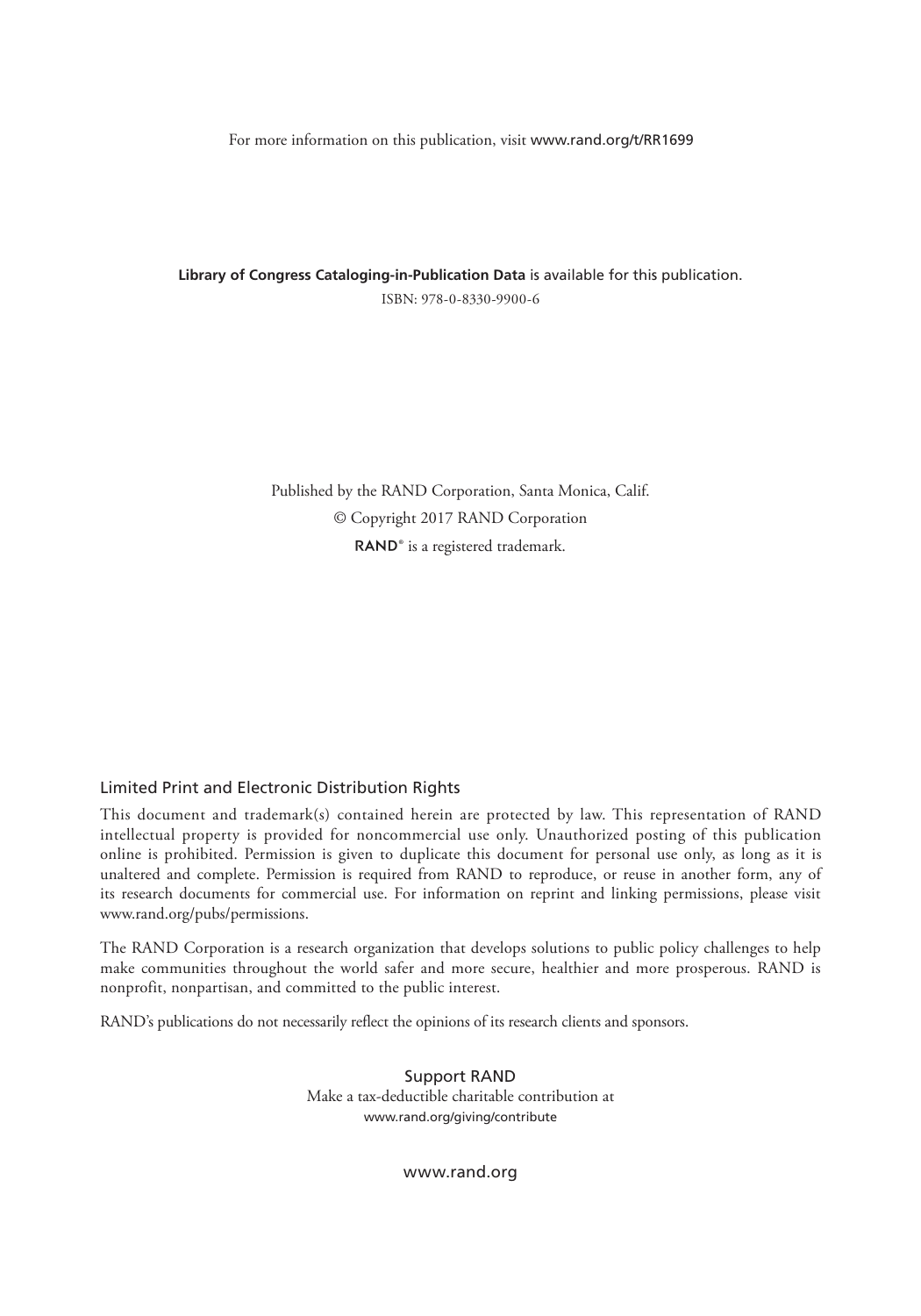Recent reports published by the U.S. Office of Personnel Management have shown underrepresentation of Hispanics in the federal government in comparison to the U.S. civilian labor force. These reports have also shown that, in comparison to other executive departments in the federal government, the U.S. Department of Defense (DoD) has one of the lowest proportions of Hispanics in its workforce. These reports suggest that Hispanic underrepresentation requires additional consideration in DoD but do not sufficiently consider what might contribute to limited DoD employment of this group.

This volume of online appendixes report augments a report that provides information that might assist DoD in addressing Hispanic underrepresentation in its civilian workforce. It describes analyses that agencies have used for assessing barriers to employment in the federal workforce and includes barrier analyses that we conducted to assess Hispanic representation in DoD. It also includes results of an innovative new analytic option to determine whether certain workforce characteristics might influence Hispanic representation, and it includes analyses examining Hispanic representation among USAJOBS applicants to DoD. Further, the report includes information from interviews we conducted to examine practices in place in DoD and other federal agencies for recruitment of Hispanic civilians and information from interviews conducted with hiring managers within DoD that addressed perceptions of Hispanic employment and ideas for promoting the employment of this group. Finally, the report makes recommendations based on these analyses. The bibliography for the appendixes can also be found in the main report.

The research was sponsored by the Office of Diversity Management and Equal Opportunity in the Office of the Secretary of Defense and conducted within the Forces and Resources Policy Center of the RAND National Defense Research Institute, a federally funded research and development center sponsored by the Office of the Secretary of Defense, the Joint Staff, the Unified Combatant Commands, the Navy, the Marine Corps, the defense agencies, and the defense Intelligence Community.

For more information on the RAND Forces and Resources Policy Center, see [www.rand.org/nsrd/ndri/centers/frp](http://www.rand.org/nsrd/ndri/centers/frp) or contact the director (contact information is provided on the web page).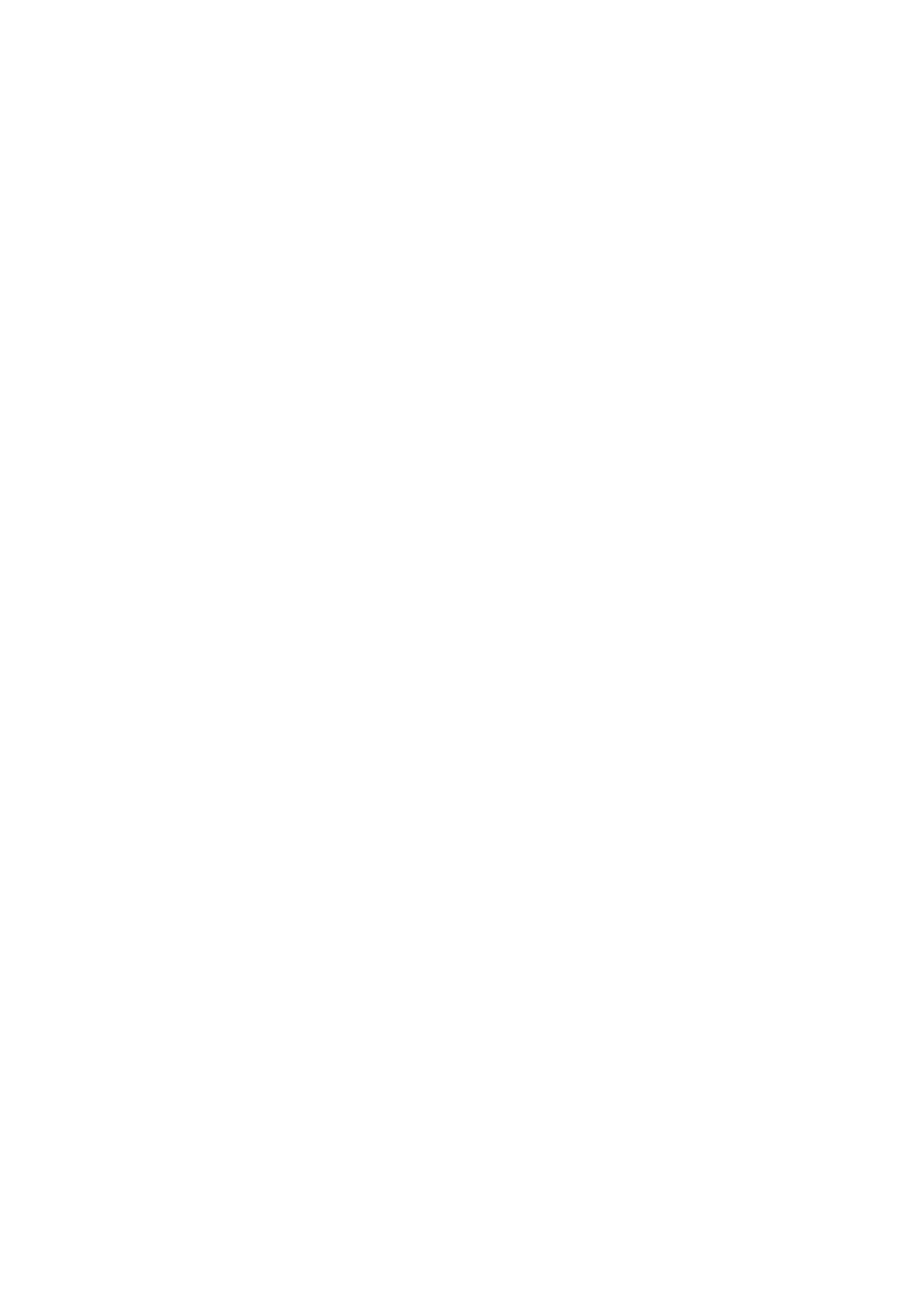### **Contents**

### **APPENDIXES**

| A. Legal Requirements and Initiatives Regarding Employment of Hispanics 1 |
|---------------------------------------------------------------------------|
| B. Equal Employment Opportunity Commission Workforce Tables 15            |
|                                                                           |
|                                                                           |
|                                                                           |
|                                                                           |
|                                                                           |
|                                                                           |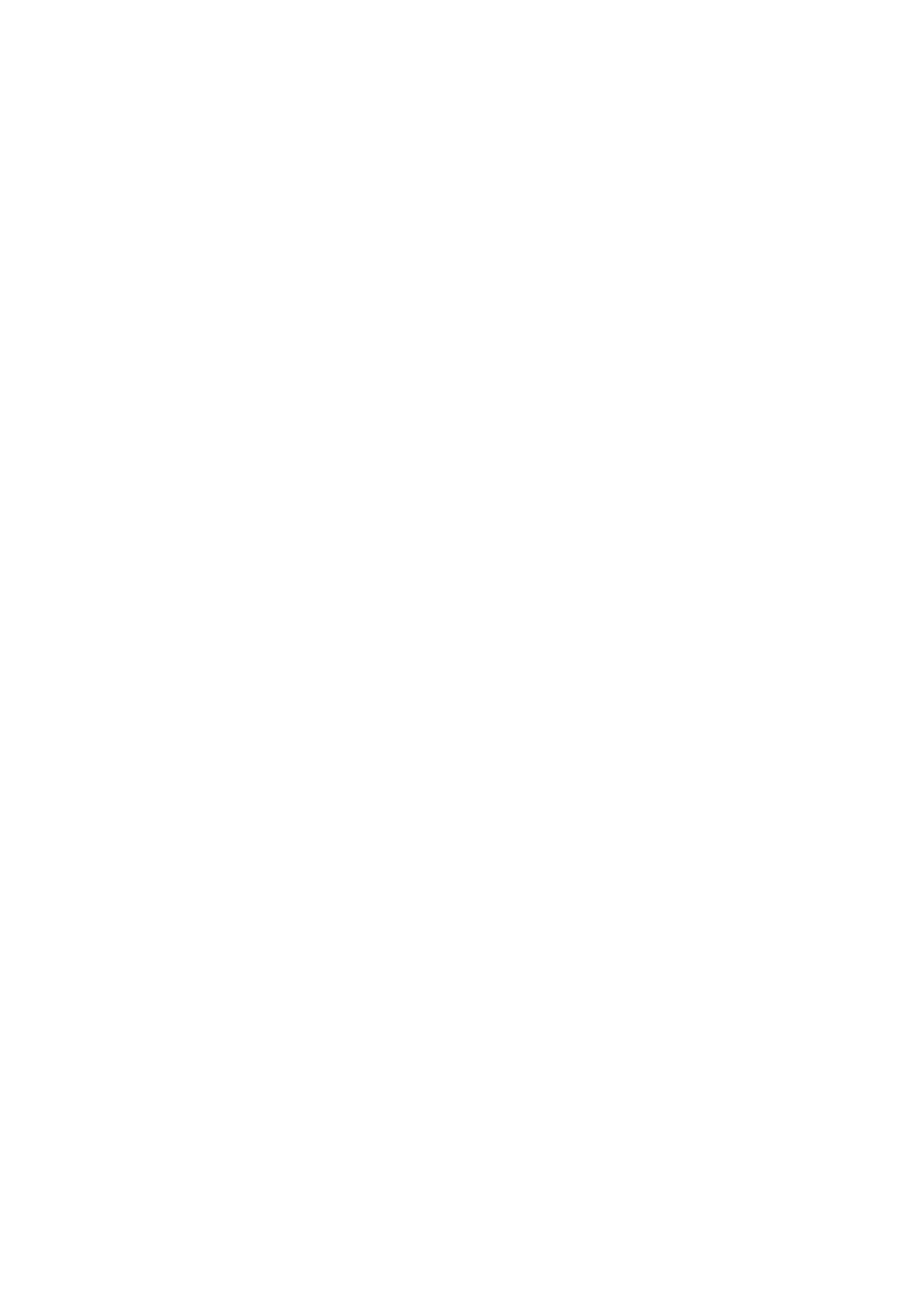### **Figures**

| B.1.  | Total Workforce: Distribution by Race, Ethnicity, and Sex 16                  |    |
|-------|-------------------------------------------------------------------------------|----|
| B.2.  | Total Workforce, by Component: Distribution by Race, Ethnicity, and Sex 17    |    |
| B.3.  | Occupational Categories: Distribution by Race, Ethnicity, and Sex  18         |    |
| B.4.  | Participation Rates for Permanent General Schedule Grades, by Race,           |    |
|       |                                                                               | 19 |
| B.5.  | Participation Rates for Temporary General Schedule Grades, by Race,           |    |
|       |                                                                               | 20 |
| B.6.  | Participation Rates for Permanent Wage Grades, by Race, Ethnicity, and Sex 21 |    |
| B.7.  | Participation Rates for Temporary Wage Grades, by Race, Ethnicity, and Sex    | 22 |
| B.8.  | Participation Rates for Permanent Major Occupations: Distribution by          |    |
|       |                                                                               | 23 |
| B.9.  | Participation Rates for Temporary Major Occupations: Distribution by          |    |
|       |                                                                               | 24 |
| B.10. | Applicants and Hires for Permanent Major Occupations, by Race,                |    |
|       |                                                                               | 25 |
| B.11. | Applicants and Hires for Temporary Major Occupations, by Race,                |    |
|       |                                                                               | 26 |
| B.12. | New Hires, by Type of Appointment: Distribution by Race, Ethnicity,           |    |
|       |                                                                               | 27 |
| B.13. | Selections for Internal Competitive Promotions for Major Occupations,         |    |
|       |                                                                               | 28 |
| B.14. | Noncompetitive Promotions: Time in Grade-Distribution, by Race,               |    |
|       |                                                                               | 29 |
| B.15. | Internal Selections for Senior-Level Positions, by Race, Ethnicity, and Sex   | 30 |
| B.16. | Participation in Career Development: Distribution by Race, Ethnicity,         |    |
|       |                                                                               | 31 |
| B.17. | Employee Recognition and Awards: Distribution by Race, Ethnicity, and Sex.    | 32 |
| B.18. | Separations, by Type of Separation: Distribution by Race, Ethnicity, and Sex  | 33 |
| C.1.  | Percentage of Hispanics and Non-Hispanics in High-Tracked Occupations,        |    |
|       |                                                                               | 36 |
| C.2.  | Promotion Rate Among Hispanics and Non-Hispanics, 2009–2013                   | 37 |
| C.3.  | Percentage Transitioning to Upper-Level General Schedule Grades,              |    |
|       |                                                                               | 38 |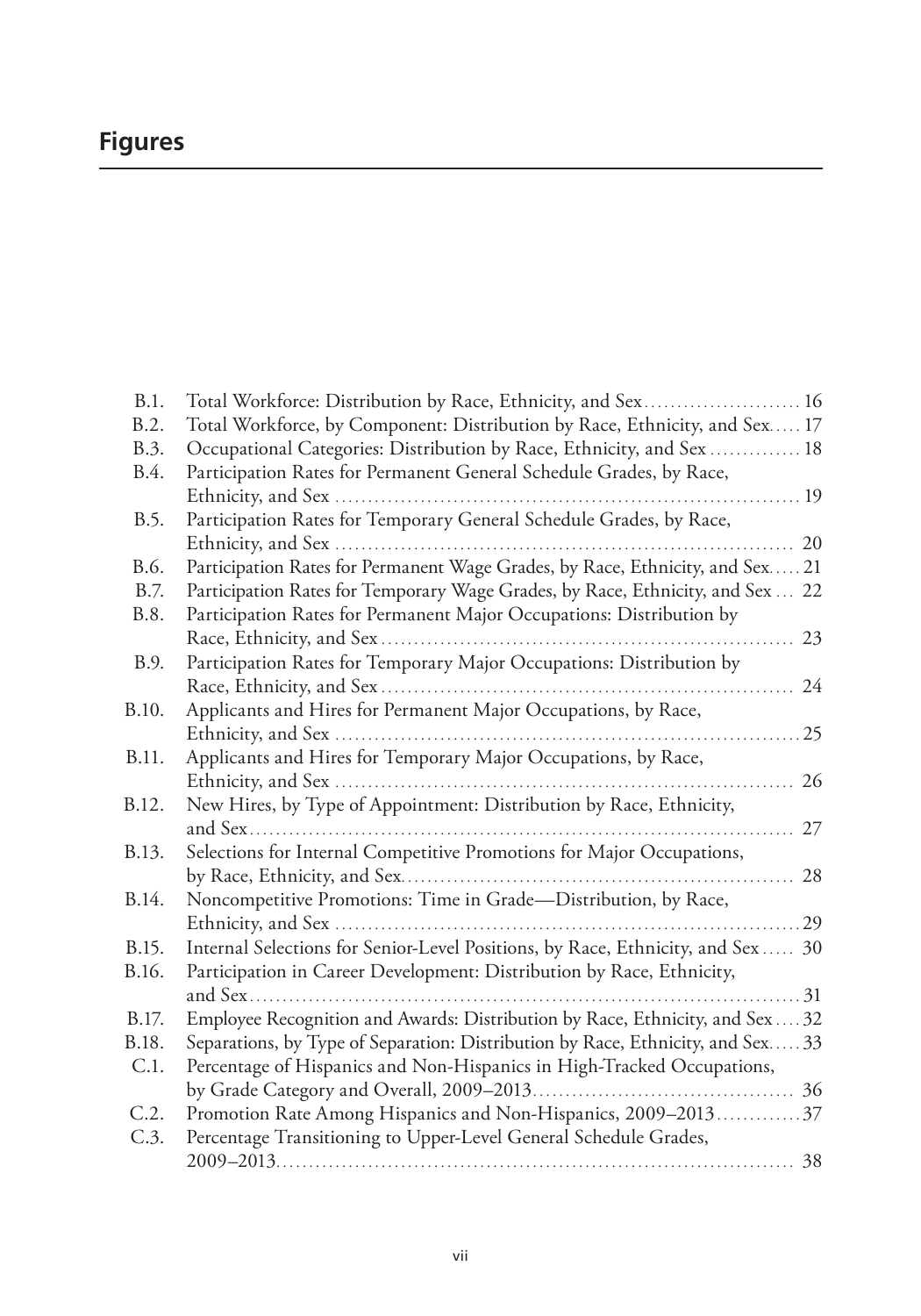| C.4. Difference Between Actual and Expected Hispanic Promotions in the |  |
|------------------------------------------------------------------------|--|
|                                                                        |  |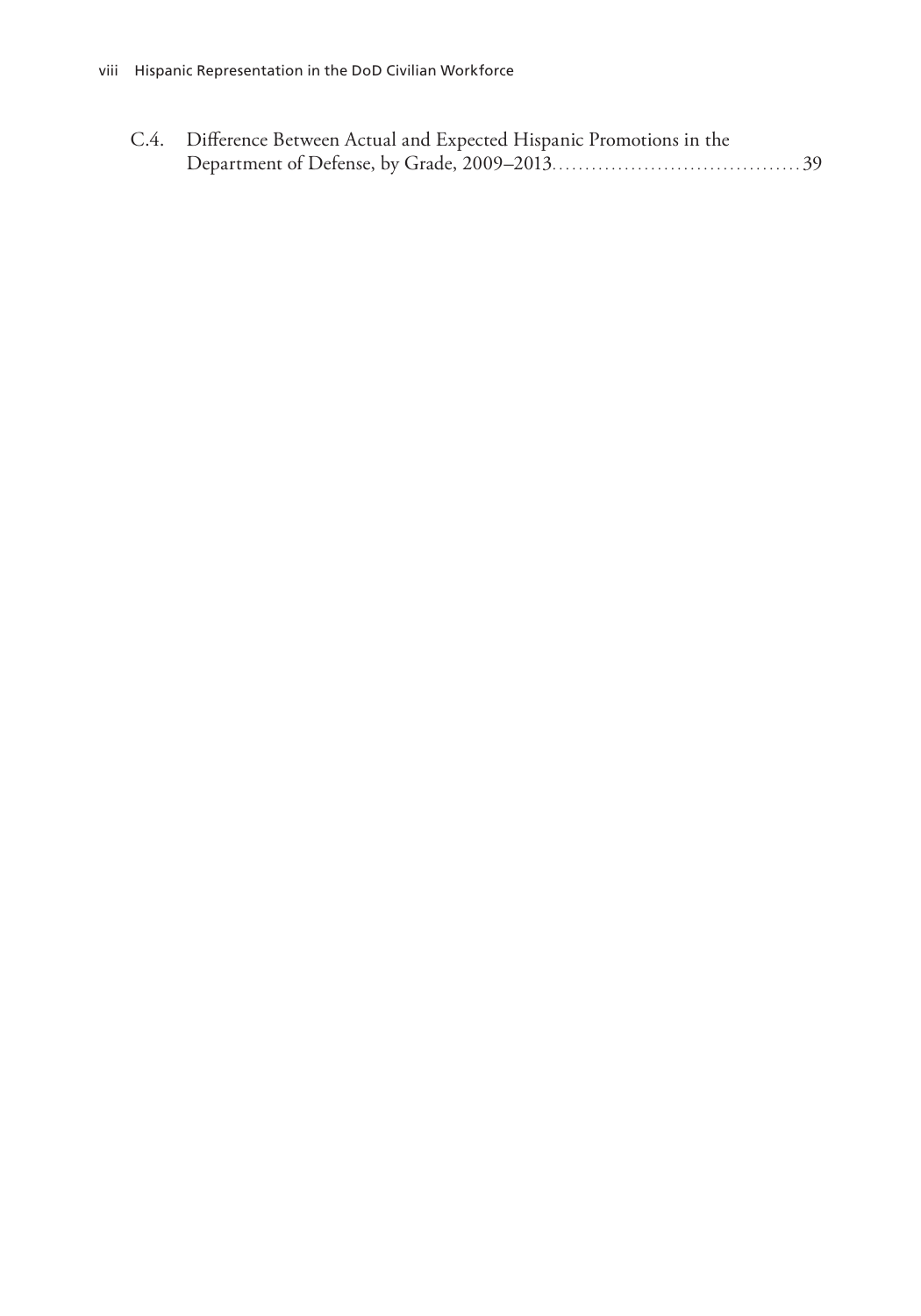### **Tables**

| D.1.  | Occupations, by Category, Department of Defense Overall  42                |    |
|-------|----------------------------------------------------------------------------|----|
| D.2.  | Proportion of Hispanics and Promotion Rates, by Occupational Category,     |    |
|       | Department of Defense Overall, as Percentages                              | 43 |
| D.3.  |                                                                            | 44 |
| D.4.  | Proportion of Hispanics and Promotion Rates, by Occupational Category,     |    |
|       |                                                                            | 44 |
| D.5.  |                                                                            |    |
| D.6.  | Proportion of Hispanics and Promotion Rates, by Occupational Category,     |    |
|       |                                                                            | 45 |
| D.7.  |                                                                            | 46 |
| D.8.  | Proportion of Hispanics and Promotion Rates, by Occupational Category,     |    |
|       |                                                                            | 46 |
| D.9.  |                                                                            |    |
| D.10. | Proportion of Hispanics and Promotion Rates, by Occupational Category:     |    |
|       |                                                                            |    |
| D.11. | Department of Defense Mission-Critical Occupations                         | 48 |
| D.12. | Proportion of Hispanics and Promotion Rates Across All Mission-Critical    |    |
|       |                                                                            | 49 |
| D.13. | Proportion of Hispanics and Promotion Rates, by Mission-Critical           |    |
|       | Occupational Category, Across the Entire Department of Defense: Under      |    |
|       | Secretary of Defense for Acquisition, Logistics and Technology,            |    |
|       |                                                                            | 50 |
| D.14. | Proportion of Hispanics and Promotion Rates, by Mission-Critical           |    |
|       | Occupational Category, Across the Entire Department of Defense:            |    |
|       | Under Secretary of Defense for Personnel and Readiness, as Percentages  51 |    |
| D.15. | Proportion of Hispanics and Promotion Rates, by Mission-Critical           |    |
|       | Occupational Category, Across the Entire Department of Defense:            |    |
|       | Under Secretary of Defense Comptroller, as Percentages 51                  |    |
| D.16. | Proportion of Hispanics and Promotion Rates, by Mission-Critical           |    |
|       | Occupational Category, Across the Entire Department of Defense:            |    |
|       |                                                                            |    |
|       |                                                                            |    |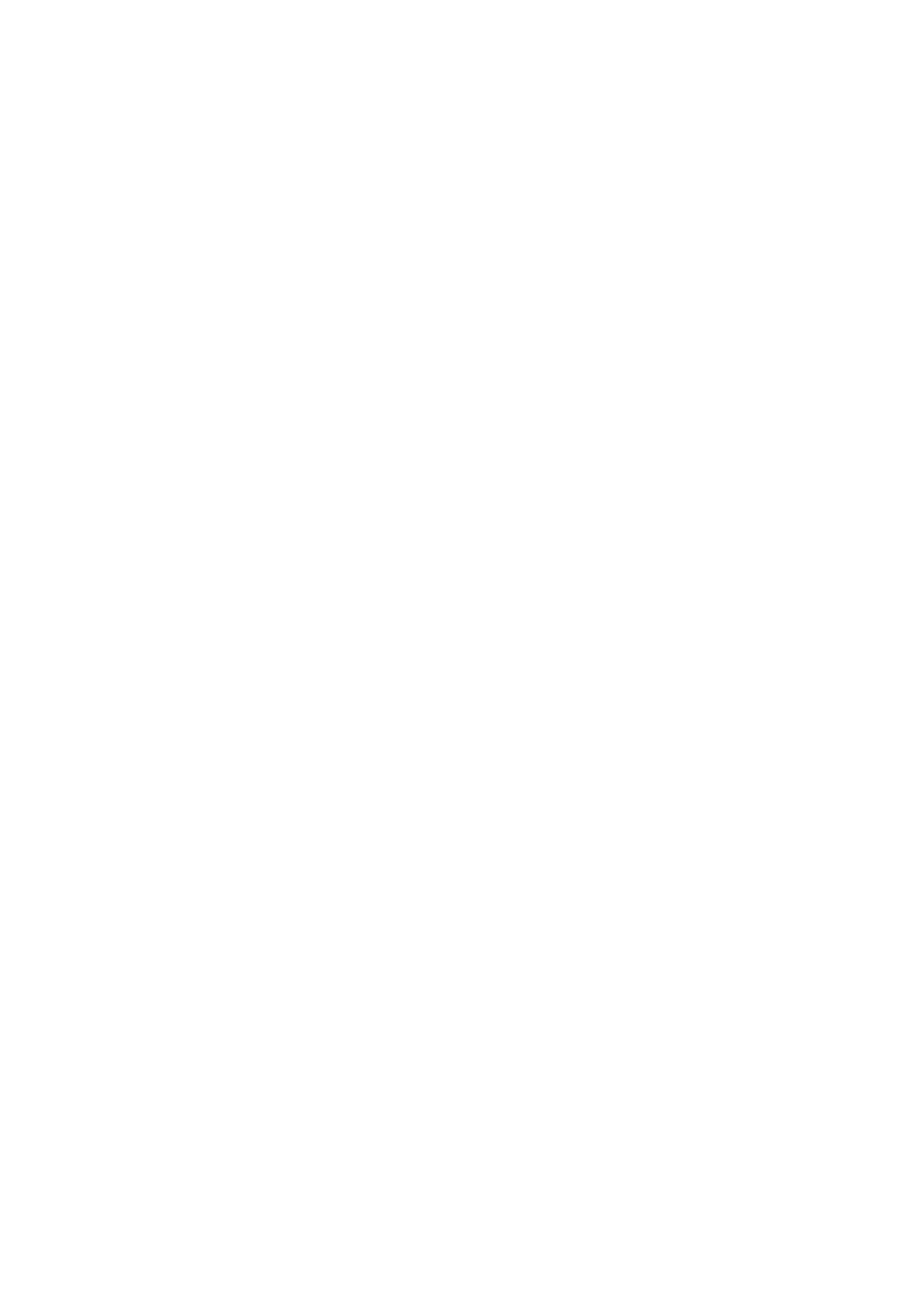### **Abbreviations**

| <b>ACS</b>   | <b>American Community Survey</b>                  |
|--------------|---------------------------------------------------|
| <b>AFD</b>   | applicant flow data                               |
| <b>CBSA</b>  | Core Based Statistical Area                       |
| <b>CFR</b>   | Code of Federal Regulations                       |
| <b>CLF</b>   | civilian labor force                              |
| <b>DCMA</b>  | Defense Contract Management Agency                |
| <b>DCPAS</b> | Defense Civilian Personnel Advisory Service       |
| <b>DFAS</b>  | Defense Finance and Accounting Service            |
| D&I          | diversity and inclusion                           |
| <b>DIR</b>   | Diplomat in Residence                             |
| <b>DLA</b>   | Defense Logistics Agency                          |
| DoD          | U.S. Department of Defense                        |
| DoDD         | Department of Defense directive                   |
| <b>EEO</b>   | equal employment opportunity                      |
| <b>EEOC</b>  | U.S. Equal Employment Opportunity Commission      |
| EO           | executive order                                   |
| <b>ERG</b>   | employee resource group                           |
| <b>FEORP</b> | Federal Equal Opportunity Recruitment Program     |
| <b>FY</b>    | fiscal year                                       |
| GS           | General Schedule                                  |
| <b>HACU</b>  | Hispanic Association of Colleges and Universities |
| <b>HBCU</b>  | historically black college or university          |
|              |                                                   |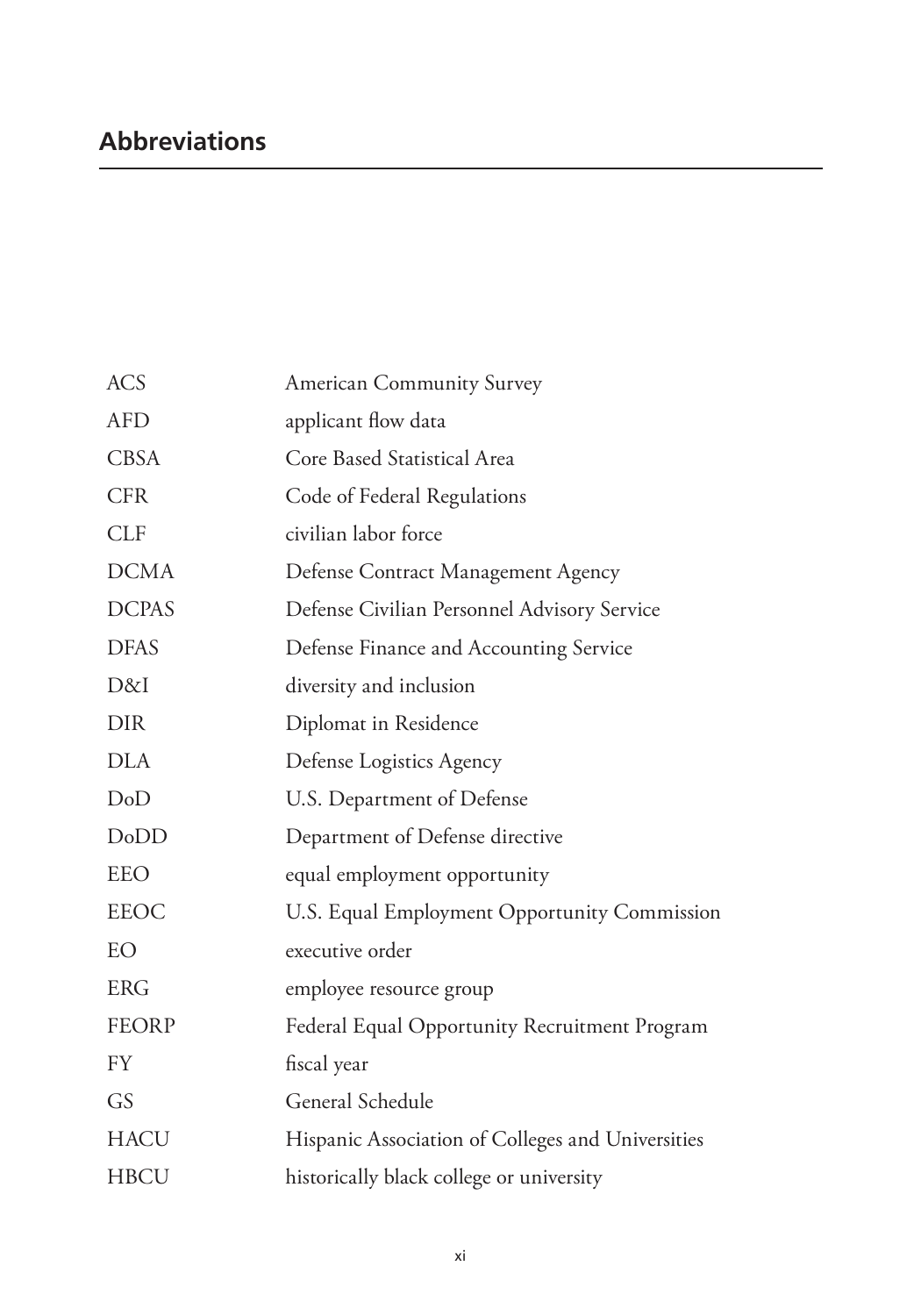| <b>HCFE</b>     | Hispanic Council on Federal Employment                                                                                                                |
|-----------------|-------------------------------------------------------------------------------------------------------------------------------------------------------|
| <b>HEAT</b>     | Hispanic Engagement Action Team                                                                                                                       |
| <b>HEPM</b>     | Hispanic Employment Program Manager                                                                                                                   |
| <b>HNIP</b>     | Hispanic Association of Colleges and Universities National<br>Internship Program                                                                      |
| <b>HSI</b>      | Hispanic-serving institution                                                                                                                          |
| <b>IPA</b>      | Intergovernmental Personnel Act                                                                                                                       |
| <b>MCO</b>      | mission-critical occupation                                                                                                                           |
| <b>MD</b>       | management directive                                                                                                                                  |
| <b>NAVAIR</b>   | U.S. Navy Naval Air Systems Command                                                                                                                   |
| <b>OCONUS</b>   | outside the continental United States                                                                                                                 |
| <b>ODMEO</b>    | Office of Diversity Management and Equal Opportunity                                                                                                  |
| <b>OMB</b>      | Office of Management and Budget                                                                                                                       |
| <b>OPM</b>      | U.S. Office of Personnel Management                                                                                                                   |
| <b>OSD</b>      | Office of the Secretary of Defense                                                                                                                    |
| <b>PATCOB</b>   | professional, white collar; administrative, white collar;<br>technical, white collar; clerical, white collar; other, white<br>collar; and blue collar |
| <b>PMC</b>      | President's Management Council                                                                                                                        |
| <b>RAD</b>      | <b>Recruitment Assistance Division</b>                                                                                                                |
| <b>SEP</b>      | Special Emphasis Program                                                                                                                              |
| <b>SES</b>      | Senior Executive Service                                                                                                                              |
| <b>SHPE</b>     | Society of Hispanic Professional Engineers                                                                                                            |
| <b>STAR</b>     | Student Training and Academic Recruitment                                                                                                             |
| <b>STEM</b>     | science, technology, engineering, and math                                                                                                            |
| USD(AT&L)       | Under Secretary of Defense for Acquisition, Technology and<br>Logistics                                                                               |
| USD Comptroller | Under Secretary of Defense Comptroller                                                                                                                |
| $USD(P\&R)$     | Under Secretary of Defense for Personnel and Readiness                                                                                                |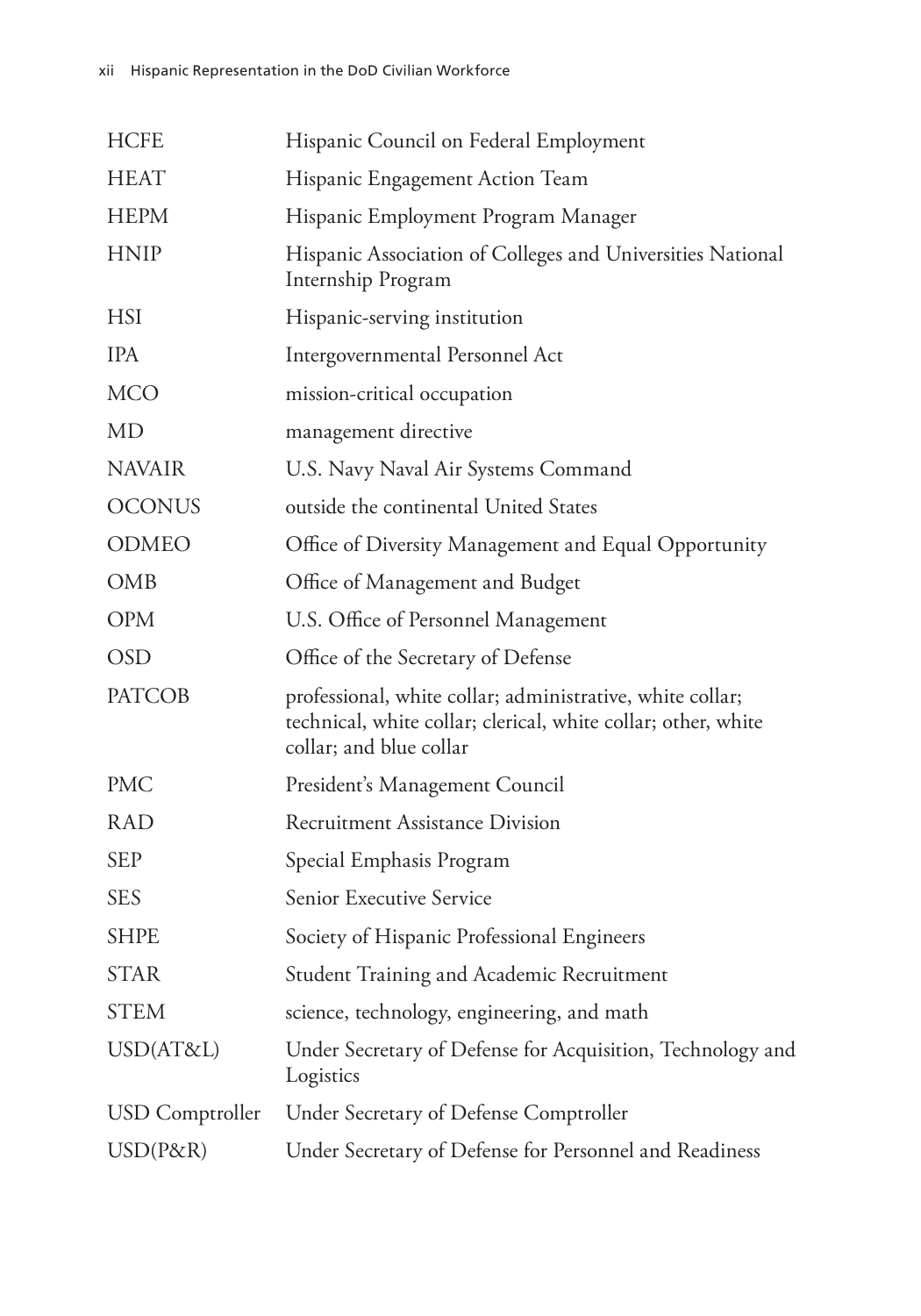### **Legal Requirements and Initiatives Regarding Employment of Hispanics**

Federal laws demonstrate commitment at the highest levels to prevent discrimination in the federal workplace and to achieving a demographically representative federal workforce. By law, the federal personnel management system must aim to recruit "qualified individuals . . . to achieve a workforce from all segments of society" and to provide

all employees and applicants . . . fair and equitable treatment in all aspects of personnel management without regard to political affiliation, race, color, religion, national origin, sex, marital status, age, or handicapping condition, and with proper regard for their privacy and constitutional rights. (5 USC § 2301[b][1])

Yet gaps persist between representation of Hispanics in the federal workforce and that among all civilian workers.

In this appendix, we outline both governmentwide and DoD-specific efforts that have been made to address this gap. Among these are EOs, guidance from OPM, efforts of EEOC, and DoD-specific efforts.

### **Executive Orders**

EOs relevant to addressing Hispanic underrepresentation in the federal workforce include

- EO 13171
- EO 13562
- EO 13583.

In this section, we discuss each of these and how they address Hispanic employment in the federal workforce. In addition, although we do not discuss it here, we note that EO 11935, "Citizenship Requirements for Federal Employment," provides critical context to any discussion of Hispanic representation. EO 11935 makes U.S. citizenship an eligibility requirement for federal civil service positions. This is particularly relevant to U.S. Hispanics because it significantly narrows the pool of eligible candidates from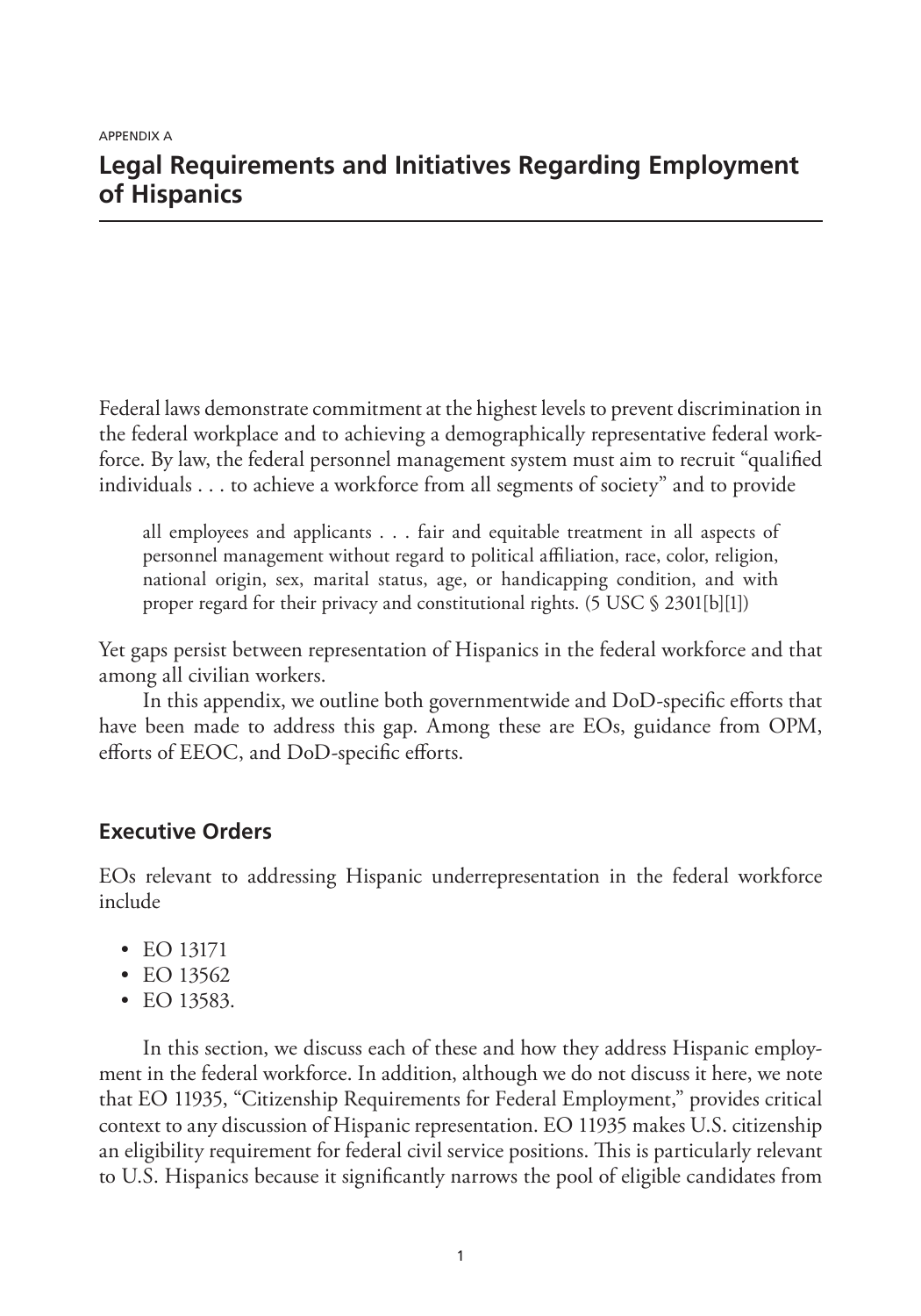which federal agencies can hire. As discussed in Chapter Two, more than one-third, or 37 percent, of the Hispanic population was born outside the United States, and 48 percent of the U.S. foreign-born population is Hispanic (Patten, 2012).

### **Executive Order 13171: "Hispanic Employment in the Federal Government"**

EO 13171, issued in October 2000, seeks to improve Hispanic representation in the federal workforce, in accordance with federal laws aiming to achieve a workforce from all segments of society. It requires each federal agency to establish a program for the recruitment and career development of Hispanics. It outlines several areas for inclusion in the agencies' programs:

- providing a plan for recruiting Hispanics into an agency's workforce
- assessing and eliminating systemic barriers to Hispanic recruitment (e.g., broadening the applicant pool, ensuring that selection criteria are appropriate, and including Hispanic senior leaders on selection and performance-review panels and boards)
- expanding outreach efforts to include organizations outside the federal government to increase Hispanic representation in the selection pool for the SES
- promoting Hispanic employee participation in management, leadership, and career-development programs
- including in senior-leader and manager performance plans language related to accomplishments in diversity recruitment and career development
- establishing agency advisory councils that include Hispanic Employment Program Managers (HEPMs)
- implementing OPM's governmentwide Hispanic Employment Initiatives (OPM, 1997a) and *Hispanic Employment Plan* (U.S. Department of Energy, 1999), both discussed later in this appendix
- ensuring that managers and supervisors receive periodic diversity-management training
- incorporating actions pursuant to EO 13171 as strategies for achieving workforcediversity goals in the agency's Government Performance and Results Act of 1993 (Pub. L. 103-62, 1993) annual performance plan.

Additionally, EO 13171 directs agency heads to expand partnerships and cooperation with federal, public-sector, and private-sector employers and relevant Hispanic organizations while seeking input from experts in targeted recruitment and diversity employment.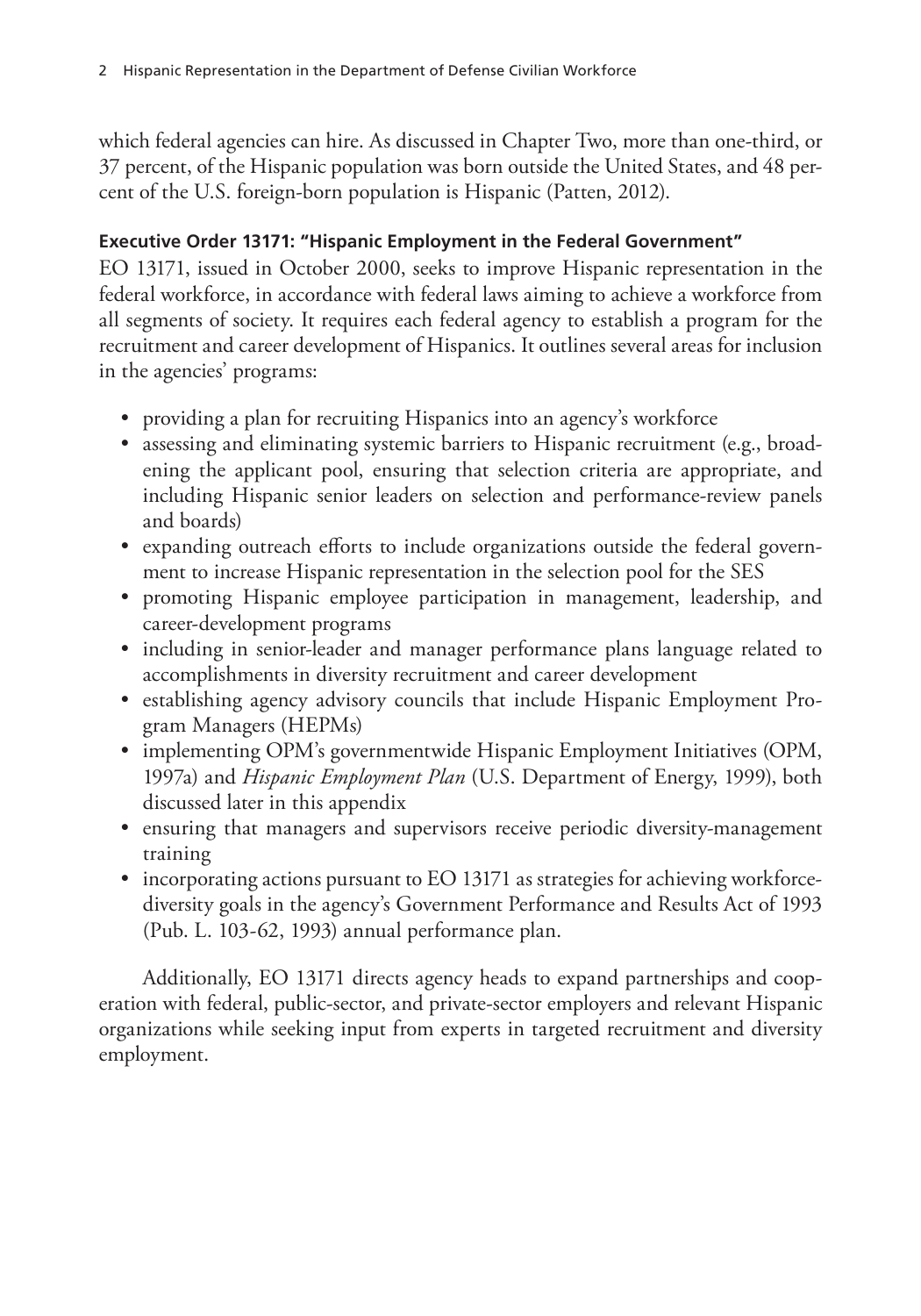EO 13171 outlines responsibilities for OPM as the lead organization of a governmentwide minority recruitment effort. Specifically, it requires the director of OPM to do the following:

- Provide federal policy guidance to address Hispanic underrepresentation in the workforce.
- Lead efforts and actions to promote diversity and EEO in executive agencies.
- Establish an interagency task force, meeting semiannually, to
	- review best practices in strategic human-resource management planning
	- assess progress for compliance with EO 13171 requirements
	- advise on strategies to increase Hispanic community involvement
	- make recommendations for eliminating Hispanic underrepresentation in the federal workforce
- Provide an annual report to the president on agencies' efforts related to EO 13171.

OPM has addressed these items by establishing the HCFE and providing annual reports to the president on Hispanic employment in the federal government, among other initiatives. Later in this appendix, we further discuss specific OPM efforts.

### **Executive Order 13562: "Recruiting and Hiring Students and Recent Graduates"**

EO 13562, issued in December 2010, outlines policy in support of federal laws that aim to achieve a federal workforce that draws from all segments of society. EO 13562 acknowledges that the structure of the civil service hiring process can often create barriers to federal employment for students and recent graduates. Barriers to federal employment can arise if potential new hires lack knowledge about employment requirements or do not understand the breadth of job opportunities or if the application process is confusing or unclear. Often, barriers can affect some segments of the population more than others. EO 13562 establishes programs to reduce these barriers and create clear paths to careers in federal service for students and recent graduates from all backgrounds.

Programs outlined in EO 13562 include

- Internship Program: This program provides students with paid opportunities to work in federal service jobs. It is open to students in high schools, community colleges, four-year colleges, trade schools, career and technical education programs, and other institutions or programs as qualified by OPM. The program exposes students to careers in federal government at an early stage.
- Recent Graduates Program: The Recent Graduates Program promotes careers in civil service by providing recent graduates from qualifying institutions or educational programs with career-development opportunities in the federal government. It is available to those who have obtained qualifying associate's, bachelor's,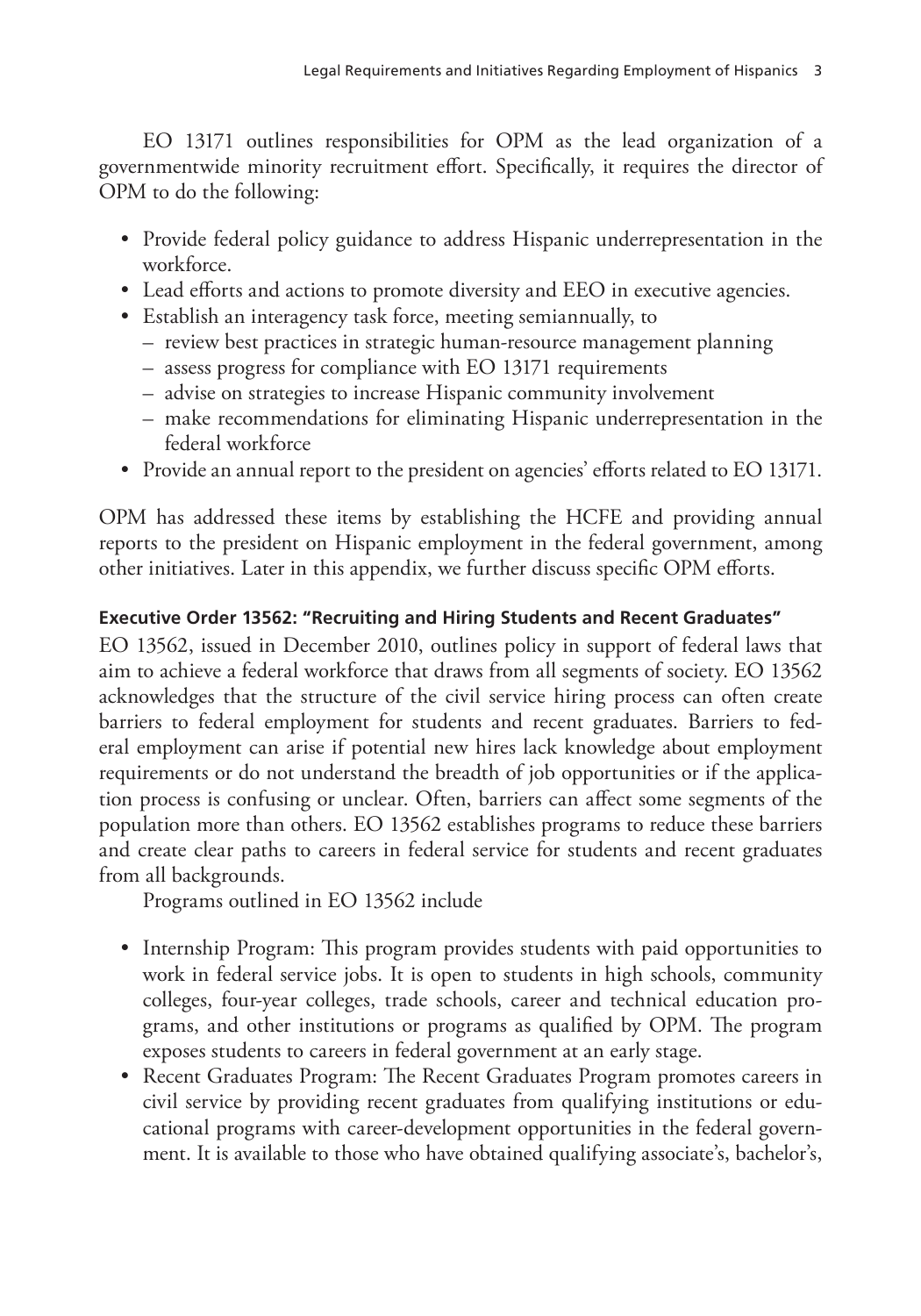master's, professional, doctorate, vocational, or technical degrees or certificates from qualifying educational institutions.

• Presidential Management Fellows Program: This program has existed since 2003, but EO 13562 outlines its requirements. The program seeks to attract to federal service "outstanding men and women from a variety of academic disciplines at the graduate level who have a clear interest in, and commitment to, the leadership and management of public policies and programs."

These programs are known collectively as the Pathways Programs and, per EO 13562, are to be implemented by OPM. The Pathways Programs align with Section 7 of EO 12900, issued in 1994. EO 12900 mandates the development of a program to promote recruitment of Hispanic students for part-time, summer, and permanent positions in the federal government. When leveraged to target this population, the Pathways Programs provide a means to more effectively attract and recruit Hispanics for federal employment. OPM is currently promoting the Pathways Programs in the Hispanic community to increase Hispanic representation in the federal workforce and is analyzing race and ethnicity data regarding those hired through the programs.

### **EO 13583: "Establishing a Coordinated Government-Wide Initiative to Promote Diversity and Inclusion in the Federal Workforce"**

EO 13583, issued in August 2011, states,

To realize more fully the goal of using the talents of all segments of society, the Federal government must continue to challenge itself to enhance its ability to recruit, hire, promote, and retain a more diverse workforce. Further, the Federal Government must create a culture that encourages collaboration, flexibility, and fairness to enable individuals to participate to their full potential. (Section 1)

EO 13583 acknowledges the steps taken in previous EOs, including EO 13171, to address the federal government's aim to be a model employer for equal opportunity, diversity, and inclusion. It directs federal agencies to develop a "comprehensive, integrated, and strategic focus on diversity and inclusion" as an essential element of personnel management. Fostering a mix of demographic groups in the federal workforce that mirrors the CLF is a key component of federal government diversity efforts. Although EO 13583 does not explicitly address Hispanic representation, it is foundational to initiatives promoting Hispanic employment in federal service.

EO 13583 mandates the development of a Government-Wide Diversity and Inclusion Strategic Plan to serve as the federal government's coordinated effort to promote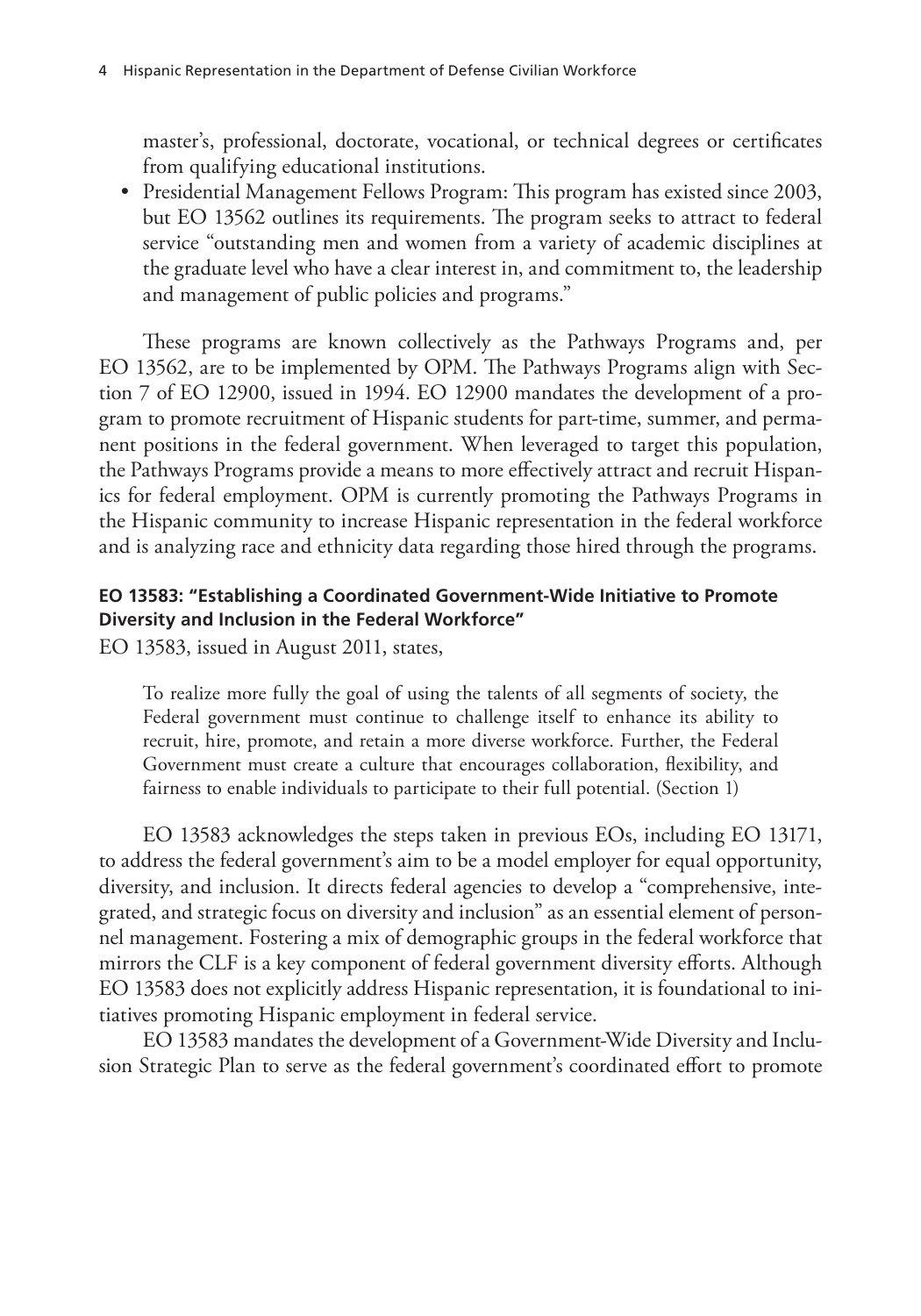D&I in its workforce.<sup>1</sup> Organizational leaders must update the plan at least every four years. The plan should include strategies to identify and address barriers to EEO in the federal workforce while holding agencies accountable for the results of their efforts. EO 13583 also requires federal agencies to develop their own agency-specific D&I strategic plans based on the governmentwide model. The order requires OPM and the OMB deputy director for management to establish methods for assessing and tracking agency progress in implementing their agency-specific plans and addressing the objectives of EO 13583. To comply with EO 13583, OPM issued a Government-Wide Diversity and Inclusion Strategic Plan in 2011 (OPM, 2011a) and has efforts in place to track agency implementation progress, which we discuss later in this appendix.

### **Summary**

Together, EO 13171, EO 13562, and EO 13583 demonstrate commitment at the highest levels to EEO, diversity, and inclusion in the federal workforce. They establish the explicit goal of achieving a federal workforce that is representative of all segments of society. These EOs thus provide the foundational tools and support to address Hispanic representation in the federal workforce, including DoD.

### **Office of Personnel Management Efforts**

OPM is charged with ensuring the successful management of the federal workforce and has oversight responsibility for human-resource policy across the federal government. Thus, DoD leaders must manage the DoD civilian workforce according to OPM direction and initiatives. OPM is a critical driver of efforts to address Hispanic representation in the federal workforce, as delineated in OPM's assigned responsibilities in the relevant EOs. Because OPM efforts affect the DoD civilian workforce, this section discusses key OPM efforts that are focused on Hispanic employment.

### **Nine-Point Plan to Reverse Hispanic Underrepresentation**

In September 1997, OPM released its nine-point plan to address Hispanic representation in the federal workforce. The plan's nine points outlined actions for OPM that aimed to increase recruitment of Hispanics, as well as improve their opportunities for management and senior-level positions (OPM, 1997b). The plan's nine points are to do the following:

• Support the White House Initiative on Educational Excellence for Hispanic Americans and engage federal agencies and educational institutions in this effort.

 $1$  EO 13583 identifies those responsible for developing the Government-Wide Diversity and Inclusion Strategic Plan as the director of OPM, the OMB deputy director for management in coordination with the President's Management Council (PMC), and the chair of EEOC.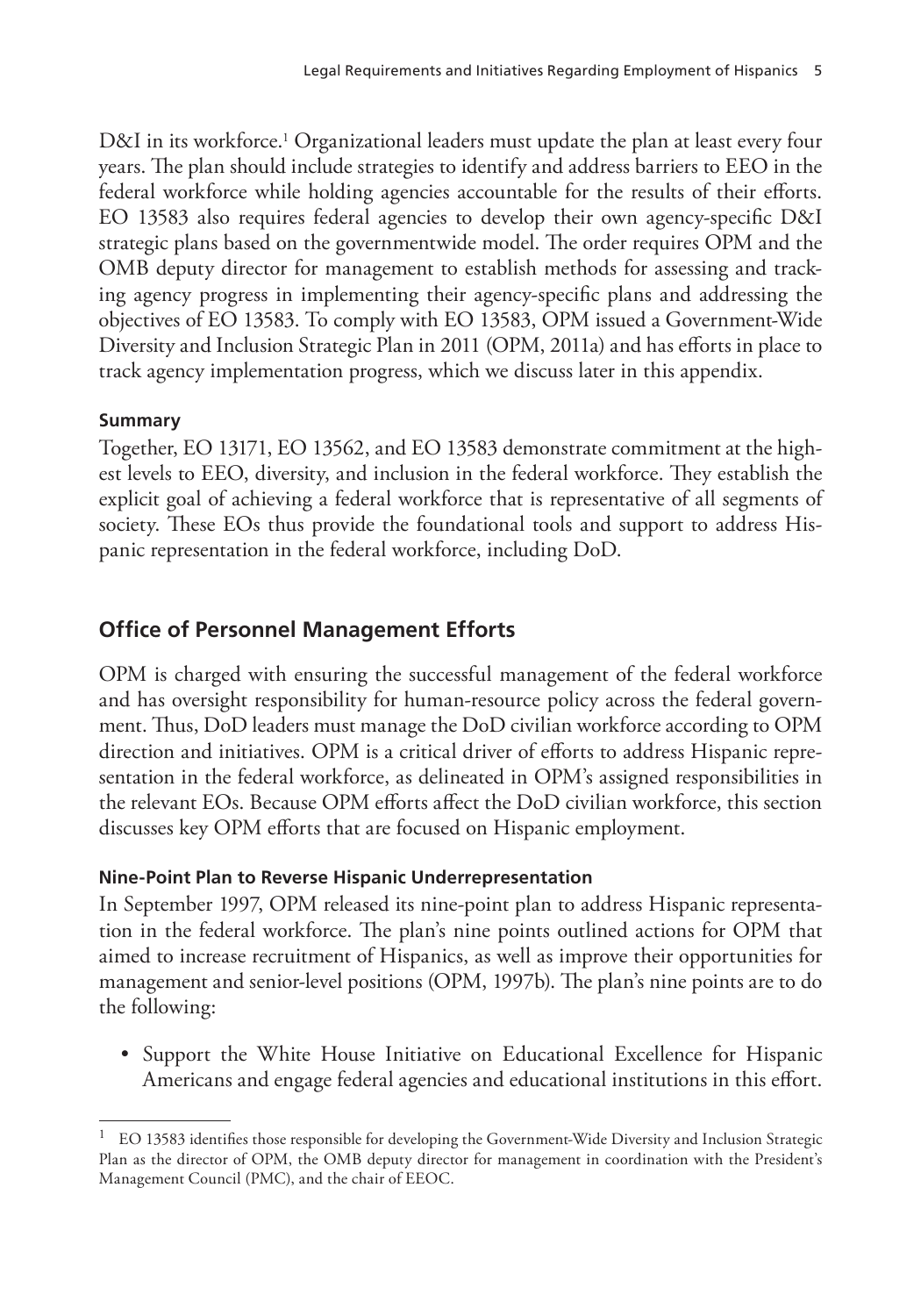- Increase federal job vacancy information in the Hispanic community.
- Leverage the Presidential Management Fellows program to hire Hispanic college graduates.
- Work with HACU to coordinate placement of interns across federal agencies.
- Identify job opportunities for Hispanic students in federal agencies through the Student Employment Program.
- Develop mentoring programs in federal agencies aimed to encourage interest in federal employment in Hispanic youths.
- Promote Hispanic participation in leadership-development programs.
- Ensure that HEPMs in federal agencies are key members of their agencies' management teams.
- Promote successes of these efforts in OPM's annual report to congress on the Federal Equal Opportunity Recruitment Program (FEORP).

Although it is now dated, the nine-point plan provided the foundation of OPM's current efforts to address Hispanic underrepresentation in the federal workforce.

### **Report to the President's Management Council on Hispanic Employment in the Federal Government**

In 1999, OPM submitted a report to the PMC on Hispanic employment in the federal government (U.S. Department of Energy, 1999).<sup>2</sup> The report noted that Hispanics were significantly underrepresented in the federal workforce when compared with the CLF. In fact, the report stated that Hispanics were the "only major group underrepresented in the federal civilian service." The report presented strategies for federal agencies to address Hispanic underrepresentation in their workforces. These strategies included goals and objectives focused on Hispanic representation in such areas as

- SES
- general employment
- student employment and academic relations
- career development
- management accountability (U.S. Department of Energy, 1999).

### **Annual Reports to the President on Hispanic Employment in the Federal Government**

In compliance with the requirement outlined in EO 13171, OPM published its first report to the president on Hispanic employment in the federal workforce in October 2001 (OPM, 2001). This report notes that the director of OPM established the interagency task force to address Hispanic underrepresentation, also mandated in

<sup>&</sup>lt;sup>2</sup> The Department of Energy report is the only publicly available report we could find that provides a thorough description of this report.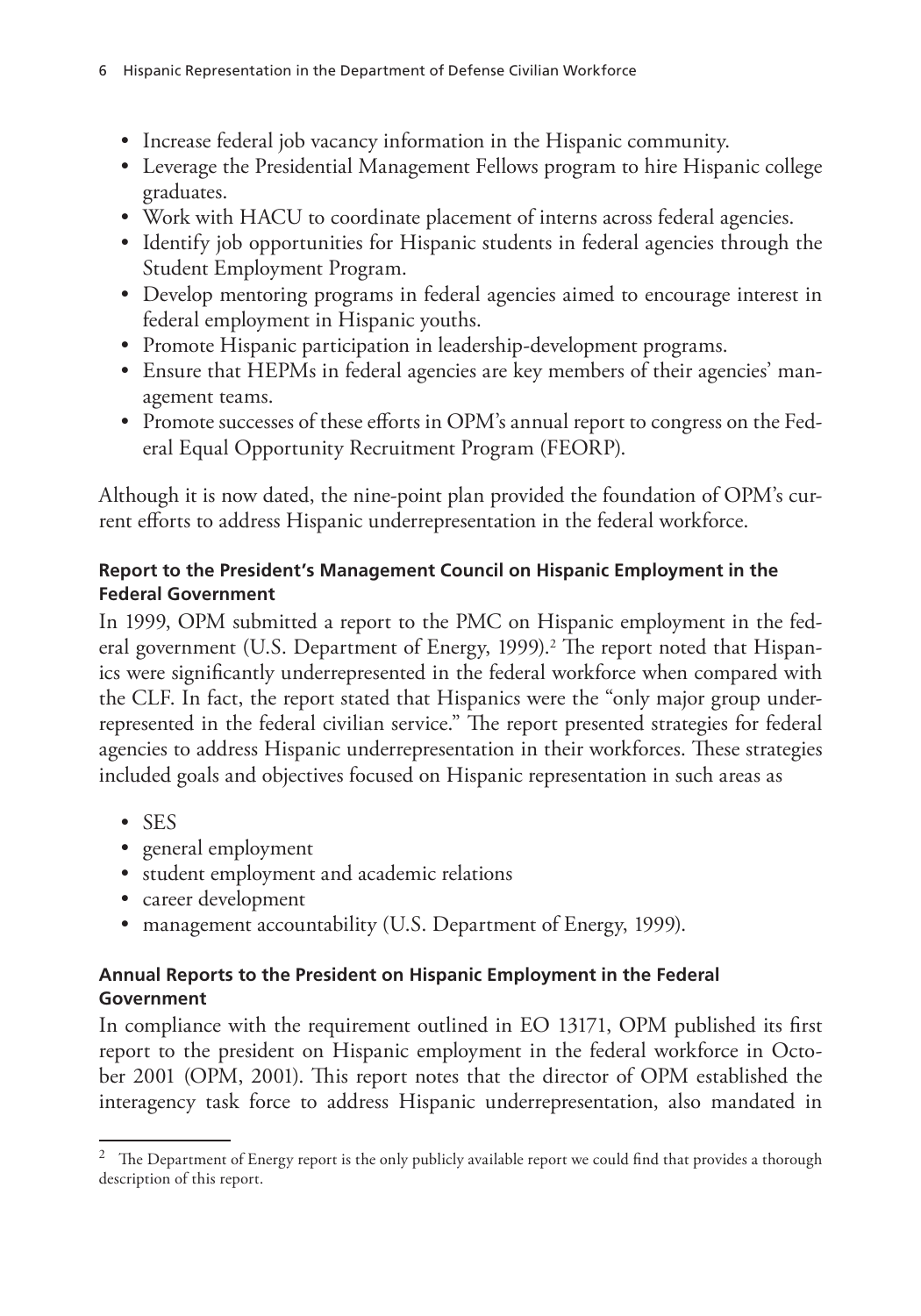EO 13171, and that this task force convened on October 4, 2001. The report explains that an interagency working group was also established to assist OPM in implementing EO 13171. The report discusses leadership responsibilities and practices for mitigating Hispanic underrepresentation (such as recruitment, hiring, and retention strategies), as well as agency-specific actions in these areas (OPM, 2001). DoD agency-specific efforts discussed in the report include

- *Department of the Navy* development of a diversity scorecard that tracks individual command performance on hiring, separations, and promotions for all underrepresented groups while also benchmarking Navy efforts against other defense agencies. The Navy's Advisory Council of Hispanic Employment provides mentors for employees and career-development information while helping to identify barriers to Hispanic employment and development.
- *Department of the Army* inclusion of an EEO and organization management objective as part of the Total Army Performance Evaluation System. The Army also signed a partnership agreement with HACU and established its Minority College Relations Program.
- *DLA* conduct of focus groups with Hispanic employees and establishment of a senior-level manager corporate work group that developed a Hispanic hiring plan
- *Defense Contract Audit Agency* implementation of a college campaign that targeted many HSIs
- *DoD Education Activity* establishment of student-teaching agreements with several HACU institutions and outreach in Hispanic publications
- *Defense Threat Reduction Agency* establishment of a special recruitment program branch that includes a specialist dedicated to Hispanic recruitment issues.<sup>3</sup>

OPM has issued 12 annual reports to the president on Hispanic employment in the federal government to date, in addition to some semiannual reports. The reports began including statistical information on Hispanic representation in the federal workforce in 2003. The 12th report, issued in September 2013, includes statistical data on Hispanic employment, such as data on overall representation in the federal workforce, separations, new hires, and representation and hires, by professional category and pay system. The report discusses next steps for efforts to address Hispanic underrepresentation, including efforts of the HCFE and OPM's Office of Diversity and Inclusion (ODI's) 12-month action plan to implement recommendations from the HCFE and track progress (USAJOBS, undated).

 $3$  The Department of the Air Force was not included in the report.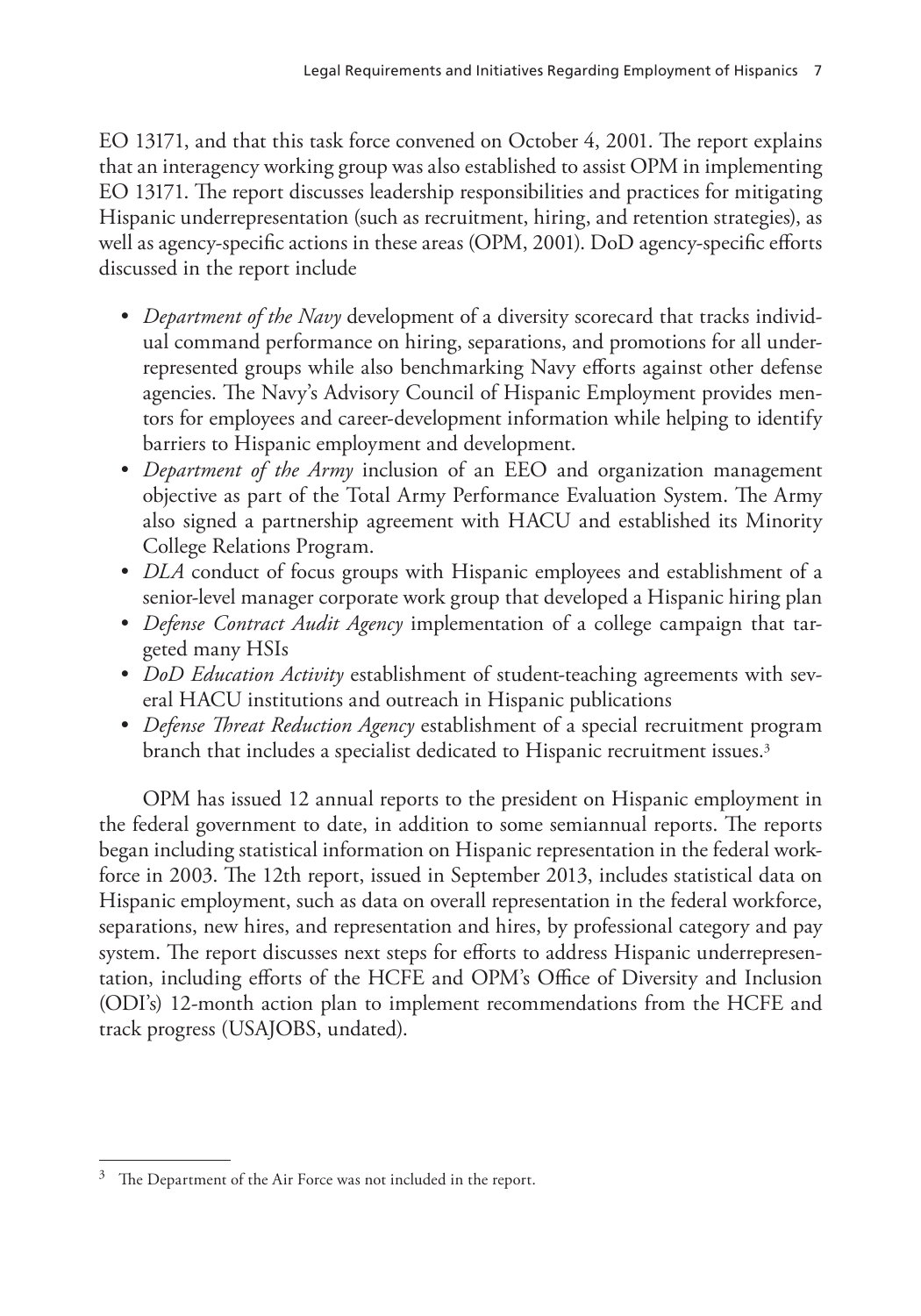### **The Hispanic Council on Federal Employment**

The director of OPM established the HCFE in February 2011 in accordance with the Federal Advisory Committee Act (Pub. L. 92-463, 1972). In March 2013, the HCFE's charter was renewed for two additional years. HCFE membership includes executives in federal service and representatives from national Hispanic organizations that work on issues related to employing members of the Hispanic community. The aim of the council is to advise the director of OPM on strategies to address barriers to the recruitment, hiring, retention, and advancement of Hispanic employees (USAJOBS, undated).

In its first year, the HCFE made recommendations to OPM in three areas: accountability, student employment, and strategic communications. To support accountability, the HCFE created the Hispanic Accountability Model to assess the hiring process from recruitment through selection. As an additional accountability mechanism, the Chief Human Capital Officers Council, a group chaired by the director of OPM that supports strategic human capital management in federal agencies, created its Hispanic Work Group to assist agency chief human-capital officers in implementing the HCFE's recommendations. OPM also developed position descriptions for HEPMs at the GS-13 and GS-14 levels.

To support student employment, the second area of the HCFE's recommendations, the HCFE asked OPM to collect demographic data on people hired through the Pathways Programs. Agencies are now submitting these data to OPM for analysis. As noted previously, OPM is also working with HSIs to promote the Pathways Programs among Hispanic students.

To implement the HCFE's recommendations in the third area, strategic communications, OPM developed a Hispanic messaging campaign designed to promote federal job opportunities. The campaign seeks to raise awareness and targets three groups: future potential applicants, Hispanic veterans and students, and agencies' managers and supervisors. OPM has used webinars and other outreach tools to educate the Hispanic community on using USAJOBS and writing resumes for federal job postings. OPM is also raising awareness through initiatives with the White House, HSIs, and the U.S. Hispanic Chamber of Commerce and is developing a social-media campaign (USAJOBS, undated).

### **Government-Wide Diversity and Inclusion Strategic Plan**

To implement EO 13583, OPM published the Government-Wide Diversity and Inclusion Strategic Plan in 2011 (OPM, 2011a). The governmentwide plan outlines three key goals for diversity efforts in government agencies:

1. Workforce Diversity: Recruit from a diverse, qualified group of potential applicants to secure a high-performing workforce drawn from all segments of American society.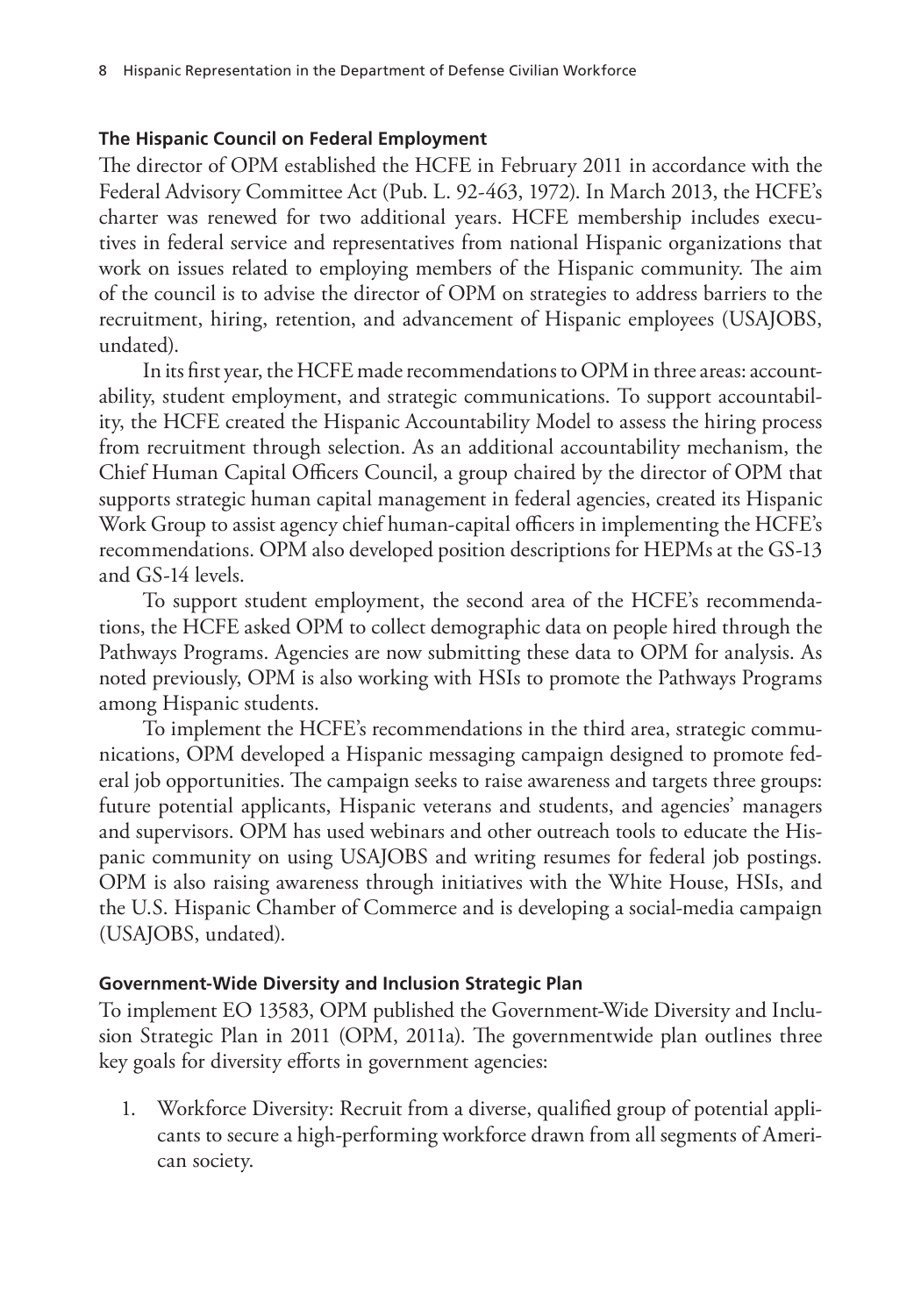- 2. Workplace Inclusion: Cultivate a culture that encourages collaboration, flexibility, and fairness to enable people to contribute to their full potential and further retention.
- 3. Sustainability: Develop structures and strategies to equip leaders with the ability to manage diversity, be accountable for measuring the results of diversity, refine approaches on the basis of gathered data, and institutionalize a culture of inclusion.

OPM also issued an accompanying guidance document, *Guidance for Agency-Specific Diversity and Inclusion Strategic Plans*, to provide agencies with actionable strategies to implement the D&I strategic plan (OPM, 2011b).

As discussed previously, OPM is required to assess the implementation of the plan across federal agencies. OPM is using a web-based dashboard tool, the D&I Dashboard, as a top-level assessment of federal-agency diversity progress, enabling comparisons of results across agencies. The tool, housed on the OPM website, enables agencies to assess the success of their efforts and view demographic data on representation rates, attrition and new-hire rates, SES representation, and GS levels (USAJOBS, undated). OPM uses this dashboard as part of its effort to assess DoD and other federal agencies regarding strategic plan implementation. We discuss DoD's specific efforts to implement the strategic plan later in this appendix.

### **Federal Equal Opportunity Recruitment Program Reports**

To ensure compliance with the law (5 USC § 7201 and 5 CFR Part 720, Subpart B), OPM annually reports to Congress on representation of minorities across the federal government and federal-agency FEORP best practices. These reports inform Congress about representation data across the federal government and ensure that agencies have the opportunity to share best practices. The FY 2012 FEORP report to Congress showed that Hispanics continue to be underrepresented in the federal workforce at 8.2 percent, compared with 14.2 percent in the CLF.

### **Equal Employment Opportunity Commission Efforts**

EEOC is responsible for coordinating EEO for the federal government. EO 12067 mandates that EEOC enforce all federal EEO laws and lead the federal government's efforts to combat workplace discrimination. Accordingly, all federal agencies, including DoD, must coordinate with EEOC and comply with reporting requirements. In this section, we discuss EEOC's efforts relevant to Hispanic representation.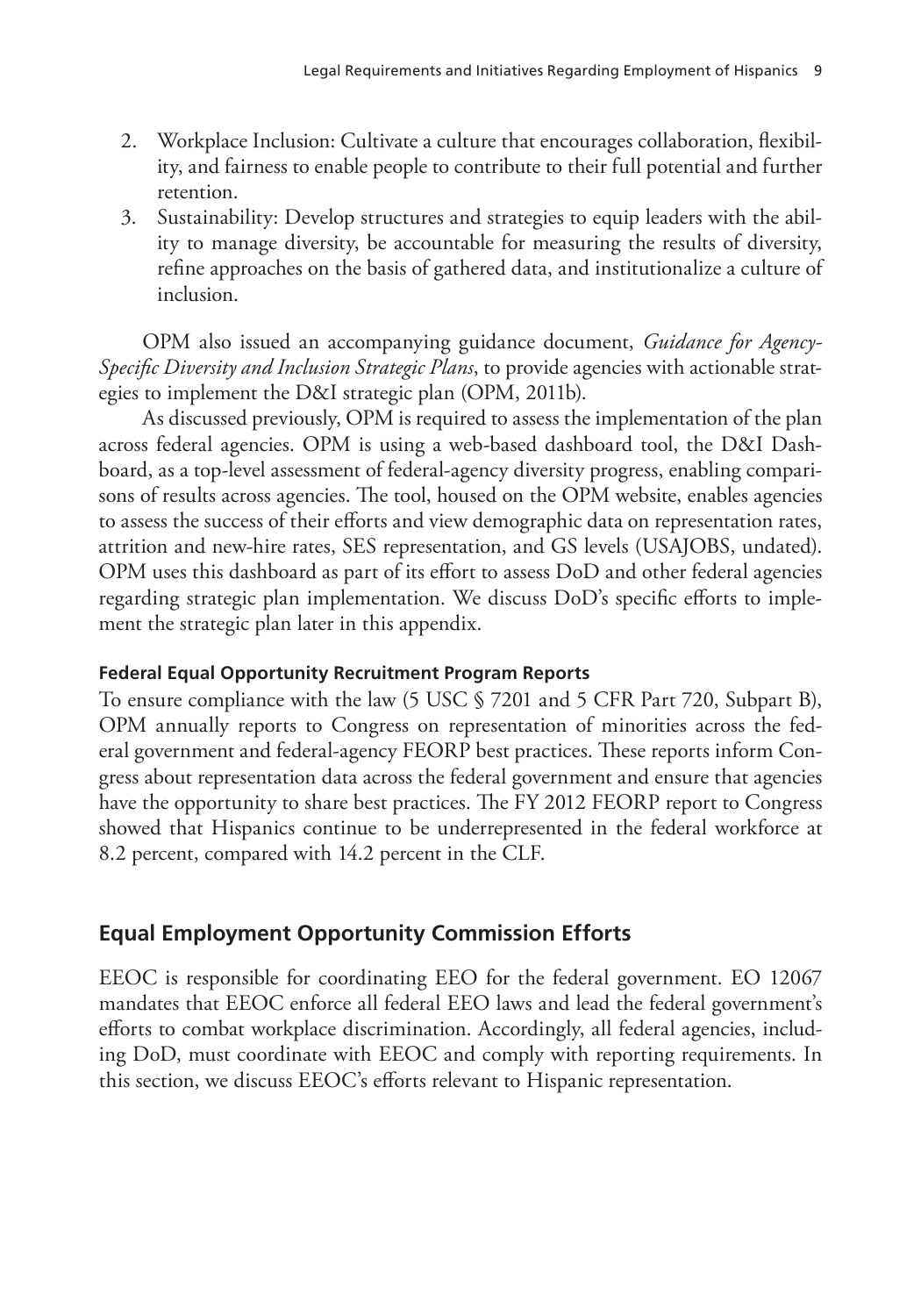### **Equal Employment Opportunity Management Directive 715**

In accordance with its role to provide policy coordination and oversight of federalagency EEO programs, EEOC issued EEO MD-715 on October 1, 2003. EEO MD-715 outlines policy guidance to federal agencies for establishing and maintaining effective EEO programs. It requires all federal agencies to submit an annual report to EEOC on the status of their programs. Such reports must include the agency's assessment of how well its efforts fulfill the prescribed six essential elements of a model EEO program: (1) demonstrated commitment to EEO, (2) integration of EEO, (3) maintenance of policies and procedures that hold people accountable for EEO programs, (4) proactive prevention of discrimination, (5) maintenance of efficient and fair processes for tracking and resolving EEO disputes and complaints, and (6) compliance with EEOC. For proactive prevention, agencies must identify barriers that might affect particular groups of the workforce and develop plans to eliminate these barriers.

### **Federal Hispanic Work Group**

In May 2008, EEOC established the federal Hispanic Work Group. This initially included ten federal employees from different agencies and of differing race and ethnic groupings, genders, grade levels, and occupations. EEOC chair Naomi C. Earp tasked the group to develop strategies for improving Hispanic employment issues in terms of hiring, retention, and leadership development. The work group developed preliminary recommendations and then expanded to include input from additional people organized into subgroups on (1) recruitment, (2) hiring, (3) retention, (4) leadership development, (5) accountability, (6) STEM, and (7) defining the roles and responsibilities of the HEPM in federal agencies.

The subgroups conducted interviews and reviewed data, and their efforts culminated in the development of a report that issued recommendations to the EEOC chair. These recommendations, covering each subgroup topic area, were meant to serve as a foundation for further action to address Hispanic employment issues. Examples of the report's recommendations include

- development of a Hispanic media outreach strategy and branding tool to assist agencies in marketing various types of federal employment
- establishment of a consortium of federal agencies whose MCOs include STEM, to coordinate recruitment efforts
- better use of intern programs
- creating a governmentwide mentoring program
- creating full-time HEPM positions to address Hispanic employment initiatives and programs
- including EEO and diversity requirements in all hiring officials' critical performance elements (EEOC, 2008c).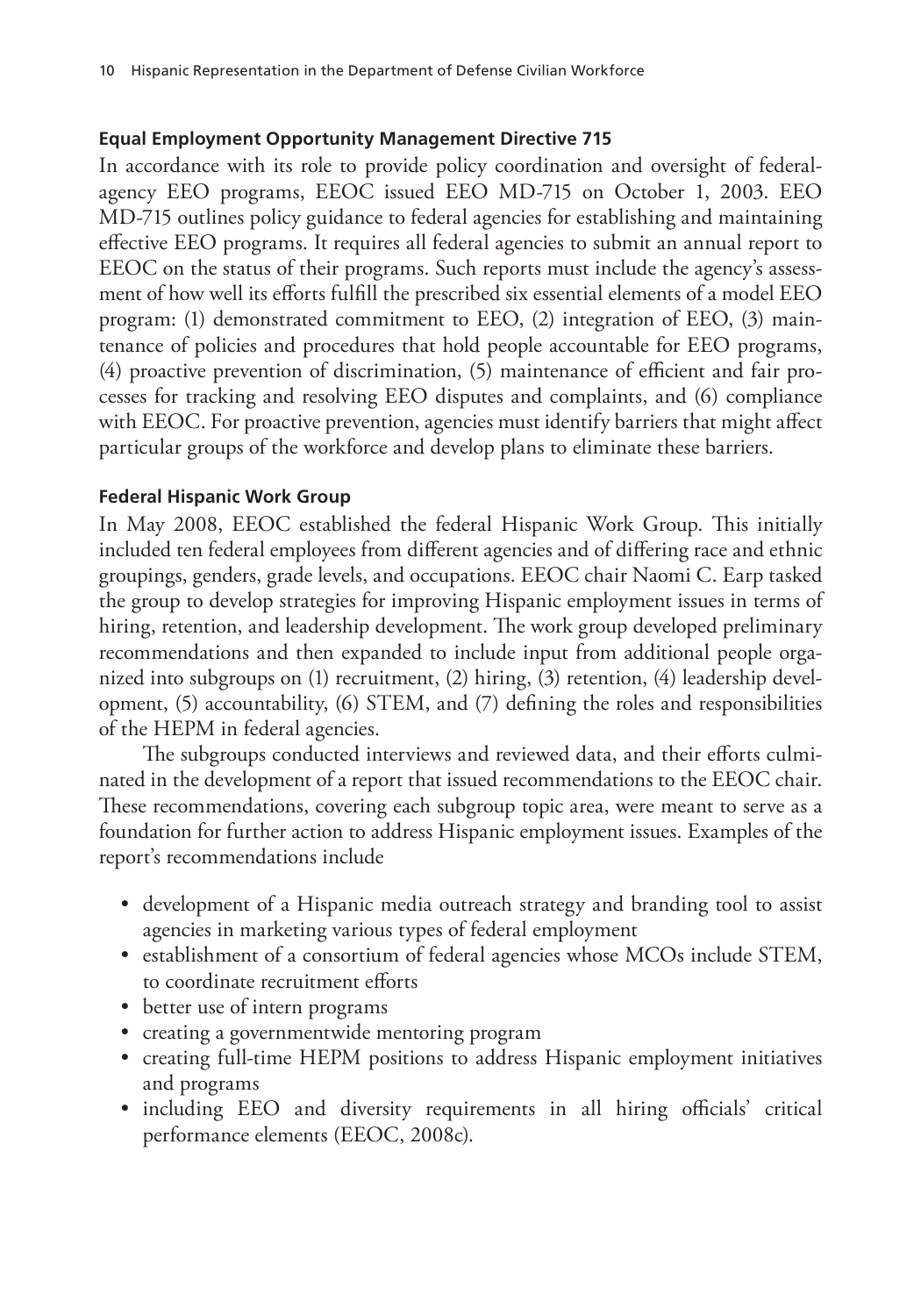### **Department of Defense–Specific Efforts**

In addition to governmentwide initiatives, several efforts within DoD aim to address Hispanic underrepresentation in its workforce. Some of these efforts focus on EEO or D&I more broadly, while others are tailored specifically to Hispanic employment.

### **Department of Defense Policies**

Specific DoD policies provide the foundation for efforts to address Hispanic representation in the department's workforce. Two current policies governing DoD's EEO and D&I programs are (1) DoD Directive (DoDD) 1440.1, "The DoD Civilian Equal Employment Opportunity (EEO) Program," and (2) DoDD 1020.02, "Diversity Management and Equal Opportunity (EO) in the Department of Defense." These two issuances

- establish policy, assign responsibilities, and provide an overarching framework for DoD EEO and D&I programs
- establish the EEO program consistent with guidance from EEOC and OPM
- authorize appointment of Special Emphasis Program (SEP) managers, including for the Hispanic Employment Program.

ODMEO is in the process of updating these issuances. The revised EEO issuance will

- incorporate EEOC's model EEO program goals
- require DoD components to conduct self-assessments of their EEO programs
- clarify collection and reporting requirements (DoD, 2014a).

A new diversity management instruction is also being drafted that will outline updated diversity program policy and any additional reporting or data-collection requirements, including relevant metrics tracked by race and ethnicity for pinpointing problems with Hispanic representation.

### **Human Goals Charter**

In April 2014, senior DoD leaders, including the Secretary of Defense and Chairman of the Joint Chiefs of Staff, signed a DoD Human Goals Charter (DoD, 2014b), updating the 1998 Human Goals Charter (DoD, 1998). The 2014 Human Goals Charter states that DoD gains a "strategic advantage through the diversity of [its] total force" and by creating a "culture of inclusion where individuals are drawn to serve, are valued, and actively contribute to overall mission success." The 2014 charter outlines ten goals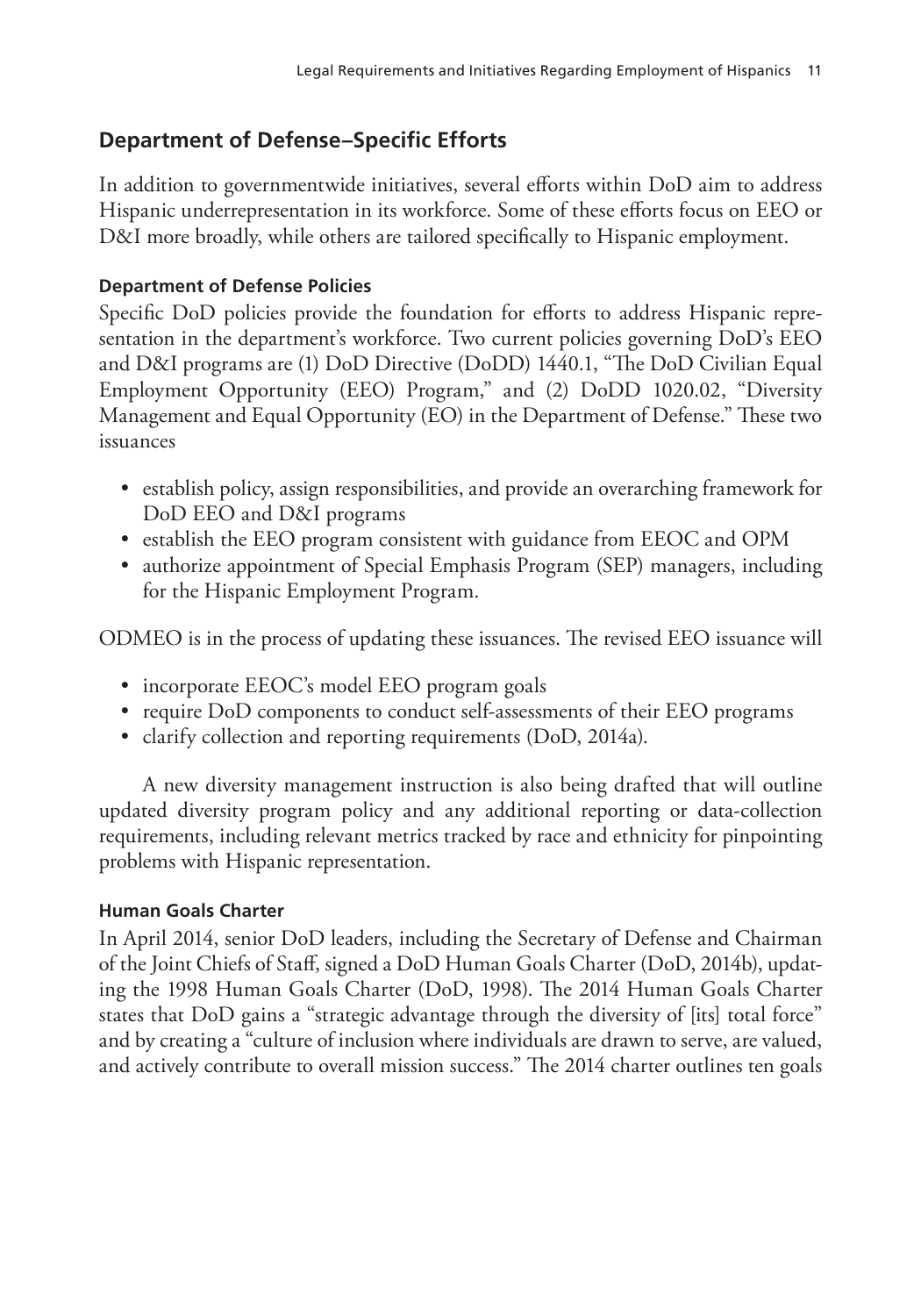affirming the department's commitment to equity, diversity, and inclusion in its military and civilian workforce:

- to attract to DoD people with ability, dedication, and capacity for growth
- to provide opportunity for everyone, military and civilian, to rise to as high a level of responsibility as possible, dependent only on individual talent and diligence
- to ensure that equal opportunity is an integral part of readiness
- to make military service in DoD a model of equal opportunity for all regardless of race, color, sex, religion, sexual orientation, or national origin
- to provide equity in civilian employment regardless of race, color, sex, religion, national origin, disability, age, sexual orientation, or genetic information, without reprisal and to provide an environment that is accessible to and usable by all
- to hold those who do business with or receive assistance from the department to full compliance with its equal opportunity policies
- to help each service member leaving the service to transition to civilian life
- to create an inclusive environment that values diversity and fosters mutual respect and cooperation among all people
- to contribute to the improvement of society, including its disadvantaged members, by efficient utilization of human and physical resources while maintaining full effectiveness in the performance of the department's primary mission
- to foster a culture that treats all people as full and equal partners on the national defense team and encourages the fullest utilization of their skills consistent with DoD policy.

By signing this updated Human Goals Charter, DoD leaders signaled that they are committed to workforce diversity and believe it to be essential to their mission. Achieving a representative mix of demographic groups is critical to workforce diversity efforts. The Human Goals Charter ultimately provides leadership support for DoD efforts to increase Hispanic representation in the DoD civilian workforce.

### **Department of Defense Diversity and Inclusion Strategic Plan**

In April 2012, DoD published its 2012–2017 Diversity and Inclusion Strategic Plan, which provides the foundation and road map for the department's D&I efforts. The plan incorporates the priorities of the Government-Wide Diversity and Inclusion Strategic Plan. The plan outlines three goals for the DoD D&I effort:

1. **Ensure Leadership Commitment** to an Accountable and Sustained Diversity Effort. 2. **Employ an Aligned Strategic Outreach Effort** to Identify, Attract, and Recruit from a Broad Talent Pool Reflective of the best of the Nation We Serve. 3. **Develop, Mentor, and Retain Top Talent** from Across the Total Force. (DoD, 2012, p. 4)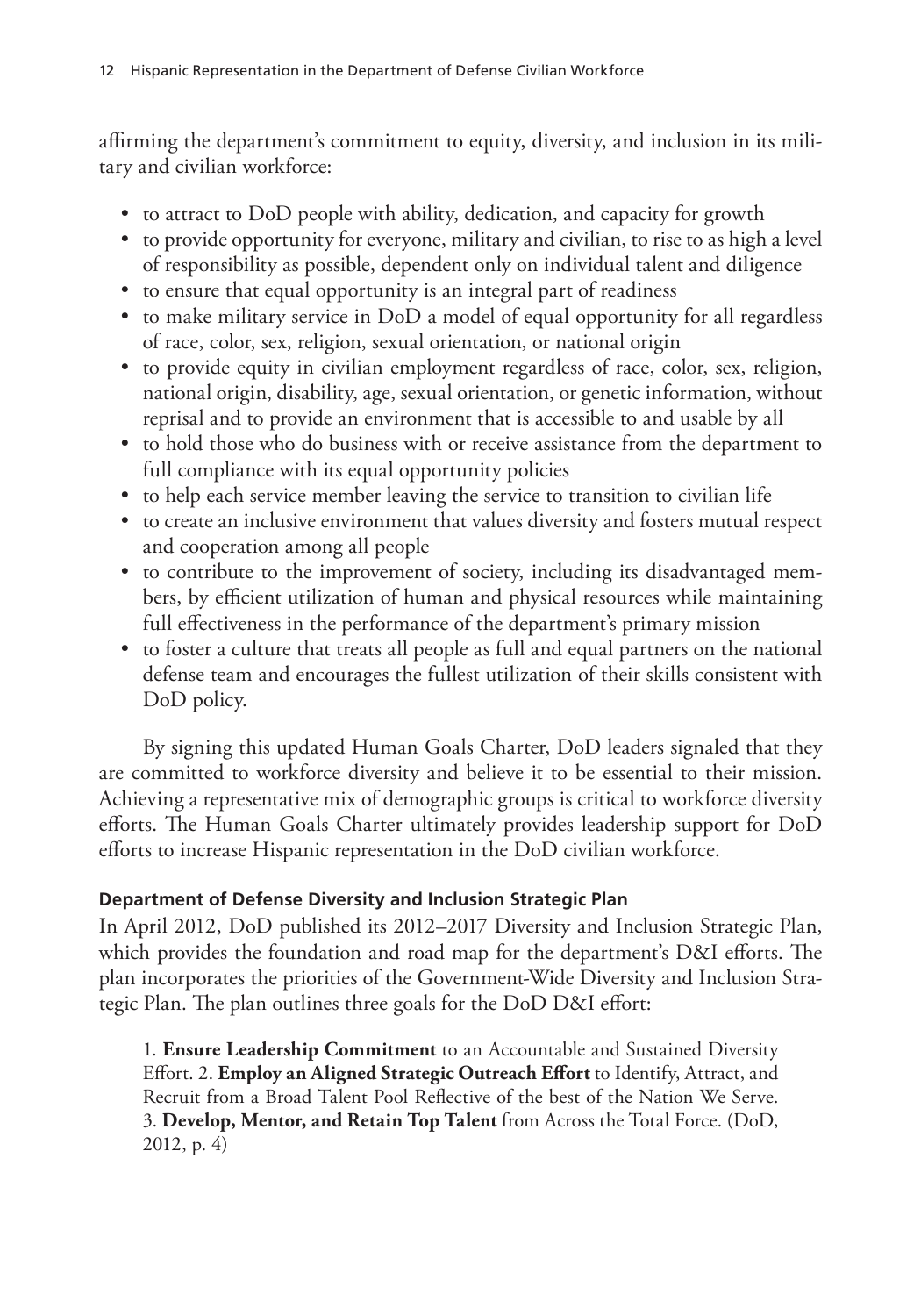Although this plan does not specifically address Hispanic representation, many of its initiatives are relevant to identifying and eliminating barriers for demographic groups and support increasing Hispanic representation in the department.

### **Department of Defense Compliance with Equal Employment Opportunity Management Directive 715**

The military services and DoD agencies each respond annually to the EEO MD-715 report requirement. ODMEO works with service and agency EEO directors to ensure compliance with EEO MD-715 and EEOC's six prescribed model EEO program elements. The ODMEO team analyzes service and agency EEO MD-715 report submissions and works with the services and agencies to identify common concerns, providing a DoD-wide picture of compliance with EEOC requirements. For example, analysis of service and agency FY 2012 EEO MD-715 reports revealed a common area of concern across DoD: conducting ongoing analysis to identify barriers. Specifically, not all agencies were equipped to consistently perform barrier analyses and use these analyses to address diversity shortfalls. ODMEO uses this identification of common concerns to drive DoD-wide EEO strategies and initiatives. Barrier analysis is of particular interest in light of Hispanic underrepresentation in DoD. The right analysis could pinpoint potential barriers to increased representation and identify ways to eliminate those barriers.

### **Special Emphasis Program and Hispanic Outreach Efforts**

DoD also participates in outreach efforts to promote Hispanic representation in the department. Each service makes efforts to reach out to the Hispanic community. ODMEO largely coordinates these efforts. As noted, DoDD 1440.1 establishes SEPs, including one on Hispanic employment and representation. According to DoDD 1440.1, SEPs are "integral parts of the overall EEO program to enhance the employment, training, and advancement of a particular minority group, women, or people with disabilities."

The job position in ODMEO for SEPs and outreach for Hispanics is currently vacant. Other members of the ODMEO senior staff are currently absorbing these responsibilities. SEP managers operate at the service and agency level, with their efforts coordinated by ODMEO.

DoD's outreach efforts, driven by the Hispanic Employment Program, include engagement with civilian organizations that advocate for the advancement of Hispanics. One example of such efforts is the department's participation in *LATINA Style*'s tenth annual National LATINA Symposium in September 2013. The event included a luncheon during which DoD senior leaders honored the accomplishments of members of the military and DoD civilian workforce for their contributions to their services and agencies, as well as to the general advancement of D&I. Other organizations with which DoD has recently engaged for Hispanic outreach efforts include the League of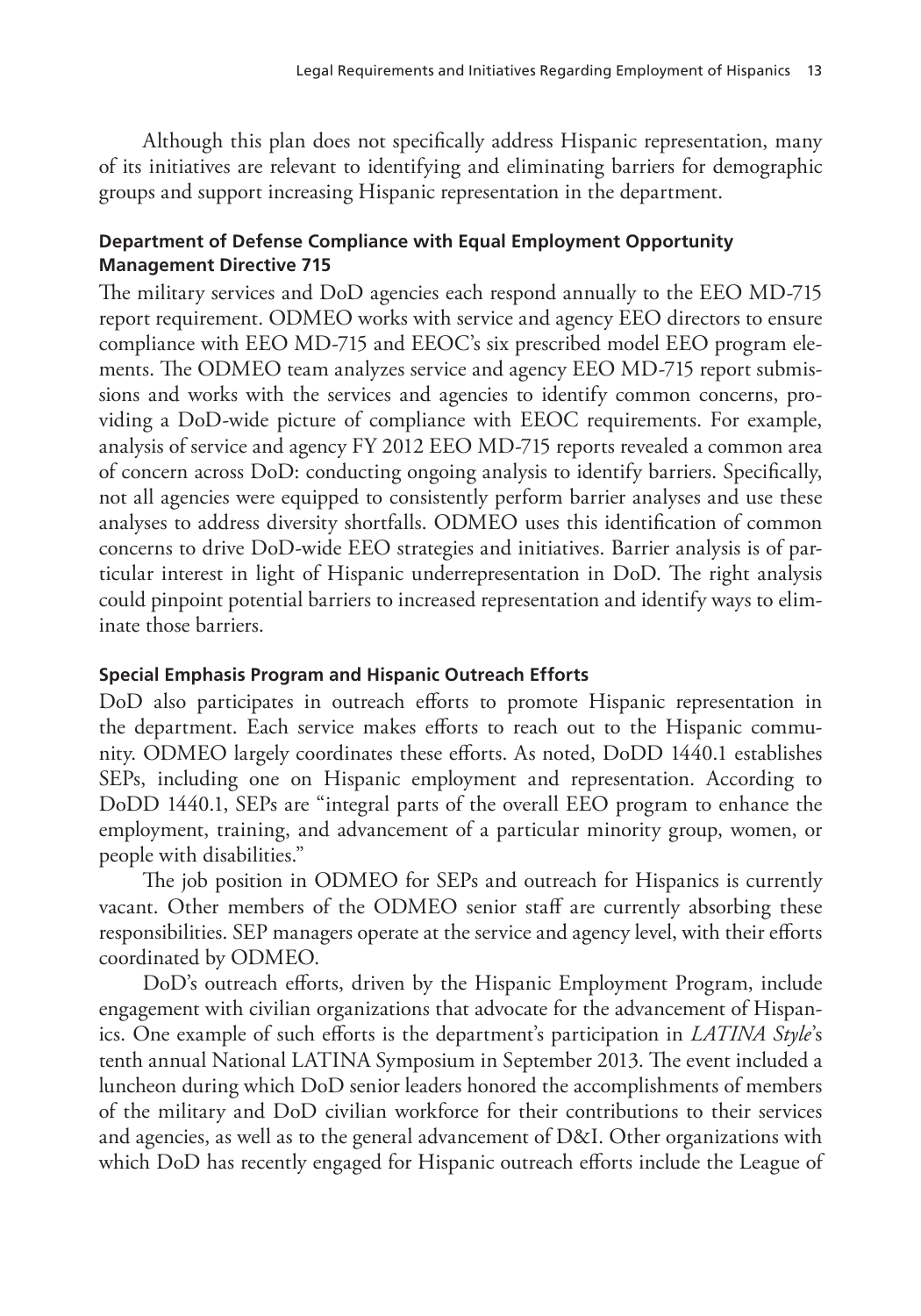United Latin American Citizens, U.S. Hispanic Leadership Institute, National Organization for Mexican American Rights, MAES (a Latino organization for the development of STEM leaders), and Hispanic Engineer National Achievement Awards Corporation. Although DoD has taken action on multiple fronts, it has not yet collected data on the impact of these efforts.

### **Summary**

Although federal laws prohibit discrimination and promote a federal workforce that includes people from all segments of society, representation gaps persist for some demographic groups in the federal workforce. Both the federal government and DoD have made several efforts to improve Hispanic representation in the federal workforce. EOs most relevant to these efforts include

- EO 13171
- EO 13562
- EO 13583.

OPM has spearheaded or overseen efforts to address Hispanic underrepresentation across the federal workforce. These include the nine-point plan to reverse Hispanic underrepresentation, report to the PMC on Hispanic employment in the federal government, annual reports to the president on Hispanic employment in the federal government, the HCFE, the Government-Wide Diversity and Inclusion Strategic Plan, and FEORP reports. Through its role of coordinating EEO across the federal government, EEOC is also a key driver of efforts related to Hispanic representation. Such efforts include issuing EEO MD-715, ensuring reporting compliance for all federal agencies, and establishing the federal Hispanic Work Group. As an entity of the federal government, DoD must comply with these governmentwide initiatives and reporting requirements related to Hispanic employment in its civilian workforce. DoD has also established its own initiatives that address Hispanic underrepresentation. Those efforts include updated policies, support of the Human Goals Charter, a D&I strategic plan, a Hispanic Employment Program, and other outreach.

Determining whether Hispanics are underrepresented in a specific sector of the workforce, such as DoD civilian workers, requires comparison with their presence elsewhere. This report reviews several indicators of the U.S. Hispanic workforce, including its definition and its characteristics.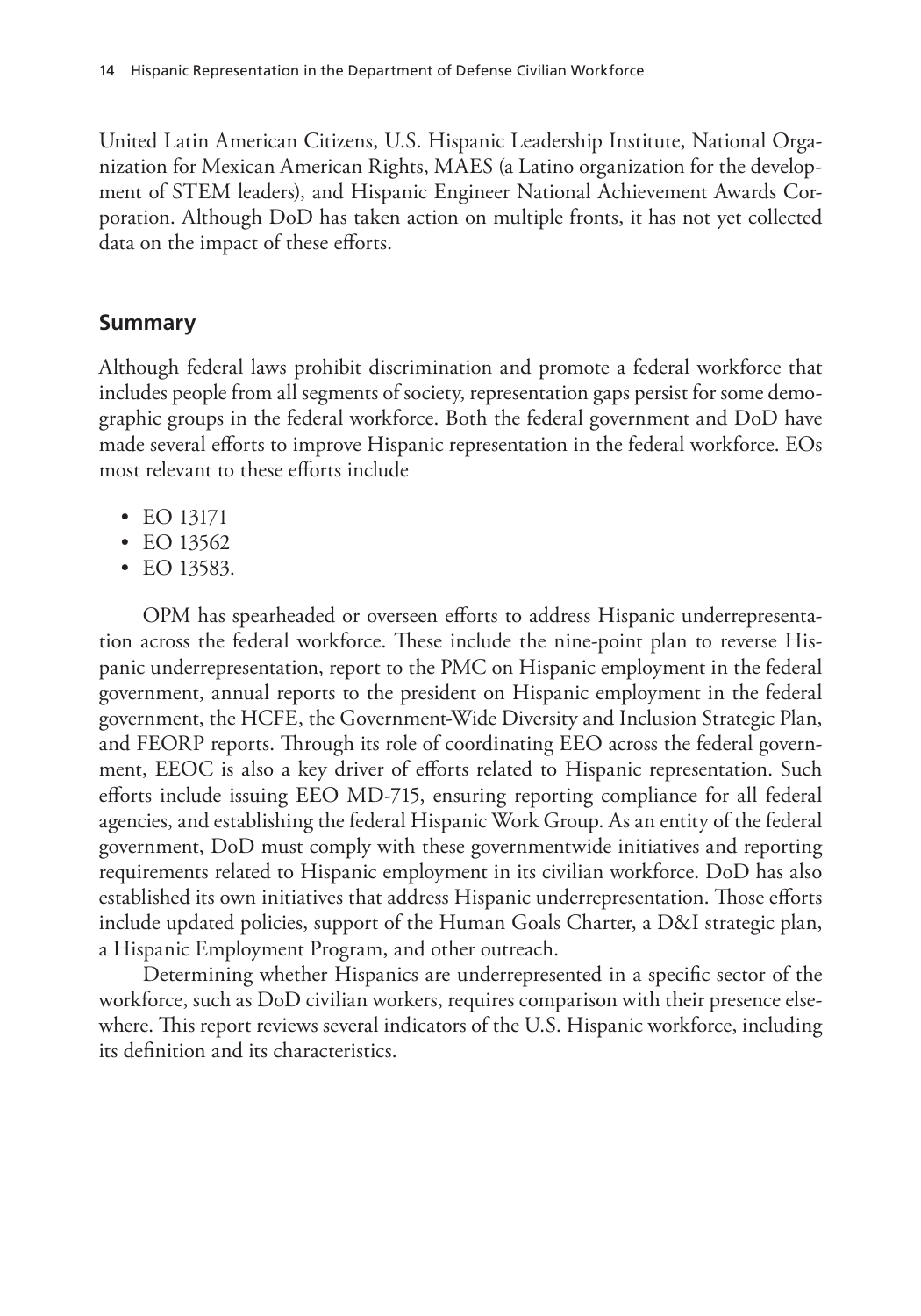### APPENDIX B **Equal Employment Opportunity Commission Workforce Tables**

The tables in this appendix represent the original templates that EEOC provided to agencies. The completed templates contain values other than 0 in most cells. Shaded cells contain user-entered information; unshaded cells contain calculations based on that user-entered information.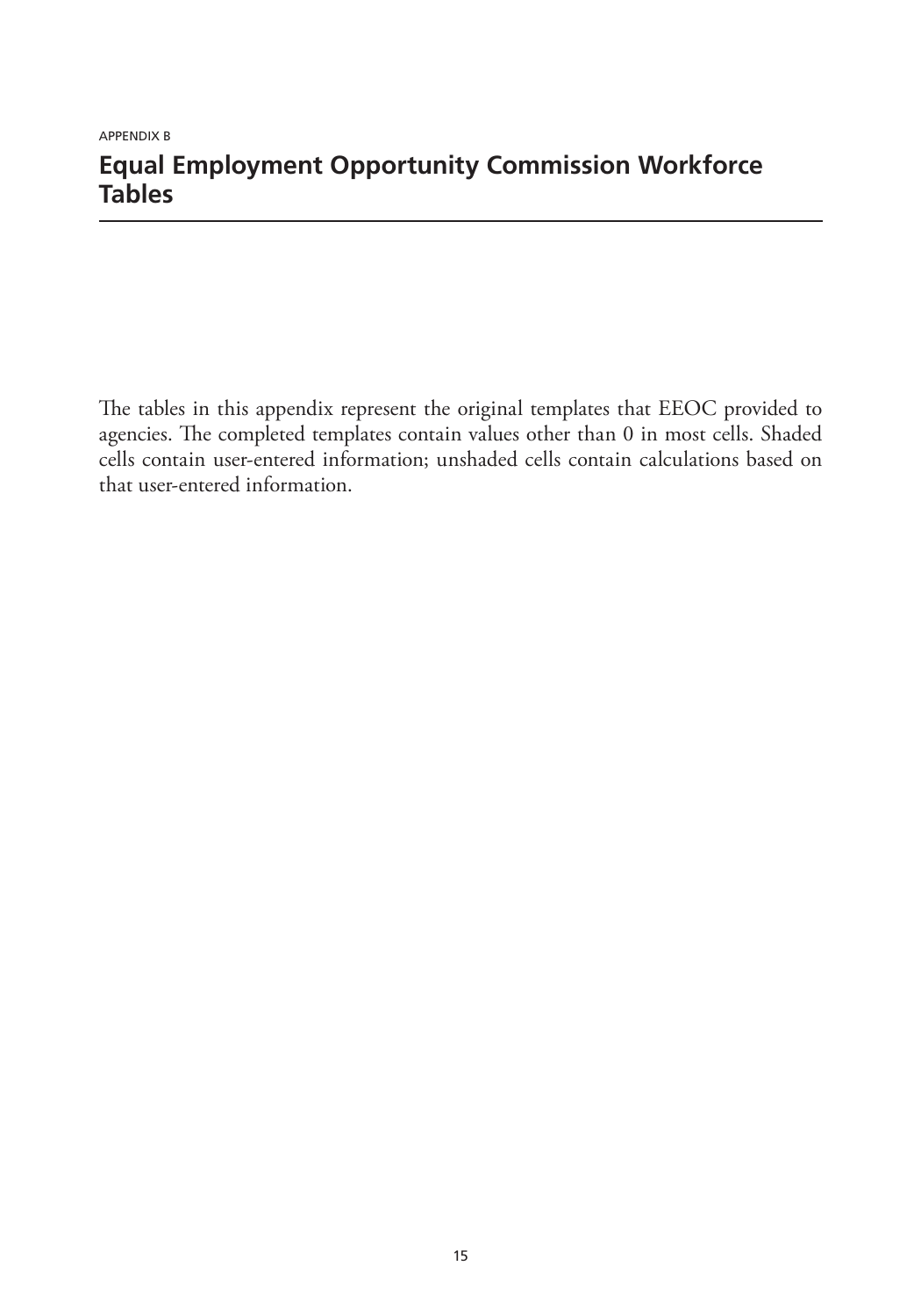|                                    |               |                  |                        |                  |                  |                              | Table A1: TOTAL WORKFORCE - Distribution by Race/Ethnicity and Sex |                  |                  |                                     |                       |                        |                  |                                                        |                |                                     |                  |                      |
|------------------------------------|---------------|------------------|------------------------|------------------|------------------|------------------------------|--------------------------------------------------------------------|------------------|------------------|-------------------------------------|-----------------------|------------------------|------------------|--------------------------------------------------------|----------------|-------------------------------------|------------------|----------------------|
|                                    |               |                  |                        |                  |                  |                              |                                                                    |                  |                  |                                     | <b>RACE/ETHNICITY</b> |                        |                  |                                                        |                |                                     |                  |                      |
|                                    |               |                  |                        |                  |                  |                              |                                                                    |                  |                  |                                     |                       | Non-Hispanic or Latino |                  |                                                        |                |                                     |                  |                      |
| <b>Employment</b><br><b>Tenure</b> |               |                  | <b>TOTAL WORKFORCE</b> |                  |                  | <b>Hispanic</b> or<br>Latino |                                                                    | White            |                  | <b>Black or African</b><br>American |                       | Asian                  |                  | <b>Native Hawaiian</b><br>or Other Pacific<br>Islander |                | American Indian<br>or Alaska Native |                  | Two or more<br>races |
|                                    |               | All              | male                   | female           | male             | female                       | male                                                               | female           | male             | female                              | male                  | female                 | male             | female                                                 | male           | female                              | male             | female               |
| <b>TOTAL</b>                       |               |                  |                        |                  |                  |                              |                                                                    |                  |                  |                                     |                       |                        |                  |                                                        |                |                                     |                  |                      |
| <b>Prior FY</b>                    | $\#$          | $\mathbf{0}$     | $\theta$               | $\mathbf{0}$     | $\mathbf{0}$     | $\mathbf{0}$                 | $\mathbf{0}$                                                       | $\mathbf{0}$     | $\Omega$         | $\mathbf{0}$                        | $\mathbf{0}$          | $\mathbf{0}$           | $\mathbf{0}$     | $\overline{0}$                                         | $\mathbf{0}$   | $\mathbf{0}$                        | $\mathbf{0}$     | $\mathbf{0}$         |
|                                    | $\frac{0}{2}$ | 100.00           | 0.00                   | 0.00             | 0.00             | 0.00                         | 0.00                                                               | 0.00             | 0.00             | 0.00                                | 0.00                  | 0.00                   | 0.00             | 0.00                                                   | 0.00           | 0.00                                | 0.00             | 0.00                 |
| <b>Current FY</b>                  | $\#$          | $\boldsymbol{0}$ | $\boldsymbol{0}$       | $\bf{0}$         | $\mathbf{0}$     | $\,0\,$                      | $\boldsymbol{0}$                                                   | $\boldsymbol{0}$ | $\mathbf{0}$     | $\boldsymbol{0}$                    | $\boldsymbol{0}$      | $\mathbf{0}$           | $\boldsymbol{0}$ | $\boldsymbol{0}$                                       | $\,$ 0 $\,$    | $\boldsymbol{0}$                    | $\boldsymbol{0}$ | $\boldsymbol{0}$     |
|                                    | $\%$          | 100.00           | 0.00                   | 0.00             | 0.00             | 0.00                         | 0.00                                                               | 0.00             | 0.00             | 0.00                                | 0.00                  | 0.00                   | 0.00             | 0.00                                                   | 0.00           | 0.00                                | 0.00             | 0.00                 |
| <b>CLF 2010</b>                    | $\%$          | 100.00           | 51.84                  | 48.16            | 5.17             | 4.79                         | 38.33                                                              | 34.03            | 5.49             | 6.53                                | 1.97                  | 1.93                   | 0.07             | 0.07                                                   | 0.55           | 0.53                                | 0.26             | 0.28                 |
| Alternate<br>Benchmark             | $\%$          | 100.00           | 0.00                   | 0.00             | 0.00             | 0.00                         | 0.00                                                               | 0.00             | 0.00             | 0.00                                | 0.00                  | 0.00                   | 0.00             | 0.00                                                   | 0.00           | 0.00                                | 0.00             | 0.00                 |
| <b>Difference</b>                  | $\#$          | $\mathbf{0}$     | $\mathbf{0}$           | $\bf{0}$         | $\mathbf{0}$     | $\,0\,$                      | $\,0\,$                                                            | $\,$ 0 $\,$      | $\theta$         | $\mathbf{0}$                        | $\,0\,$               | $\mathbf{0}$           | $\,$ 0 $\,$      | $\overline{0}$                                         | $\,0\,$        | $\,0\,$                             | $\,$ 0 $\,$      | $\bf{0}$             |
| <b>Ratio Change</b>                | $\%$          | 0.00             | 0.00                   | 0.00             | 0.00             | 0.00                         | 0.00                                                               | 0.00             | 0.00             | 0.00                                | 0.00                  | 0.00                   | 0.00             | 0.00                                                   | 0.00           | 0.00                                | 0.00             | 0.00                 |
| <b>Net Change</b>                  | $\%$          | 0.00             | 0.00                   | 0.00             | 0.00             | 0.00                         | 0.00                                                               | 0.00             | 0.00             | 0.00                                | 0.00                  | 0.00                   | 0.00             | 0.00                                                   | 0.00           | 0.00                                | 0.00             | $0.00\,$             |
| <b>PERMANENT</b>                   |               |                  |                        |                  |                  |                              |                                                                    |                  |                  |                                     |                       |                        |                  |                                                        |                |                                     |                  |                      |
| <b>Prior FY</b>                    | $\#$          | $\mathbf{0}$     | $\mathbf{0}$           | $\overline{0}$   | $\mathbf{0}$     | $\mathbf{0}$                 | $\overline{0}$                                                     | $\mathbf{0}$     | $\mathbf{0}$     | $\overline{0}$                      | $\mathbf{0}$          | $\mathbf{0}$           | $\mathbf{0}$     | $\mathbf{0}$                                           | $\,0\,$        | $\boldsymbol{0}$                    | $\boldsymbol{0}$ | $\boldsymbol{0}$     |
|                                    | $\%$          | 100.00           | 0.00                   | 0.00             | 0.00             | 0.00                         | 0.00                                                               | 0.00             | 0.00             | 0.00                                | 0.00                  | 0.00                   | 0.00             | 0.00                                                   | 0.00           | 0.00                                | 0.00             | 0.00                 |
| <b>Current FY</b>                  | #             | $\mathbf{0}$     | $\mathbf{0}$           | $\mathbf{0}$     | $\mathbf{0}$     | $\mathbf{0}$                 | $\mathbf{0}$                                                       | $\mathbf{0}$     | $\mathbf{0}$     | $\mathbf{0}$                        | $\mathbf{0}$          | $\mathbf{0}$           | $\mathbf{0}$     | $\overline{0}$                                         | $\overline{0}$ | $\mathbf{0}$                        | $\mathbf{0}$     | $\mathbf{0}$         |
|                                    | $\%$          | 100.00           | 0.00                   | 0.00             | 0.00             | 0.00                         | 0.00                                                               | 0.00             | 0.00             | 0.00                                | 0.00                  | 0.00                   | 0.00             | 0.00                                                   | 0.00           | 0.00                                | $0.00\,$         | 0.00                 |
| <b>Difference</b>                  | #             | $\bf{0}$         | $\mathbf{0}$           | $\overline{0}$   | $\,0\,$          | $\,0\,$                      | $\boldsymbol{0}$                                                   | $\mathbf{0}$     | $\overline{0}$   | $\bf{0}$                            | $\bf{0}$              | $\mathbf{0}$           | $\bf{0}$         | $\mathbf{0}$                                           | $\bf{0}$       | $\overline{0}$                      | $\boldsymbol{0}$ | $\mathbf{0}$         |
| <b>Ratio Change</b>                | $\%$          | 0.00             | 0.00                   | 0.00             | 0.00             | 0.00                         | $0.00\,$                                                           | 0.00             | 0.00             | 0.00                                | $0.00\,$              | 0.00                   | $0.00\,$         | 0.00                                                   | 0.00           | 0.00                                | 0.00             | 0.00                 |
| <b>Net Change</b>                  | $\%$          | 0.00             | 0.00                   | 0.00             | 0.00             | 0.00                         | 0.00                                                               | 0.00             | 0.00             | 0.00                                | 0.00                  | $0.00\,$               | $0.00\,$         | 0.00                                                   | 0.00           | $0.00\,$                            | $0.00\,$         | 0.00                 |
| <b>TEMPORARY</b>                   |               |                  |                        |                  |                  |                              |                                                                    |                  |                  |                                     |                       |                        |                  |                                                        |                |                                     |                  |                      |
| <b>Prior FY</b>                    | $\#$          | $\boldsymbol{0}$ | $\boldsymbol{0}$       | $\boldsymbol{0}$ | $\boldsymbol{0}$ | $\,0\,$                      | $\boldsymbol{0}$                                                   | $\boldsymbol{0}$ | $\bf{0}$         | $\boldsymbol{0}$                    | $\boldsymbol{0}$      | $\boldsymbol{0}$       | $\boldsymbol{0}$ | $\boldsymbol{0}$                                       | $\,0\,$        | $\boldsymbol{0}$                    | $\boldsymbol{0}$ | $\boldsymbol{0}$     |
|                                    | $\%$          | 100.00           | 0.00                   | 0.00             | 0.00             | 0.00                         | 0.00                                                               | 0.00             | 0.00             | 0.00                                | 0.00                  | 0.00                   | 0.00             | 0.00                                                   | 0.00           | 0.00                                | 0.00             | 0.00                 |
| <b>Current FY</b>                  | #             | $\mathbf{0}$     | $\mathbf{0}$           | $\mathbf{0}$     | $\mathbf{0}$     | $\mathbf{0}$                 | $\mathbf{0}$                                                       | $\mathbf{0}$     | $\overline{0}$   | $\mathbf{0}$                        | $\mathbf{0}$          | $\mathbf{0}$           | $\mathbf{0}$     | $\mathbf{0}$                                           | $\overline{0}$ | $\mathbf{0}$                        | $\mathbf{0}$     | $\mathbf{0}$         |
|                                    | $\%$          | 100.00           | 0.00                   | 0.00             | 0.00             | 0.00                         | 0.00                                                               | 0.00             | 0.00             | 0.00                                | 0.00                  | 0.00                   | 0.00             | 0.00                                                   | 0.00           | 0.00                                | 0.00             | 0.00                 |
| <b>Difference</b>                  | $\#$          | $\mathbf{0}$     | $\mathbf{0}$           | $\bf 0$          | $\bf{0}$         | $\,0\,$                      | $\boldsymbol{0}$                                                   | $\boldsymbol{0}$ | $\boldsymbol{0}$ | $\theta$                            | $\,0\,$               | $\mathbf{0}$           | $\boldsymbol{0}$ | $\bf{0}$                                               | $\,$ 0 $\,$    | $\boldsymbol{0}$                    | $\boldsymbol{0}$ | $\,0\,$              |
| <b>Ratio Change</b>                | $\%$          | 0.00             | 0.00                   | 0.00             | 0.00             | 0.00                         | 0.00                                                               | 0.00             | 0.00             | 0.00                                | 0.00                  | 0.00                   | 0.00             | 0.00                                                   | 0.00           | 0.00                                | 0.00             | 0.00                 |
| <b>Net Change</b>                  | $\%$          | 0.00             | 0.00                   | 0.00             | 0.00             | 0.00                         | 0.00                                                               | 0.00             | 0.00             | 0.00                                | 0.00                  | 0.00                   | 0.00             | 0.00                                                   | 0.00           | 0.00                                | 0.00             | 0.00                 |
| <b>NON-APPROPRIATED</b>            |               |                  |                        |                  |                  |                              |                                                                    |                  |                  |                                     |                       |                        |                  |                                                        |                |                                     |                  |                      |
| <b>Prior FY</b>                    | #             | $\theta$         | $\mathbf{0}$           | $\overline{0}$   | $\mathbf{0}$     | $\mathbf{0}$                 | $\overline{0}$                                                     | $\mathbf{0}$     | $\mathbf{0}$     | $\mathbf{0}$                        | $\mathbf{0}$          | $\mathbf{0}$           | $\mathbf{0}$     | $\mathbf{0}$                                           | $\mathbf{0}$   | $\mathbf{0}$                        | $\mathbf{0}$     | $\mathbf{0}$         |
|                                    | $\%$          | 100.00           | 0.00                   | 0.00             | 0.00             | 0.00                         | 0.00                                                               | 0.00             | 0.00             | 0.00                                | 0.00                  | 0.00                   | 0.00             | 0.00                                                   | 0.00           | 0.00                                | 0.00             | 0.00                 |
| <b>Current FY</b>                  | #             | $\mathbf{0}$     | $\mathbf{0}$           | $\mathbf{0}$     | $\mathbf{0}$     | $\overline{0}$               | $\mathbf{0}$                                                       | $\mathbf{0}$     | $\overline{0}$   | $\mathbf{0}$                        | $\mathbf{0}$          | $\mathbf{0}$           | $\mathbf{0}$     | $\mathbf{0}$                                           | $\overline{0}$ | $\mathbf{0}$                        | $\mathbf{0}$     | $\mathbf{0}$         |
|                                    | $\frac{0}{2}$ | 100.00           | 0.00                   | 0.00             | 0.00             | 0.00                         | 0.00                                                               | 0.00             | 0.00             | 0.00                                | 0.00                  | 0.00                   | 0.00             | 0.00                                                   | 0.00           | 0.00                                | 0.00             | 0.00                 |
| <b>Difference</b>                  | #             | $\mathbf{0}$     | $\mathbf{0}$           | $\theta$         | $\theta$         | $\overline{0}$               | $\mathbf{0}$                                                       | $\theta$         | $\mathbf{0}$     | $\theta$                            | $\theta$              | $\mathbf{0}$           | $\theta$         | $\mathbf{0}$                                           | $\bf{0}$       | $\mathbf{0}$                        | $\theta$         | $\mathbf{0}$         |
| <b>Ratio Change</b>                | $\%$          | 0.00             | 0.00                   | 0.00             | 0.00             | 0.00                         | 0.00                                                               | 0.00             | 0.00             | 0.00                                | 0.00                  | 0.00                   | 0.00             | 0.00                                                   | 0.00           | 0.00                                | 0.00             | 0.00                 |
| <b>Net Change</b>                  | $\%$          | 0.00             | 0.00                   | 0.00             | 0.00             | 0.00                         | 0.00                                                               | 0.00             | 0.00             | 0.00                                | 0.00                  | 0.00                   | 0.00             | 0.00                                                   | 0.00           | 0.00                                | 0.00             | 0.00                 |

Note: The tables shown in this appendix represent the original templates provided to agencies by the EEOC. The completed templates contain values other than 0 in most cells.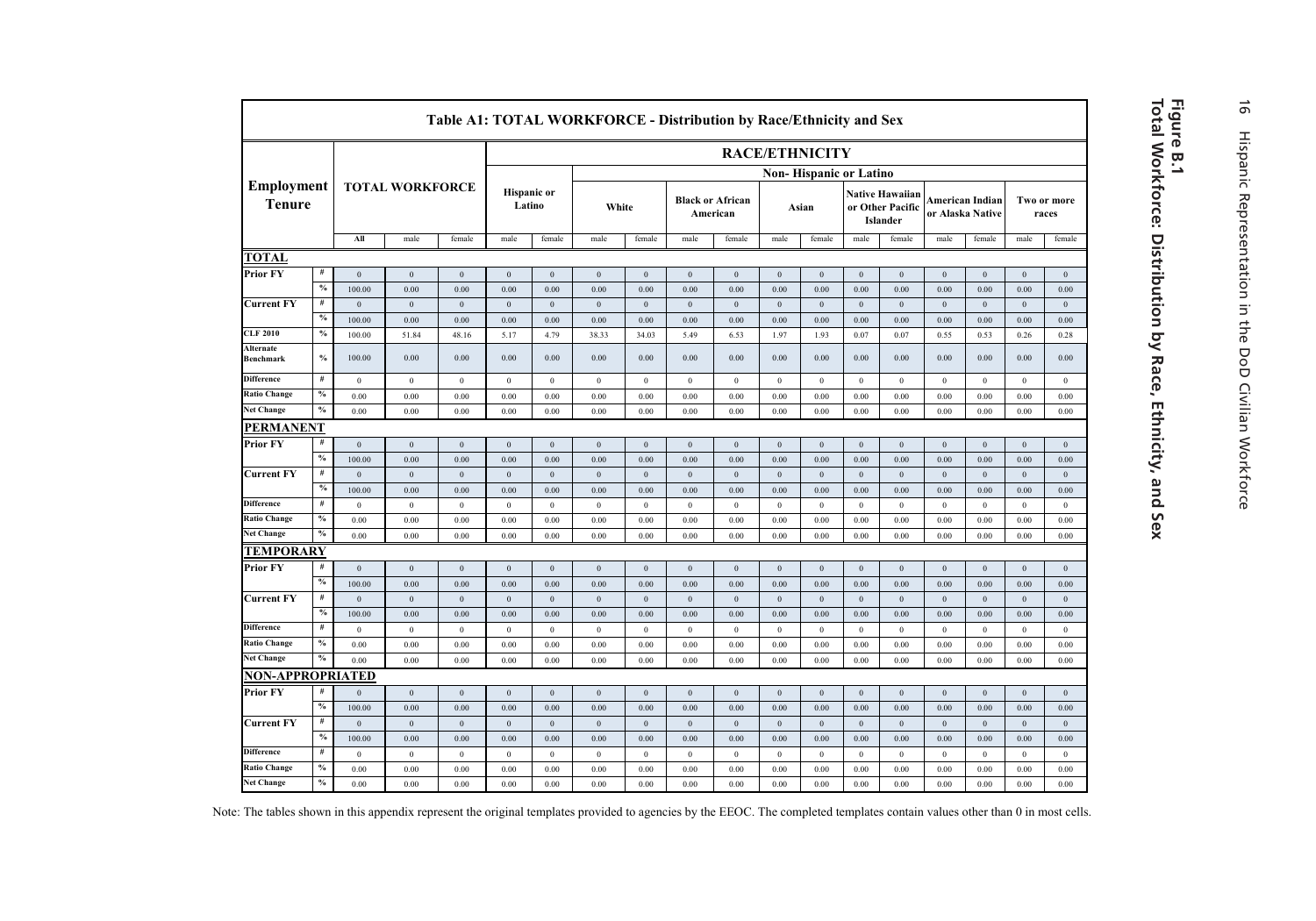|                                    |               |                  |                  |                  |                              |              |              |              | Table A2: TOTAL WORKFORCE BY COMPONENT - Distribution by Race/Ethnicity and Sex |                  |              |                               |                                                        |              |                                        |              |                  |                      |
|------------------------------------|---------------|------------------|------------------|------------------|------------------------------|--------------|--------------|--------------|---------------------------------------------------------------------------------|------------------|--------------|-------------------------------|--------------------------------------------------------|--------------|----------------------------------------|--------------|------------------|----------------------|
|                                    |               |                  |                  |                  |                              |              |              |              |                                                                                 |                  |              | <b>RACE/ETHNICITY</b>         |                                                        |              |                                        |              |                  |                      |
|                                    |               |                  | <b>TOTAL</b>     |                  |                              |              |              |              |                                                                                 |                  |              | <b>Non-Hispanic or Latino</b> |                                                        |              |                                        |              |                  |                      |
| <b>Employment</b><br><b>Tenure</b> |               |                  | <b>EMPLOYEES</b> |                  | <b>Hispanic or</b><br>Latino |              | White        |              | <b>Black or African</b><br>American                                             |                  |              | Asian                         | <b>Native Hawaiian</b><br>or Other Pacific<br>Islander |              | American<br>Indian or<br>Alaska Native |              |                  | Two or more<br>races |
|                                    |               | All              | male             | female           | male                         | female       | male         | female       | male                                                                            | female           | male         | female                        | male                                                   | female       | male                                   | female       | male             | female               |
| <b>TOTAL FY</b>                    | $\#$          | $\mathbf{0}$     | $\boldsymbol{0}$ | $\bf{0}$         | $\mathbf{0}$                 | $\mathbf{0}$ | $\mathbf{0}$ | $\mathbf{0}$ | $\bf{0}$                                                                        | $\bf{0}$         | $\mathbf{0}$ | $\mathbf{0}$                  | $\mathbf{0}$                                           | $\bf{0}$     | $\mathbf{0}$                           | $\bf{0}$     | $\boldsymbol{0}$ | $\mathbf{0}$         |
|                                    | $\frac{0}{6}$ | 100.00           | 0.00             | 0.00             | 0.00                         | 0.00         | 0.00         | 0.00         | 0.00                                                                            | 0.00             | 0.00         | 0.00                          | 0.00                                                   | 0.00         | 0.00                                   | 0.00         | 0.00             | 0.00                 |
| <b>CLF 2010</b>                    | $\%$          | 100.00           | 51.84            | 48.16            | 5.17                         | 4.79         | 38.33        | 34.03        | 5.49                                                                            | 6.53             | 1.97         | 1.93                          | 0.07                                                   | 0.07         | 0.55                                   | 0.53         | 0.26             | 0.28                 |
| Alternate<br>Benchmark             | $\frac{0}{0}$ | 0.00             | 0.00             | 0.00             | 0.00                         | 0.00         | 0.00         | 0.00         | 0.00                                                                            | 0.00             | 0.00         | 0.00                          | 0.00                                                   | 0.00         | 0.00                                   | 0.00         | 0.00             | 0.00                 |
|                                    | $\#$          | $\mathbf{0}$     | $\mathbf{0}$     | $\mathbf{0}$     | $\mathbf{0}$                 | $\mathbf{0}$ | $\mathbf{0}$ | $\mathbf{0}$ | $\mathbf{0}$                                                                    | $\mathbf{0}$     | $\mathbf{0}$ | $\mathbf{0}$                  | $\mathbf{0}$                                           | $\Omega$     | $\mathbf{0}$                           | $\mathbf{0}$ | $\mathbf{0}$     | $\mathbf{0}$         |
|                                    | $\%$          | 100.00           | 0.00             | 0.00             | 0.00                         | 0.00         | 0.00         | 0.00         | 0.00                                                                            | 0.00             | 0.00         | 0.00                          | 0.00                                                   | 0.00         | 0.00                                   | 0.00         | 0.00             | 0.00                 |
|                                    | $\#$          | $\boldsymbol{0}$ | $\boldsymbol{0}$ | $\boldsymbol{0}$ | $\overline{0}$               | $\mathbf{0}$ | $\mathbf{0}$ | $\mathbf{0}$ | $\mathbf{0}$                                                                    | $\mathbf{0}$     | $\mathbf{0}$ | $\mathbf{0}$                  | $\mathbf{0}$                                           | $\mathbf{0}$ | $\mathbf{0}$                           | $\mathbf{0}$ | $\boldsymbol{0}$ | $\mathbf{0}$         |
|                                    | $\frac{0}{6}$ | 100.00           | 0.00             | 0.00             | 0.00                         | 0.00         | 0.00         | 0.00         | 0.00                                                                            | 0.00             | 0.00         | 0.00                          | 0.00                                                   | 0.00         | 0.00                                   | 0.00         | 0.00             | 0.00                 |
|                                    | $\#$          | $\mathbf{0}$     | $\mathbf{0}$     | $\boldsymbol{0}$ | $\mathbf{0}$                 | $\mathbf{0}$ | $\mathbf{0}$ | $\mathbf{0}$ | $\mathbf{0}$                                                                    | $\boldsymbol{0}$ | $\mathbf{0}$ | $\mathbf{0}$                  | $\mathbf{0}$                                           | $\mathbf{0}$ | $\mathbf{0}$                           | $\mathbf{0}$ | $\mathbf{0}$     | $\mathbf{0}$         |
|                                    | $\%$          | 100.00           | 0.00             | 0.00             | 0.00                         | 0.00         | 0.00         | 0.00         | 0.00                                                                            | 0.00             | 0.00         | 0.00                          | 0.00                                                   | 0.00         | 0.00                                   | 0.00         | 0.00             | 0.00                 |
|                                    | $\#$          | $\mathbf{0}$     | $\boldsymbol{0}$ | $\mathbf{0}$     | $\mathbf{0}$                 | $\mathbf{0}$ | $\mathbf{0}$ | $\mathbf{0}$ | $\mathbf{0}$                                                                    | $\mathbf{0}$     | $\mathbf{0}$ | $\mathbf{0}$                  | $\mathbf{0}$                                           | $\mathbf{0}$ | $\mathbf{0}$                           | $\mathbf{0}$ | $\mathbf{0}$     | $\mathbf{0}$         |
|                                    | $\frac{0}{6}$ | 100.00           | 0.00             | 0.00             | 0.00                         | 0.00         | 0.00         | 0.00         | 0.00                                                                            | 0.00             | 0.00         | 0.00                          | 0.00                                                   | 0.00         | 0.00                                   | 0.00         | 0.00             | 0.00                 |
|                                    | #             | $\mathbf{0}$     | $\mathbf{0}$     | $\mathbf{0}$     | $\overline{0}$               | $\mathbf{0}$ | $\mathbf{0}$ | $\mathbf{0}$ | $\mathbf{0}$                                                                    | $\mathbf{0}$     | $\mathbf{0}$ | $\mathbf{0}$                  | $\mathbf{0}$                                           | $\mathbf{0}$ | $\mathbf{0}$                           | $\mathbf{0}$ | $\mathbf{0}$     | $\mathbf{0}$         |
|                                    | $\frac{0}{0}$ | 100.00           | 0.00             | 0.00             | 0.00                         | 0.00         | 0.00         | 0.00         | 0.00                                                                            | 0.00             | 0.00         | 0.00                          | 0.00                                                   | 0.00         | 0.00                                   | 0.00         | 0.00             | 0.00                 |
|                                    | $^{\#}$       | $\mathbf{0}$     | $\mathbf{0}$     | $\mathbf{0}$     | $\mathbf{0}$                 | $\mathbf{0}$ | $\mathbf{0}$ | $\mathbf{0}$ | $\mathbf{0}$                                                                    | $\overline{0}$   | $\mathbf{0}$ | $\mathbf{0}$                  | $\mathbf{0}$                                           | $\mathbf{0}$ | $\mathbf{0}$                           | $\mathbf{0}$ | $\mathbf{0}$     | $\mathbf{0}$         |
|                                    | $\%$          | 100.00           | 0.00             | 0.00             | 0.00                         | 0.00         | 0.00         | 0.00         | 0.00                                                                            | 0.00             | 0.00         | 0.00                          | 0.00                                                   | 0.00         | 0.00                                   | 0.00         | 0.00             | 0.00                 |
|                                    | $\#$          | $\mathbf{0}$     | $\mathbf{0}$     | $\mathbf{0}$     | $\mathbf{0}$                 | $\mathbf{0}$ | $\mathbf{0}$ | $\mathbf{0}$ | $\mathbf{0}$                                                                    | $\mathbf{0}$     | $\mathbf{0}$ | $\mathbf{0}$                  | $\mathbf{0}$                                           | $\mathbf{0}$ | $\mathbf{0}$                           | $\mathbf{0}$ | $\mathbf{0}$     | $\mathbf{0}$         |
|                                    | $\frac{0}{0}$ | 100.00           | 0.00             | 0.00             | 0.00                         | 0.00         | 0.00         | 0.00         | 0.00                                                                            | 0.00             | 0.00         | 0.00                          | 0.00                                                   | 0.00         | 0.00                                   | 0.00         | 0.00             | 0.00                 |
|                                    | $\#$          | $\mathbf{0}$     | $\boldsymbol{0}$ | $\mathbf{0}$     | $\mathbf{0}$                 | $\mathbf{0}$ | $\mathbf{0}$ | $\mathbf{0}$ | $\mathbf{0}$                                                                    | $\mathbf{0}$     | $\mathbf{0}$ | $\mathbf{0}$                  | $\mathbf{0}$                                           | $\mathbf{0}$ | $\mathbf{0}$                           | $\mathbf{0}$ | $\boldsymbol{0}$ | $\mathbf{0}$         |
|                                    | $\%$          | 100.00           | 0.00             | 0.00             | 0.00                         | 0.00         | 0.00         | 0.00         | 0.00                                                                            | 0.00             | 0.00         | 0.00                          | 0.00                                                   | 0.00         | 0.00                                   | 0.00         | 0.00             | 0.00                 |
|                                    | $^{\#}$       | $\Omega$         | $\mathbf{0}$     | $\mathbf{0}$     | $\mathbf{0}$                 | $\Omega$     | $\theta$     | $\Omega$     | $\Omega$                                                                        | $\mathbf{0}$     | $\mathbf{0}$ | $\Omega$                      | $\Omega$                                               | $\Omega$     | $\Omega$                               | $\Omega$     | $\theta$         | $\Omega$             |
|                                    | $\%$          | 100.00           | 0.00             | 0.00             | 0.00                         | 0.00         | 0.00         | 0.00         | 0.00                                                                            | 0.00             | 0.00         | 0.00                          | 0.00                                                   | 0.00         | 0.00                                   | 0.00         | 0.00             | 0.00                 |
|                                    | $\#$          | $\Omega$         | $\mathbf{0}$     | $\mathbf{0}$     | $\Omega$                     | $\mathbf{0}$ | $\mathbf{0}$ | $\Omega$     | $\mathbf{0}$                                                                    | $\mathbf{0}$     | $\mathbf{0}$ | $\overline{0}$                | $\Omega$                                               | $\Omega$     | $\mathbf{0}$                           | $\mathbf{0}$ | $\mathbf{0}$     | $\Omega$             |
|                                    | $\frac{0}{2}$ | 100.00           | 0.00             | 0.00             | 0.00                         | 0.00         | 0.00         | 0.00         | 0.00                                                                            | 0.00             | 0.00         | 0.00                          | 0.00                                                   | 0.00         | 0.00                                   | 0.00         | 0.00             | 0.00                 |
|                                    | $\#$          | $\mathbf{0}$     | $\boldsymbol{0}$ | $\mathbf{0}$     | $\mathbf{0}$                 | $\mathbf{0}$ | $\mathbf{0}$ | $\mathbf{0}$ | $\mathbf{0}$                                                                    | $\mathbf{0}$     | $\mathbf{0}$ | $\mathbf{0}$                  | $\mathbf{0}$                                           | $\mathbf{0}$ | $\mathbf{0}$                           | $\mathbf{0}$ | $\boldsymbol{0}$ | $\mathbf{0}$         |
|                                    | $\%$          | 100.00           | 0.00             | 0.00             | 0.00                         | 0.00         | 0.00         | 0.00         | 0.00                                                                            | 0.00             | 0.00         | 0.00                          | 0.00                                                   | 0.00         | 0.00                                   | 0.00         | 0.00             | 0.00                 |

### **Total Workforce, by Component: Distribution by Race, Ethnicity, and Sex Figure B.2**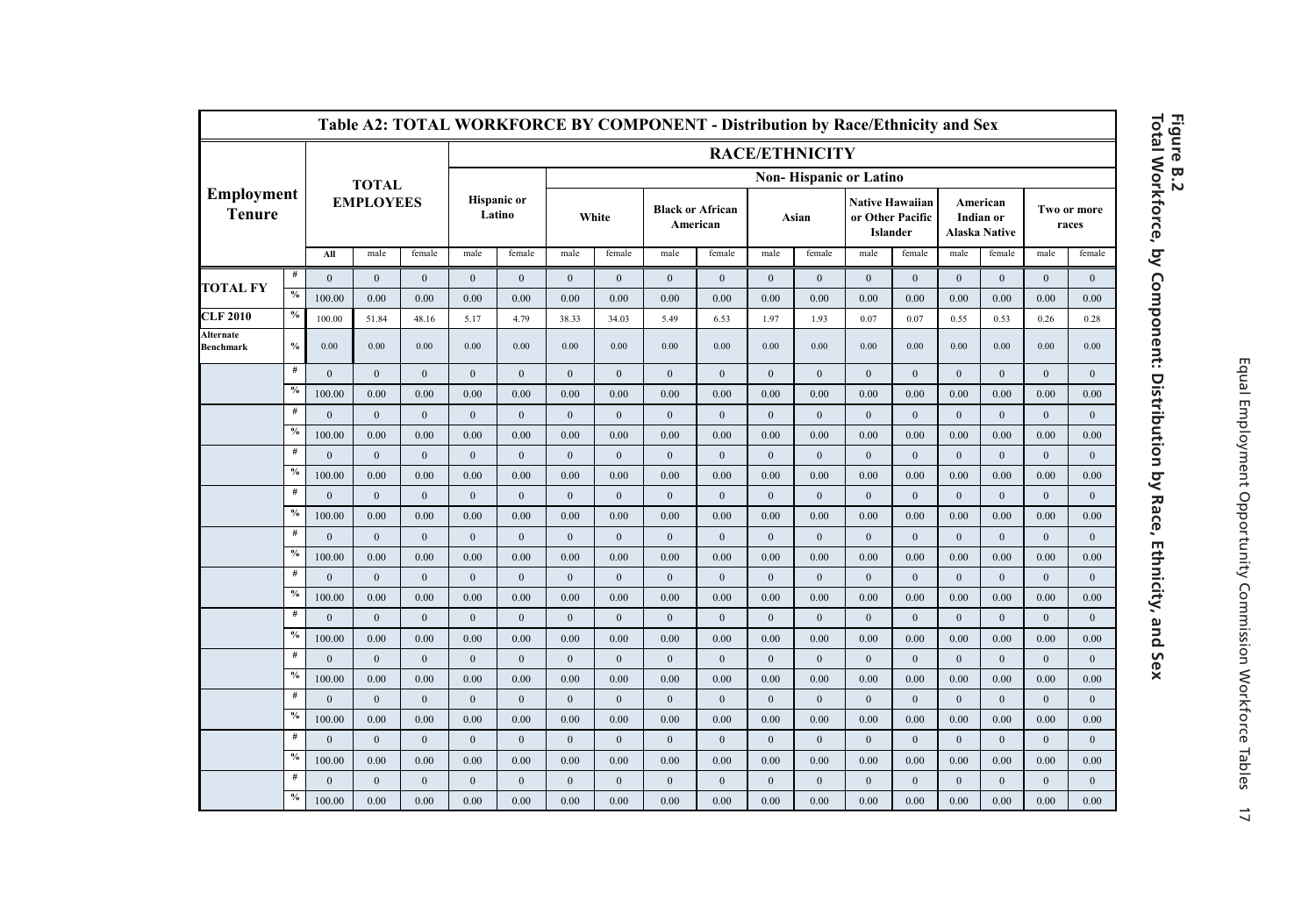|                                                              |               |                |                  |                  |                  |                              |                |                  |                | Table A3: OCCUPATIONAL CATEGORIES - Distribution by Race/Ethnicity and Sex |                       |                |                               |                                    |                |                                     |                |                      |
|--------------------------------------------------------------|---------------|----------------|------------------|------------------|------------------|------------------------------|----------------|------------------|----------------|----------------------------------------------------------------------------|-----------------------|----------------|-------------------------------|------------------------------------|----------------|-------------------------------------|----------------|----------------------|
|                                                              |               |                |                  |                  |                  |                              |                |                  |                |                                                                            | <b>RACE/ETHNICITY</b> |                |                               |                                    |                |                                     |                |                      |
| Occupational                                                 |               |                | <b>TOTAL</b>     |                  |                  |                              |                |                  |                |                                                                            |                       |                | <b>Non-Hispanic or Latino</b> |                                    |                |                                     |                |                      |
| <b>Categories</b>                                            |               |                | <b>EMPLOYEES</b> |                  |                  | <b>Hispanic or</b><br>Latino |                | White            |                | <b>Black or African</b><br>American                                        | Asian                 |                | or Other Pacific              | <b>Native Hawaiian</b><br>Islander |                | American Indian<br>or Alaska Native |                | Two or more<br>races |
|                                                              |               | All            | male             | female           | male             | female                       | male           | female           | male           | female                                                                     | male                  | female         | male                          | female                             | male           | female                              | male           | female               |
| <b>Officials and Managers</b>                                |               |                |                  |                  |                  |                              |                |                  |                |                                                                            |                       |                |                               |                                    |                |                                     |                |                      |
| <b>Executive/Senior Level</b>                                | #             | $\mathbf{0}$   | $\mathbf{0}$     | $\mathbf{0}$     | $\mathbf{0}$     | $\Omega$                     | $\mathbf{0}$   | $\mathbf{0}$     | $\mathbf{0}$   | $\overline{0}$                                                             | $\mathbf{0}$          | $\Omega$       | $\mathbf{0}$                  | $\Omega$                           | $\mathbf{0}$   | $\mathbf{0}$                        | $\mathbf{0}$   | $\mathbf{0}$         |
| <b>Officials and Managers</b><br><b>Grades 15 and Above)</b> | $\frac{0}{0}$ | 100.00         | 0.00             | 0.00             | 0.00             | 0.00                         | 0.00           | 0.00             | 0.00           | 0.00                                                                       | 0.00                  | 0.00           | 0.00                          | 0.00                               | 0.00           | 0.00                                | 0.00           | 0.00                 |
|                                                              | #             | $\mathbf{0}$   | $\mathbf{0}$     | $\boldsymbol{0}$ | $\mathbf{0}$     | $\mathbf{0}$                 | $\mathbf{0}$   | $\mathbf{0}$     | $\mathbf{0}$   | $\mathbf{0}$                                                               | $\mathbf{0}$          | $\mathbf{0}$   | $\mathbf{0}$                  | $\mathbf{0}$                       | $\mathbf{0}$   | $\mathbf{0}$                        | $\mathbf{0}$   | $\mathbf{0}$         |
| Mid-level (Grades 13-14)                                     | $\frac{0}{6}$ | 100.00         | 0.00             | 0.00             | 0.00             | 0.00                         | 0.00           | 0.00             | 0.00           | 0.00                                                                       | 0.00                  | 0.00           | 0.00                          | 0.00                               | 0.00           | 0.00                                | 0.00           | 0.00                 |
| First-Level (Grades 12 and                                   | #             | $\mathbf{0}$   | $\mathbf{0}$     | $\boldsymbol{0}$ | $\mathbf{0}$     | $\mathbf{0}$                 | $\mathbf{0}$   | $\mathbf{0}$     | $\bf{0}$       | $\boldsymbol{0}$                                                           | $\mathbf{0}$          | $\mathbf{0}$   | $\mathbf{0}$                  | $\boldsymbol{0}$                   | $\mathbf{0}$   | $\mathbf{0}$                        | $\mathbf{0}$   | $\overline{0}$       |
| Below)                                                       | $\%$          | 100.00         | 0.00             | 0.00             | 0.00             | 0.00                         | 0.00           | 0.00             | 0.00           | 0.00                                                                       | 0.00                  | 0.00           | 0.00                          | 0.00                               | 0.00           | 0.00                                | 0.00           | 0.00                 |
|                                                              | #             | $\overline{0}$ | $\mathbf{0}$     | $\mathbf{0}$     | $\mathbf{0}$     | $\mathbf{0}$                 | $\mathbf{0}$   | $\mathbf{0}$     | $\mathbf{0}$   | $\mathbf{0}$                                                               | $\mathbf{0}$          | $\theta$       | $\mathbf{0}$                  | $\mathbf{0}$                       | $\mathbf{0}$   | $\mathbf{0}$                        | $\mathbf{0}$   | $\mathbf{0}$         |
| Other                                                        | $\%$          | 100.00         | 0.00             | 0.00             | 0.00             | 0.00                         | 0.00           | 0.00             | 0.00           | 0.00                                                                       | 0.00                  | 0.00           | 0.00                          | 0.00                               | 0.00           | 0.00                                | 0.00           | 0.00                 |
| <b>Officials and Managers -</b>                              | #             | $\overline{0}$ | $\overline{0}$   | $\overline{0}$   | $\overline{0}$   | $\overline{0}$               | $\overline{0}$ | $\overline{0}$   | $\overline{0}$ | $\overline{0}$                                                             | $\overline{0}$        | $\overline{0}$ | $\overline{0}$                | $\overline{0}$                     | $\overline{0}$ | $\overline{0}$                      | $\overline{0}$ | $\overline{0}$       |
| <b>TOTAL</b>                                                 | $\frac{0}{2}$ | 100.00         | 0.00             | 0.00             | 0.00             | 0.00                         | 0.00           | 0.00             | 0.00           | 0.00                                                                       | 0.00                  | 0.00           | 0.00                          | 0.00                               | 0.00           | 0.00                                | 0.00           | 0.00                 |
| <b>Professionals</b>                                         | #             | $\overline{0}$ | $\overline{0}$   | $\overline{0}$   | $\overline{0}$   | $\overline{0}$               | $\overline{0}$ | $\overline{0}$   | $\overline{0}$ | $\overline{0}$                                                             | $\overline{0}$        | $\overline{0}$ | $\overline{0}$                | $\overline{0}$                     | $\overline{0}$ | $\overline{0}$                      | $\overline{0}$ | $\overline{0}$       |
|                                                              | $\%$          | 100.00         | 0.00             | 0.00             | 0.00             | 0.00                         | 0.00           | 0.00             | 0.00           | 0.00                                                                       | 0.00                  | 0.00           | 0.00                          | 0.00                               | 0.00           | 0.00                                | 0.00           | 0.00                 |
| <b>Technicians</b>                                           | #             | $\mathbf{0}$   | $\mathbf{0}$     | $\boldsymbol{0}$ | $\mathbf{0}$     | $\mathbf{0}$                 | $\mathbf{0}$   | $\mathbf{0}$     | $\mathbf{0}$   | $\mathbf{0}$                                                               | $\mathbf{0}$          | $\mathbf{0}$   | $\mathbf{0}$                  | $\mathbf{0}$                       | $\mathbf{0}$   | $\mathbf{0}$                        | $\mathbf{0}$   | $\mathbf{0}$         |
|                                                              | $\frac{0}{0}$ | 100.00         | 0.00             | 0.00             | 0.00             | 0.00                         | 0.00           | 0.00             | 0.00           | 0.00                                                                       | 0.00                  | 0.00           | 0.00                          | 0.00                               | 0.00           | 0.00                                | 0.00           | 0.00                 |
| <b>Sales Workers</b>                                         | $\#$          | $\mathbf{0}$   | $\mathbf{0}$     | $\mathbf{0}$     | $\overline{0}$   | $\mathbf{0}$                 | $\mathbf{0}$   | $\mathbf{0}$     | $\mathbf{0}$   | $\overline{0}$                                                             | $\overline{0}$        | $\mathbf{0}$   | $\overline{0}$                | $\mathbf{0}$                       | $\mathbf{0}$   | $\mathbf{0}$                        | $\mathbf{0}$   | $\mathbf{0}$         |
|                                                              | $\frac{0}{2}$ | 100.00         | 0.00             | 0.00             | 0.00             | 0.00                         | 0.00           | 0.00             | 0.00           | 0.00                                                                       | 0.00                  | 0.00           | 0.00                          | 0.00                               | 0.00           | 0.00                                | 0.00           | 0.00                 |
| <b>Administrative Support</b>                                | #             | $\mathbf{0}$   | $\mathbf{0}$     | $\mathbf{0}$     | $\mathbf{0}$     | $\mathbf{0}$                 | $\mathbf{0}$   | $\mathbf{0}$     | $\mathbf{0}$   | $\mathbf{0}$                                                               | $\mathbf{0}$          | $\mathbf{0}$   | $\mathbf{0}$                  | $\mathbf{0}$                       | $\mathbf{0}$   | $\mathbf{0}$                        | $\mathbf{0}$   | $\mathbf{0}$         |
| <b>Workers</b>                                               | $\frac{0}{2}$ | 100.00         | 0.00             | 0.00             | 0.00             | 0.00                         | 0.00           | 0.00             | 0.00           | 0.00                                                                       | 0.00                  | 0.00           | 0.00                          | 0.00                               | 0.00           | 0.00                                | 0.00           | 0.00                 |
| <b>Craft Workers</b>                                         | #             | $\overline{0}$ | $\mathbf{0}$     | $\boldsymbol{0}$ | $\mathbf{0}$     | $\mathbf{0}$                 | $\mathbf{0}$   | $\mathbf{0}$     | $\mathbf{0}$   | $\mathbf{0}$                                                               | $\mathbf{0}$          | $\mathbf{0}$   | $\mathbf{0}$                  | $\mathbf{0}$                       | $\mathbf{0}$   | $\mathbf{0}$                        | $\mathbf{0}$   | $\mathbf{0}$         |
|                                                              | $\frac{0}{2}$ | 100.00         | 0.00             | 0.00             | 0.00             | 0.00                         | 0.00           | 0.00             | 0.00           | 0.00                                                                       | 0.00                  | 0.00           | 0.00                          | 0.00                               | 0.00           | 0.00                                | 0.00           | 0.00                 |
| <b>Operatives</b>                                            | #             | $\mathbf{0}$   | $\mathbf{0}$     | $\boldsymbol{0}$ | $\boldsymbol{0}$ | $\mathbf{0}$                 | $\mathbf{0}$   | $\mathbf{0}$     | $\bf{0}$       | $\boldsymbol{0}$                                                           | $\mathbf{0}$          | $\mathbf{0}$   | $\mathbf{0}$                  | $\mathbf{0}$                       | $\mathbf{0}$   | $\mathbf{0}$                        | $\mathbf{0}$   | $\mathbf{0}$         |
|                                                              | $\%$          | 100.00         | 0.00             | 0.00             | 0.00             | 0.00                         | 0.00           | 0.00             | 0.00           | 0.00                                                                       | 0.00                  | 0.00           | 0.00                          | 0.00                               | 0.00           | 0.00                                | 0.00           | 0.00                 |
| <b>Laborers and Helpers</b>                                  | #             | $\mathbf{0}$   | $\mathbf{0}$     | $\mathbf{0}$     | $\mathbf{0}$     | $\mathbf{0}$                 | $\theta$       | $\mathbf{0}$     | $\mathbf{0}$   | $\mathbf{0}$                                                               | $\mathbf{0}$          | $\Omega$       | $\mathbf{0}$                  | $\mathbf{0}$                       | $\mathbf{0}$   | $\mathbf{0}$                        | $\mathbf{0}$   | $\mathbf{0}$         |
|                                                              | $\%$          | 100.00         | 0.00             | 0.00             | 0.00             | 0.00                         | 0.00           | 0.00             | 0.00           | 0.00                                                                       | 0.00                  | 0.00           | 0.00                          | 0.00                               | 0.00           | 0.00                                | 0.00           | 0.00                 |
| <b>Service Workers</b>                                       | #             | $\mathbf{0}$   | $\boldsymbol{0}$ | $\boldsymbol{0}$ | $\boldsymbol{0}$ | $\mathbf{0}$                 | $\mathbf{0}$   | $\boldsymbol{0}$ | $\mathbf{0}$   | $\boldsymbol{0}$                                                           | $\boldsymbol{0}$      | $\mathbf{0}$   | $\mathbf{0}$                  | $\mathbf{0}$                       | $\mathbf{0}$   | $\mathbf{0}$                        | $\mathbf{0}$   | $\mathbf{0}$         |
|                                                              | $\frac{0}{2}$ | 100.00         | 0.00             | 0.00             | 0.00             | 0.00                         | 0.00           | 0.00             | 0.00           | 0.00                                                                       | 0.00                  | 0.00           | 0.00                          | 0.00                               | 0.00           | 0.00                                | 0.00           | 0.00                 |

### **Occupational Categories: Distribution by Race, Ethnicity, and Sex Figure B.3**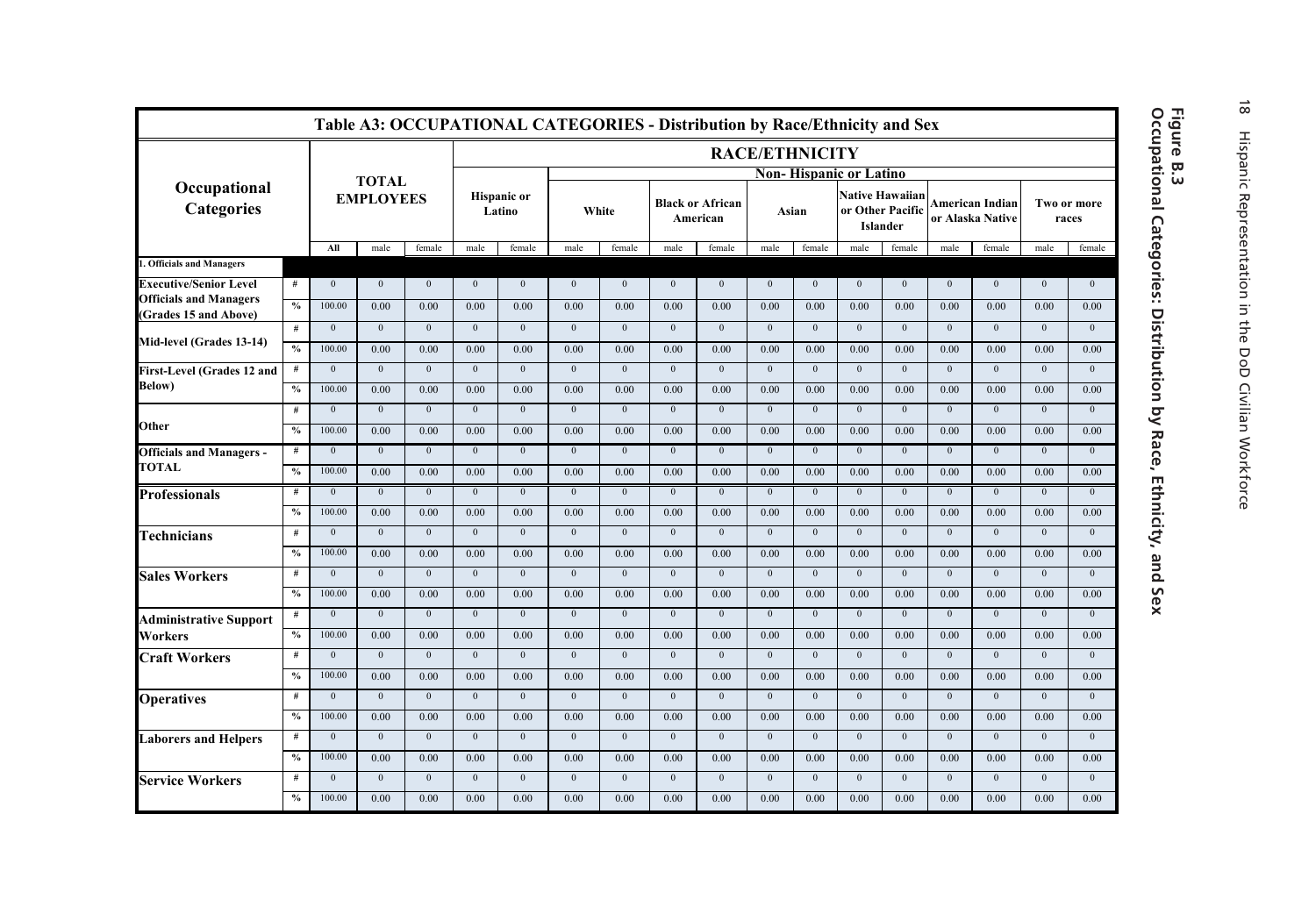|                                          |                                  |                        |                  |                      |                              |                      |                      |                      | Table A4: PARTICIPATION RATES FOR GENERAL SCHEDULE (GS) GRADES by Race/Ethnicity and Sex (Permanent) |                      |                  |                       |                                                        |                  |                      |                                     |                      |                      |
|------------------------------------------|----------------------------------|------------------------|------------------|----------------------|------------------------------|----------------------|----------------------|----------------------|------------------------------------------------------------------------------------------------------|----------------------|------------------|-----------------------|--------------------------------------------------------|------------------|----------------------|-------------------------------------|----------------------|----------------------|
|                                          |                                  |                        |                  |                      |                              |                      |                      |                      |                                                                                                      |                      |                  | <b>RACE/ETHNICITY</b> |                                                        |                  |                      |                                     |                      |                      |
|                                          |                                  |                        | <b>TOTAL</b>     |                      |                              |                      |                      |                      |                                                                                                      |                      |                  |                       | <b>Non-Hispanic or Latino</b>                          |                  |                      |                                     |                      |                      |
| GS/GM, SES, AND<br><b>RELATED GRADES</b> |                                  |                        | <b>EMPLOYEES</b> |                      | <b>Hispanic</b> or<br>Latino |                      |                      | White                | <b>Black or African</b><br>American                                                                  |                      |                  | Asian                 | <b>Native Hawaiian</b><br>or Other Pacific<br>Islander |                  |                      | American Indian<br>or Alaska Native |                      | Two or more<br>races |
|                                          |                                  | All                    | male             | female               | male                         | female               | male                 | female               | male                                                                                                 | female               | male             | female                | male                                                   | female           | male                 | female                              | male                 | female               |
| $GS-01$                                  | #                                | $\mathbf{0}$<br>100.00 | $\theta$<br>0.00 | $\mathbf{0}$<br>0.00 | $\mathbf{0}$<br>0.00         | $\mathbf{0}$<br>0.00 | $\mathbf{0}$<br>0.00 | $\mathbf{0}$<br>0.00 | $\mathbf{0}$<br>0.00                                                                                 | $\mathbf{0}$<br>0.00 | $\theta$<br>0.00 | $\mathbf{0}$<br>0.00  | $\theta$<br>0.00                                       | $\theta$<br>0.00 | $\mathbf{0}$<br>0.00 | $\mathbf{0}$<br>0.00                | $\mathbf{0}$<br>0.00 | $\mathbf{0}$<br>0.00 |
|                                          | $\frac{0}{0}$<br>#               | $\mathbf{0}$           | $\mathbf{0}$     | $\mathbf{0}$         | $\mathbf{0}$                 | $\mathbf{0}$         | $\mathbf{0}$         | $\mathbf{0}$         | $\mathbf{0}$                                                                                         | $\mathbf{0}$         | $\mathbf{0}$     | $\mathbf{0}$          | $\mathbf{0}$                                           | $\Omega$         | $\mathbf{0}$         | $\mathbf{0}$                        | $\mathbf{0}$         | $\mathbf{0}$         |
| $GS-02$                                  | $\frac{0}{0}$                    | 100.00                 | 0.00             | 0.00                 | 0.00                         | 0.00                 | 0.00                 | 0.00                 | 0.00                                                                                                 | 0.00                 | 0.00             | 0.00                  | 0.00                                                   | 0.00             | 0.00                 | 0.00                                | 0.00                 | 0.00                 |
|                                          | #                                | $\mathbf{0}$           | $\theta$         | $\theta$             | $\mathbf{0}$                 | $\Omega$             | $\theta$             | $\mathbf{0}$         | $\mathbf{0}$                                                                                         | $\mathbf{0}$         | $\theta$         | $\theta$              | $\mathbf{0}$                                           | $\Omega$         | $\Omega$             | $\theta$                            | $\theta$             | $\mathbf{0}$         |
| $GS-03$                                  | $\frac{0}{0}$                    | 100.00                 | 0.00             | 0.00                 | 0.00                         | 0.00                 | 0.00                 | 0.00                 | 0.00                                                                                                 | 0.00                 | 0.00             | 0.00                  | 0.00                                                   | 0.00             | 0.00                 | 0.00                                | 0.00                 | 0.00                 |
|                                          | #                                | $\bf{0}$               | $\mathbf{0}$     | $\mathbf{0}$         | $\mathbf{0}$                 | $\mathbf{0}$         | $\mathbf{0}$         | $\mathbf{0}$         | $\mathbf{0}$                                                                                         | $\mathbf{0}$         | $\mathbf{0}$     | $\mathbf{0}$          | $\mathbf{0}$                                           | $\mathbf{0}$     | $\mathbf{0}$         | $\mathbf{0}$                        | $\mathbf{0}$         | $\mathbf{0}$         |
| $GS-04$                                  | $\frac{0}{0}$                    | 100.00                 | 0.00             | 0.00                 | 0.00                         | 0.00                 | 0.00                 | 0.00                 | 0.00                                                                                                 | 0.00                 | 0.00             | 0.00                  | 0.00                                                   | 0.00             | 0.00                 | 0.00                                | 0.00                 | 0.00                 |
|                                          | #                                | $\bf{0}$               | $\mathbf{0}$     | $\overline{0}$       | $\mathbf{0}$                 | $\overline{0}$       | $\overline{0}$       | $\mathbf{0}$         | $\mathbf{0}$                                                                                         | $\mathbf{0}$         | $\mathbf{0}$     | $\overline{0}$        | $\mathbf{0}$                                           | $\mathbf{0}$     | $\mathbf{0}$         | $\mathbf{0}$                        | $\mathbf{0}$         | $\mathbf{0}$         |
| $GS-0.5$                                 | $\boldsymbol{\theta}/_{\!\!\!0}$ | 100.00                 | 0.00             | 0.00                 | 0.00                         | 0.00                 | 0.00                 | 0.00                 | 0.00                                                                                                 | 0.00                 | 0.00             | 0.00                  | 0.00                                                   | 0.00             | 0.00                 | 0.00                                | 0.00                 | 0.00                 |
|                                          | #                                | $\bf{0}$               | $\overline{0}$   | $\overline{0}$       | $\overline{0}$               | $\overline{0}$       | $\overline{0}$       | $\overline{0}$       | $\overline{0}$                                                                                       | $\overline{0}$       | $\overline{0}$   | $\overline{0}$        | $\overline{0}$                                         | $\overline{0}$   | $\overline{0}$       | $\overline{0}$                      | $\overline{0}$       | $\mathbf{0}$         |
| <b>GS-06</b>                             | $\frac{0}{0}$                    | 100.00                 | 0.00             | 0.00                 | 0.00                         | 0.00                 | 0.00                 | 0.00                 | 0.00                                                                                                 | 0.00                 | 0.00             | 0.00                  | 0.00                                                   | 0.00             | 0.00                 | 0.00                                | 0.00                 | 0.00                 |
|                                          | #                                | $\bf{0}$               | $\mathbf{0}$     | $\mathbf{0}$         | $\mathbf{0}$                 | $\mathbf{0}$         | $\mathbf{0}$         | $\mathbf{0}$         | $\mathbf{0}$                                                                                         | $\mathbf{0}$         | $\mathbf{0}$     | $\mathbf{0}$          | $\mathbf{0}$                                           | $\mathbf{0}$     | $\mathbf{0}$         | $\mathbf{0}$                        | $\mathbf{0}$         | $\mathbf{0}$         |
| GS-07                                    | $\frac{0}{0}$                    | 100.00                 | 0.00             | 0.00                 | 0.00                         | 0.00                 | 0.00                 | 0.00                 | 0.00                                                                                                 | 0.00                 | 0.00             | 0.00                  | 0.00                                                   | 0.00             | 0.00                 | 0.00                                | 0.00                 | 0.00                 |
|                                          | #                                | $\bf{0}$               | $\mathbf{0}$     | $\mathbf{0}$         | $\mathbf{0}$                 | $\mathbf{0}$         | $\mathbf{0}$         | $\mathbf{0}$         | $\mathbf{0}$                                                                                         | $\mathbf{0}$         | $\mathbf{0}$     | $\mathbf{0}$          | $\mathbf{0}$                                           | $\mathbf{0}$     | $\mathbf{0}$         | $\mathbf{0}$                        | $\mathbf{0}$         | $\boldsymbol{0}$     |
| $GS-08$                                  | $\frac{0}{2}$                    | 100.00                 | 0.00             | 0.00                 | 0.00                         | 0.00                 | 0.00                 | 0.00                 | 0.00                                                                                                 | 0.00                 | 0.00             | 0.00                  | 0.00                                                   | 0.00             | 0.00                 | 0.00                                | 0.00                 | 0.00                 |
|                                          | $\#$                             | $\bf{0}$               | $\overline{0}$   | $\overline{0}$       | $\overline{0}$               | $\overline{0}$       | $\overline{0}$       | $\overline{0}$       | $\overline{0}$                                                                                       | $\overline{0}$       | $\overline{0}$   | $\overline{0}$        | $\overline{0}$                                         | $\overline{0}$   | $\overline{0}$       | $\overline{0}$                      | $\overline{0}$       | $\overline{0}$       |
| GS-09                                    | $\frac{0}{0}$                    | 100.00                 | 0.00             | 0.00                 | 0.00                         | 0.00                 | 0.00                 | 0.00                 | 0.00                                                                                                 | 0.00                 | 0.00             | 0.00                  | 0.00                                                   | 0.00             | 0.00                 | 0.00                                | 0.00                 | 0.00                 |
|                                          | #                                | $\bf{0}$               | $\mathbf{0}$     | $\mathbf{0}$         | $\bf{0}$                     | $\mathbf{0}$         | $\mathbf{0}$         | $\mathbf{0}$         | $\bf{0}$                                                                                             | $\mathbf{0}$         | $\mathbf{0}$     | $\mathbf{0}$          | $\mathbf{0}$                                           | $\mathbf{0}$     | $\mathbf{0}$         | $\mathbf{0}$                        | $\mathbf{0}$         | $\mathbf{0}$         |
| $GS-10$                                  | $\frac{0}{2}$                    | 100.00                 | 0.00             | 0.00                 | 0.00                         | 0.00                 | 0.00                 | 0.00                 | 0.00                                                                                                 | 0.00                 | 0.00             | 0.00                  | 0.00                                                   | 0.00             | 0.00                 | 0.00                                | 0.00                 | 0.00                 |
|                                          | #                                | $\mathbf{0}$           | $\mathbf{0}$     | $\overline{0}$       | $\overline{0}$               | $\overline{0}$       | $\overline{0}$       | $\overline{0}$       | $\mathbf{0}$                                                                                         | $\mathbf{0}$         | $\overline{0}$   | $\mathbf{0}$          | $\overline{0}$                                         | $\overline{0}$   | $\overline{0}$       | $\mathbf{0}$                        | $\mathbf{0}$         | $\mathbf{0}$         |
| $GS-11$                                  | $\frac{0}{0}$                    | 100.00                 | 0.00             | 0.00                 | 0.00                         | 0.00                 | 0.00                 | 0.00                 | 0.00                                                                                                 | 0.00                 | 0.00             | 0.00                  | 0.00                                                   | 0.00             | 0.00                 | 0.00                                | 0.00                 | 0.00                 |
|                                          | #                                | $\bf{0}$               | $\mathbf{0}$     | $\mathbf{0}$         | $\mathbf{0}$                 | $\mathbf{0}$         | $\mathbf{0}$         | $\mathbf{0}$         | $\mathbf{0}$                                                                                         | $\mathbf{0}$         | $\mathbf{0}$     | $\mathbf{0}$          | $\mathbf{0}$                                           | $\mathbf{0}$     | $\mathbf{0}$         | $\mathbf{0}$                        | $\mathbf{0}$         | $\mathbf{0}$         |
| $GS-12$                                  | $\frac{0}{0}$                    | 100.00                 | 0.00             | 0.00                 | 0.00                         | 0.00                 | 0.00                 | 0.00                 | 0.00                                                                                                 | 0.00                 | 0.00             | 0.00                  | 0.00                                                   | 0.00             | 0.00                 | 0.00                                | 0.00                 | 0.00                 |
| $GS-13$                                  | #                                | $\bf{0}$               | $\overline{0}$   | $\overline{0}$       | $\overline{0}$               | $\overline{0}$       | $\overline{0}$       | $\overline{0}$       | $\overline{0}$                                                                                       | $\overline{0}$       | $\overline{0}$   | $\overline{0}$        | $\overline{0}$                                         | $\overline{0}$   | $\overline{0}$       | $\overline{0}$                      | $\overline{0}$       | $\overline{0}$       |
|                                          | $\frac{0}{0}$                    | 100.00                 | 0.00             | 0.00                 | 0.00                         | 0.00                 | 0.00                 | 0.00                 | 0.00                                                                                                 | 0.00                 | 0.00             | 0.00                  | 0.00                                                   | 0.00             | 0.00                 | 0.00                                | 0.00                 | 0.00                 |
| $GS-14$                                  | #                                | $\bf{0}$               | $\mathbf{0}$     | $\bf{0}$             | $\bf{0}$                     | $\mathbf{0}$         | $\mathbf{0}$         | $\mathbf{0}$         | $\mathbf{0}$                                                                                         | $\mathbf{0}$         | $\boldsymbol{0}$ | $\mathbf{0}$          | $\mathbf{0}$                                           | $\mathbf{0}$     | $\mathbf{0}$         | $\mathbf{0}$                        | $\mathbf{0}$         | $\mathbf{0}$         |
|                                          | $\frac{0}{0}$                    | 100.00                 | 0.00             | 0.00                 | 0.00                         | 0.00                 | 0.00                 | 0.00                 | 0.00                                                                                                 | 0.00                 | 0.00             | 0.00                  | 0.00                                                   | 0.00             | 0.00                 | 0.00                                | 0.00                 | 0.00                 |
| $GS-15$                                  | #                                | $\bf{0}$               | $\overline{0}$   | $\overline{0}$       | $\overline{0}$               | $\overline{0}$       | $\overline{0}$       | $\overline{0}$       | $\overline{0}$                                                                                       | $\overline{0}$       | $\overline{0}$   | $\overline{0}$        | $\overline{0}$                                         | $\overline{0}$   | $\overline{0}$       | $\overline{0}$                      | $\overline{0}$       | $\boldsymbol{0}$     |
|                                          | $\frac{0}{0}$                    | 100.00                 | 0.00             | 0.00                 | 0.00                         | 0.00                 | 0.00                 | 0.00                 | 0.00                                                                                                 | 0.00                 | 0.00             | 0.00                  | 0.00                                                   | 0.00             | 0.00                 | 0.00                                | 0.00                 | 0.00                 |
| All other                                | #                                | $\mathbf{0}$           | $\mathbf{0}$     | $\overline{0}$       | $\mathbf{0}$                 | $\overline{0}$       | $\overline{0}$       | $\overline{0}$       | $\mathbf{0}$                                                                                         | $\mathbf{0}$         | $\overline{0}$   | $\mathbf{0}$          | $\mathbf{0}$                                           | $\mathbf{0}$     | $\overline{0}$       | $\mathbf{0}$                        | $\overline{0}$       | $\mathbf{0}$         |
| (unspecified GS)                         | $\%$                             | 100.00                 | 0.00             | 0.00                 | 0.00                         | 0.00                 | 0.00                 | 0.00                 | 0.00                                                                                                 | 0.00                 | 0.00             | 0.00                  | 0.00                                                   | 0.00             | 0.00                 | 0.00                                | 0.00                 | 0.00                 |
| <b>Senior Executive</b>                  | #                                | $\bf{0}$               | $\mathbf{0}$     | $\mathbf{0}$         | $\mathbf{0}$                 | $\mathbf{0}$         | $\mathbf{0}$         | $\mathbf{0}$         | $\mathbf{0}$                                                                                         | $\mathbf{0}$         | $\mathbf{0}$     | $\mathbf{0}$          | $\mathbf{0}$                                           | $\mathbf{0}$     | $\mathbf{0}$         | $\mathbf{0}$                        | $\mathbf{0}$         | $\mathbf{0}$         |
| <b>Service</b>                           | $\frac{0}{2}$                    | 100.00                 | 0.00             | 0.00                 | 0.00                         | 0.00                 | 0.00                 | 0.00                 | 0.00                                                                                                 | 0.00                 | 0.00             | 0.00                  | 0.00                                                   | 0.00             | 0.00                 | 0.00                                | 0.00                 | 0.00                 |
| <b>Other Senior Pay</b>                  | #                                | $\bf{0}$               | $\mathbf{0}$     | $\mathbf{0}$         | $\bf{0}$                     | $\mathbf{0}$         | $\mathbf{0}$         | $\mathbf{0}$         | $\mathbf{0}$                                                                                         | $\mathbf{0}$         | $\mathbf{0}$     | $\mathbf{0}$          | $\mathbf{0}$                                           | $\mathbf{0}$     | $\mathbf{0}$         | $\mathbf{0}$                        | $\mathbf{0}$         | $\mathbf{0}$         |
| (Non-SES)                                | $\%$                             | 100.00                 | 0.00             | 0.00                 | 0.00                         | 0.00                 | 0.00                 | 0.00                 | 0.00                                                                                                 | 0.00                 | 0.00             | 0.00                  | 0.00                                                   | 0.00             | 0.00                 | 0.00                                | 0.00                 | 0.00                 |
| <b>TOTAL</b>                             | #                                | $\mathbf{0}$           | $\mathbf{0}$     | $\overline{0}$       | $\bf{0}$                     | $\mathbf{0}$         | $\overline{0}$       | $\boldsymbol{0}$     | $\bf{0}$                                                                                             | $\boldsymbol{0}$     | $\overline{0}$   | $\overline{0}$        | $\mathbf{0}$                                           | $\overline{0}$   | $\overline{0}$       | $\mathbf{0}$                        | $\overline{0}$       | $\boldsymbol{0}$     |
|                                          | $\%$                             | 100.00                 | 0.00             | 0.00                 | 0.00                         | 0.00                 | 0.00                 | 0.00                 | 0.00                                                                                                 | 0.00                 | 0.00             | 0.00                  | 0.00                                                   | 0.00             | 0.00                 | 0.00                                | 0.00                 | 0.00                 |

# **Participation Rates for Permanent General Schedule Grades, by Race, Ethnicity, and Sex Figure B.4**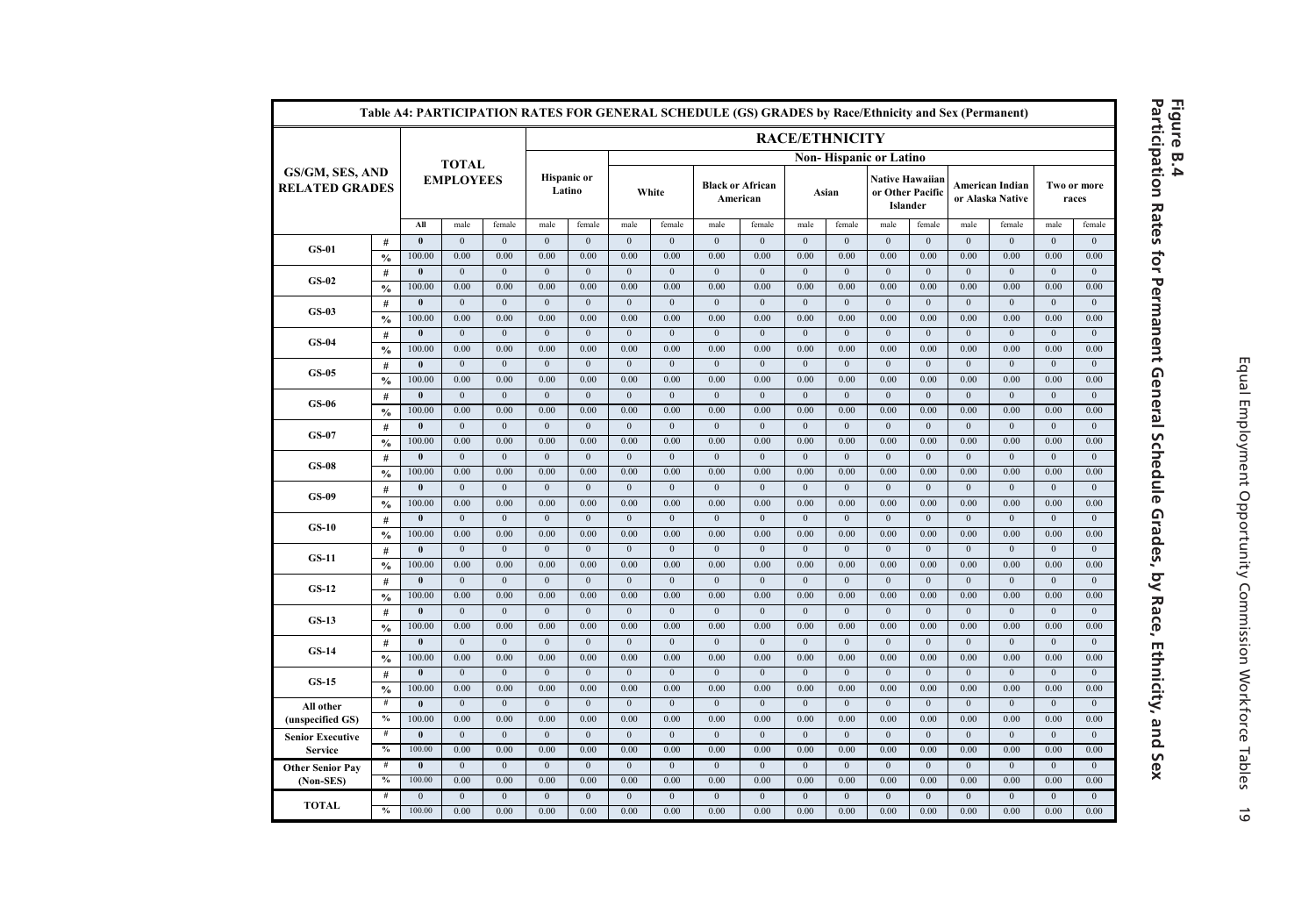|                                          | Table A4: PARTICIPATION RATES FOR GENERAL SCHEDULE (GS) GRADES by Race/Ethnicity and Sex (Temporary)<br><b>RACE/ETHNICITY</b> |                        |                        |                        |                              |                        |                          |                          |                          |                                     |                        |                          |                                                               |                          |                                            |                        |                          |                        |
|------------------------------------------|-------------------------------------------------------------------------------------------------------------------------------|------------------------|------------------------|------------------------|------------------------------|------------------------|--------------------------|--------------------------|--------------------------|-------------------------------------|------------------------|--------------------------|---------------------------------------------------------------|--------------------------|--------------------------------------------|------------------------|--------------------------|------------------------|
|                                          |                                                                                                                               |                        |                        |                        |                              |                        |                          |                          |                          |                                     |                        |                          |                                                               |                          |                                            |                        |                          |                        |
|                                          |                                                                                                                               |                        | <b>TOTAL</b>           |                        |                              |                        |                          |                          |                          |                                     |                        |                          | <b>Non-Hispanic or Latino</b>                                 |                          |                                            |                        |                          |                        |
| GS/GM, SES, AND<br><b>RELATED GRADES</b> |                                                                                                                               |                        | <b>EMPLOYEES</b>       |                        | <b>Hispanic</b> or<br>Latino |                        |                          | White                    |                          | <b>Black or African</b><br>American | Asian                  |                          | <b>Native Hawaiian</b><br>or Other Pacific<br><b>Islander</b> |                          | <b>American Indian</b><br>or Alaska Native |                        |                          | Two or more<br>races   |
|                                          |                                                                                                                               | All                    | male                   | female                 | male                         | female                 | male                     | female                   | male                     | female                              | male                   | female                   | male                                                          | female                   | male                                       | female                 | male                     | female                 |
| $GS-01$                                  | $\#$                                                                                                                          | $\mathbf{0}$           | $\mathbf{0}$           | $\mathbf{0}$           | $\mathbf{0}$                 | $\mathbf{0}$           | $\mathbf{0}$             | $\mathbf{0}$             | $\mathbf{0}$             | $\mathbf{0}$                        | $\Omega$               | $\mathbf{0}$             | $\mathbf{0}$                                                  | $\mathbf{0}$             | $\mathbf{0}$                               | $\mathbf{0}$           | $\mathbf{0}$             | $\Omega$               |
|                                          | $\frac{0}{0}$                                                                                                                 | 100.00                 | 0.00                   | 0.00                   | 0.00                         | 0.00                   | 0.00                     | 0.00                     | 0.00                     | 0.00                                | 0.00                   | 0.00                     | 0.00                                                          | 0.00                     | 0.00                                       | 0.00                   | 0.00                     | 0.00                   |
| $GS-02$                                  | $\#$                                                                                                                          | $\bf{0}$<br>100.00     | $\mathbf{0}$<br>0.00   | $\mathbf{0}$<br>0.00   | $\mathbf{0}$<br>0.00         | $\overline{0}$<br>0.00 | $\mathbf{0}$<br>0.00     | $\mathbf{0}$<br>0.00     | $\mathbf{0}$<br>0.00     | $\bf{0}$<br>0.00                    | $\mathbf{0}$<br>0.00   | $\bf{0}$<br>0.00         | $\mathbf{0}$<br>0.00                                          | $\mathbf{0}$<br>0.00     | $\mathbf{0}$<br>0.00                       | $\mathbf{0}$<br>0.00   | $\mathbf{0}$<br>0.00     | $\mathbf{0}$<br>0.00   |
|                                          | $\frac{0}{0}$<br>#                                                                                                            | $\mathbf{0}$           | $\overline{0}$         | $\mathbf{0}$           | $\overline{0}$               | $\overline{0}$         | $\overline{0}$           | $\overline{0}$           | $\overline{0}$           | $\overline{0}$                      | $\mathbf{0}$           | $\mathbf{0}$             | $\mathbf{0}$                                                  | $\overline{0}$           | $\overline{0}$                             | $\overline{0}$         | $\overline{0}$           | $\overline{0}$         |
| $GS-03$                                  | $\frac{0}{0}$                                                                                                                 | 100.00                 | 0.00                   | 0.00                   | 0.00                         | 0.00                   | 0.00                     | 0.00                     | 0.00                     | 0.00                                | 0.00                   | 0.00                     | 0.00                                                          | 0.00                     | 0.00                                       | 0.00                   | 0.00                     | 0.00                   |
|                                          | $\#$                                                                                                                          | $\theta$               | $\mathbf{0}$           | $\mathbf{0}$           | $\mathbf{0}$                 | $\mathbf{0}$           | $\mathbf{0}$             | $\mathbf{0}$             | $\mathbf{0}$             | $\mathbf{0}$                        | $\mathbf{0}$           | $\mathbf{0}$             | $\mathbf{0}$                                                  | $\mathbf{0}$             | $\mathbf{0}$                               | $\mathbf{0}$           | $\mathbf{0}$             | $\mathbf{0}$           |
| $GS-04$                                  | $\frac{0}{0}$                                                                                                                 | 100.00                 | 0.00                   | 0.00                   | 0.00                         | 0.00                   | 0.00                     | 0.00                     | 0.00                     | 0.00                                | 0.00                   | 0.00                     | 0.00                                                          | 0.00                     | 0.00                                       | 0.00                   | 0.00                     | 0.00                   |
|                                          | $\#$                                                                                                                          | $\mathbf{0}$           | $\mathbf{0}$           | $\mathbf{0}$           | $\mathbf{0}$                 | $\overline{0}$         | $\mathbf{0}$             | $\mathbf{0}$             | $\mathbf{0}$             | $\mathbf{0}$                        | $\Omega$               | $\mathbf{0}$             | $\mathbf{0}$                                                  | $\mathbf{0}$             | $\mathbf{0}$                               | $\mathbf{0}$           | $\mathbf{0}$             | $\mathbf{0}$           |
| $GS-0.5$                                 | $\frac{0}{0}$                                                                                                                 | 100.00                 | 0.00                   | 0.00                   | 0.00                         | 0.00                   | 0.00                     | 0.00                     | 0.00                     | 0.00                                | 0.00                   | 0.00                     | 0.00                                                          | 0.00                     | 0.00                                       | 0.00                   | 0.00                     | 0.00                   |
| GS-06                                    | #                                                                                                                             | $\bf{0}$               | $\boldsymbol{0}$       | $\mathbf{0}$           | $\bf{0}$                     | $\mathbf{0}$           | $\mathbf{0}$             | $\mathbf{0}$             | $\mathbf{0}$             | $\mathbf{0}$                        | $\bf{0}$               | $\bf{0}$                 | $\bf{0}$                                                      | $\bf{0}$                 | $\bf{0}$                                   | $\mathbf{0}$           | $\bf{0}$                 | $\mathbf{0}$           |
|                                          | $\frac{0}{0}$                                                                                                                 | 100.00                 | 0.00                   | 0.00                   | 0.00                         | 0.00                   | 0.00                     | 0.00                     | 0.00                     | 0.00                                | 0.00                   | 0.00                     | 0.00                                                          | 0.00                     | 0.00                                       | 0.00                   | 0.00                     | 0.00                   |
| $GS-07$                                  | #                                                                                                                             | $\bf{0}$               | $\mathbf{0}$           | $\overline{0}$         | $\boldsymbol{0}$             | $\boldsymbol{0}$       | $\boldsymbol{0}$         | $\mathbf{0}$             | $\boldsymbol{0}$         | $\boldsymbol{0}$                    | $\mathbf{0}$           | $\boldsymbol{0}$         | $\boldsymbol{0}$                                              | $\mathbf{0}$             | $\boldsymbol{0}$                           | $\mathbf{0}$           | $\boldsymbol{0}$         | $\mathbf{0}$           |
|                                          | $\frac{0}{0}$                                                                                                                 | 100.00                 | 0.00                   | 0.00                   | 0.00                         | 0.00                   | 0.00                     | 0.00                     | 0.00                     | 0.00                                | 0.00                   | 0.00                     | 0.00                                                          | 0.00                     | 0.00                                       | 0.00                   | 0.00                     | 0.00                   |
| $GS-08$                                  | $\#$                                                                                                                          | $\theta$               | $\theta$               | $\mathbf{0}$           | $\mathbf{0}$                 | $\mathbf{0}$           | $\overline{0}$           | $\mathbf{0}$             | $\mathbf{0}$             | $\overline{0}$                      | $\mathbf{0}$           | $\mathbf{0}$             | $\mathbf{0}$                                                  | $\mathbf{0}$             | $\mathbf{0}$                               | $\mathbf{0}$           | $\mathbf{0}$             | $\mathbf{0}$           |
|                                          | $\frac{0}{0}$                                                                                                                 | 100.00                 | 0.00                   | 0.00                   | 0.00                         | 0.00                   | 0.00                     | 0.00                     | 0.00                     | 0.00                                | 0.00                   | 0.00                     | 0.00                                                          | 0.00                     | 0.00                                       | 0.00                   | 0.00                     | 0.00                   |
| $GS-09$                                  | $\#$                                                                                                                          | $\bf{0}$               | $\mathbf{0}$           | $\mathbf{0}$           | $\mathbf{0}$                 | $\overline{0}$         | $\mathbf{0}$             | $\mathbf{0}$             | $\mathbf{0}$             | $\mathbf{0}$                        | $\mathbf{0}$           | $\mathbf{0}$             | $\mathbf{0}$                                                  | $\mathbf{0}$             | $\mathbf{0}$                               | $\mathbf{0}$           | $\mathbf{0}$             | $\mathbf{0}$           |
|                                          | $\frac{0}{0}$                                                                                                                 | 100.00                 | 0.00                   | 0.00                   | 0.00                         | 0.00                   | 0.00                     | 0.00                     | 0.00                     | 0.00                                | 0.00                   | 0.00                     | 0.00                                                          | 0.00                     | 0.00                                       | 0.00                   | 0.00                     | 0.00                   |
| $GS-10$                                  | #                                                                                                                             | $\bf{0}$<br>100.00     | $\mathbf{0}$<br>0.00   | $\mathbf{0}$<br>0.00   | $\mathbf{0}$<br>0.00         | $\mathbf{0}$<br>0.00   | $\boldsymbol{0}$<br>0.00 | $\boldsymbol{0}$<br>0.00 | $\boldsymbol{0}$<br>0.00 | $\mathbf{0}$<br>0.00                | $\mathbf{0}$<br>0.00   | $\boldsymbol{0}$<br>0.00 | $\boldsymbol{0}$<br>0.00                                      | $\boldsymbol{0}$<br>0.00 | $\mathbf{0}$<br>0.00                       | $\mathbf{0}$<br>0.00   | $\boldsymbol{0}$<br>0.00 | $\mathbf{0}$<br>0.00   |
|                                          | $\frac{0}{0}$                                                                                                                 | $\bf{0}$               | $\mathbf{0}$           | $\overline{0}$         | $\boldsymbol{0}$             | $\boldsymbol{0}$       | $\boldsymbol{0}$         | $\mathbf{0}$             | $\boldsymbol{0}$         | $\mathbf{0}$                        | $\mathbf{0}$           | $\boldsymbol{0}$         | $\boldsymbol{0}$                                              | $\mathbf{0}$             | $\mathbf{0}$                               | $\mathbf{0}$           | $\boldsymbol{0}$         | $\mathbf{0}$           |
| $GS-11$                                  | $\#$<br>$\frac{0}{0}$                                                                                                         | 100.00                 | 0.00                   | 0.00                   | 0.00                         | 0.00                   | 0.00                     | 0.00                     | 0.00                     | 0.00                                | 0.00                   | 0.00                     | 0.00                                                          | 0.00                     | 0.00                                       | 0.00                   | 0.00                     | 0.00                   |
|                                          | $\#$                                                                                                                          | $\theta$               | $\mathbf{0}$           | $\Omega$               | $\overline{0}$               | $\overline{0}$         | $\mathbf{0}$             | $\overline{0}$           | $\overline{0}$           | $\overline{0}$                      | $\theta$               | $\overline{0}$           | $\mathbf{0}$                                                  | $\overline{0}$           | $\mathbf{0}$                               | $\overline{0}$         | $\overline{0}$           | $\overline{0}$         |
| $GS-12$                                  | $\frac{0}{0}$                                                                                                                 | 100.00                 | 0.00                   | 0.00                   | 0.00                         | 0.00                   | 0.00                     | 0.00                     | 0.00                     | 0.00                                | 0.00                   | 0.00                     | 0.00                                                          | 0.00                     | 0.00                                       | 0.00                   | 0.00                     | 0.00                   |
|                                          | $\#$                                                                                                                          | $\mathbf{0}$           | $\mathbf{0}$           | $\mathbf{0}$           | $\mathbf{0}$                 | $\overline{0}$         | $\mathbf{0}$             | $\mathbf{0}$             | $\mathbf{0}$             | $\mathbf{0}$                        | $\mathbf{0}$           | $\mathbf{0}$             | $\mathbf{0}$                                                  | $\mathbf{0}$             | $\mathbf{0}$                               | $\mathbf{0}$           | $\mathbf{0}$             | $\Omega$               |
| $GS-13$                                  | $\frac{0}{0}$                                                                                                                 | 100.00                 | 0.00                   | 0.00                   | 0.00                         | 0.00                   | 0.00                     | 0.00                     | 0.00                     | 0.00                                | 0.00                   | 0.00                     | 0.00                                                          | 0.00                     | 0.00                                       | 0.00                   | 0.00                     | 0.00                   |
|                                          | $\#$                                                                                                                          | $\bf{0}$               | $\mathbf{0}$           | $\boldsymbol{0}$       | $\boldsymbol{0}$             | $\mathbf{0}$           | $\boldsymbol{0}$         | $\boldsymbol{0}$         | $\boldsymbol{0}$         | $\mathbf{0}$                        | $\boldsymbol{0}$       | $\boldsymbol{0}$         | $\boldsymbol{0}$                                              | $\boldsymbol{0}$         | $\boldsymbol{0}$                           | $\boldsymbol{0}$       | $\boldsymbol{0}$         | $\mathbf{0}$           |
| $GS-14$                                  | $\frac{0}{0}$                                                                                                                 | 100.00                 | 0.00                   | 0.00                   | 0.00                         | 0.00                   | 0.00                     | 0.00                     | 0.00                     | 0.00                                | 0.00                   | 0.00                     | 0.00                                                          | 0.00                     | 0.00                                       | 0.00                   | 0.00                     | 0.00                   |
|                                          | $\#$                                                                                                                          | $\bf{0}$               | $\mathbf{0}$           | $\mathbf{0}$           | $\bf{0}$                     | $\overline{0}$         | $\mathbf{0}$             | $\mathbf{0}$             | $\overline{0}$           | $\mathbf{0}$                        | $\mathbf{0}$           | $\mathbf{0}$             | $\bf{0}$                                                      | $\bf{0}$                 | $\bf{0}$                                   | $\mathbf{0}$           | $\bf{0}$                 | $\mathbf{0}$           |
| $GS-15$                                  | $\frac{0}{0}$                                                                                                                 | 100.00                 | 0.00                   | 0.00                   | 0.00                         | 0.00                   | 0.00                     | 0.00                     | 0.00                     | 0.00                                | 0.00                   | 0.00                     | 0.00                                                          | 0.00                     | 0.00                                       | 0.00                   | 0.00                     | 0.00                   |
| All other                                | #                                                                                                                             | $\mathbf{0}$           | $\mathbf{0}$           | $\mathbf{0}$           | $\mathbf{0}$                 | $\mathbf{0}$           | $\mathbf{0}$             | $\mathbf{0}$             | $\mathbf{0}$             | $\mathbf{0}$                        | $\mathbf{0}$           | $\mathbf{0}$             | $\mathbf{0}$                                                  | $\mathbf{0}$             | $\mathbf{0}$                               | $\mathbf{0}$           | $\mathbf{0}$             | $\mathbf{0}$           |
| (unspecified GS)                         | $\%$                                                                                                                          | 100.00                 | 0.00                   | 0.00                   | 0.00                         | 0.00                   | 0.00                     | 0.00                     | 0.00                     | 0.00                                | 0.00                   | 0.00                     | 0.00                                                          | 0.00                     | 0.00                                       | 0.00                   | 0.00                     | 0.00                   |
| <b>Senior Executive</b>                  | #                                                                                                                             | $\mathbf{0}$           | $\mathbf{0}$           | $\mathbf{0}$           | $\mathbf{0}$                 | $\overline{0}$         | $\mathbf{0}$             | $\mathbf{0}$             | $\mathbf{0}$             | $\mathbf{0}$                        | $\mathbf{0}$           | $\mathbf{0}$             | $\mathbf{0}$                                                  | $\mathbf{0}$             | $\mathbf{0}$                               | $\mathbf{0}$           | $\mathbf{0}$             | $\mathbf{0}$           |
| Service                                  | $\frac{0}{0}$                                                                                                                 | 100.00                 | 0.00                   | 0.00                   | 0.00                         | 0.00                   | 0.00                     | 0.00                     | 0.00                     | 0.00                                | 0.00                   | 0.00                     | 0.00                                                          | 0.00                     | 0.00                                       | 0.00                   | 0.00                     | 0.00                   |
| <b>Other Senior Pay</b>                  | $\#$                                                                                                                          | $\overline{0}$         | $\overline{0}$         | $\overline{0}$         | $\overline{0}$               | $\overline{0}$         | $\overline{0}$           | $\overline{0}$           | $\overline{0}$           | $\overline{0}$                      | $\overline{0}$         | $\overline{0}$           | $\overline{0}$                                                | $\overline{0}$           | $\overline{0}$                             | $\overline{0}$         | $\overline{0}$           | $\overline{0}$         |
| (Non-SES)                                | $\%$                                                                                                                          | 100.00                 | 0.00                   | 0.00                   | 0.00                         | 0.00                   | 0.00                     | 0.00                     | 0.00                     | 0.00                                | 0.00                   | 0.00                     | 0.00                                                          | 0.00                     | 0.00                                       | 0.00                   | 0.00                     | 0.00                   |
| <b>TOTAL</b>                             | #<br>$\%$                                                                                                                     | $\mathbf{0}$<br>100.00 | $\overline{0}$<br>0.00 | $\overline{0}$<br>0.00 | $\overline{0}$<br>0.00       | $\overline{0}$<br>0.00 | $\overline{0}$<br>0.00   | $\overline{0}$<br>0.00   | $\overline{0}$<br>0.00   | $\overline{0}$<br>0.00              | $\overline{0}$<br>0.00 | $\overline{0}$<br>0.00   | $\overline{0}$<br>0.00                                        | $\overline{0}$<br>0.00   | $\overline{0}$<br>0.00                     | $\overline{0}$<br>0.00 | $\overline{0}$<br>0.00   | $\overline{0}$<br>0.00 |
|                                          |                                                                                                                               |                        |                        |                        |                              |                        |                          |                          |                          |                                     |                        |                          |                                                               |                          |                                            |                        |                          |                        |

# **Participation Rates for Temporary General Schedule Grades, by Race, Ethnicity, and Sex Figure B.5**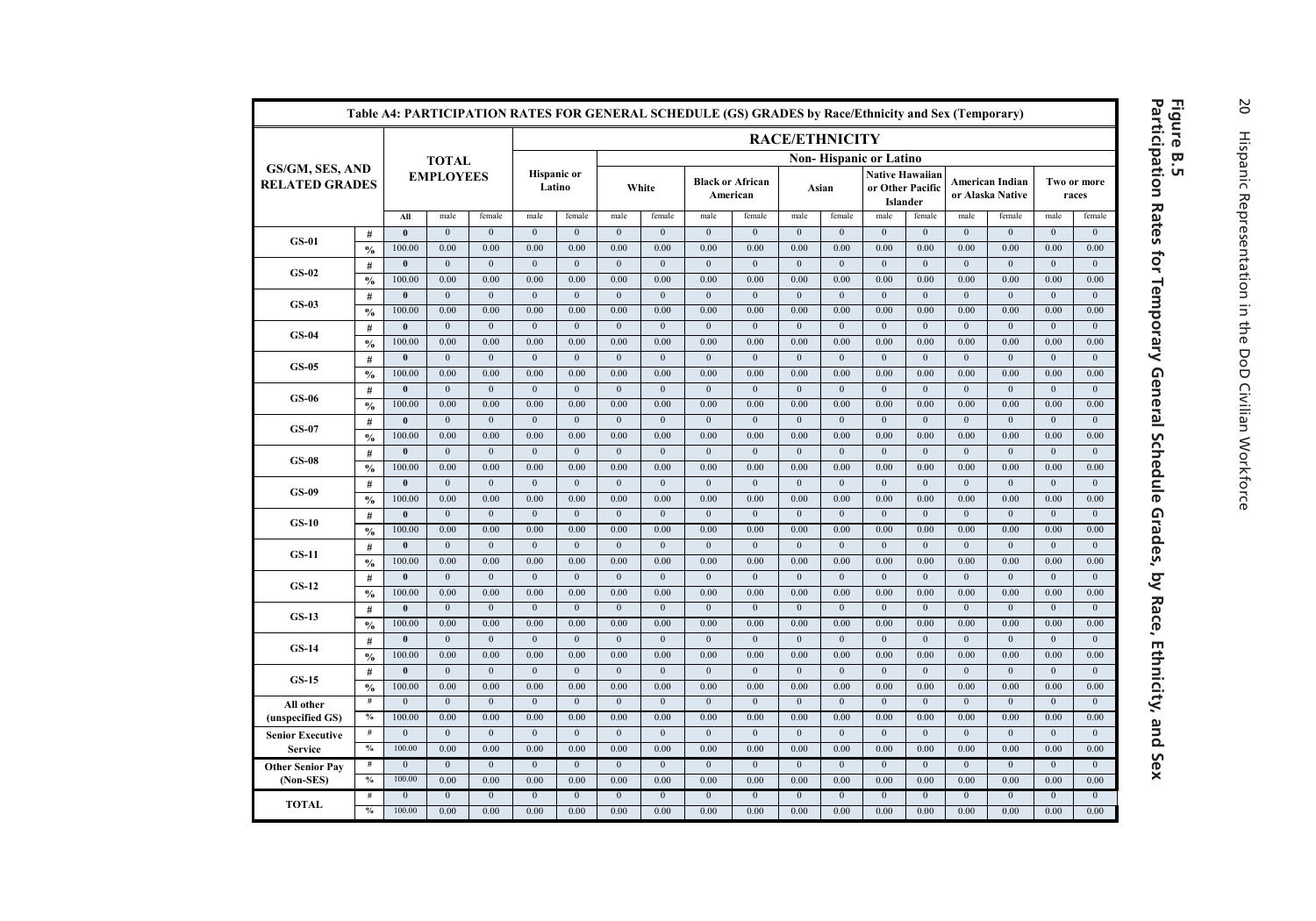|                                               |                                         |                        |                        | Table A5: PARTICIPATION RATES FOR WAGE GRADES by Race/Ethnicity and Sex (Permanent) |                              |                          |                      |                      |                                     |                          |                          |                      |                                                               |                      |                                            |                          |                          |                      |  |
|-----------------------------------------------|-----------------------------------------|------------------------|------------------------|-------------------------------------------------------------------------------------|------------------------------|--------------------------|----------------------|----------------------|-------------------------------------|--------------------------|--------------------------|----------------------|---------------------------------------------------------------|----------------------|--------------------------------------------|--------------------------|--------------------------|----------------------|--|
|                                               |                                         |                        |                        |                                                                                     | <b>RACE/ETHNICITY</b>        |                          |                      |                      |                                     |                          |                          |                      |                                                               |                      |                                            |                          |                          |                      |  |
| WD/WG,                                        |                                         |                        |                        |                                                                                     |                              |                          |                      |                      |                                     |                          |                          |                      | <b>Non-Hispanic or Latino</b>                                 |                      |                                            |                          |                          |                      |  |
| WL/WS &<br><b>OTHER Wage</b><br><b>Grades</b> |                                         |                        | <b>TOTAL EMPLOYEES</b> |                                                                                     | <b>Hispanic</b> or<br>Latino |                          |                      | White                | <b>Black or African</b><br>American |                          |                          | Asian                | <b>Native Hawaiian</b><br>or Other Pacific<br><b>Islander</b> |                      | <b>American Indian</b><br>or Alaska Native |                          |                          | Two or more<br>races |  |
|                                               |                                         | All                    | male                   | female                                                                              | male                         | female                   | male                 | female               | male                                | female                   | male                     | female               | male                                                          | female               | male                                       | female                   | male                     | female               |  |
|                                               | $\#$                                    | $\boldsymbol{0}$       | $\boldsymbol{0}$       | $\boldsymbol{0}$                                                                    | $\boldsymbol{0}$             | $\bf{0}$                 | $\theta$             | $\boldsymbol{0}$     | $\boldsymbol{0}$                    | $\boldsymbol{0}$         | $\boldsymbol{0}$         | $\boldsymbol{0}$     | $\boldsymbol{0}$                                              | $\boldsymbol{0}$     | $\boldsymbol{0}$                           | $\boldsymbol{0}$         | $\boldsymbol{0}$         | $\boldsymbol{0}$     |  |
| Grade-01                                      | $\%$                                    | 100.00                 | 0.00                   | 0.00                                                                                | 0.00                         | 0.00                     | 0.00                 | 0.00                 | 0.00                                | 0.00                     | 0.00                     | 0.00                 | 0.00                                                          | 0.00                 | 0.00                                       | 0.00                     | 0.00                     | 0.00                 |  |
|                                               | $\#$                                    | $\mathbf{0}$           | $\mathbf{0}$           | $\boldsymbol{0}$                                                                    | $\boldsymbol{0}$             | $\boldsymbol{0}$         | $\mathbf{0}$         | $\mathbf{0}$         | $\boldsymbol{0}$                    | $\boldsymbol{0}$         | $\boldsymbol{0}$         | $\mathbf{0}$         | $\boldsymbol{0}$                                              | $\mathbf{0}$         | $\boldsymbol{0}$                           | $\boldsymbol{0}$         | $\boldsymbol{0}$         | $\mathbf{0}$         |  |
| Grade-02                                      | $\%$                                    | 100.00                 | 0.00                   | 0.00                                                                                | 0.00                         | 0.00                     | 0.00                 | 0.00                 | 0.00                                | 0.00                     | 0.00                     | 0.00                 | 0.00                                                          | 0.00                 | 0.00                                       | 0.00                     | 0.00                     | 0.00                 |  |
|                                               | $\#$                                    | $\Omega$               | $\mathbf{0}$           | $\mathbf{0}$                                                                        | $\mathbf{0}$                 | $\mathbf{0}$             | $\theta$             | $\mathbf{0}$         | $\boldsymbol{0}$                    | $\boldsymbol{0}$         | $\mathbf{0}$             | $\mathbf{0}$         | $\mathbf{0}$                                                  | $\mathbf{0}$         | $\mathbf{0}$                               | $\mathbf{0}$             | $\mathbf{0}$             | $\mathbf{0}$         |  |
| Grade-03                                      | $\%$                                    | 100.00                 | 0.00                   | 0.00                                                                                | 0.00                         | 0.00                     | 0.00                 | 0.00                 | 0.00                                | 0.00                     | 0.00                     | 0.00                 | 0.00                                                          | 0.00                 | 0.00                                       | 0.00                     | 0.00                     | 0.00                 |  |
|                                               | $\#$                                    | $\mathbf{0}$           | $\mathbf{0}$           | $\boldsymbol{0}$                                                                    | $\boldsymbol{0}$             | $\boldsymbol{0}$         | $\boldsymbol{0}$     | $\boldsymbol{0}$     | $\boldsymbol{0}$                    | $\mathbf{0}$             | $\mathbf{0}$             | $\mathbf{0}$         | $\mathbf{0}$                                                  | $\mathbf{0}$         | $\boldsymbol{0}$                           | $\mathbf{0}$             | $\boldsymbol{0}$         | $\mathbf{0}$         |  |
| Grade-04                                      | $\%$                                    | 100.00                 | 0.00                   | 0.00                                                                                | 0.00                         | 0.00                     | 0.00                 | 0.00                 | 0.00                                | 0.00                     | 0.00                     | 0.00                 | 0.00                                                          | 0.00                 | 0.00                                       | 0.00                     | 0.00                     | 0.00                 |  |
| Grade-05                                      | $\#$                                    | $\Omega$               | $\mathbf{0}$           | $\mathbf{0}$                                                                        | $\mathbf{0}$                 | $\mathbf{0}$             | $\theta$             | $\mathbf{0}$         | $\mathbf{0}$                        | $\mathbf{0}$             | $\mathbf{0}$             | $\mathbf{0}$         | $\mathbf{0}$                                                  | $\mathbf{0}$         | $\mathbf{0}$                               | $\mathbf{0}$             | $\mathbf{0}$             | $\mathbf{0}$         |  |
|                                               | $\%$                                    | 100.00                 | 0.00                   | 0.00                                                                                | 0.00                         | 0.00                     | 0.00                 | 0.00                 | 0.00                                | 0.00                     | 0.00                     | 0.00                 | 0.00                                                          | 0.00                 | 0.00                                       | 0.00                     | 0.00                     | 0.00                 |  |
| Grade-06                                      | $\#$                                    | $\mathbf{0}$           | $\mathbf{0}$           | $\mathbf{0}$                                                                        | $\boldsymbol{0}$             | $\boldsymbol{0}$         | $\mathbf{0}$         | $\mathbf{0}$         | $\boldsymbol{0}$                    | $\boldsymbol{0}$         | $\bf{0}$                 | $\mathbf{0}$         | $\boldsymbol{0}$                                              | $\mathbf{0}$         | $\boldsymbol{0}$                           | $\mathbf{0}$             | $\mathbf{0}$             | $\mathbf{0}$         |  |
|                                               | $\%$                                    | 100.00                 | 0.00                   | 0.00                                                                                | 0.00                         | 0.00                     | 0.00                 | 0.00                 | 0.00                                | 0.00                     | 0.00                     | 0.00                 | 0.00                                                          | 0.00                 | 0.00                                       | 0.00                     | 0.00                     | 0.00                 |  |
| Grade-07                                      | $\#$                                    | $\mathbf{0}$           | $\mathbf{0}$           | $\mathbf{0}$                                                                        | $\mathbf{0}$                 | $\mathbf{0}$             | $\mathbf{0}$         | $\mathbf{0}$         | $\mathbf{0}$                        | $\boldsymbol{0}$         | $\mathbf{0}$             | $\mathbf{0}$         | $\mathbf{0}$                                                  | $\mathbf{0}$         | $\mathbf{0}$                               | $\mathbf{0}$             | $\mathbf{0}$             | $\mathbf{0}$         |  |
|                                               | $\boldsymbol{\theta}/_{\boldsymbol{0}}$ | 100.00                 | 0.00                   | 0.00                                                                                | 0.00                         | 0.00                     | 0.00                 | 0.00                 | 0.00                                | 0.00                     | 0.00                     | 0.00                 | 0.00                                                          | 0.00                 | 0.00                                       | 0.00                     | 0.00                     | 0.00                 |  |
| Grade-08                                      | $\#$                                    | $\mathbf{0}$           | $\mathbf{0}$           | $\mathbf{0}$                                                                        | $\mathbf{0}$                 | $\mathbf{0}$             | $\mathbf{0}$         | $\mathbf{0}$         | $\mathbf{0}$                        | $\mathbf{0}$             | $\mathbf{0}$             | $\mathbf{0}$         | $\mathbf{0}$                                                  | $\mathbf{0}$         | $\mathbf{0}$                               | $\mathbf{0}$             | $\mathbf{0}$             | $\mathbf{0}$         |  |
|                                               | $\%$                                    | 100.00                 | 0.00                   | 0.00                                                                                | 0.00                         | 0.00                     | 0.00                 | 0.00                 | 0.00                                | 0.00                     | 0.00                     | 0.00                 | 0.00                                                          | 0.00                 | 0.00                                       | 0.00                     | 0.00                     | 0.00                 |  |
| Grade-09                                      | $\#$                                    | $\mathbf{0}$           | $\mathbf{0}$           | $\mathbf{0}$                                                                        | $\mathbf{0}$                 | $\mathbf{0}$             | $\mathbf{0}$         | $\mathbf{0}$         | $\mathbf{0}$                        | $\mathbf{0}$             | $\mathbf{0}$             | $\mathbf{0}$         | $\mathbf{0}$                                                  | $\mathbf{0}$         | $\mathbf{0}$                               | $\mathbf{0}$             | $\mathbf{0}$             | $\mathbf{0}$         |  |
|                                               | $\%$                                    | 100.00                 | 0.00                   | 0.00                                                                                | 0.00                         | 0.00                     | 0.00                 | 0.00                 | 0.00                                | 0.00                     | 0.00                     | 0.00                 | 0.00                                                          | 0.00                 | 0.00                                       | 0.00                     | 0.00                     | 0.00                 |  |
| Grade-10                                      | $\#$<br>$\%$                            | $\mathbf{0}$           | $\mathbf{0}$           | $\mathbf{0}$                                                                        | $\boldsymbol{0}$             | $\mathbf{0}$             | $\mathbf{0}$         | $\mathbf{0}$         | $\mathbf{0}$                        | $\mathbf{0}$             | $\mathbf{0}$             | $\mathbf{0}$         | $\mathbf{0}$                                                  | $\mathbf{0}$         | $\boldsymbol{0}$                           | $\mathbf{0}$             | $\mathbf{0}$             | $\mathbf{0}$         |  |
|                                               | $\#$                                    | 100.00                 | 0.00                   | 0.00                                                                                | 0.00                         | 0.00                     | 0.00                 | 0.00                 | 0.00                                | 0.00                     | 0.00                     | 0.00                 | 0.00                                                          | 0.00                 | 0.00                                       | 0.00                     | 0.00                     | 0.00                 |  |
| Grade-11                                      | $\%$                                    | $\mathbf{0}$           | $\boldsymbol{0}$       | $\boldsymbol{0}$                                                                    | $\boldsymbol{0}$             | $\boldsymbol{0}$         | $\boldsymbol{0}$     | $\boldsymbol{0}$     | $\boldsymbol{0}$                    | $\boldsymbol{0}$         | $\bf{0}$                 | $\boldsymbol{0}$     | $\boldsymbol{0}$                                              | $\boldsymbol{0}$     | $\boldsymbol{0}$                           | $\boldsymbol{0}$         | $\boldsymbol{0}$         | $\boldsymbol{0}$     |  |
|                                               | #                                       | 100.00<br>$\mathbf{0}$ | 0.00<br>$\mathbf{0}$   | 0.00<br>$\mathbf{0}$                                                                | 0.00<br>$\boldsymbol{0}$     | 0.00<br>$\boldsymbol{0}$ | 0.00<br>$\mathbf{0}$ | 0.00<br>$\mathbf{0}$ | 0.00<br>$\boldsymbol{0}$            | 0.00<br>$\boldsymbol{0}$ | 0.00<br>$\boldsymbol{0}$ | 0.00<br>$\mathbf{0}$ | 0.00<br>$\mathbf{0}$                                          | 0.00<br>$\mathbf{0}$ | 0.00<br>$\boldsymbol{0}$                   | 0.00<br>$\boldsymbol{0}$ | 0.00<br>$\boldsymbol{0}$ | 0.00<br>$\mathbf{0}$ |  |
| Grade-12                                      | $\%$                                    | 100.00                 | 0.00                   | 0.00                                                                                | 0.00                         | 0.00                     | 0.00                 | 0.00                 | 0.00                                | 0.00                     | 0.00                     | 0.00                 | 0.00                                                          | 0.00                 | 0.00                                       | 0.00                     | 0.00                     | 0.00                 |  |
|                                               | $^{\#}$                                 | $\mathbf{0}$           | $\mathbf{0}$           | $\mathbf{0}$                                                                        | $\boldsymbol{0}$             | $\mathbf{0}$             | $\mathbf{0}$         | $\mathbf{0}$         | $\boldsymbol{0}$                    | $\boldsymbol{0}$         | $\mathbf{0}$             | $\mathbf{0}$         | $\mathbf{0}$                                                  | $\boldsymbol{0}$     | $\boldsymbol{0}$                           | $\boldsymbol{0}$         | $\boldsymbol{0}$         | $\mathbf{0}$         |  |
| Grade-13                                      | $\%$                                    | 100.00                 | 0.00                   | 0.00                                                                                | 0.00                         | 0.00                     | 0.00                 | 0.00                 | 0.00                                | 0.00                     | 0.00                     | 0.00                 | 0.00                                                          | 0.00                 | 0.00                                       | 0.00                     | 0.00                     | 0.00                 |  |
|                                               | $^{\#}$                                 | $\mathbf{0}$           | $\mathbf{0}$           | $\mathbf{0}$                                                                        | $\mathbf{0}$                 | $\mathbf{0}$             | $\mathbf{0}$         | $\mathbf{0}$         | $\mathbf{0}$                        | $\mathbf{0}$             | $\mathbf{0}$             | $\mathbf{0}$         | $\mathbf{0}$                                                  | $\mathbf{0}$         | $\mathbf{0}$                               | $\mathbf{0}$             | $\mathbf{0}$             | $\mathbf{0}$         |  |
| Grade-14                                      | $\%$                                    | 100.00                 | 0.00                   | 0.00                                                                                | 0.00                         | 0.00                     | 0.00                 | 0.00                 | 0.00                                | 0.00                     | 0.00                     | 0.00                 | 0.00                                                          | 0.00                 | 0.00                                       | 0.00                     | 0.00                     | 0.00                 |  |
|                                               | $\#$                                    | $\mathbf{0}$           | $\mathbf{0}$           | $\mathbf{0}$                                                                        | $\mathbf{0}$                 | $\mathbf{0}$             | $\mathbf{0}$         | $\mathbf{0}$         | $\mathbf{0}$                        | $\mathbf{0}$             | $\mathbf{0}$             | $\mathbf{0}$         | $\mathbf{0}$                                                  | $\mathbf{0}$         | $\mathbf{0}$                               | $\mathbf{0}$             | $\mathbf{0}$             | $\mathbf{0}$         |  |
| Grade-15                                      | $\%$                                    | 100.00                 | 0.00                   | 0.00                                                                                | 0.00                         | 0.00                     | 0.00                 | 0.00                 | 0.00                                | 0.00                     | 0.00                     | 0.00                 | 0.00                                                          | 0.00                 | 0.00                                       | 0.00                     | 0.00                     | 0.00                 |  |
| All Other Wage                                | $\#$                                    | $\mathbf{0}$           | $\mathbf{0}$           | $\mathbf{0}$                                                                        | $\mathbf{0}$                 | $\mathbf{0}$             | $\theta$             | $\mathbf{0}$         | $\boldsymbol{0}$                    | $\mathbf{0}$             | $\mathbf{0}$             | $\mathbf{0}$         | $\mathbf{0}$                                                  | $\mathbf{0}$         | $\mathbf{0}$                               | $\mathbf{0}$             | $\boldsymbol{0}$         | $\mathbf{0}$         |  |
| Grades                                        | $\%$                                    | 100.00                 | 0.00                   | 0.00                                                                                | 0.00                         | 0.00                     | 0.00                 | 0.00                 | 0.00                                | 0.00                     | 0.00                     | 0.00                 | 0.00                                                          | 0.00                 | 0.00                                       | 0.00                     | 0.00                     | 0.00                 |  |
|                                               | #                                       | $\mathbf{0}$           | $\mathbf{0}$           | $\mathbf{0}$                                                                        | $\mathbf{0}$                 | $\bf{0}$                 | $\overline{0}$       | $\mathbf{0}$         | $\mathbf{0}$                        | $\boldsymbol{0}$         | $\mathbf{0}$             | $\mathbf{0}$         | $\mathbf{0}$                                                  | $\mathbf{0}$         | $\mathbf{0}$                               | $\mathbf{0}$             | $\mathbf{0}$             | $\mathbf{0}$         |  |
| <b>TOTAL</b>                                  | $\%$                                    | 100.00                 | 0.00                   | 0.00                                                                                | 0.00                         | 0.00                     | 0.00                 | 0.00                 | 0.00                                | 0.00                     | 0.00                     | 0.00                 | 0.00                                                          | 0.00                 | 0.00                                       | 0.00                     | 0.00                     | 0.00                 |  |

## **Participation Rates for Permanent Wage Grades, by Race, Ethnicity, and Sex Figure B.6**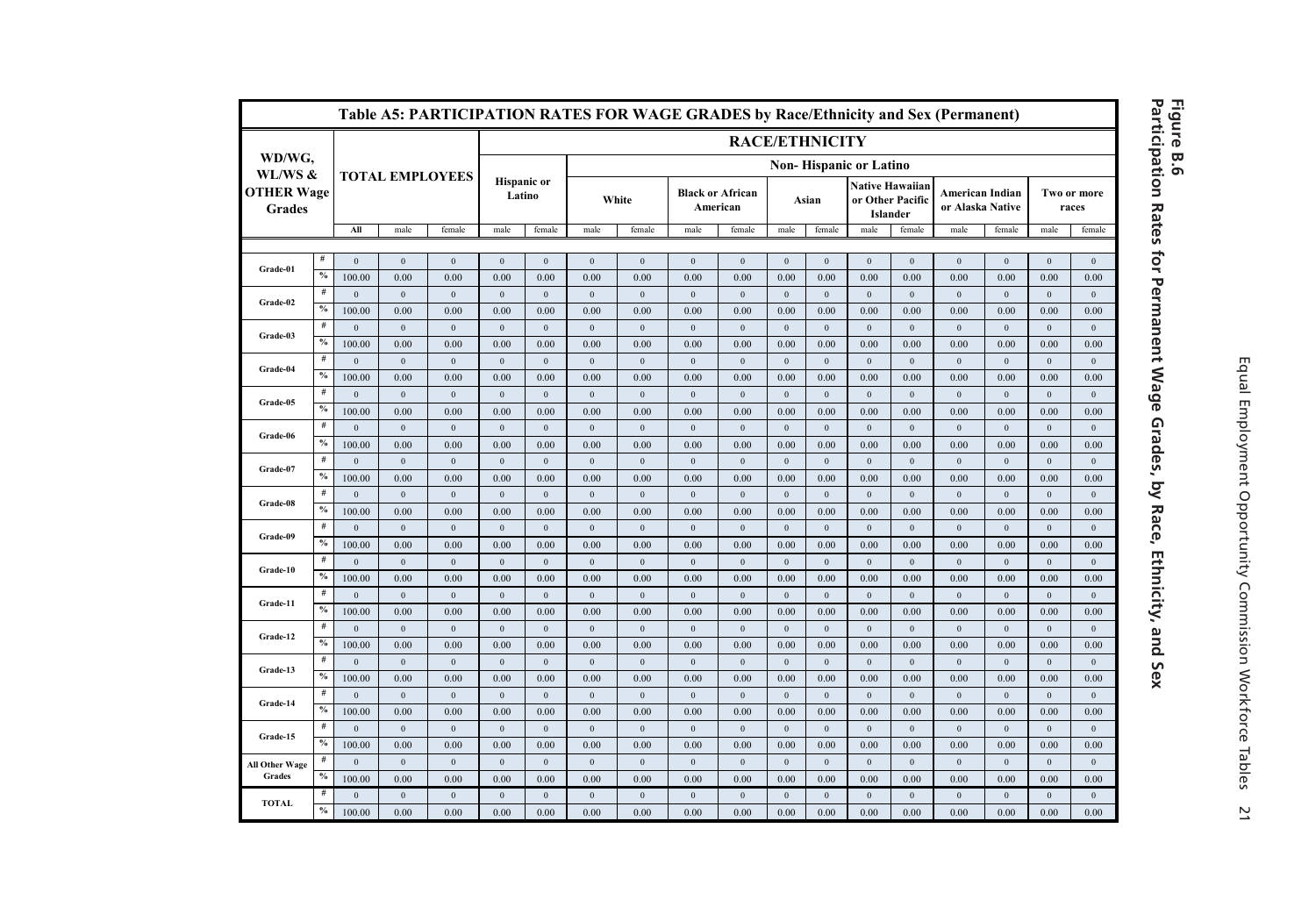|                             |               |                        |                        | Table A5: PARTICIPATION RATES FOR WAGE GRADES by Race/Ethnicity and Sex (Temporary) |                              |                      |                               |                      |                                     |                        |                        |                        |                                                        |                        |                                     |                        |                      |                      |  |  |
|-----------------------------|---------------|------------------------|------------------------|-------------------------------------------------------------------------------------|------------------------------|----------------------|-------------------------------|----------------------|-------------------------------------|------------------------|------------------------|------------------------|--------------------------------------------------------|------------------------|-------------------------------------|------------------------|----------------------|----------------------|--|--|
|                             |               |                        |                        |                                                                                     |                              |                      |                               |                      |                                     | <b>RACE/ETHNICITY</b>  |                        |                        |                                                        |                        |                                     |                        |                      |                      |  |  |
| WD/WG,<br>WL/WS &           |               |                        |                        |                                                                                     |                              |                      | <b>Non-Hispanic or Latino</b> |                      |                                     |                        |                        |                        |                                                        |                        |                                     |                        |                      |                      |  |  |
| <b>OTHER Wage</b><br>Grades |               |                        | <b>TOTAL EMPLOYEES</b> |                                                                                     | <b>Hispanic</b> or<br>Latino |                      |                               | White                | <b>Black or African</b><br>American |                        | Asian                  |                        | <b>Native Hawaiian</b><br>or Other Pacific<br>Islander |                        | American Indian<br>or Alaska Native |                        | Two or more<br>races |                      |  |  |
|                             |               | All                    | male                   | female                                                                              | male                         | female               | male                          | female               | male                                | female                 | male                   | female                 | male                                                   | female                 | male                                | female                 | male                 | female               |  |  |
|                             | #             | $\Omega$               |                        |                                                                                     |                              |                      |                               |                      |                                     |                        |                        |                        |                                                        |                        |                                     |                        |                      |                      |  |  |
| Grade-01                    | $\frac{0}{0}$ | 100.00                 | $\mathbf{0}$<br>0.00   | $\mathbf{0}$<br>0.00                                                                | $\overline{0}$<br>0.00       | $\mathbf{0}$<br>0.00 | $\mathbf{0}$<br>0.00          | $\mathbf{0}$<br>0.00 | $\mathbf{0}$<br>0.00                | $\overline{0}$<br>0.00 | $\overline{0}$<br>0.00 | $\overline{0}$<br>0.00 | $\mathbf{0}$<br>0.00                                   | $\overline{0}$<br>0.00 | $\mathbf{0}$<br>0.00                | $\overline{0}$<br>0.00 | $\mathbf{0}$<br>0.00 | $\mathbf{0}$<br>0.00 |  |  |
|                             | $\#$          | $\boldsymbol{0}$       | $\boldsymbol{0}$       | $\mathbf{0}$                                                                        | $\mathbf{0}$                 | $\mathbf{0}$         | $\boldsymbol{0}$              | $\boldsymbol{0}$     | $\boldsymbol{0}$                    | $\,0\,$                | $\,0\,$                | $\mathbf{0}$           | $\boldsymbol{0}$                                       | $\overline{0}$         | $\,0\,$                             | $\mathbf{0}$           | $\boldsymbol{0}$     | $\mathbf{0}$         |  |  |
| Grade-02                    | $\%$          | 100.00                 | 0.00                   | 0.00                                                                                | 0.00                         | 0.00                 | 0.00                          | 0.00                 | 0.00                                | 0.00                   | 0.00                   | 0.00                   | 0.00                                                   | 0.00                   | 0.00                                | 0.00                   | 0.00                 | 0.00                 |  |  |
|                             | #             | $\Omega$               | $\mathbf{0}$           | $\mathbf{0}$                                                                        | $\mathbf{0}$                 | $\mathbf{0}$         | $\boldsymbol{0}$              | $\bf{0}$             | $\boldsymbol{0}$                    | $\bf{0}$               | $\overline{0}$         | $\mathbf{0}$           | $\mathbf{0}$                                           | $\overline{0}$         | $\mathbf{0}$                        | $\overline{0}$         | $\boldsymbol{0}$     | $\mathbf{0}$         |  |  |
| Grade-03                    | $\%$          | 100.00                 | 0.00                   | 0.00                                                                                | 0.00                         | 0.00                 | 0.00                          | 0.00                 | 0.00                                | 0.00                   | 0.00                   | 0.00                   | 0.00                                                   | 0.00                   | 0.00                                | 0.00                   | 0.00                 | 0.00                 |  |  |
|                             | $\#$          | $\Omega$               | $\mathbf{0}$           | $\mathbf{0}$                                                                        | $\mathbf{0}$                 | $\mathbf{0}$         | $\mathbf{0}$                  | $\mathbf{0}$         | $\mathbf{0}$                        | $\overline{0}$         | $\overline{0}$         | $\mathbf{0}$           | $\mathbf{0}$                                           | $\overline{0}$         | $\mathbf{0}$                        | $\mathbf{0}$           | $\mathbf{0}$         | $\mathbf{0}$         |  |  |
| Grade-04                    | $\%$          | 100.00                 | 0.00                   | 0.00                                                                                | 0.00                         | 0.00                 | 0.00                          | 0.00                 | 0.00                                | 0.00                   | 0.00                   | 0.00                   | 0.00                                                   | 0.00                   | 0.00                                | 0.00                   | 0.00                 | 0.00                 |  |  |
|                             | #             | $\mathbf{0}$           | $\boldsymbol{0}$       | $\mathbf{0}$                                                                        | $\mathbf{0}$                 | $\mathbf{0}$         | $\boldsymbol{0}$              | $\mathbf{0}$         | $\boldsymbol{0}$                    | $\overline{0}$         | $\overline{0}$         | $\mathbf{0}$           | $\boldsymbol{0}$                                       | $\overline{0}$         | $\mathbf{0}$                        | $\overline{0}$         | $\boldsymbol{0}$     | $\mathbf{0}$         |  |  |
| Grade-05                    | $\%$          | 100.00                 | 0.00                   | 0.00                                                                                | 0.00                         | 0.00                 | 0.00                          | 0.00                 | 0.00                                | 0.00                   | 0.00                   | 0.00                   | 0.00                                                   | 0.00                   | 0.00                                | 0.00                   | 0.00                 | 0.00                 |  |  |
|                             | #             | $\Omega$               | $\mathbf{0}$           | $\mathbf{0}$                                                                        | $\mathbf{0}$                 | $\bf{0}$             | $\mathbf{0}$                  | $\mathbf{0}$         | $\mathbf{0}$                        | $\overline{0}$         | $\overline{0}$         | $\mathbf{0}$           | $\mathbf{0}$                                           | $\mathbf{0}$           | $\mathbf{0}$                        | $\overline{0}$         | $\bf{0}$             | $\mathbf{0}$         |  |  |
| Grade-06                    | $\%$          | 100.00                 | 0.00                   | 0.00                                                                                | 0.00                         | 0.00                 | 0.00                          | 0.00                 | 0.00                                | 0.00                   | 0.00                   | 0.00                   | 0.00                                                   | 0.00                   | 0.00                                | 0.00                   | 0.00                 | 0.00                 |  |  |
| Grade-07                    | $\#$          | $\Omega$               | $\theta$               | $\mathbf{0}$                                                                        | $\mathbf{0}$                 | $\mathbf{0}$         | $\Omega$                      | $\mathbf{0}$         | $\mathbf{0}$                        | $\overline{0}$         | $\overline{0}$         | $\mathbf{0}$           | $\mathbf{0}$                                           | $\overline{0}$         | $\mathbf{0}$                        | $\mathbf{0}$           | $\mathbf{0}$         | $\mathbf{0}$         |  |  |
|                             | $\frac{0}{0}$ | 100.00                 | 0.00                   | 0.00                                                                                | 0.00                         | 0.00                 | 0.00                          | 0.00                 | 0.00                                | 0.00                   | 0.00                   | 0.00                   | 0.00                                                   | 0.00                   | 0.00                                | 0.00                   | 0.00                 | 0.00                 |  |  |
| Grade-08                    | #             | $\Omega$               | $\mathbf{0}$           | $\mathbf{0}$                                                                        | $\mathbf{0}$                 | $\mathbf{0}$         | $\boldsymbol{0}$              | $\mathbf{0}$         | $\mathbf{0}$                        | $\overline{0}$         | $\mathbf{0}$           | $\mathbf{0}$           | $\mathbf{0}$                                           | $\mathbf{0}$           | $\mathbf{0}$                        | $\mathbf{0}$           | $\boldsymbol{0}$     | $\mathbf{0}$         |  |  |
|                             | $\%$          | 100.00                 | 0.00                   | 0.00                                                                                | 0.00                         | 0.00                 | 0.00                          | 0.00                 | 0.00                                | 0.00                   | 0.00                   | 0.00                   | 0.00                                                   | 0.00                   | 0.00                                | 0.00                   | 0.00                 | 0.00                 |  |  |
| Grade-09                    | #             | $\Omega$               | $\mathbf{0}$           | $\mathbf{0}$                                                                        | $\mathbf{0}$                 | $\mathbf{0}$         | $\theta$                      | $\mathbf{0}$         | $\mathbf{0}$                        | $\overline{0}$         | $\overline{0}$         | $\mathbf{0}$           | $\mathbf{0}$                                           | $\mathbf{0}$           | $\mathbf{0}$                        | $\mathbf{0}$           | $\boldsymbol{0}$     | $\mathbf{0}$         |  |  |
|                             | $\%$          | 100.00                 | 0.00                   | 0.00                                                                                | 0.00                         | 0.00                 | 0.00                          | 0.00                 | 0.00                                | 0.00                   | 0.00                   | 0.00                   | 0.00                                                   | 0.00                   | 0.00                                | 0.00                   | 0.00                 | 0.00                 |  |  |
| Grade-10                    | #             | $\Omega$               | $\mathbf{0}$           | $\mathbf{0}$                                                                        | $\mathbf{0}$                 | $\mathbf{0}$         | $\mathbf{0}$                  | $\mathbf{0}$         | $\mathbf{0}$                        | $\overline{0}$         | $\mathbf{0}$           | $\mathbf{0}$           | $\mathbf{0}$                                           | $\overline{0}$         | $\mathbf{0}$                        | $\mathbf{0}$           | $\boldsymbol{0}$     | $\mathbf{0}$         |  |  |
|                             | $\%$          | 100.00                 | 0.00                   | 0.00                                                                                | 0.00                         | 0.00                 | 0.00                          | 0.00                 | 0.00                                | 0.00                   | 0.00                   | 0.00                   | 0.00                                                   | 0.00                   | 0.00                                | 0.00                   | 0.00                 | 0.00                 |  |  |
| Grade-11                    | $\#$          | $\Omega$               | $\mathbf{0}$           | $\mathbf{0}$                                                                        | $\mathbf{0}$                 | $\mathbf{0}$         | $\mathbf{0}$                  | $\mathbf{0}$         | $\mathbf{0}$                        | $\overline{0}$         | $\overline{0}$         | $\mathbf{0}$           | $\mathbf{0}$                                           | $\overline{0}$         | $\mathbf{0}$                        | $\overline{0}$         | $\mathbf{0}$         | $\mathbf{0}$         |  |  |
|                             | $\%$          | 100.00                 | 0.00                   | 0.00                                                                                | 0.00                         | 0.00                 | 0.00                          | 0.00                 | 0.00                                | 0.00                   | 0.00                   | 0.00                   | 0.00                                                   | 0.00                   | 0.00                                | 0.00                   | 0.00                 | 0.00                 |  |  |
| Grade-12                    | #             | $\Omega$               | $\boldsymbol{0}$       | $\boldsymbol{0}$                                                                    | $\mathbf{0}$                 | $\boldsymbol{0}$     | $\boldsymbol{0}$              | $\boldsymbol{0}$     | $\boldsymbol{0}$                    | $\,0\,$                | $\bf{0}$               | $\mathbf{0}$           | $\boldsymbol{0}$                                       | $\mathbf{0}$           | $\,0\,$                             | $\overline{0}$         | $\boldsymbol{0}$     | $\mathbf{0}$         |  |  |
|                             | $\%$          | 100.00                 | 0.00                   | 0.00                                                                                | 0.00                         | 0.00                 | 0.00                          | 0.00                 | 0.00                                | 0.00                   | 0.00                   | 0.00                   | 0.00                                                   | 0.00                   | 0.00                                | 0.00                   | 0.00                 | 0.00                 |  |  |
| Grade-13                    | $\#$          | $\Omega$               | $\mathbf{0}$           | $\mathbf{0}$                                                                        | $\mathbf{0}$                 | $\mathbf{0}$         | $\mathbf{0}$                  | $\mathbf{0}$         | $\mathbf{0}$                        | $\overline{0}$         | $\mathbf{0}$           | $\mathbf{0}$           | $\mathbf{0}$                                           | $\overline{0}$         | $\mathbf{0}$                        | $\overline{0}$         | $\boldsymbol{0}$     | $\boldsymbol{0}$     |  |  |
|                             | $\%$          | 100.00                 | 0.00                   | 0.00                                                                                | 0.00                         | 0.00                 | 0.00                          | 0.00                 | 0.00                                | 0.00                   | 0.00                   | 0.00                   | 0.00                                                   | 0.00                   | 0.00                                | 0.00                   | 0.00                 | 0.00                 |  |  |
| Grade-14                    | $\#$<br>$\%$  | $\mathbf{0}$           | $\mathbf{0}$           | $\mathbf{0}$                                                                        | $\overline{0}$               | $\mathbf{0}$         | $\mathbf{0}$                  | $\mathbf{0}$         | $\mathbf{0}$                        | $\overline{0}$         | $\overline{0}$         | $\mathbf{0}$           | $\mathbf{0}$                                           | $\overline{0}$         | $\mathbf{0}$                        | $\overline{0}$         | $\mathbf{0}$         | $\mathbf{0}$         |  |  |
|                             | #             | 100.00                 | 0.00                   | 0.00                                                                                | 0.00                         | 0.00                 | 0.00                          | 0.00                 | 0.00                                | 0.00                   | 0.00                   | 0.00                   | 0.00                                                   | 0.00                   | 0.00                                | 0.00                   | 0.00                 | 0.00                 |  |  |
| Grade-15                    | $\frac{0}{0}$ | $\mathbf{0}$<br>100.00 | $\mathbf{0}$<br>0.00   | $\mathbf{0}$                                                                        | $\mathbf{0}$                 | $\mathbf{0}$         | $\boldsymbol{0}$              | $\mathbf{0}$         | $\mathbf{0}$                        | $\overline{0}$         | $\overline{0}$         | $\mathbf{0}$           | $\mathbf{0}$                                           | $\overline{0}$         | $\mathbf{0}$                        | $\overline{0}$         | $\boldsymbol{0}$     | $\,0\,$              |  |  |
|                             | #             | $\Omega$               |                        | 0.00                                                                                | 0.00                         | 0.00                 | 0.00                          | 0.00                 | 0.00                                | 0.00                   | 0.00                   | 0.00                   | 0.00                                                   | 0.00                   | 0.00                                | 0.00                   | 0.00                 | 0.00                 |  |  |
| All Other Wage<br>Grades    | $\%$          | 100.00                 | $\mathbf{0}$<br>0.00   | $\mathbf{0}$<br>0.00                                                                | $\mathbf{0}$<br>0.00         | $\mathbf{0}$<br>0.00 | $\mathbf{0}$<br>0.00          | $\mathbf{0}$<br>0.00 | $\mathbf{0}$<br>0.00                | $\overline{0}$<br>0.00 | $\overline{0}$<br>0.00 | $\mathbf{0}$<br>0.00   | $\mathbf{0}$<br>0.00                                   | $\overline{0}$<br>0.00 | $\mathbf{0}$<br>0.00                | $\overline{0}$<br>0.00 | $\mathbf{0}$<br>0.00 | $\mathbf{0}$<br>0.00 |  |  |
|                             | #             | $\Omega$               | $\mathbf{0}$           | $\mathbf{0}$                                                                        | $\mathbf{0}$                 | $\overline{0}$       | $\mathbf{0}$                  | $\mathbf{0}$         | $\mathbf{0}$                        | $\overline{0}$         | $\overline{0}$         | $\mathbf{0}$           | $\mathbf{0}$                                           | $\mathbf{0}$           | $\mathbf{0}$                        | $\mathbf{0}$           | $\mathbf{0}$         | $\mathbf{0}$         |  |  |
| <b>TOTAL</b>                | $\%$          | 100.00                 | 0.00                   | 0.00                                                                                | 0.00                         | 0.00                 | 0.00                          | 0.00                 | 0.00                                | 0.00                   | 0.00                   | 0.00                   | 0.00                                                   | 0.00                   | 0.00                                | 0.00                   | 0.00                 | 0.00                 |  |  |
|                             |               |                        |                        |                                                                                     |                              |                      |                               |                      |                                     |                        |                        |                        |                                                        |                        |                                     |                        |                      |                      |  |  |

## **Participation Rates for Temporary Wage Grades, by Race, Ethnicity, and Sex Figure B.7**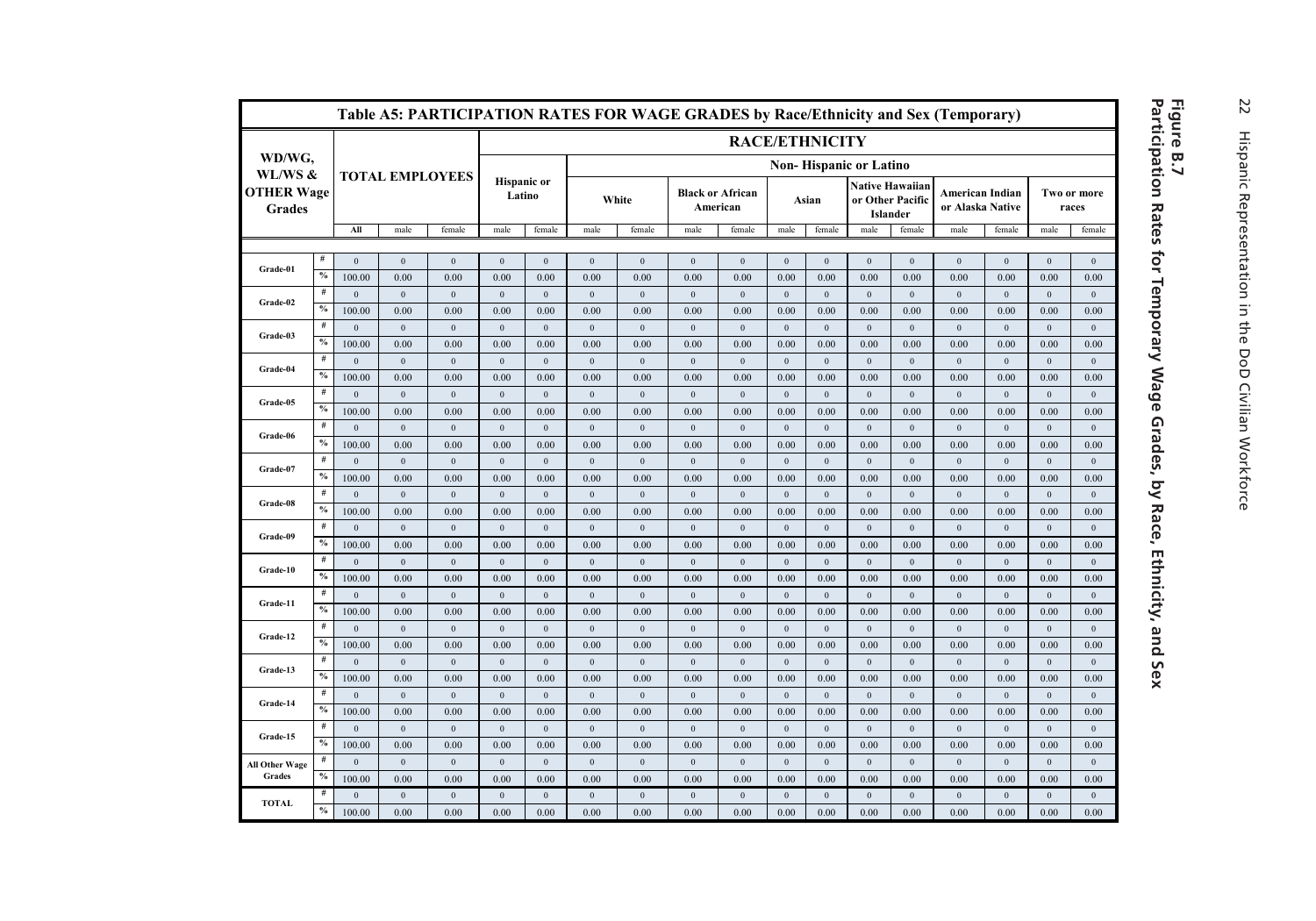| Table A6: PARTICIPATION RATES FOR MAJOR OCCUPATIONS - Distribution by Race/Ethnicity and Sex (Permanent) |               |                  |                  |                  |                              |                  |                  |                  |                  |                                     |                  |                  |                        |                                                        |              |                                     |                  |                      |  |
|----------------------------------------------------------------------------------------------------------|---------------|------------------|------------------|------------------|------------------------------|------------------|------------------|------------------|------------------|-------------------------------------|------------------|------------------|------------------------|--------------------------------------------------------|--------------|-------------------------------------|------------------|----------------------|--|
|                                                                                                          |               |                  |                  |                  | <b>RACE/ETHNICITY</b>        |                  |                  |                  |                  |                                     |                  |                  |                        |                                                        |              |                                     |                  |                      |  |
|                                                                                                          |               |                  | <b>TOTAL</b>     |                  |                              |                  |                  |                  |                  |                                     |                  |                  | Non-Hispanic or Latino |                                                        |              |                                     |                  |                      |  |
| <b>Occupation Series</b><br><b>Code (Four Digits)</b>                                                    |               |                  | <b>EMPLOYEES</b> |                  | <b>Hispanic or</b><br>Latino |                  |                  | White            |                  | <b>Black or African</b><br>American |                  | Asian            |                        | Native Hawaiian or<br><b>Other Pacific</b><br>Islander |              | American Indian<br>or Alaska Native |                  | Two or more<br>races |  |
|                                                                                                          |               | All              | male             | female           | male                         | female           | male             | female           | male             | female                              | male             | female           | male                   | female                                                 | male         | female                              | male             | female               |  |
|                                                                                                          | $\#$          | $\mathbf{0}$     | $\mathbf{0}$     | $\mathbf{0}$     | $\mathbf{0}$                 | $\mathbf{0}$     | $\mathbf{0}$     | $\mathbf{0}$     | $\mathbf{0}$     | $\overline{0}$                      | $\mathbf{0}$     | $\mathbf{0}$     | $\mathbf{0}$           | $\mathbf{0}$                                           | $\mathbf{0}$ | $\mathbf{0}$                        | $\mathbf{0}$     | $\mathbf{0}$         |  |
|                                                                                                          | $\frac{0}{6}$ | 100.00           | 0.00             | 0.00             | 0.00                         | 0.00             | 0.00             | 0.00             | 0.00             | 0.00                                | 0.00             | 0.00             | 0.00                   | 0.00                                                   | 0.00         | 0.00                                | 0.00             | 0.00                 |  |
| Occupational CLF                                                                                         | $\frac{0}{6}$ | 100.00           | 0.00             | 0.00             | 0.00                         | 0.00             | 0.00             | 0.00             | 0.00             | 0.00                                | 0.00             | 0.00             | 0.00                   | 0.00                                                   | 0.00         | 0.00                                | 0.00             | 0.00                 |  |
|                                                                                                          | $\#$          | $\mathbf{0}$     | $\mathbf{0}$     | $\mathbf{0}$     | $\mathbf{0}$                 | $\mathbf{0}$     | $\mathbf{0}$     | $\mathbf{0}$     | $\mathbf{0}$     | $\overline{0}$                      | $\mathbf{0}$     | $\mathbf{0}$     | $\mathbf{0}$           | $\mathbf{0}$                                           | $\mathbf{0}$ | $\mathbf{0}$                        | $\mathbf{0}$     | $\mathbf{0}$         |  |
|                                                                                                          | $\frac{0}{2}$ | 100.00           | 0.00             | 0.00             | 0.00                         | 0.00             | 0.00             | 0.00             | 0.00             | 0.00                                | 0.00             | 0.00             | 0.00                   | 0.00                                                   | 0.00         | 0.00                                | 0.00             | 0.00                 |  |
| Occupational CLF                                                                                         | $\%$          | 100.00           | 0.00             | 0.00             | 0.00                         | 0.00             | 0.00             | 0.00             | 0.00             | 0.00                                | 0.00             | 0.00             | 0.00                   | 0.00                                                   | 0.00         | 0.00                                | 0.00             | 0.00                 |  |
|                                                                                                          | $\#$          | $\boldsymbol{0}$ | $\mathbf{0}$     | $\mathbf{0}$     | $\mathbf{0}$                 | $\mathbf{0}$     | $\boldsymbol{0}$ | $\mathbf{0}$     | $\boldsymbol{0}$ | $\boldsymbol{0}$                    | $\bf{0}$         | $\mathbf{0}$     | $\mathbf{0}$           | $\boldsymbol{0}$                                       | $\mathbf{0}$ | $\mathbf{0}$                        | $\mathbf{0}$     | $\mathbf{0}$         |  |
|                                                                                                          | $\frac{0}{6}$ | 100.00           | 0.00             | 0.00             | 0.00                         | 0.00             | 0.00             | 0.00             | 0.00             | 0.00                                | 0.00             | 0.00             | 0.00                   | 0.00                                                   | 0.00         | 0.00                                | 0.00             | 0.00                 |  |
| Occupational CLF                                                                                         | $\frac{0}{0}$ | 100.00           | 0.00             | 0.00             | 0.00                         | 0.00             | 0.00             | 0.00             | 0.00             | 0.00                                | 0.00             | 0.00             | 0.00                   | 0.00                                                   | 0.00         | 0.00                                | 0.00             | 0.00                 |  |
|                                                                                                          | #             | $\boldsymbol{0}$ | $\mathbf{0}$     | $\mathbf{0}$     | $\mathbf{0}$                 | $\mathbf{0}$     | $\boldsymbol{0}$ | $\mathbf{0}$     | $\boldsymbol{0}$ | $\theta$                            | $\overline{0}$   | $\mathbf{0}$     | $\boldsymbol{0}$       | $\boldsymbol{0}$                                       | $\mathbf{0}$ | $\boldsymbol{0}$                    | $\mathbf{0}$     | $\mathbf{0}$         |  |
|                                                                                                          | $\frac{0}{6}$ | 100.00           | 0.00             | 0.00             | 0.00                         | 0.00             | 0.00             | 0.00             | 0.00             | 0.00                                | 0.00             | 0.00             | 0.00                   | 0.00                                                   | 0.00         | 0.00                                | 0.00             | 0.00                 |  |
| Occupational CLF                                                                                         | $\%$          | 100.00           | 0.00             | 0.00             | 0.00                         | 0.00             | 0.00             | 0.00             | 0.00             | 0.00                                | 0.00             | 0.00             | 0.00                   | 0.00                                                   | 0.00         | 0.00                                | 0.00             | 0.00                 |  |
|                                                                                                          | #             | $\bf{0}$         | $\bf{0}$         | $\boldsymbol{0}$ | $\boldsymbol{0}$             | $\mathbf{0}$     | $\bf{0}$         | $\boldsymbol{0}$ | $\boldsymbol{0}$ | $\mathbf{0}$                        | $\bf{0}$         | $\bf{0}$         | $\boldsymbol{0}$       | $\boldsymbol{0}$                                       | $\mathbf{0}$ | $\boldsymbol{0}$                    | $\mathbf{0}$     | $\mathbf{0}$         |  |
|                                                                                                          | $\frac{0}{6}$ | 100.00           | 0.00             | 0.00             | 0.00                         | 0.00             | 0.00             | 0.00             | 0.00             | 0.00                                | 0.00             | 0.00             | 0.00                   | 0.00                                                   | 0.00         | 0.00                                | 0.00             | 0.00                 |  |
| Occupational CLF                                                                                         | $\frac{0}{0}$ | 100.00           | 0.00             | 0.00             | 0.00                         | 0.00             | 0.00             | 0.00             | 0.00             | 0.00                                | 0.00             | 0.00             | 0.00                   | 0.00                                                   | 0.00         | 0.00                                | 0.00             | 0.00                 |  |
|                                                                                                          | $\#$          | $\bf{0}$         | $\mathbf{0}$     | $\mathbf{0}$     | $\mathbf{0}$                 | $\mathbf{0}$     | $\bf{0}$         | $\mathbf{0}$     | $\mathbf{0}$     | $\bf{0}$                            | $\mathbf{0}$     | $\mathbf{0}$     | $\mathbf{0}$           | $\mathbf{0}$                                           | $\mathbf{0}$ | $\mathbf{0}$                        | $\mathbf{0}$     | $\mathbf{0}$         |  |
|                                                                                                          | $\frac{0}{6}$ | 100.00           | 0.00             | 0.00             | 0.00                         | 0.00             | 0.00             | 0.00             | 0.00             | 0.00                                | 0.00             | 0.00             | 0.00                   | 0.00                                                   | 0.00         | 0.00                                | 0.00             | 0.00                 |  |
| Occupational CLF                                                                                         | $\frac{0}{6}$ | 100.00           | 0.00             | 0.00             | 0.00                         | 0.00             | 0.00             | 0.00             | 0.00             | 0.00                                | 0.00             | 0.00             | 0.00                   | 0.00                                                   | 0.00         | 0.00                                | 0.00             | 0.00                 |  |
|                                                                                                          | $\#$          | $\mathbf{0}$     | $\mathbf{0}$     | $\mathbf{0}$     | $\mathbf{0}$                 | $\mathbf{0}$     | $\mathbf{0}$     | $\mathbf{0}$     | $\mathbf{0}$     | $\Omega$                            | $\mathbf{0}$     | $\mathbf{0}$     | $\mathbf{0}$           | $\mathbf{0}$                                           | $\mathbf{0}$ | $\mathbf{0}$                        | $\mathbf{0}$     | $\mathbf{0}$         |  |
|                                                                                                          | $\frac{0}{6}$ | 100.00           | 0.00             | 0.00             | 0.00                         | 0.00             | 0.00             | 0.00             | 0.00             | 0.00                                | 0.00             | 0.00             | 0.00                   | 0.00                                                   | 0.00         | 0.00                                | 0.00             | 0.00                 |  |
| Occupational CLF                                                                                         | $\frac{0}{6}$ | 100.00           | 0.00             | 0.00             | 0.00                         | 0.00             | 0.00             | 0.00             | 0.00             | 0.00                                | 0.00             | 0.00             | 0.00                   | 0.00                                                   | 0.00         | 0.00                                | 0.00             | 0.00                 |  |
|                                                                                                          | #             | $\mathbf{0}$     | $\mathbf{0}$     | $\mathbf{0}$     | $\mathbf{0}$                 | $\mathbf{0}$     | $\mathbf{0}$     | $\mathbf{0}$     | $\mathbf{0}$     | $\overline{0}$                      | $\mathbf{0}$     | $\mathbf{0}$     | $\mathbf{0}$           | $\mathbf{0}$                                           | $\mathbf{0}$ | $\mathbf{0}$                        | $\mathbf{0}$     | $\mathbf{0}$         |  |
|                                                                                                          | $\%$          | 100.00           | 0.00             | 0.00             | 0.00                         | 0.00             | 0.00             | 0.00             | 0.00             | 0.00                                | 0.00             | 0.00             | 0.00                   | 0.00                                                   | 0.00         | 0.00                                | 0.00             | 0.00                 |  |
| Occupational CLF                                                                                         | $\%$          | 100.00           | 0.00             | 0.00             | 0.00                         | 0.00             | 0.00             | 0.00             | 0.00             | 0.00                                | 0.00             | 0.00             | 0.00                   | 0.00                                                   | 0.00         | 0.00                                | 0.00             | 0.00                 |  |
|                                                                                                          | $\#$          | $\mathbf{0}$     | $\mathbf{0}$     | $\mathbf{0}$     | $\mathbf{0}$                 | $\mathbf{0}$     | $\boldsymbol{0}$ | $\mathbf{0}$     | $\mathbf{0}$     | $\overline{0}$                      | $\mathbf{0}$     | $\mathbf{0}$     | $\mathbf{0}$           | $\mathbf{0}$                                           | $\mathbf{0}$ | $\mathbf{0}$                        | $\mathbf{0}$     | $\mathbf{0}$         |  |
|                                                                                                          | $\frac{0}{6}$ | 100.00           | 0.00             | 0.00             | 0.00                         | 0.00             | 0.00             | 0.00             | 0.00             | 0.00                                | 0.00             | 0.00             | 0.00                   | 0.00                                                   | 0.00         | 0.00                                | 0.00             | 0.00                 |  |
| Occupational CLF                                                                                         | $\%$          |                  |                  |                  |                              |                  |                  |                  |                  |                                     |                  |                  |                        |                                                        |              |                                     |                  |                      |  |
|                                                                                                          | #             | 100.00           | 0.00             | 0.00             | 0.00                         | 0.00             | 0.00             | 0.00             | 0.00             | 0.00                                | 0.00             | 0.00             | 0.00                   | 0.00                                                   | 0.00         | 0.00                                | 0.00             | 0.00<br>$\mathbf{0}$ |  |
|                                                                                                          | $\frac{0}{0}$ | $\boldsymbol{0}$ | $\boldsymbol{0}$ | $\boldsymbol{0}$ | $\boldsymbol{0}$             | $\boldsymbol{0}$ | $\boldsymbol{0}$ | $\boldsymbol{0}$ | $\boldsymbol{0}$ | $\boldsymbol{0}$                    | $\boldsymbol{0}$ | $\boldsymbol{0}$ | $\boldsymbol{0}$       | $\bf{0}$                                               | $\mathbf{0}$ | $\boldsymbol{0}$                    | $\boldsymbol{0}$ |                      |  |
|                                                                                                          | $\%$          | 100.00           | 0.00             | 0.00             | 0.00                         | 0.00             | 0.00             | 0.00             | 0.00             | 0.00                                | 0.00             | 0.00             | 0.00                   | 0.00                                                   | 0.00         | 0.00                                | 0.00             | 0.00                 |  |
| Occupational CLF                                                                                         |               | 100.00           | 0.00             | 0.00             | 0.00                         | 0.00             | 0.00             | 0.00             | 0.00             | 0.00                                | 0.00             | 0.00             | 0.00                   | 0.00                                                   | 0.00         | 0.00                                | 0.00             | 0.00                 |  |



Equal Employment Opportunity Commission Workforce Tables Equal Employment Opportunity Commission Workforce Tables 23 23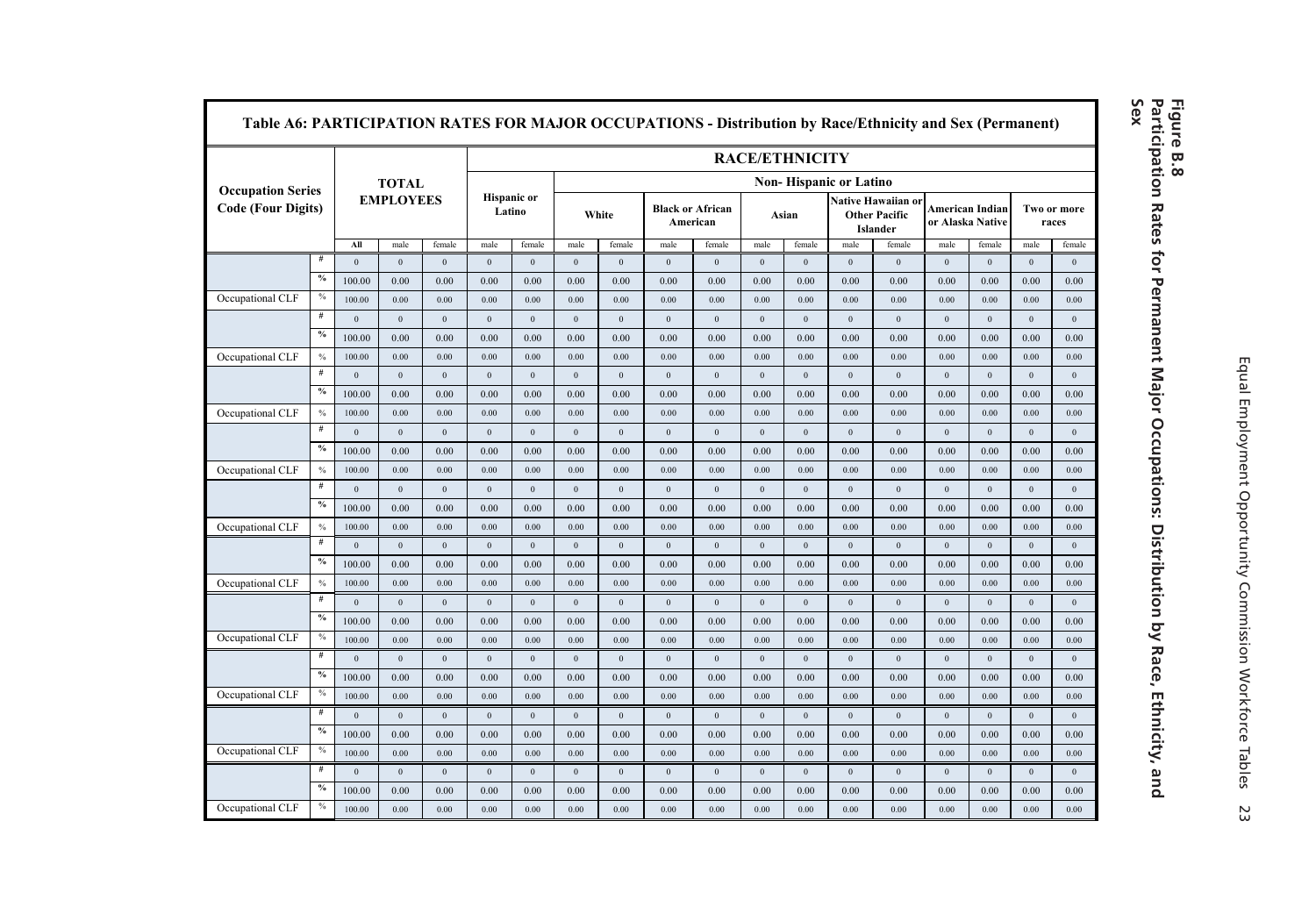|                           |               |                  |                  |                  |                              | <b>RACE/ETHNICITY</b> |                               |                  |                                     |                  |                  |              |                  |                                                        |                  |                                     |                      |                  |  |  |
|---------------------------|---------------|------------------|------------------|------------------|------------------------------|-----------------------|-------------------------------|------------------|-------------------------------------|------------------|------------------|--------------|------------------|--------------------------------------------------------|------------------|-------------------------------------|----------------------|------------------|--|--|
| <b>Occupation Series</b>  |               | <b>TOTAL</b>     |                  |                  |                              |                       | <b>Non-Hispanic or Latino</b> |                  |                                     |                  |                  |              |                  |                                                        |                  |                                     |                      |                  |  |  |
| <b>Code (Four Digits)</b> |               |                  | <b>EMPLOYEES</b> |                  | <b>Hispanic or</b><br>Latino |                       | White                         |                  | <b>Black or African</b><br>American |                  |                  | Asian        |                  | Native Hawaiian or<br><b>Other Pacific</b><br>Islander |                  | American Indian<br>or Alaska Native | Two or more<br>races |                  |  |  |
|                           |               | All              | male             | female           | male                         | female                | male                          | female           | male                                | female           | male             | female       | male             | female                                                 | male             | female                              | male                 | female           |  |  |
|                           | #             | $\mathbf{0}$     | $\overline{0}$   | $\mathbf{0}$     | $\mathbf{0}$                 | $\overline{0}$        | $\mathbf{0}$                  | $\mathbf{0}$     | $\mathbf{0}$                        | $\mathbf{0}$     | $\mathbf{0}$     | $\mathbf{0}$ | $\mathbf{0}$     | $\mathbf{0}$                                           | $\mathbf{0}$     | $\mathbf{0}$                        | $\overline{0}$       | $\mathbf{0}$     |  |  |
|                           | $\%$          | 100.00           | 0.00             | 0.00             | 0.00                         | 0.00                  | 0.00                          | 0.00             | 0.00                                | 0.00             | 0.00             | 0.00         | 0.00             | 0.00                                                   | 0.00             | 0.00                                | 0.00                 | 0.00             |  |  |
| Occupational CLF          | $\%$          | 100.00           | 0.00             | 0.00             | 0.00                         | 0.00                  | 0.00                          | 0.00             | 0.00                                | 0.00             | 0.00             | 0.00         | 0.00             | 0.00                                                   | 0.00             | 0.00                                | 0.00                 | 0.00             |  |  |
|                           | $\#$          | $\mathbf{0}$     | $\overline{0}$   | $\overline{0}$   | $\mathbf{0}$                 | $\overline{0}$        | $\mathbf{0}$                  | $\mathbf{0}$     | $\mathbf{0}$                        | $\bf{0}$         | $\boldsymbol{0}$ | $\mathbf{0}$ | $\mathbf{0}$     | $\mathbf{0}$                                           | $\mathbf{0}$     | $\overline{0}$                      | $\overline{0}$       | $\mathbf{0}$     |  |  |
|                           | $\%$          | 100.00           | 0.00             | 0.00             | 0.00                         | 0.00                  | 0.00                          | 0.00             | 0.00                                | 0.00             | 0.00             | 0.00         | 0.00             | 0.00                                                   | 0.00             | 0.00                                | 0.00                 | 0.00             |  |  |
| Occupational CLF          | $\%$          | 100.00           | 0.00             | 0.00             | 0.00                         | 0.00                  | 0.00                          | 0.00             | 0.00                                | 0.00             | 0.00             | 0.00         | 0.00             | 0.00                                                   | 0.00             | 0.00                                | 0.00                 | 0.00             |  |  |
|                           | $\#$          | $\boldsymbol{0}$ | $\overline{0}$   | $\,0\,$          | $\boldsymbol{0}$             | $\overline{0}$        | $\mathbf{0}$                  | $\boldsymbol{0}$ | $\boldsymbol{0}$                    | $\,0\,$          | $\boldsymbol{0}$ | $\mathbf{0}$ | $\mathbf{0}$     | $\boldsymbol{0}$                                       | $\,0\,$          | $\mathbf{0}$                        | $\,0\,$              | $\mathbf{0}$     |  |  |
|                           | $\%$          | 100.00           | 0.00             | 0.00             | 0.00                         | 0.00                  | 0.00                          | 0.00             | 0.00                                | 0.00             | 0.00             | 0.00         | 0.00             | 0.00                                                   | 0.00             | 0.00                                | 0.00                 | 0.00             |  |  |
| Occupational CLF          | $\frac{0}{0}$ | 100.00           | 0.00             | 0.00             | 0.00                         | 0.00                  | 0.00                          | 0.00             | 0.00                                | 0.00             | 0.00             | 0.00         | 0.00             | 0.00                                                   | 0.00             | 0.00                                | 0.00                 | 0.00             |  |  |
|                           | #             | $\boldsymbol{0}$ | $\boldsymbol{0}$ | $\bf{0}$         | $\boldsymbol{0}$             | $\overline{0}$        | $\boldsymbol{0}$              | $\boldsymbol{0}$ | $\boldsymbol{0}$                    | $\boldsymbol{0}$ | $\boldsymbol{0}$ | $\mathbf{0}$ | $\boldsymbol{0}$ | $\mathbf{0}$                                           | $\boldsymbol{0}$ | $\mathbf{0}$                        | $\bf{0}$             | $\bf{0}$         |  |  |
|                           | $\frac{6}{6}$ | 100.00           | 0.00             | 0.00             | 0.00                         | 0.00                  | 0.00                          | 0.00             | 0.00                                | 0.00             | 0.00             | 0.00         | 0.00             | 0.00                                                   | 0.00             | 0.00                                | 0.00                 | 0.00             |  |  |
| Occupational CLF          | $\frac{0}{0}$ | 100.00           | 0.00             | 0.00             | 0.00                         | 0.00                  | 0.00                          | 0.00             | 0.00                                | 0.00             | 0.00             | 0.00         | 0.00             | 0.00                                                   | 0.00             | 0.00                                | 0.00                 | 0.00             |  |  |
|                           | $\#$          | $\mathbf{0}$     | $\mathbf{0}$     | $\overline{0}$   | $\mathbf{0}$                 | $\overline{0}$        | $\mathbf{0}$                  | $\mathbf{0}$     | $\mathbf{0}$                        | $\mathbf{0}$     | $\mathbf{0}$     | $\mathbf{0}$ | $\mathbf{0}$     | $\mathbf{0}$                                           | $\mathbf{0}$     | $\mathbf{0}$                        | $\overline{0}$       | $\mathbf{0}$     |  |  |
|                           | $\%$          | 100.00           | 0.00             | 0.00             | 0.00                         | 0.00                  | 0.00                          | 0.00             | 0.00                                | 0.00             | 0.00             | 0.00         | 0.00             | 0.00                                                   | 0.00             | 0.00                                | 0.00                 | 0.00             |  |  |
| Occupational CLF          | $\frac{0}{0}$ | 100.00           | 0.00             | 0.00             | 0.00                         | 0.00                  | 0.00                          | 0.00             | 0.00                                | 0.00             | 0.00             | 0.00         | 0.00             | 0.00                                                   | 0.00             | 0.00                                | 0.00                 | 0.00             |  |  |
|                           | $\#$          | $\bf{0}$         | $\mathbf{0}$     | $\bf{0}$         | $\mathbf{0}$                 | $\mathbf{0}$          | $\bf{0}$                      | $\mathbf{0}$     | $\bf{0}$                            | $\mathbf{0}$     | $\bf{0}$         | $\mathbf{0}$ | $\bf{0}$         | $\mathbf{0}$                                           | $\bf{0}$         | $\mathbf{0}$                        | $\overline{0}$       | $\mathbf{0}$     |  |  |
|                           | $\%$          | 100.00           | 0.00             | 0.00             | 0.00                         | 0.00                  | 0.00                          | 0.00             | 0.00                                | 0.00             | 0.00             | 0.00         | 0.00             | 0.00                                                   | 0.00             | 0.00                                | 0.00                 | 0.00             |  |  |
| Occupational CLF          | $\%$          | 100.00           | 0.00             | 0.00             | 0.00                         | 0.00                  | 0.00                          | 0.00             | 0.00                                | 0.00             | 0.00             | 0.00         | 0.00             | 0.00                                                   | 0.00             | 0.00                                | 0.00                 | 0.00             |  |  |
|                           | #             | $\mathbf{0}$     | $\mathbf{0}$     | $\boldsymbol{0}$ | $\mathbf{0}$                 | $\mathbf{0}$          | $\boldsymbol{0}$              | $\boldsymbol{0}$ | $\boldsymbol{0}$                    | $\mathbf{0}$     | $\boldsymbol{0}$ | $\mathbf{0}$ | $\boldsymbol{0}$ | $\mathbf{0}$                                           | $\bf{0}$         | $\mathbf{0}$                        | $\overline{0}$       | $\mathbf{0}$     |  |  |
|                           | $\%$          | 100.00           | 0.00             | 0.00             | 0.00                         | 0.00                  | 0.00                          | 0.00             | 0.00                                | 0.00             | 0.00             | 0.00         | 0.00             | 0.00                                                   | 0.00             | 0.00                                | 0.00                 | 0.00             |  |  |
| Occupational CLF          | $\%$          | 100.00           | 0.00             | 0.00             | 0.00                         | 0.00                  | 0.00                          | 0.00             | 0.00                                | 0.00             | 0.00             | 0.00         | 0.00             | 0.00                                                   | 0.00             | 0.00                                | 0.00                 | 0.00             |  |  |
|                           | #             | $\bf{0}$         | $\mathbf{0}$     | $\boldsymbol{0}$ | $\bf{0}$                     | $\mathbf{0}$          | $\bf{0}$                      | $\boldsymbol{0}$ | $\boldsymbol{0}$                    | $\mathbf{0}$     | $\boldsymbol{0}$ | $\mathbf{0}$ | $\boldsymbol{0}$ | $\mathbf{0}$                                           | $\bf{0}$         | $\mathbf{0}$                        | $\overline{0}$       | $\boldsymbol{0}$ |  |  |
|                           | $\%$          | 100.00           | 0.00             | 0.00             | 0.00                         | 0.00                  | 0.00                          | 0.00             | 0.00                                | 0.00             | 0.00             | 0.00         | 0.00             | 0.00                                                   | 0.00             | 0.00                                | 0.00                 | 0.00             |  |  |
| Occupational CLF          | $\%$          | 100.00           | 0.00             | 0.00             | 0.00                         | 0.00                  | 0.00                          | 0.00             | 0.00                                | 0.00             | 0.00             | 0.00         | 0.00             | 0.00                                                   | 0.00             | 0.00                                | 0.00                 | 0.00             |  |  |
|                           | #             | $\mathbf{0}$     | $\mathbf{0}$     | $\mathbf{0}$     | $\mathbf{0}$                 | $\mathbf{0}$          | $\mathbf{0}$                  | $\mathbf{0}$     | $\mathbf{0}$                        | $\mathbf{0}$     | $\mathbf{0}$     | $\mathbf{0}$ | $\mathbf{0}$     | $\mathbf{0}$                                           | $\mathbf{0}$     | $\mathbf{0}$                        | $\overline{0}$       | $\mathbf{0}$     |  |  |
|                           | $\%$          | 100.00           | 0.00             | 0.00             | 0.00                         | 0.00                  | 0.00                          | 0.00             | 0.00                                | 0.00             | 0.00             | 0.00         | 0.00             | 0.00                                                   | 0.00             | 0.00                                | 0.00                 | 0.00             |  |  |
| Occupational CLF          | $\%$          | 100.00           | 0.00             | 0.00             | 0.00                         | 0.00                  | 0.00                          | 0.00             | 0.00                                | 0.00             | 0.00             | 0.00         | 0.00             | 0.00                                                   | 0.00             | 0.00                                | 0.00                 | 0.00             |  |  |
|                           | #             | $\overline{0}$   | $\mathbf{0}$     | $\bf{0}$         | $\mathbf{0}$                 | $\mathbf{0}$          | $\mathbf{0}$                  | $\mathbf{0}$     | $\bf{0}$                            | $\mathbf{0}$     | $\boldsymbol{0}$ | $\mathbf{0}$ | $\bf{0}$         | $\mathbf{0}$                                           | $\bf{0}$         | $\mathbf{0}$                        | $\overline{0}$       | $\mathbf{0}$     |  |  |
|                           | $\%$          | 100.00           | 0.00             | 0.00             | 0.00                         | 0.00                  | 0.00                          | 0.00             | 0.00                                | 0.00             | 0.00             | 0.00         | 0.00             | 0.00                                                   | 0.00             | 0.00                                | 0.00                 | 0.00             |  |  |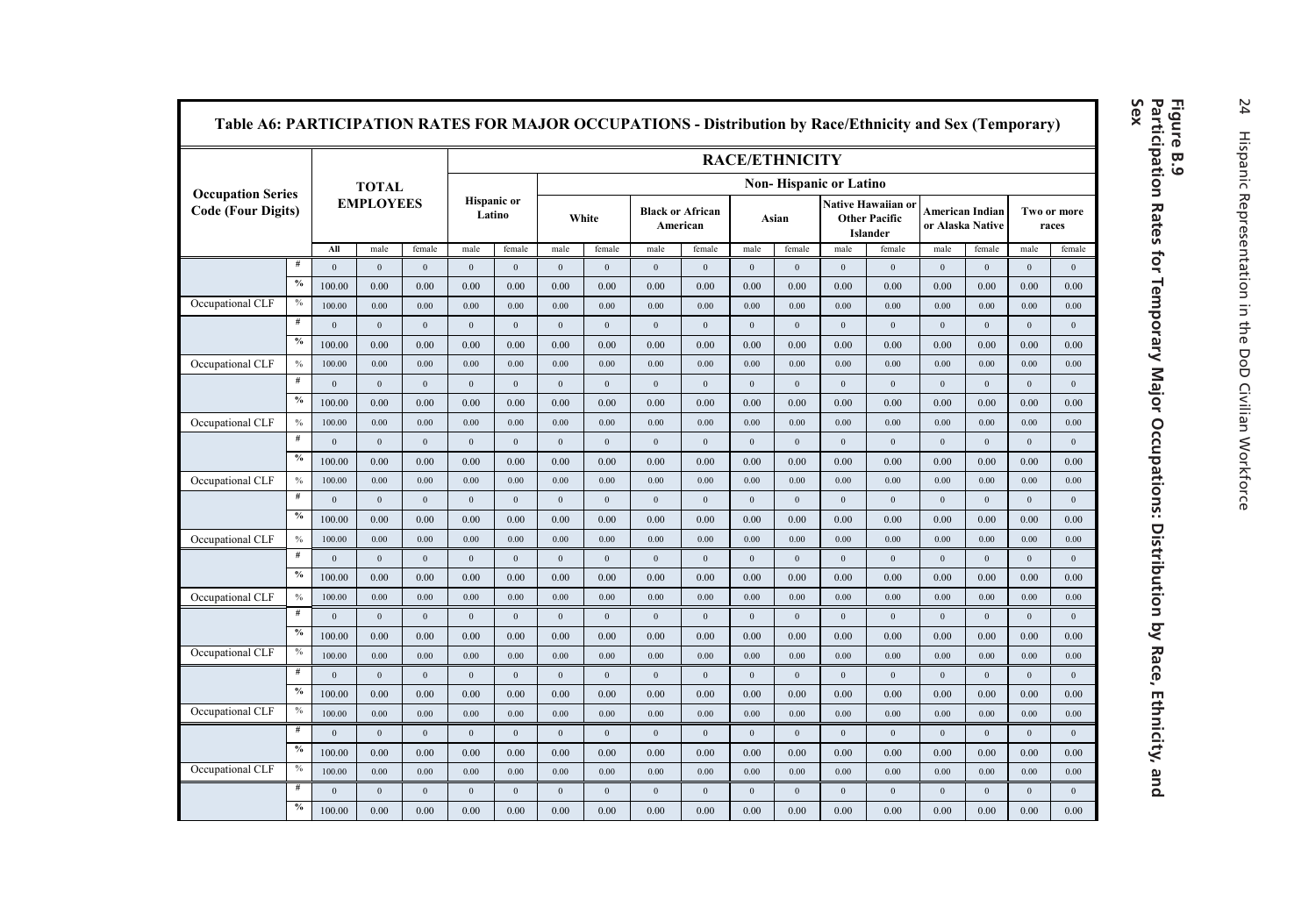|                                              |               |                  |                  |                  |                              |                  |                  |                  |                  |                                     |                  |                       | Table A7: APPLICANTS AND HIRES FOR MAJOR OCCUPATIONS by Race/Ethnicity and Sex (Permanent) |                           |                  |                                            |                  |                   |
|----------------------------------------------|---------------|------------------|------------------|------------------|------------------------------|------------------|------------------|------------------|------------------|-------------------------------------|------------------|-----------------------|--------------------------------------------------------------------------------------------|---------------------------|------------------|--------------------------------------------|------------------|-------------------|
|                                              |               |                  |                  |                  |                              |                  |                  |                  |                  |                                     |                  | <b>RACE/ETHNICITY</b> |                                                                                            |                           |                  |                                            |                  |                   |
|                                              |               |                  | <b>TOTAL</b>     |                  |                              |                  |                  |                  |                  |                                     |                  |                       | <b>Non-Hispanic or Latino</b>                                                              |                           |                  |                                            |                  |                   |
| <b>Employment Tenure</b>                     |               |                  | <b>WORKFORCE</b> |                  | <b>Hispanic</b> or<br>Latino |                  |                  | White            |                  | <b>Black or African</b><br>American | Asian            |                       | <b>Other Pacific Islander</b>                                                              | <b>Native Hawaiian or</b> |                  | American Indian or<br><b>Alaska Native</b> |                  | Two or more races |
|                                              |               | All              | male             | female           | male                         | female           | male             | female           | male             | female                              | male             | female                | male                                                                                       | female                    | male             | female                                     | male             | female            |
| <b>Occupation Series Code (Four Digits):</b> |               |                  |                  |                  |                              |                  |                  |                  |                  |                                     |                  |                       |                                                                                            |                           |                  |                                            |                  |                   |
| <b>Total Received</b>                        |               | $\theta$         |                  |                  |                              |                  |                  |                  |                  |                                     |                  |                       |                                                                                            |                           |                  |                                            |                  |                   |
| <b>Voluntarily Identified</b>                | #             | $\overline{0}$   | $\boldsymbol{0}$ | $\boldsymbol{0}$ | $\bf{0}$                     | $\bf{0}$         | $\bf{0}$         | $\boldsymbol{0}$ | $\boldsymbol{0}$ | $\mathbf{0}$                        | $\boldsymbol{0}$ | $\boldsymbol{0}$      | $\mathbf{0}$                                                                               | $\mathbf{0}$              | $\bf{0}$         | $\mathbf{0}$                               | $\mathbf{0}$     | $\bf{0}$          |
|                                              | $\%$          | 100.00           | 0.00             | 0.00             | 0.00                         | 0.00             | 0.00             | 0.00             | 0.00             | 0.00                                | 0.00             | 0.00                  | 0.00                                                                                       | 0.00                      | 0.00             | 0.00                                       | 0.00             | 0.00              |
| <b>Qualified of those</b><br>Identified      | #             | $\overline{0}$   | $\mathbf{0}$     | $\mathbf{0}$     | $\mathbf{0}$                 | $\mathbf{0}$     | $\mathbf{0}$     | $\mathbf{0}$     | $\mathbf{0}$     | $\mathbf{0}$                        | $\mathbf{0}$     | $\mathbf{0}$          | $\mathbf{0}$                                                                               | $\mathbf{0}$              | $\mathbf{0}$     | $\mathbf{0}$                               | $\mathbf{0}$     | $\mathbf{0}$      |
|                                              | $\%$          | 100.00           | 0.00             | 0.00             | 0.00                         | 0.00             | 0.00             | 0.00             | 0.00             | 0.00                                | 0.00             | 0.00                  | 0.00                                                                                       | 0.00                      | 0.00             | 0.00                                       | 0.00             | 0.00              |
| <b>Selected of those Identified</b>          | #             | $\mathbf{0}$     | $\mathbf{0}$     | $\mathbf{0}$     | $\mathbf{0}$                 | $\mathbf{0}$     | $\mathbf{0}$     | $\mathbf{0}$     | $\mathbf{0}$     | $\mathbf{0}$                        | $\mathbf{0}$     | $\mathbf{0}$          | $\mathbf{0}$                                                                               | $\mathbf{0}$              | $\mathbf{0}$     | $\boldsymbol{0}$                           | $\mathbf{0}$     | $\mathbf{0}$      |
|                                              | $\%$          | 100.00           | 0.00             | 0.00             | 0.00                         | 0.00             | 0.00             | 0.00             | 0.00             | 0.00                                | 0.00             | 0.00                  | 0.00                                                                                       | 0.00                      | 0.00             | 0.00                                       | 0.00             | 0.00              |
| <b>Occupational CLF</b>                      | $\%$          | 100.00           | 0.00             | 0.00             | 0.00                         | 0.00             | 0.00             | 0.00             | 0.00             | 0.00                                | 0.00             | 0.00                  | 0.00                                                                                       | 0.00                      | 0.00             | 0.00                                       | 0.00             | 0.00              |
| <b>Occupation Series Code (Four Digits):</b> |               |                  |                  |                  |                              |                  |                  |                  |                  |                                     |                  |                       |                                                                                            |                           |                  |                                            |                  |                   |
| <b>Total Received</b>                        |               | $\boldsymbol{0}$ |                  |                  |                              |                  |                  |                  |                  |                                     |                  |                       |                                                                                            |                           |                  |                                            |                  |                   |
| <b>Voluntarily Identified</b>                | #             | $\mathbf{0}$     | $\mathbf{0}$     | $\mathbf{0}$     | $\mathbf{0}$                 | $\mathbf{0}$     | $\mathbf{0}$     | $\mathbf{0}$     | $\mathbf{0}$     | $\mathbf{0}$                        | $\mathbf{0}$     | $\mathbf{0}$          | $\mathbf{0}$                                                                               | $\mathbf{0}$              | $\mathbf{0}$     | $\mathbf{0}$                               | $\mathbf{0}$     | $\mathbf{0}$      |
|                                              | $\%$          | 100.00           | 0.00             | 0.00             | 0.00                         | 0.00             | 0.00             | 0.00             | 0.00             | 0.00                                | 0.00             | 0.00                  | 0.00                                                                                       | 0.00                      | 0.00             | 0.00                                       | 0.00             | 0.00              |
| <b>Qualified of those</b>                    | #             | $\overline{0}$   | $\mathbf{0}$     | $\mathbf{0}$     | $\boldsymbol{0}$             | $\boldsymbol{0}$ | $\boldsymbol{0}$ | $\boldsymbol{0}$ | $\boldsymbol{0}$ | $\boldsymbol{0}$                    | $\boldsymbol{0}$ | $\boldsymbol{0}$      | $\boldsymbol{0}$                                                                           | $\boldsymbol{0}$          | $\boldsymbol{0}$ | $\boldsymbol{0}$                           | $\boldsymbol{0}$ | $\boldsymbol{0}$  |
| Identified                                   | $\frac{6}{6}$ | 100.00           | 0.00             | 0.00             | 0.00                         | 0.00             | 0.00             | 0.00             | 0.00             | 0.00                                | 0.00             | 0.00                  | 0.00                                                                                       | 0.00                      | 0.00             | 0.00                                       | 0.00             | 0.00              |
| <b>Selected of those Identified</b>          | #             | $\mathbf{0}$     | $\mathbf{0}$     | $\mathbf{0}$     | $\bf{0}$                     | $\mathbf{0}$     | $\bf{0}$         | $\boldsymbol{0}$ | $\boldsymbol{0}$ | $\mathbf{0}$                        | $\boldsymbol{0}$ | $\boldsymbol{0}$      | $\mathbf{0}$                                                                               | $\bf{0}$                  | $\bf{0}$         | $\mathbf{0}$                               | $\mathbf{0}$     | $\bf{0}$          |
|                                              | $\%$          | 100.00           | 0.00             | 0.00             | 0.00                         | 0.00             | 0.00             | 0.00             | 0.00             | 0.00                                | 0.00             | 0.00                  | 0.00                                                                                       | 0.00                      | 0.00             | 0.00                                       | 0.00             | 0.00              |
| <b>Occupational CLF</b>                      | $\%$          | 100.00           | 0.00             | 0.00             | 0.00                         | 0.00             | 0.00             | 0.00             | 0.00             | 0.00                                | 0.00             | 0.00                  | 0.00                                                                                       | 0.00                      | 0.00             | 0.00                                       | 0.00             | 0.00              |
| <b>Occupation Series Code (Four Digits):</b> |               |                  |                  |                  |                              |                  |                  |                  |                  |                                     |                  |                       |                                                                                            |                           |                  |                                            |                  |                   |
| <b>Total Received</b>                        |               | $\mathbf{0}$     |                  |                  |                              |                  |                  |                  |                  |                                     |                  |                       |                                                                                            |                           |                  |                                            |                  |                   |
| <b>Voluntarily Identified</b>                | #             | $\mathbf{0}$     | $\mathbf{0}$     | $\mathbf{0}$     | $\mathbf{0}$                 | $\mathbf{0}$     | $\mathbf{0}$     | $\mathbf{0}$     | $\mathbf{0}$     | $\mathbf{0}$                        | $\mathbf{0}$     | $\mathbf{0}$          | $\mathbf{0}$                                                                               | $\mathbf{0}$              | $\mathbf{0}$     | $\mathbf{0}$                               | $\mathbf{0}$     | $\mathbf{0}$      |
|                                              | $\frac{0}{0}$ | 100.00           | 0.00             | 0.00             | 0.00                         | 0.00             | 0.00             | 0.00             | 0.00             | 0.00                                | 0.00             | 0.00                  | 0.00                                                                                       | 0.00                      | 0.00             | 0.00                                       | 0.00             | 0.00              |
| <b>Qualified of those</b>                    | #             | $\mathbf{0}$     | $\boldsymbol{0}$ | $\mathbf{0}$     | $\mathbf{0}$                 | $\mathbf{0}$     | $\boldsymbol{0}$ | $\boldsymbol{0}$ | $\boldsymbol{0}$ | $\boldsymbol{0}$                    | $\boldsymbol{0}$ | $\boldsymbol{0}$      | $\boldsymbol{0}$                                                                           | $\boldsymbol{0}$          | $\boldsymbol{0}$ | $\mathbf{0}$                               | $\mathbf{0}$     | $\bf{0}$          |
| Identified                                   | $\%$          | 100.00           | 0.00             | 0.00             | 0.00                         | 0.00             | 0.00             | 0.00             | 0.00             | 0.00                                | 0.00             | 0.00                  | 0.00                                                                                       | 0.00                      | 0.00             | 0.00                                       | 0.00             | 0.00              |
| <b>Selected of those Identified</b>          | l#            | $\mathbf{0}$     | $\mathbf{0}$     | $\mathbf{0}$     | $\mathbf{0}$                 | $\mathbf{0}$     | $\mathbf{0}$     | $\mathbf{0}$     | $\mathbf{0}$     | $\mathbf{0}$                        | $\boldsymbol{0}$ | $\boldsymbol{0}$      | $\bf{0}$                                                                                   | $\mathbf{0}$              | $\mathbf{0}$     | $\mathbf{0}$                               | $\mathbf{0}$     | $\mathbf{0}$      |
|                                              | $\%$          | 100.00           | 0.00             | 0.00             | 0.00                         | 0.00             | 0.00             | 0.00             | 0.00             | 0.00                                | 0.00             | 0.00                  | 0.00                                                                                       | 0.00                      | 0.00             | 0.00                                       | 0.00             | 0.00              |
| <b>Occupational CLF</b>                      | $\%$          | 100.00           | 0.00             | 0.00             | 0.00                         | 0.00             | 0.00             | 0.00             | 0.00             | 0.00                                | 0.00             | 0.00                  | 0.00                                                                                       | 0.00                      | 0.00             | 0.00                                       | 0.00             | 0.00              |
| <b>Occupation Series Code (Four Digits):</b> |               |                  |                  |                  |                              |                  |                  |                  |                  |                                     |                  |                       |                                                                                            |                           |                  |                                            |                  |                   |
| <b>Total Received</b>                        |               |                  |                  |                  |                              |                  |                  |                  |                  |                                     |                  |                       |                                                                                            |                           |                  |                                            |                  |                   |
| <b>Voluntarily Identified</b>                | #             | $\mathbf{0}$     | $\mathbf{0}$     | $\mathbf{0}$     | $\bf{0}$                     | $\mathbf{0}$     | $\bf{0}$         | $\boldsymbol{0}$ | $\boldsymbol{0}$ | $\boldsymbol{0}$                    | $\boldsymbol{0}$ | $\boldsymbol{0}$      | $\mathbf{0}$                                                                               | $\bf{0}$                  | $\bf{0}$         | $\mathbf{0}$                               | $\bf{0}$         | $\bf{0}$          |
|                                              | $\%$          | 100.00           | 0.00             | 0.00             | 0.00                         | 0.00             | 0.00             | 0.00             | 0.00             | 0.00                                | 0.00             | 0.00                  | 0.00                                                                                       | 0.00                      | 0.00             | 0.00                                       | 0.00             | 0.00              |
| <b>Qualified of those</b>                    | #             | $\mathbf{0}$     | $\boldsymbol{0}$ | $\boldsymbol{0}$ | $\mathbf{0}$                 | $\bf{0}$         | $\bf{0}$         | $\boldsymbol{0}$ | $\boldsymbol{0}$ | $\mathbf{0}$                        | $\bf{0}$         | $\bf{0}$              | $\boldsymbol{0}$                                                                           | $\boldsymbol{0}$          | $\boldsymbol{0}$ | $\mathbf{0}$                               | $\mathbf{0}$     | $\bf{0}$          |
| Identified                                   | $\%$          | 100.00           | 0.00             | 0.00             | 0.00                         | 0.00             | 0.00             | 0.00             | 0.00             | 0.00                                | 0.00             | 0.00                  | 0.00                                                                                       | 0.00                      | 0.00             | 0.00                                       | 0.00             | 0.00              |
| <b>Selected of those Identified</b>          | l#            | $\mathbf{0}$     | $\mathbf{0}$     | $\mathbf{0}$     | $\mathbf{0}$                 | $\mathbf{0}$     | $\mathbf{0}$     | $\mathbf{0}$     | $\mathbf{0}$     | $\mathbf{0}$                        | $\mathbf{0}$     | $\mathbf{0}$          | $\mathbf{0}$                                                                               | $\mathbf{0}$              | $\mathbf{0}$     | $\mathbf{0}$                               | $\mathbf{0}$     | $\mathbf{0}$      |
|                                              | $\%$          | 100.00           | 0.00             | 0.00             | 0.00                         | 0.00             | 0.00             | 0.00             | 0.00             | 0.00                                | 0.00             | 0.00                  | 0.00                                                                                       | 0.00                      | 0.00             | 0.00                                       | 0.00             | 0.00              |
| <b>Occupational CLF</b>                      | $\%$          | 100.00           | 0.00             | 0.00             | 0.00                         | 0.00             | 0.00             | 0.00             | 0.00             | 0.00                                | 0.00             | 0.00                  | 0.00                                                                                       | 0.00                      | 0.00             | 0.00                                       | 0.00             | 0.00              |

### Figure B.10<br>Applicants and Hires for Permanent Major Occupations, by Race, Ethnicity, and Sex **Applicants and Hires for Permanent Major Occupations, by Race, Ethnicity, and Sex Figure B.10**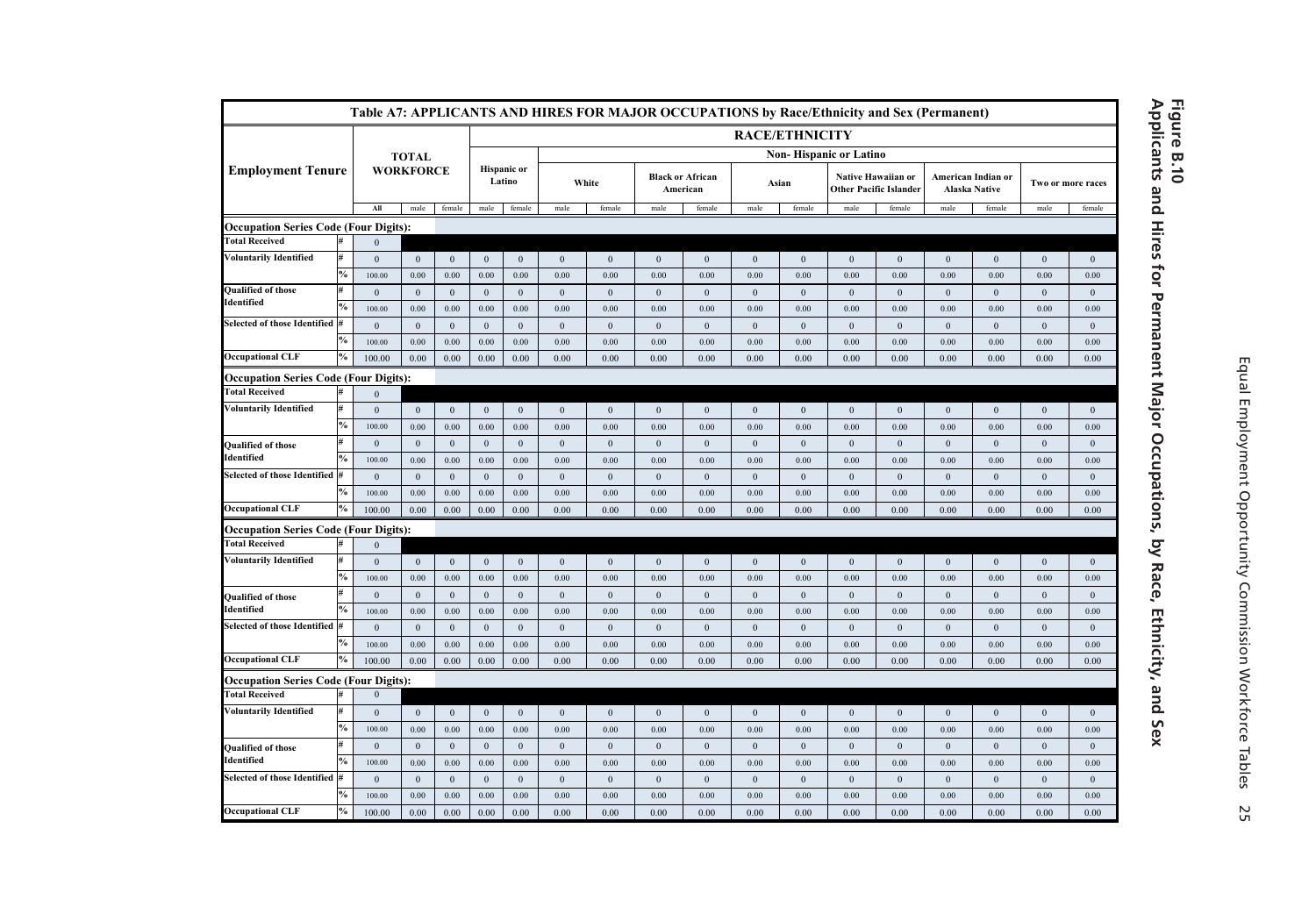|                                                                       |      |                              |                  |                  |              |                              |                |                  |                  |                                     |                |                       |                               | Table A7: APPLICANTS AND HIRES FOR MAJOR OCCUPATIONS by Race/Ethnicity and Sex (Temporary) |                  |                                                   |              |                   |
|-----------------------------------------------------------------------|------|------------------------------|------------------|------------------|--------------|------------------------------|----------------|------------------|------------------|-------------------------------------|----------------|-----------------------|-------------------------------|--------------------------------------------------------------------------------------------|------------------|---------------------------------------------------|--------------|-------------------|
|                                                                       |      |                              |                  |                  |              |                              |                |                  |                  |                                     |                | <b>RACE/ETHNICITY</b> |                               |                                                                                            |                  |                                                   |              |                   |
|                                                                       |      |                              | <b>TOTAL</b>     |                  |              |                              |                |                  |                  |                                     |                |                       | <b>Non-Hispanic or Latino</b> |                                                                                            |                  |                                                   |              |                   |
| <b>Employment Tenure</b>                                              |      |                              | <b>WORKFORCE</b> |                  |              | <b>Hispanic</b> or<br>Latino |                | White            |                  | <b>Black or African</b><br>American |                | Asian                 |                               | Native Hawaiian or<br><b>Other Pacific Islander</b>                                        |                  | <b>American Indian or</b><br><b>Alaska Native</b> |              | Two or more races |
|                                                                       |      | All                          | male             | female           | male         | female                       | male           | female           | male             | female                              | male           | female                | male                          | female                                                                                     | male             | female                                            | male         | female            |
| <b>Occupation Series Code (Four Digits):</b>                          |      |                              |                  |                  |              |                              |                |                  |                  |                                     |                |                       |                               |                                                                                            |                  |                                                   |              |                   |
| <b>Total Received</b>                                                 |      | $\mathbf{0}$                 |                  |                  |              |                              |                |                  |                  |                                     |                |                       |                               |                                                                                            |                  |                                                   |              |                   |
| Voluntarily Identified                                                |      | $\mathbf{0}$                 | $\boldsymbol{0}$ | $\overline{0}$   | $\mathbf{0}$ | $\mathbf{0}$                 | $\mathbf{0}$   | $\overline{0}$   | $\mathbf{0}$     | $\mathbf{0}$                        | $\mathbf{0}$   | $\mathbf{0}$          | $\overline{0}$                | $\overline{0}$                                                                             | $\mathbf{0}$     | $\mathbf{0}$                                      | $\mathbf{0}$ | $\mathbf{0}$      |
|                                                                       | $\%$ | 100.00                       | 0.00             | 0.00             | 0.00         | 0.00                         | 0.00           | 0.00             | 0.00             | 0.00                                | 0.00           | 0.00                  | 0.00                          | 0.00                                                                                       | 0.00             | 0.00                                              | 0.00         | 0.00              |
| <b>Qualified of those</b><br>Identified                               | #    | $\mathbf{0}$                 | $\mathbf{0}$     | $\mathbf{0}$     | $\mathbf{0}$ | $\mathbf{0}$                 | $\mathbf{0}$   | $\overline{0}$   | $\mathbf{0}$     | $\mathbf{0}$                        | $\mathbf{0}$   | $\mathbf{0}$          | $\overline{0}$                | $\Omega$                                                                                   | $\Omega$         | $\mathbf{0}$                                      | $\theta$     | $\theta$          |
|                                                                       |      | 100.00                       | 0.00             | 0.00             | 0.00         | 0.00                         | 0.00           | 0.00             | 0.00             | 0.00                                | 0.00           | 0.00                  | 0.00                          | 0.00                                                                                       | 0.00             | 0.00                                              | 0.00         | 0.00              |
| Selected of those Identified #                                        |      | $\boldsymbol{0}$             | $\boldsymbol{0}$ | $\boldsymbol{0}$ | $\mathbf{0}$ | $\boldsymbol{0}$             | $\mathbf{0}$   | $\bf{0}$         | $\boldsymbol{0}$ | $\mathbf{0}$                        | $\overline{0}$ | $\bf{0}$              | $\mathbf{0}$                  | $\mathbf{0}$                                                                               | $\boldsymbol{0}$ | $\boldsymbol{0}$                                  | $\bf{0}$     | $\mathbf{0}$      |
| <b>Occupational CLF</b>                                               | $\%$ | 100.00                       | 0.00             | 0.00             | 0.00         | 0.00                         | 0.00           | 0.00             | 0.00             | 0.00                                | 0.00           | 0.00                  | 0.00                          | 0.00                                                                                       | 0.00             | 0.00                                              | 0.00         | 0.00              |
|                                                                       |      | 100.00                       | 0.00             | 0.00             | 0.00         | 0.00                         | 0.00           | 0.00             | 0.00             | 0.00                                | 0.00           | 0.00                  | 0.00                          | 0.00                                                                                       | 0.00             | 0.00                                              | 0.00         | 0.00              |
| <b>Occupation Series Code (Four Digits):</b><br><b>Total Received</b> |      |                              |                  |                  |              |                              |                |                  |                  |                                     |                |                       |                               |                                                                                            |                  |                                                   |              |                   |
| <b>Voluntarily Identified</b>                                         |      | $\mathbf{0}$<br>$\mathbf{0}$ | $\mathbf{0}$     | $\mathbf{0}$     | $\mathbf{0}$ | $\mathbf{0}$                 | $\overline{0}$ | $\overline{0}$   | $\mathbf{0}$     | $\mathbf{0}$                        | $\Omega$       | $\mathbf{0}$          | $\mathbf{0}$                  | $\mathbf{0}$                                                                               | $\Omega$         | $\mathbf{0}$                                      | $\theta$     | $\mathbf{0}$      |
|                                                                       | $\%$ | 100.00                       | 0.00             | 0.00             | 0.00         | 0.00                         | 0.00           | 0.00             | 0.00             | 0.00                                | 0.00           | 0.00                  | 0.00                          | 0.00                                                                                       | 0.00             | 0.00                                              | 0.00         | 0.00              |
| <b>Qualified of those</b>                                             |      | $\overline{0}$               | $\mathbf{0}$     | $\mathbf{0}$     | $\mathbf{0}$ | $\mathbf{0}$                 | $\mathbf{0}$   | $\bf{0}$         | $\mathbf{0}$     | $\overline{0}$                      | $\mathbf{0}$   | $\mathbf{0}$          | $\overline{0}$                | $\overline{0}$                                                                             | $\mathbf{0}$     | $\mathbf{0}$                                      | $\mathbf{0}$ | $\mathbf{0}$      |
| Identified                                                            |      | 100.00                       | 0.00             | 0.00             | 0.00         | 0.00                         | 0.00           | 0.00             | 0.00             | 0.00                                | 0.00           | 0.00                  | 0.00                          | 0.00                                                                                       | 0.00             | 0.00                                              | 0.00         | 0.00              |
| Selected of those Identified #                                        |      | $\mathbf{0}$                 | $\mathbf{0}$     | $\mathbf{0}$     | $\mathbf{0}$ | $\mathbf{0}$                 | $\overline{0}$ | $\mathbf{0}$     | $\mathbf{0}$     | $\mathbf{0}$                        | $\mathbf{0}$   | $\mathbf{0}$          | $\mathbf{0}$                  | $\mathbf{0}$                                                                               | $\mathbf{0}$     | $\mathbf{0}$                                      | $\mathbf{0}$ | $\mathbf{0}$      |
|                                                                       |      | 100.00                       | 0.00             | 0.00             | 0.00         | 0.00                         | 0.00           | 0.00             | 0.00             | 0.00                                | 0.00           | 0.00                  | 0.00                          | 0.00                                                                                       | 0.00             | 0.00                                              | 0.00         | 0.00              |
| <b>Occupational CLF</b>                                               | %    | 100.00                       | 0.00             | 0.00             | 0.00         | 0.00                         | 0.00           | 0.00             | 0.00             | 0.00                                | 0.00           | 0.00                  | 0.00                          | 0.00                                                                                       | 0.00             | 0.00                                              | 0.00         | 0.00              |
| <b>Occupation Series Code (Four Digits):</b>                          |      |                              |                  |                  |              |                              |                |                  |                  |                                     |                |                       |                               |                                                                                            |                  |                                                   |              |                   |
| <b>Total Received</b>                                                 |      | $\Omega$                     |                  |                  |              |                              |                |                  |                  |                                     |                |                       |                               |                                                                                            |                  |                                                   |              |                   |
| <b>Voluntarily Identified</b>                                         | #    | $\mathbf{0}$                 | $\boldsymbol{0}$ | $\overline{0}$   | $\mathbf{0}$ | $\overline{0}$               | $\overline{0}$ | $\overline{0}$   | $\mathbf{0}$     | $\mathbf{0}$                        | $\mathbf{0}$   | $\mathbf{0}$          | $\overline{0}$                | $\mathbf{0}$                                                                               | $\mathbf{0}$     | $\mathbf{0}$                                      | $\mathbf{0}$ | $\mathbf{0}$      |
|                                                                       |      | 100.00                       | 0.00             | 0.00             | 0.00         | 0.00                         | 0.00           | 0.00             | 0.00             | 0.00                                | 0.00           | 0.00                  | 0.00                          | 0.00                                                                                       | 0.00             | 0.00                                              | 0.00         | 0.00              |
| <b>Qualified of those</b>                                             | #    | $\boldsymbol{0}$             | $\boldsymbol{0}$ | $\mathbf{0}$     | $\mathbf{0}$ | $\boldsymbol{0}$             | $\mathbf{0}$   | $\boldsymbol{0}$ | $\mathbf{0}$     | $\mathbf{0}$                        | $\overline{0}$ | $\boldsymbol{0}$      | $\overline{0}$                | $\mathbf{0}$                                                                               | $\mathbf{0}$     | $\boldsymbol{0}$                                  | $\mathbf{0}$ | $\mathbf{0}$      |
| Identified                                                            |      | 100.00                       | 0.00             | 0.00             | 0.00         | 0.00                         | 0.00           | 0.00             | 0.00             | 0.00                                | 0.00           | 0.00                  | 0.00                          | 0.00                                                                                       | 0.00             | 0.00                                              | 0.00         | 0.00              |
| Selected of those Identified #                                        |      | $\mathbf{0}$                 | $\mathbf{0}$     | $\mathbf{0}$     | $\mathbf{0}$ | $\mathbf{0}$                 | $\mathbf{0}$   | $\overline{0}$   | $\mathbf{0}$     | $\overline{0}$                      | $\overline{0}$ | $\mathbf{0}$          | $\overline{0}$                | $\overline{0}$                                                                             | $\mathbf{0}$     | $\mathbf{0}$                                      | $\mathbf{0}$ | $\mathbf{0}$      |
|                                                                       |      | 100.00                       | 0.00             | 0.00             | 0.00         | 0.00                         | 0.00           | 0.00             | 0.00             | 0.00                                | 0.00           | 0.00                  | 0.00                          | 0.00                                                                                       | 0.00             | 0.00                                              | 0.00         | 0.00              |
| <b>Occupational CLF</b>                                               |      | 100.00                       | 0.00             | 0.00             | 0.00         | 0.00                         | 0.00           | 0.00             | 0.00             | 0.00                                | 0.00           | 0.00                  | 0.00                          | 0.00                                                                                       | 0.00             | 0.00                                              | 0.00         | 0.00              |
| <b>Occupation Series Code (Four Digits):</b>                          |      |                              |                  |                  |              |                              |                |                  |                  |                                     |                |                       |                               |                                                                                            |                  |                                                   |              |                   |
| <b>Total Received</b>                                                 |      | $\mathbf{0}$                 |                  |                  |              |                              |                |                  |                  |                                     |                |                       |                               |                                                                                            |                  |                                                   |              |                   |
| <b>Voluntarily Identified</b>                                         | H#   | $\mathbf{0}$                 | $\mathbf{0}$     | $\overline{0}$   | $\mathbf{0}$ | $\mathbf{0}$                 | $\overline{0}$ | $\mathbf{0}$     | $\mathbf{0}$     | $\mathbf{0}$                        | $\overline{0}$ | $\mathbf{0}$          | $\overline{0}$                | $\mathbf{0}$                                                                               | $\mathbf{0}$     | $\mathbf{0}$                                      | $\mathbf{0}$ | $\mathbf{0}$      |
|                                                                       | $\%$ | 100.00                       | 0.00             | 0.00             | 0.00         | 0.00                         | 0.00           | 0.00             | 0.00             | 0.00                                | 0.00           | 0.00                  | 0.00                          | 0.00                                                                                       | 0.00             | 0.00                                              | 0.00         | 0.00              |
| <b>Qualified of those</b>                                             | #    | $\mathbf{0}$                 | $\mathbf{0}$     | $\mathbf{0}$     | $\mathbf{0}$ | $\mathbf{0}$                 | $\mathbf{0}$   | $\bf{0}$         | $\bf{0}$         | $\mathbf{0}$                        | $\bf{0}$       | $\mathbf{0}$          | $\bf{0}$                      | $\overline{0}$                                                                             | $\mathbf{0}$     | $\mathbf{0}$                                      | $\mathbf{0}$ | $\mathbf{0}$      |
| Identified                                                            |      | 100.00                       | 0.00             | 0.00             | 0.00         | 0.00                         | 0.00           | 0.00             | 0.00             | 0.00                                | 0.00           | 0.00                  | 0.00                          | 0.00                                                                                       | 0.00             | 0.00                                              | 0.00         | 0.00              |
| Selected of those Identified #                                        |      | $\mathbf{0}$                 | $\mathbf{0}$     | $\mathbf{0}$     | $\mathbf{0}$ | $\mathbf{0}$                 | $\mathbf{0}$   | $\mathbf{0}$     | $\mathbf{0}$     | $\mathbf{0}$                        | $\mathbf{0}$   | $\mathbf{0}$          | $\mathbf{0}$                  | $\mathbf{0}$                                                                               | $\mathbf{0}$     | $\mathbf{0}$                                      | $\mathbf{0}$ | $\mathbf{0}$      |
| <b>Occupational CLF</b>                                               |      | 100.00                       | 0.00             | 0.00             | 0.00         | 0.00                         | 0.00           | 0.00             | 0.00             | 0.00                                | 0.00           | 0.00                  | 0.00                          | 0.00                                                                                       | 0.00             | 0.00                                              | 0.00         | 0.00              |
|                                                                       | $\%$ | 100.00                       | 0.00             | 0.00             | 0.00         | 0.00                         | 0.00           | 0.00             | 0.00             | 0.00                                | 0.00           | 0.00                  | 0.00                          | 0.00                                                                                       | 0.00             | 0.00                                              | 0.00         | 0.00              |

# **Applicants and Hires for Temporary Major Occupations, by Race, Ethnicity, and Sex Figure B.11**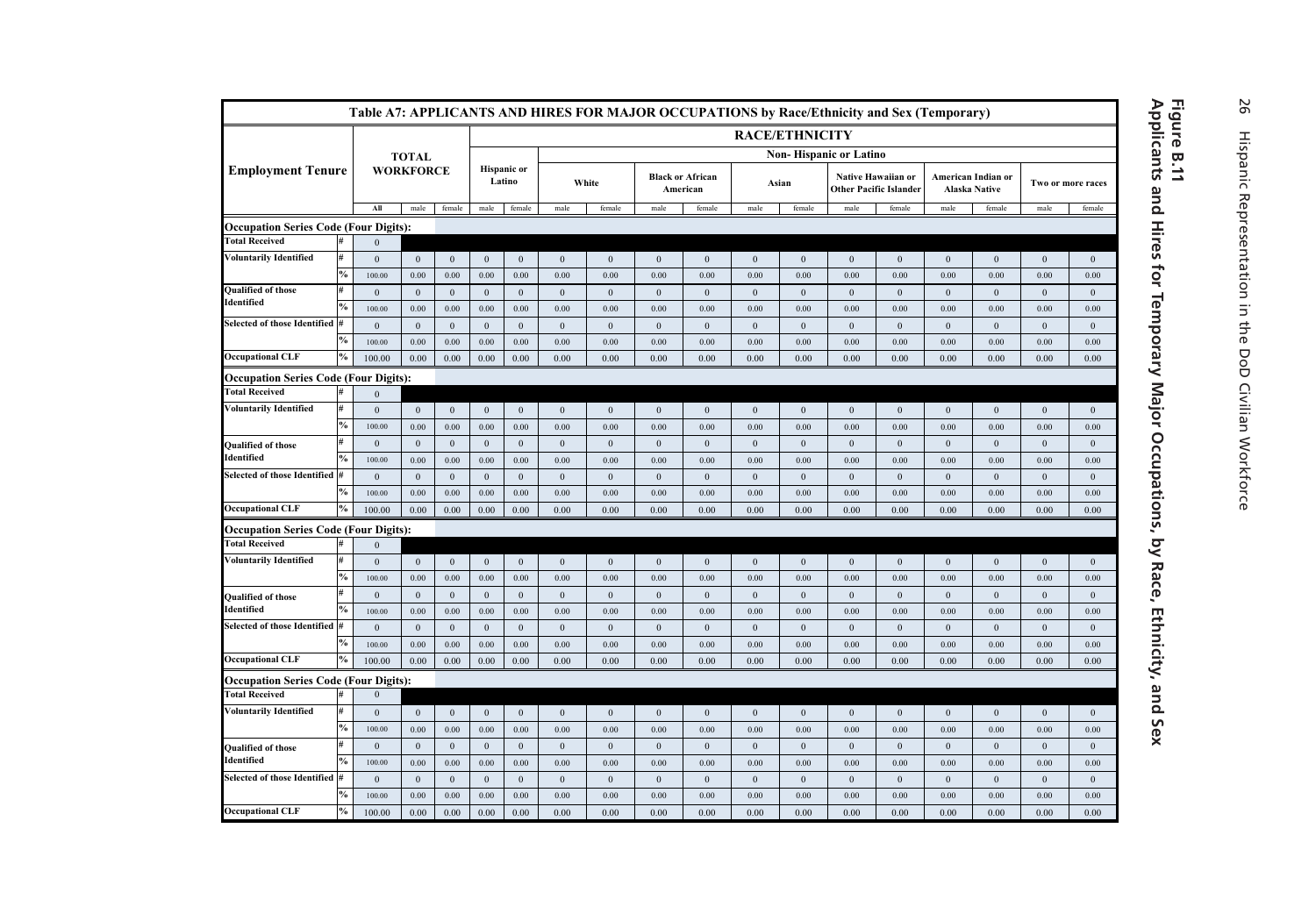|                        |               |              |                  |              | Table A8: NEW HIRES BY TYPE OF APPOINTMENT - Distribution by Race/Ethnicity and Sex |              |                |                |              |                                     |                       |              |                                     |                        |                                            |                |                      |              |
|------------------------|---------------|--------------|------------------|--------------|-------------------------------------------------------------------------------------|--------------|----------------|----------------|--------------|-------------------------------------|-----------------------|--------------|-------------------------------------|------------------------|--------------------------------------------|----------------|----------------------|--------------|
|                        |               |              |                  |              |                                                                                     |              |                |                |              |                                     | <b>RACE/ETHNICITY</b> |              |                                     |                        |                                            |                |                      |              |
| Employment             |               |              | <b>TOTAL</b>     |              |                                                                                     |              |                |                |              |                                     |                       |              | <b>Non-Hispanic or Latino</b>       |                        |                                            |                |                      |              |
| <b>Tenure</b>          |               |              | <b>WORKFORCE</b> |              | <b>Hispanic or Latino</b>                                                           |              |                | White          |              | <b>Black or African</b><br>American | Asian                 |              | or Other Pacific<br><b>Islander</b> | <b>Native Hawaiian</b> | <b>American Indian</b><br>or Alaska Native |                | Two or more<br>races |              |
|                        |               | All          | male             | female       | male                                                                                | female       | male           | female         | male         | female                              | male                  | female       | male                                | female                 | male                                       | female         | male                 | female       |
| Permanent              | #             | $\theta$     | $\Omega$         | $\mathbf{0}$ | $\mathbf{0}$                                                                        | $\mathbf{0}$ | $\Omega$       | $\Omega$       | $\Omega$     | $\Omega$                            | $\Omega$              | $\Omega$     | $\Omega$                            | $\Omega$               | $\Omega$                                   | $\overline{0}$ | $\mathbf{0}$         | $\Omega$     |
|                        | $\frac{0}{0}$ | 100.00       | 0.00             | 0.00         | 0.00                                                                                | 0.00         | 0.00           | 0.00           | 0.00         | 0.00                                | 0.00                  | 0.00         | 0.00                                | 0.00                   | 0.00                                       | 0.00           | 0.00                 | 0.00         |
|                        | #             | $\mathbf{0}$ | $\mathbf{0}$     | $\mathbf{0}$ | $\mathbf{0}$                                                                        | $\mathbf{0}$ | $\overline{0}$ | $\overline{0}$ | $\Omega$     | $\mathbf{0}$                        | $\mathbf{0}$          | $\Omega$     | $\Omega$                            | $\Omega$               | $\Omega$                                   | $\overline{0}$ | $\overline{0}$       | $\mathbf{0}$ |
| Temporary              | $\frac{0}{0}$ | 100.00       | 0.00             | 0.00         | 0.00                                                                                | 0.00         | 0.00           | 0.00           | 0.00         | 0.00                                | 0.00                  | 0.00         | 0.00                                | 0.00                   | 0.00                                       | 0.00           | 0.00                 | 0.00         |
| NON-                   | #             | $\mathbf{0}$ | $\mathbf{0}$     | $\mathbf{0}$ | $\mathbf{0}$                                                                        | $\mathbf{0}$ | $\overline{0}$ | $\overline{0}$ | $\mathbf{0}$ | $\mathbf{0}$                        | $\mathbf{0}$          | $\mathbf{0}$ | $\mathbf{0}$                        | $\overline{0}$         | $\theta$                                   | $\mathbf{0}$   | $\overline{0}$       | $\mathbf{0}$ |
| Appropriated           | $^{0}/_{0}$   | 100.00       | 0.00             | 0.00         | 0.00                                                                                | 0.00         | 0.00           | 0.00           | 0.00         | 0.00                                | 0.00                  | 0.00         | 0.00                                | 0.00                   | 0.00                                       | 0.00           | 0.00                 | 0.00         |
|                        | #             | $\mathbf{0}$ | $\mathbf{0}$     | $\mathbf{0}$ | $\mathbf{0}$                                                                        | $\mathbf{0}$ | $\overline{0}$ | $\overline{0}$ | $\mathbf{0}$ | $\mathbf{0}$                        | $\mathbf{0}$          | $\mathbf{0}$ | $\Omega$                            | $\overline{0}$         | $\theta$                                   | $\overline{0}$ | $\overline{0}$       | $\mathbf{0}$ |
| <b>TOTAL</b>           | $\frac{0}{0}$ | 100.00       | 0.00             | 0.00         | 0.00                                                                                | 0.00         | 0.00           | 0.00           | 0.00         | 0.00                                | 0.00                  | 0.00         | 0.00                                | 0.00                   | 0.00                                       | 0.00           | 0.00                 | 0.00         |
| <b>CLF 2010</b>        | $\frac{0}{0}$ | 100.00       | 51.86            | 48.14        | 5.17                                                                                | 4.79         | 38.33          | 34.03          | 5.49         | 6.53                                | 1.97                  | 1.93         | 0.07                                | 0.07                   | 0.55                                       | 0.53           | 0.26                 | 0.28         |
| Alternate<br>Benchmark | $\frac{0}{0}$ | 100.00       | 0.00             | 0.00         | 0.00                                                                                | 0.00         | 0.00           | 0.00           | 0.00         | 0.00                                | 0.00                  | 0.00         | 0.00                                | 0.00                   | 0.00                                       | 0.00           | 0.00                 | 0.00         |

Figure B.12<br>New Hires, by Type of Appointment: Distribution<br>by Race, Ethnicity, and Sex **by Race, Ethnicity, and Sex New Hires, by Type of Appointment: Distribution Figure B.12**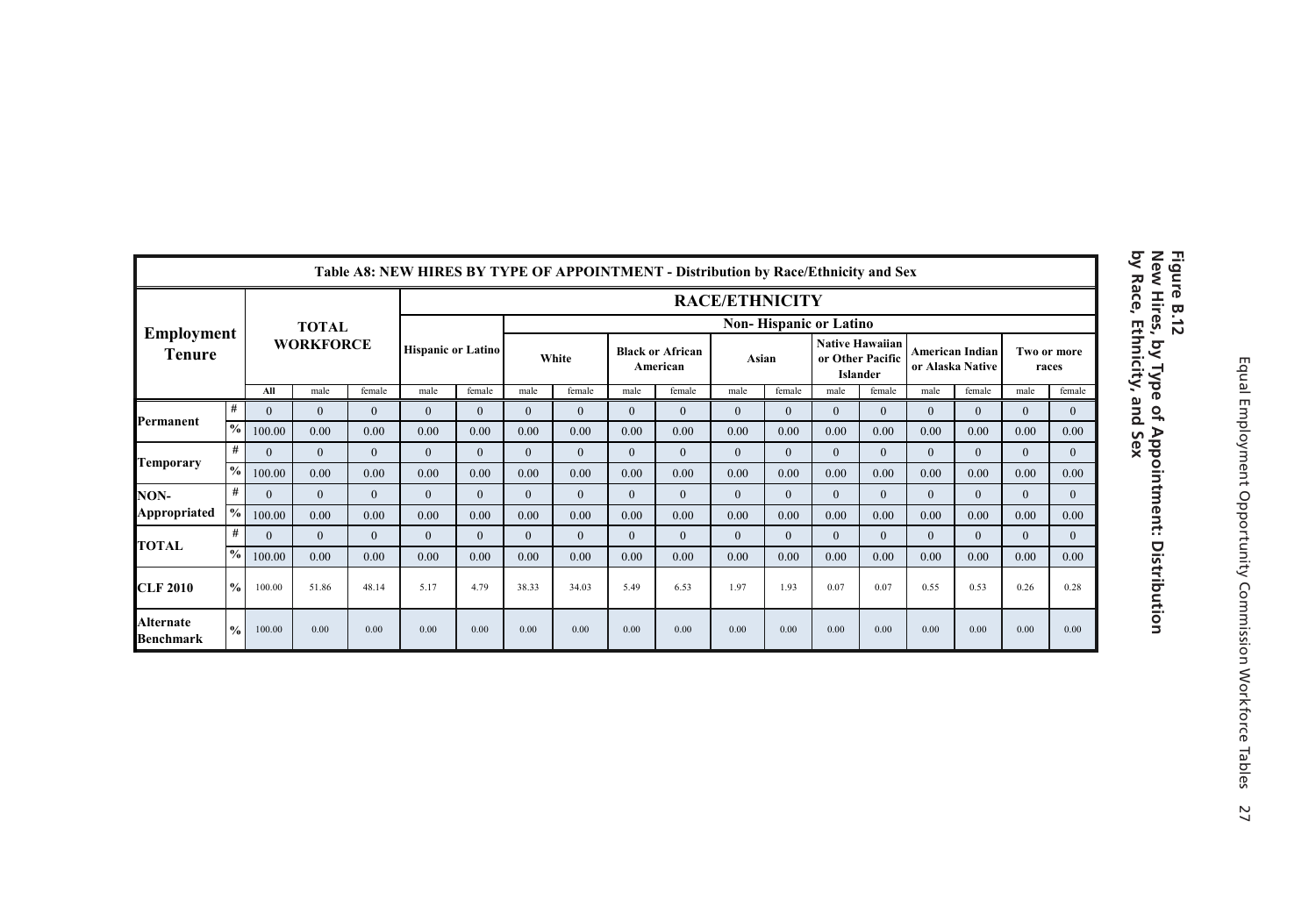|                                                                                                                                      |               | Table A9: SELECTIONS FOR INTERNAL COMPETITIVE PROMOTIONS FOR MAJOR OCCUPATIONS by Race/Ethnicity and Sex |                        |                          |                     |                              |                  |                     |                  |                                     |                       |                  |                               |                                                        |                      |                  |                      |                     |
|--------------------------------------------------------------------------------------------------------------------------------------|---------------|----------------------------------------------------------------------------------------------------------|------------------------|--------------------------|---------------------|------------------------------|------------------|---------------------|------------------|-------------------------------------|-----------------------|------------------|-------------------------------|--------------------------------------------------------|----------------------|------------------|----------------------|---------------------|
|                                                                                                                                      |               |                                                                                                          |                        |                          |                     |                              |                  |                     |                  |                                     | <b>RACE/ETHNICITY</b> |                  |                               |                                                        |                      |                  |                      |                     |
|                                                                                                                                      |               | <b>TOTAL WORKFORCE</b>                                                                                   |                        |                          |                     |                              |                  |                     |                  |                                     |                       |                  | <b>Non-Hispanic or Latino</b> |                                                        |                      |                  |                      |                     |
| <b>Employment Tenure</b>                                                                                                             |               |                                                                                                          |                        |                          |                     | <b>Hispanic</b> or<br>Latino |                  | White               |                  | <b>Black or African</b><br>American | Asian                 |                  |                               | <b>Native Hawaiian</b><br>or Other Pacific<br>Islander | or Alaska Native     | American Indian  |                      | Two or more races   |
|                                                                                                                                      |               | All                                                                                                      | male                   | female                   | male                | female                       | male             | female              | male             | female                              | male                  | female           | male                          | female                                                 | male                 | female           | male                 | female              |
| "Relevant Applicant Pool" = all employees in the next lower pay grade and in all series that qualify them for the position announced |               |                                                                                                          |                        |                          |                     |                              |                  |                     |                  |                                     |                       |                  |                               |                                                        |                      |                  |                      |                     |
| <b>Occupation Series Code (Four Digits):</b>                                                                                         |               |                                                                                                          |                        |                          |                     |                              |                  |                     |                  |                                     |                       |                  |                               |                                                        |                      |                  |                      |                     |
| <b>Total Applications</b><br>Received                                                                                                |               | $\Omega$                                                                                                 | $\theta$               | $\bf{0}$                 | $\,0\,$             | $\bf{0}$                     | $\,0\,$          | $\bf{0}$            | $\mathbf{0}$     | $\mathbf{0}$                        | $\overline{0}$        | $\boldsymbol{0}$ | $\,0\,$                       | $\,0\,$                                                | $\,0\,$              | $\,0\,$          | $\,0\,$              | $\,$ 0 $\,$         |
| Oualified                                                                                                                            |               | $\mathbf{0}$                                                                                             | $\overline{0}$         | $\overline{0}$           | $\,$ 0 $\,$         | $\,0\,$                      | $\overline{0}$   | $\,0\,$             | $\overline{0}$   | $\mathbf{0}$                        | $\,0\,$               | $\,0\,$          | $\,0\,$                       | $\,0\,$                                                | $\mathbf{0}$         | $\mathbf{0}$     | $\overline{0}$       | $\,$ 0 $\,$         |
|                                                                                                                                      |               | 100.00                                                                                                   | 0.00                   | 0.00                     | 0.00                | 0.00                         | 0.00             | 0.00                | 0.00             | 0.00                                | $0.00\,$              | 0.00             | 0.00                          | 0.00                                                   | 0.00                 | 0.00             | 0.00                 | 0.00                |
| Selected                                                                                                                             |               | $\,0\,$                                                                                                  | $\mathbf{0}$           | $\,0\,$                  | $\,$ 0 $\,$         | $\,0\,$                      | $\,0\,$          | $\,$ 0 $\,$         | $\,0\,$          | $\bf{0}$                            | $\,0\,$               | $\,0\,$          | $\,0\,$                       | $\,0\,$                                                | $\mathbf{0}$         | $\,0\,$          | $\,0\,$              | $\,0\,$             |
|                                                                                                                                      |               | 100.00                                                                                                   | 0.00                   | 0.00                     | 0.00                | 0.00                         | 0.00             | 0.00                | 0.00             | 0.00                                | 0.00                  | 0.00             | 0.00                          | 0.00                                                   | 0.00                 | 0.00             | 0.00                 | 0.00                |
| <b>Relevant Applicant Pool</b>                                                                                                       |               | 100.00                                                                                                   | 0.00                   | 0.00                     | 0.00                | 0.00                         | 0.00             | 0.00                | 0.00             | 0.00                                | 0.00                  | 0.00             | 0.00                          | 0.00                                                   | 0.00                 | 0.00             | 0.00                 | 0.00                |
| <b>Occupation Series Code (Four Digits):</b>                                                                                         |               |                                                                                                          |                        |                          |                     |                              |                  |                     |                  |                                     |                       |                  |                               |                                                        |                      |                  |                      |                     |
| <b>Total Applications</b><br>Received                                                                                                |               | $\mathbf{0}$                                                                                             | $\overline{0}$         | $\mathbf{0}$             | $\bf{0}$            | $\mathbf{0}$                 | $\mathbf{0}$     | $\overline{0}$      | $\overline{0}$   | $\mathbf{0}$                        | $\theta$              | $\mathbf{0}$     | $\mathbf{0}$                  | $\mathbf{0}$                                           | $\mathbf{0}$         | $\mathbf{0}$     | $\mathbf{0}$         | $\mathbf{0}$        |
| Qualified                                                                                                                            |               | $\boldsymbol{0}$<br>100.00                                                                               | $\overline{0}$<br>0.00 | $\boldsymbol{0}$<br>0.00 | $\bf{0}$<br>0.00    | $\boldsymbol{0}$<br>0.00     | $\theta$<br>0.00 | $\bf{0}$<br>0.00    | $\bf{0}$<br>0.00 | $\Omega$<br>0.00                    | $\,0\,$<br>0.00       | $\,0\,$<br>0.00  | $\,0\,$<br>0.00               | $\,0\,$<br>0.00                                        | $\bf{0}$<br>0.00     | $\bf{0}$<br>0.00 | $\mathbf{0}$<br>0.00 | $\,0\,$<br>0.00     |
|                                                                                                                                      |               | $\,0\,$                                                                                                  | $\mathbf{0}$           | $\,0\,$                  | $\overline{0}$      | $\bf{0}$                     | $\mathbf{0}$     | $\,$ 0 $\,$         | $\mathbf{0}$     | $\mathbf{0}$                        | $\,$ 0 $\,$           | $\,0\,$          | $\,0\,$                       | $\mathbf{0}$                                           | $\mathbf{0}$         | $\,0\,$          | $\overline{0}$       | $\,0\,$             |
| <b>Selected</b>                                                                                                                      |               | 100.00                                                                                                   | 0.00                   | 0.00                     | 0.00                | 0.00                         | 0.00             | 0.00                | 0.00             | 0.00                                | 0.00                  | 0.00             | 0.00                          | 0.00                                                   | 0.00                 | 0.00             | 0.00                 | 0.00                |
| <b>Relevant Applicant Pool</b>                                                                                                       | %             | 100.00                                                                                                   | 0.00                   | 0.00                     | 0.00                | 0.00                         | 0.00             | 0.00                | 0.00             | 0.00                                | 0.00                  | 0.00             | 0.00                          | 0.00                                                   | $0.00\,$             | 0.00             | 0.00                 | 0.00                |
| <b>Occupation Series Code (Four Digits):</b>                                                                                         |               |                                                                                                          |                        |                          |                     |                              |                  |                     |                  |                                     |                       |                  |                               |                                                        |                      |                  |                      |                     |
| <b>Total Applications</b><br>Received                                                                                                |               | $\mathbf{0}$                                                                                             | $\overline{0}$         | $\,0\,$                  | $\,0\,$             | $\bf{0}$                     | $\mathbf{0}$     | $\overline{0}$      | $\mathbf{0}$     | $\mathbf{0}$                        | $\overline{0}$        | $\boldsymbol{0}$ | $\,0\,$                       | $\,0\,$                                                | $\,0\,$              | $\mathbf{0}$     | $\boldsymbol{0}$     | $\,$ 0 $\,$         |
|                                                                                                                                      |               | $\mathbf{0}$                                                                                             | $\overline{0}$         | $\bf{0}$                 | $\bf{0}$            | $\,0\,$                      | $\overline{0}$   | $\,$ 0 $\,$         | $\overline{0}$   | $\overline{0}$                      | $\,0\,$               | $\,0\,$          | $\,0\,$                       | $\mathbf{0}$                                           | $\mathbf{0}$         | $\overline{0}$   | $\overline{0}$       | $\bf{0}$            |
| Oualified                                                                                                                            |               | 100.00                                                                                                   | 0.00                   | 0.00                     | 0.00                | 0.00                         | 0.00             | 0.00                | 0.00             | 0.00                                | 0.00                  | 0.00             | 0.00                          | 0.00                                                   | 0.00                 | 0.00             | 0.00                 | 0.00                |
| <b>Selected</b>                                                                                                                      |               | $\,0\,$                                                                                                  | $\mathbf{0}$           | $\,$ 0 $\,$              | $\,$ 0 $\,$         | $\bf{0}$                     | $\,0\,$          | $\,$ 0 $\,$         | $\,0\,$          | $\,0\,$                             | $\,0\,$               | $\,0\,$          | $\,0\,$                       | $\,0\,$                                                | $\mathbf{0}$         | $\,0\,$          | $\,0\,$              | $\mathbf{0}$        |
|                                                                                                                                      |               | 100.00                                                                                                   | 0.00                   | 0.00                     | 0.00                | 0.00                         | 0.00             | 0.00                | 0.00             | 0.00                                | 0.00                  | 0.00             | 0.00                          | 0.00                                                   | 0.00                 | 0.00             | 0.00                 | 0.00                |
| <b>Relevant Applicant Pool</b>                                                                                                       | $\frac{6}{6}$ | 100.00                                                                                                   | 0.00                   | 0.00                     | 0.00                | 0.00                         | 0.00             | 0.00                | 0.00             | 0.00                                | 0.00                  | 0.00             | 0.00                          | 0.00                                                   | $0.00\,$             | 0.00             | 0.00                 | 0.00                |
| <b>Occupation Series Code (Four Digits):</b>                                                                                         |               |                                                                                                          |                        |                          |                     |                              |                  |                     |                  |                                     |                       |                  |                               |                                                        |                      |                  |                      |                     |
| <b>Total Applications</b><br>Received                                                                                                |               | $\Omega$                                                                                                 | $\mathbf{0}$           | $\bf{0}$                 | $\,0\,$             | $\bf{0}$                     | $\mathbf{0}$     | $\overline{0}$      | $\Omega$         | $\mathbf{0}$                        | $\Omega$              | $\bf 0$          | $\,0\,$                       | $\,0\,$                                                | $\,0\,$              | $\mathbf{0}$     | $\mathbf{0}$         | $\,0\,$             |
|                                                                                                                                      |               | $\boldsymbol{0}$                                                                                         | $\,0\,$                | $\bf{0}$                 | $\bf{0}$            | $\,0\,$                      | $\,0\,$          | $\,$ 0              | $\,$ 0 $\,$      | $\bf{0}$                            | $\,0\,$               | $\boldsymbol{0}$ | $\,0\,$                       | $\,0\,$                                                | $\,0\,$              | $\,0\,$          | $\,0\,$              | $\,0\,$             |
| Qualified                                                                                                                            |               | 100.00                                                                                                   | 0.00                   | 0.00                     | 0.00                | 0.00                         | 0.00             | 0.00                | 0.00             | 0.00                                | 0.00                  | 0.00             | 0.00                          | 0.00                                                   | 0.00                 | 0.00             | 0.00                 | 0.00                |
| Selected                                                                                                                             |               | $\,0\,$<br>100.00                                                                                        | $\mathbf{0}$<br>0.00   | $\,0\,$<br>0.00          | $\,$ 0 $\,$<br>0.00 | $\bf{0}$<br>0.00             | $\,0\,$<br>0.00  | $\,$ 0 $\,$<br>0.00 | $\,0\,$<br>0.00  | $\,0\,$<br>0.00                     | $\,0\,$<br>0.00       | $\,0\,$<br>0.00  | $\,0\,$<br>0.00               | $\,0\,$<br>0.00                                        | $\mathbf{0}$<br>0.00 | $\,0\,$<br>0.00  | $\,0\,$<br>0.00      | $\,$ 0 $\,$<br>0.00 |
| <b>Relevant Applicant Pool</b>                                                                                                       |               | 100.00                                                                                                   | 0.00                   | 0.00                     | 0.00                | 0.00                         | 0.00             | 0.00                | 0.00             | 0.00                                | 0.00                  | 0.00             | 0.00                          | 0.00                                                   | 0.00                 | 0.00             | 0.00                 | 0.00                |
| <b>Occupation Series Code (Four Digits):</b>                                                                                         |               |                                                                                                          |                        |                          |                     |                              |                  |                     |                  |                                     |                       |                  |                               |                                                        |                      |                  |                      |                     |
|                                                                                                                                      |               |                                                                                                          |                        |                          |                     |                              |                  |                     |                  |                                     |                       |                  |                               |                                                        |                      |                  |                      |                     |

## Figure B.13<br>Selections for Internal Competitive Promotions for Major Occupations, by Race, Ethnicity,<br>and Sex **Selections for Internal Competitive Promotions for Major Occupations, by Race, Ethnicity, Figure B.13**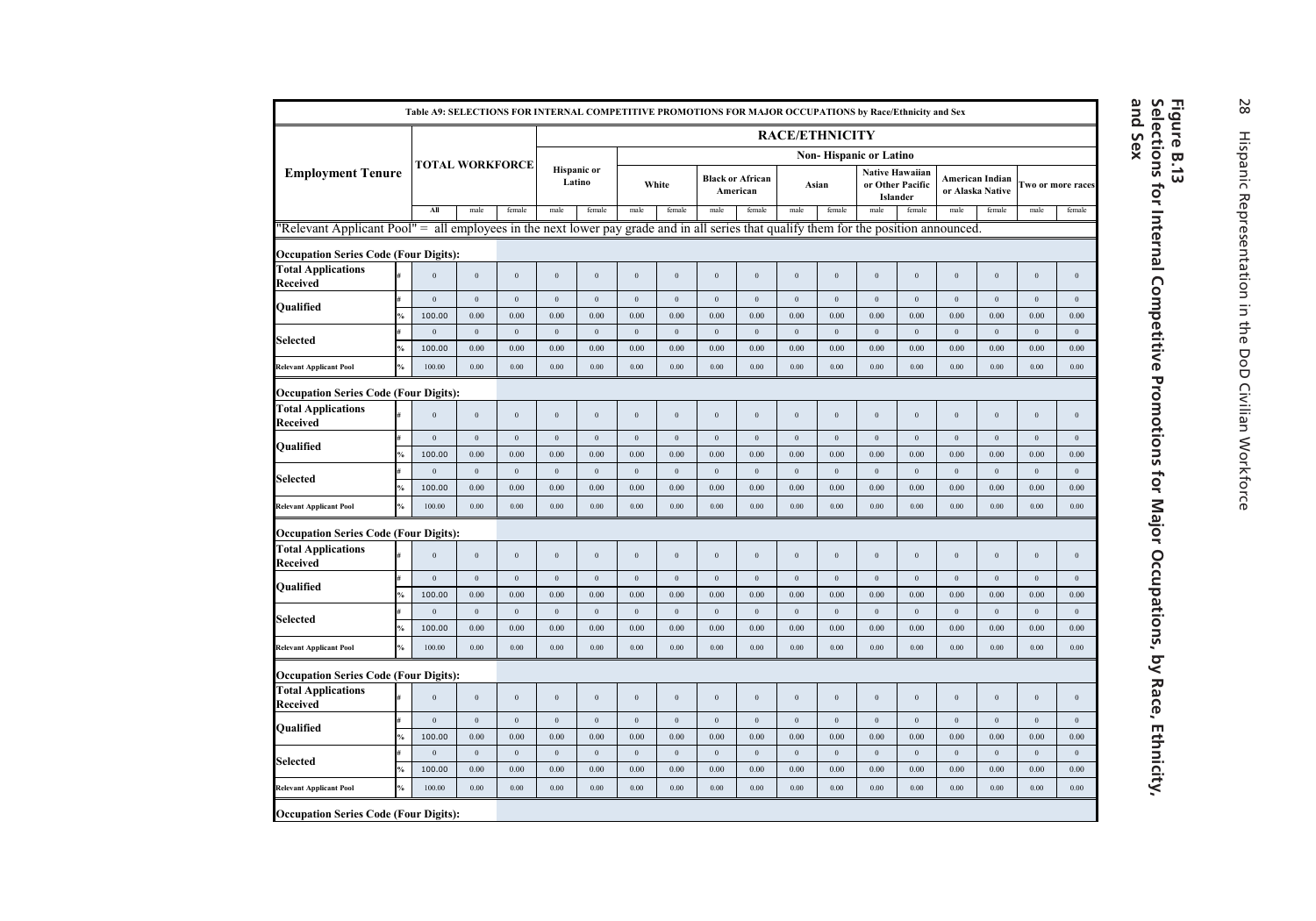|                                                        | Table A10: NON-COMPETITIVE PROMOTIONS - TIME IN GRADE - Distribution by Race/Ethnicity and Sex |                |                  |          |          |                           |                |              |          |                                     |                       |              |                                                        |          |          |                                     |          |                      |
|--------------------------------------------------------|------------------------------------------------------------------------------------------------|----------------|------------------|----------|----------|---------------------------|----------------|--------------|----------|-------------------------------------|-----------------------|--------------|--------------------------------------------------------|----------|----------|-------------------------------------|----------|----------------------|
|                                                        |                                                                                                |                |                  |          |          |                           |                |              |          |                                     | <b>RACE/ETHNICITY</b> |              |                                                        |          |          |                                     |          |                      |
|                                                        |                                                                                                |                | <b>TOTAL</b>     |          |          |                           |                |              |          |                                     |                       |              | <b>Non-Hispanic or Latino</b>                          |          |          |                                     |          |                      |
| <b>Employment Tenure</b>                               |                                                                                                |                | <b>WORKFORCE</b> |          |          | <b>Hispanic or Latino</b> |                | White        |          | <b>Black or African</b><br>American |                       | Asian        | <b>Native Hawaiian</b><br>or Other Pacific<br>Islander |          |          | American Indian<br>or Alaska Native |          | Two or more<br>races |
|                                                        |                                                                                                | All            | male             | female   | male     | female                    | male           | female       | male     | female                              | male                  | female       | male                                                   | female   | male     | female                              | male     | female               |
| <b>Total Employees</b>                                 | #                                                                                              | $\Omega$       | $\mathbf{0}$     | $\Omega$ | $\Omega$ | $\Omega$                  | $\overline{0}$ | $\mathbf{0}$ | $\Omega$ | $\Omega$                            | $\theta$              | $\theta$     | $\mathbf{0}$                                           | $\Omega$ | $\Omega$ | $\Omega$                            | $\theta$ | $\theta$             |
| <b>Eligible for Career</b><br><b>Ladder Promotions</b> | $\frac{9}{6}$                                                                                  | 100.00         | 0.00             | 0.00     | 0.00     | 0.00                      | 0.00           | 0.00         | 0.00     | 0.00                                | 0.00                  | 0.00         | 0.00                                                   | 0.00     | 0.00     | 0.00                                | 0.00     | 0.00                 |
| Time in grade in excess of minimum                     |                                                                                                |                |                  |          |          |                           |                |              |          |                                     |                       |              |                                                        |          |          |                                     |          |                      |
| 1-12 months                                            |                                                                                                | $\Omega$       | $\overline{0}$   | $\Omega$ | $\Omega$ | $\Omega$                  | $\theta$       | $\mathbf{0}$ | $\Omega$ | $\Omega$                            | $\Omega$              | $\theta$     | $\mathbf{0}$                                           | $\Omega$ | $\Omega$ | $\theta$                            |          | $\theta$             |
|                                                        | $\frac{9}{6}$                                                                                  | 100.00         | 0.00             | 0.00     | 0.00     | 0.00                      | 0.00           | 0.00         | 0.00     | 0.00                                | 0.00                  | 0.00         | 0.00                                                   | 0.00     | 0.00     | 0.00                                | 0.00     | 0.00                 |
| 13-24 months                                           | #                                                                                              | $\overline{0}$ | $\Omega$         | $\Omega$ | $\Omega$ | $\Omega$                  | $\mathbf{0}$   | $\mathbf{0}$ | $\Omega$ | $\Omega$                            | $\Omega$              | $\mathbf{0}$ | $\mathbf{0}$                                           | $\Omega$ | $\Omega$ | $\Omega$                            | $\theta$ | $\Omega$             |
|                                                        | $\frac{9}{6}$                                                                                  | 100.00         | 0.00             | 0.00     | 0.00     | 0.00                      | 0.00           | 0.00         | 0.00     | 0.00                                | 0.00                  | 0.00         | 0.00                                                   | 0.00     | 0.00     | 0.00                                | 0.00     | 0.00                 |
| $25+$ months                                           | #                                                                                              | $\Omega$       | $\Omega$         | $\Omega$ | $\Omega$ | $\Omega$                  | $\mathbf{0}$   | $\mathbf{0}$ | $\Omega$ | $\Omega$                            | $\Omega$              | $\Omega$     | $\mathbf{0}$                                           | $\Omega$ | $\Omega$ | $\Omega$                            | $\theta$ | $\mathbf{0}$         |
|                                                        | $\%$                                                                                           | 100.00         | 0.00             | 0.00     | 0.00     | 0.00                      | 0.00           | 0.00         | 0.00     | 0.00                                | 0.00                  | 0.00         | 0.00                                                   | 0.00     | 0.00     | 0.00                                | 0.00     | 0.00                 |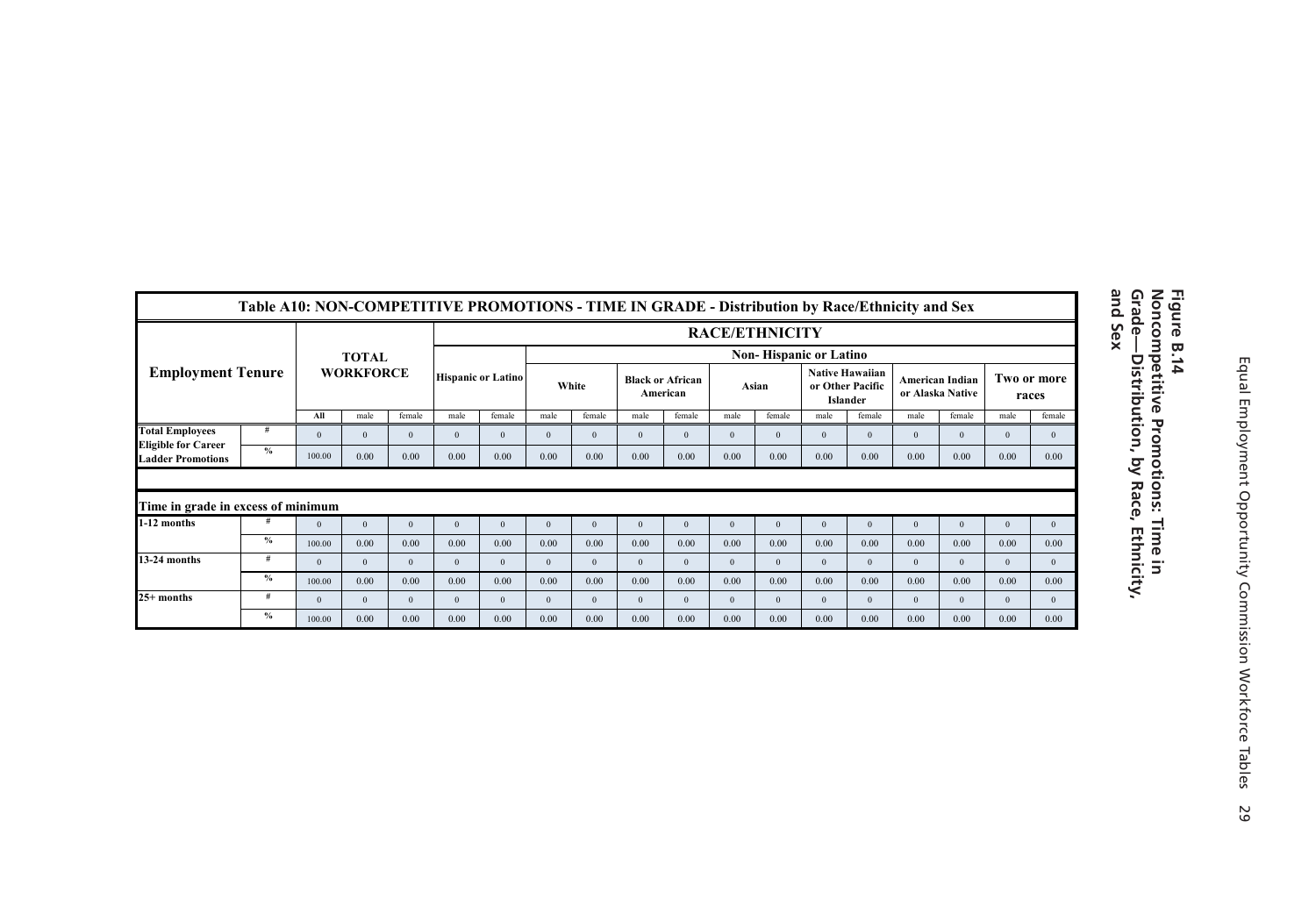| Table A11: INTERNAL SELECTIONS FOR SENIOR LEVEL POSITIONS (GS 13/14, GS 15, AND SES) by Race/Ethnicity and Sex                        |               |                        |              |                |                              |                |                |                  |              |                                     |              |                               |                              |              |                |                                     |              |                      |
|---------------------------------------------------------------------------------------------------------------------------------------|---------------|------------------------|--------------|----------------|------------------------------|----------------|----------------|------------------|--------------|-------------------------------------|--------------|-------------------------------|------------------------------|--------------|----------------|-------------------------------------|--------------|----------------------|
|                                                                                                                                       |               |                        |              |                |                              |                |                |                  |              |                                     |              | <b>RACE/ETHNICITY</b>         |                              |              |                |                                     |              |                      |
|                                                                                                                                       |               | <b>TOTAL WORKFORCE</b> |              |                |                              |                |                |                  |              |                                     |              | <b>Non-Hispanic or Latino</b> | <b>Native Hawaiian</b>       |              |                |                                     |              |                      |
| <b>Employment Tenure</b>                                                                                                              |               |                        |              |                | <b>Hispanic</b> or<br>Latino |                |                | White            |              | <b>Black or African</b><br>American |              | Asian                         | or Other Pacific<br>Islander |              |                | American Indian<br>or Alaska Native |              | Two or more<br>races |
|                                                                                                                                       |               | All                    | male         | female         | male                         | female         | male           | female           | male         | female                              | male         | female                        | male                         | female       | male           | female                              | male         | female               |
| Plan - Grade: GS-13                                                                                                                   |               |                        |              |                |                              |                |                |                  |              |                                     |              |                               |                              |              |                |                                     |              |                      |
| <b>Total Applications</b>                                                                                                             | $\#$          | $\mathbf{0}$           | $\mathbf{0}$ | $\overline{0}$ | $\overline{0}$               | $\overline{0}$ | $\mathbf{0}$   | $\mathbf{0}$     | $\mathbf{0}$ | $\mathbf{0}$                        | $\mathbf{0}$ | $\overline{0}$                | $\mathbf{0}$                 | $\mathbf{0}$ | $\overline{0}$ | $\overline{0}$                      | $\mathbf{0}$ | $\mathbf{0}$         |
| Received                                                                                                                              | $\%$          | 100.00                 | 0.00         | 0.00           | 0.00                         | 0.00           | 0.00           | 0.00             | 0.00         | 0.00                                | 0.00         | 0.00                          | 0.00                         | 0.00         | 0.00           | 0.00                                | 0.00         | 0.00                 |
|                                                                                                                                       | #             | $\mathbf{0}$           | $\,0\,$      | $\,0\,$        | $\bf{0}$                     | $\bf{0}$       | $\,0\,$        | $\boldsymbol{0}$ | $\bf 0$      | $\boldsymbol{0}$                    | $\,0\,$      | $\,0\,$                       | $\,0\,$                      | $\,0\,$      | $\,0\,$        | $\bf 0$                             | $\bf 0$      | $\,0\,$              |
| Oualified                                                                                                                             | $\frac{0}{2}$ | 100.00                 | 0.00         | 0.00           | 0.00                         | 0.00           | 0.00           | 0.00             | 0.00         | 0.00                                | 0.00         | 0.00                          | 0.00                         | 0.00         | 0.00           | 0.00                                | 0.00         | 0.00                 |
|                                                                                                                                       | $\#$          | $\theta$               | $\,0\,$      | $\,0\,$        | $\mathbf 0$                  | $\,$ 0 $\,$    | $\mathbf{0}$   | $\mathbf{0}$     | $\,0\,$      | $\,0\,$                             | $\,0\,$      | $\,0\,$                       | $\boldsymbol{0}$             | $\mathbf{0}$ | $\,$ 0 $\,$    | $\,0\,$                             | $\mathbf 0$  | $\,0\,$              |
| Selected                                                                                                                              | $\%$          | 100.00                 | 0.00         | 0.00           | 0.00                         | 0.00           | 0.00           | 0.00             | 0.00         | 0.00                                | 0.00         | 0.00                          | 0.00                         | 0.00         | 0.00           | 0.00                                | 0.00         | 0.00                 |
| <b>Relevant Applicant Pool</b>                                                                                                        | $\frac{0}{2}$ | 100.00                 | 0.00         | 0.00           | 0.00                         | 0.00           | 0.00           | 0.00             | 0.00         | 0.00                                | 0.00         | 0.00                          | 0.00                         | 0.00         | 0.00           | 0.00                                | 0.00         | 0.00                 |
| Plan - Grade: GS-14                                                                                                                   |               |                        |              |                |                              |                |                |                  |              |                                     |              |                               |                              |              |                |                                     |              |                      |
| <b>Total Applications</b>                                                                                                             | #             | $\,0\,$                | $\,0\,$      | $\,$ 0 $\,$    | $\mathbf 0$                  | $\,$ 0 $\,$    | $\,0\,$        | $\,0\,$          | $\,0\,$      | $\,0\,$                             | $\,0\,$      | $\,0\,$                       | $\,0\,$                      | $\,0\,$      | $\,0\,$        | $\,0\,$                             | $\bf 0$      | $\,0\,$              |
| Received                                                                                                                              | $\%$          | 100.00                 | 0.00         | 0.00           | 0.00                         | 0.00           | 0.00           | 0.00             | 0.00         | 0.00                                | 0.00         | 0.00                          | 0.00                         | 0.00         | 0.00           | 0.00                                | 0.00         | 0.00                 |
|                                                                                                                                       | #             | $\mathbf{0}$           | $\mathbf{0}$ | $\overline{0}$ | $\mathbf 0$                  | $\overline{0}$ | $\mathbf{0}$   | $\mathbf{0}$     | $\,0\,$      | $\,0\,$                             | $\,0\,$      | $\,0\,$                       | $\bf{0}$                     | $\mathbf{0}$ | $\,0\,$        | $\overline{0}$                      | $\mathbf 0$  | $\overline{0}$       |
| Oualified                                                                                                                             | $\frac{0}{2}$ | 100.00                 | 0.00         | 0.00           | 0.00                         | 0.00           | 0.00           | 0.00             | 0.00         | 0.00                                | 0.00         | 0.00                          | 0.00                         | 0.00         | 0.00           | 0.00                                | 0.00         | 0.00                 |
|                                                                                                                                       | #             | $\mathbf{0}$           | $\mathbf{0}$ | $\overline{0}$ | $\overline{0}$               | $\bf{0}$       | $\mathbf{0}$   | $\mathbf{0}$     | $\mathbf{0}$ | $\mathbf{0}$                        | $\,0\,$      | $\overline{0}$                | $\overline{0}$               | $\mathbf{0}$ | $\overline{0}$ | $\overline{0}$                      | $\mathbf{0}$ | $\mathbf{0}$         |
| Selected                                                                                                                              | $\frac{0}{2}$ | 100.00                 | 0.00         | 0.00           | 0.00                         | 0.00           | 0.00           | 0.00             | 0.00         | 0.00                                | 0.00         | 0.00                          | 0.00                         | 0.00         | 0.00           | 0.00                                | 0.00         | 0.00                 |
| <b>Relevant Applicant Pool</b>                                                                                                        | $\%$          | 100.00                 | 0.00         | 0.00           | 0.00                         | 0.00           | 0.00           | 0.00             | 0.00         | 0.00                                | 0.00         | 0.00                          | 0.00                         | 0.00         | 0.00           | 0.00                                | 0.00         | 0.00                 |
| Plan - Grade: GS-15                                                                                                                   |               |                        |              |                |                              |                |                |                  |              |                                     |              |                               |                              |              |                |                                     |              |                      |
| <b>Total Applications</b>                                                                                                             | $\#$          | $\mathbf{0}$           | $\,0\,$      | $\,$ 0 $\,$    | $\,$ 0 $\,$                  | $\bf{0}$       | $\bf{0}$       | $\mathbf{0}$     | $\,0\,$      | $\,0\,$                             | $\,0\,$      | $\mathbf{0}$                  | $\bf{0}$                     | $\mathbf{0}$ | $\,0\,$        | $\overline{0}$                      | $\bf 0$      | $\bf{0}$             |
| Received                                                                                                                              | $\%$          | 100.00                 | 0.00         | 0.00           | 0.00                         | 0.00           | 0.00           | 0.00             | 0.00         | 0.00                                | 0.00         | 0.00                          | 0.00                         | 0.00         | 0.00           | 0.00                                | 0.00         | 0.00                 |
|                                                                                                                                       | $\#$          | $\mathbf{0}$           | $\mathbf{0}$ | $\overline{0}$ | $\bf{0}$                     | $\,$ 0 $\,$    | $\mathbf{0}$   | $\mathbf{0}$     | $\mathbf 0$  | $\boldsymbol{0}$                    | $\,0\,$      | $\,0\,$                       | $\,0\,$                      | $\mathbf{0}$ | $\,$ 0 $\,$    | $\overline{0}$                      | $\mathbf{0}$ | $\,0\,$              |
| Qualified                                                                                                                             | $\%$          | 100.00                 | 0.00         | 0.00           | 0.00                         | 0.00           | 0.00           | 0.00             | 0.00         | 0.00                                | 0.00         | 0.00                          | 0.00                         | 0.00         | 0.00           | 0.00                                | 0.00         | 0.00                 |
|                                                                                                                                       | #             | $\mathbf{0}$           | $\,0\,$      | $\,$ 0 $\,$    | $\mathbf 0$                  | $\,$ 0 $\,$    | $\,0\,$        | $\,0\,$          | $\,0\,$      | $\,0\,$                             | $\,0\,$      | $\,0\,$                       | $\,0\,$                      | $\,0\,$      | $\,0\,$        | $\,0\,$                             | $\mathbf 0$  | $\,0\,$              |
| <b>Selected</b>                                                                                                                       | $\%$          | 100.00                 | 0.00         | 0.00           | 0.00                         | 0.00           | 0.00           | 0.00             | 0.00         | 0.00                                | 0.00         | 0.00                          | 0.00                         | 0.00         | 0.00           | 0.00                                | 0.00         | 0.00                 |
| <b>Relevant Applicant Pool</b>                                                                                                        | $\%$          | 100.00                 | 0.00         | 0.00           | 0.00                         | 0.00           | 0.00           | 0.00             | 0.00         | 0.00                                | 0.00         | 0.00                          | 0.00                         | 0.00         | 0.00           | 0.00                                | 0.00         | 0.00                 |
| Plan - Grade: SES                                                                                                                     |               |                        |              |                |                              |                |                |                  |              |                                     |              |                               |                              |              |                |                                     |              |                      |
| <b>Total Applications</b>                                                                                                             | #             | $\mathbf{0}$           | $\,0\,$      | $\,$ 0 $\,$    | $\bf{0}$                     | $\,$ 0 $\,$    | $\,0\,$        | $\,0\,$          | $\mathbf 0$  | $\,0\,$                             | $\,0\,$      | $\,0\,$                       | $\,0\,$                      | $\,0\,$      | $\,0\,$        | $\,0\,$                             | $\mathbf 0$  | $\,0\,$              |
| Received                                                                                                                              | $\%$          | 100.00                 | 0.00         | 0.00           | 0.00                         | 0.00           | 0.00           | 0.00             | 0.00         | 0.00                                | 0.00         | 0.00                          | 0.00                         | 0.00         | 0.00           | 0.00                                | 0.00         | 0.00                 |
|                                                                                                                                       | $\#$          | $\overline{0}$         | $\mathbf{0}$ | $\overline{0}$ | $\mathbf{0}$                 | $\overline{0}$ | $\mathbf{0}$   | $\mathbf{0}$     | $\mathbf{0}$ | $\mathbf{0}$                        | $\mathbf{0}$ | $\overline{0}$                | $\mathbf{0}$                 | $\mathbf{0}$ | $\overline{0}$ | $\overline{0}$                      | $\mathbf{0}$ | $\mathbf{0}$         |
| Oualified                                                                                                                             | $\frac{0}{2}$ | 100.00                 | 0.00         | 0.00           | 0.00                         | 0.00           | 0.00           | 0.00             | 0.00         | 0.00                                | 0.00         | 0.00                          | 0.00                         | 0.00         | 0.00           | 0.00                                | 0.00         | 0.00                 |
|                                                                                                                                       | $\#$          | $\mathbf{0}$           | $\mathbf{0}$ | $\overline{0}$ | $\overline{0}$               | $\overline{0}$ | $\overline{0}$ | $\mathbf{0}$     | $\mathbf{0}$ | $\mathbf{0}$                        | $\,0\,$      | $\mathbf{0}$                  | $\bf{0}$                     | $\mathbf{0}$ | $\overline{0}$ | $\overline{0}$                      | $\mathbf{0}$ | $\mathbf{0}$         |
| Selected                                                                                                                              | $\frac{0}{2}$ | 100.00                 | 0.00         | 0.00           | 0.00                         | 0.00           | 0.00           | 0.00             | 0.00         | 0.00                                | 0.00         | 0.00                          | 0.00                         | 0.00         | 0.00           | 0.00                                | 0.00         | 0.00                 |
| <b>Relevant Applicant Pool</b>                                                                                                        | $\%$          | 100.00                 | 0.00         | 0.00           | 0.00                         | 0.00           | 0.00           | 0.00             | 0.00         | 0.00                                | 0.00         | 0.00                          | 0.00                         | 0.00         | 0.00           | 0.00                                | 0.00         | 0.00                 |
| "Relevant Applicant Pool" = all employees in the next lower pay grade and in all series that qualify them for the position announced. |               |                        |              |                |                              |                |                |                  |              |                                     |              |                               |                              |              |                |                                     |              |                      |

## **Internal Selections for Senior-Level Positions, by Race, Ethnicity, and Sex Figure B.15**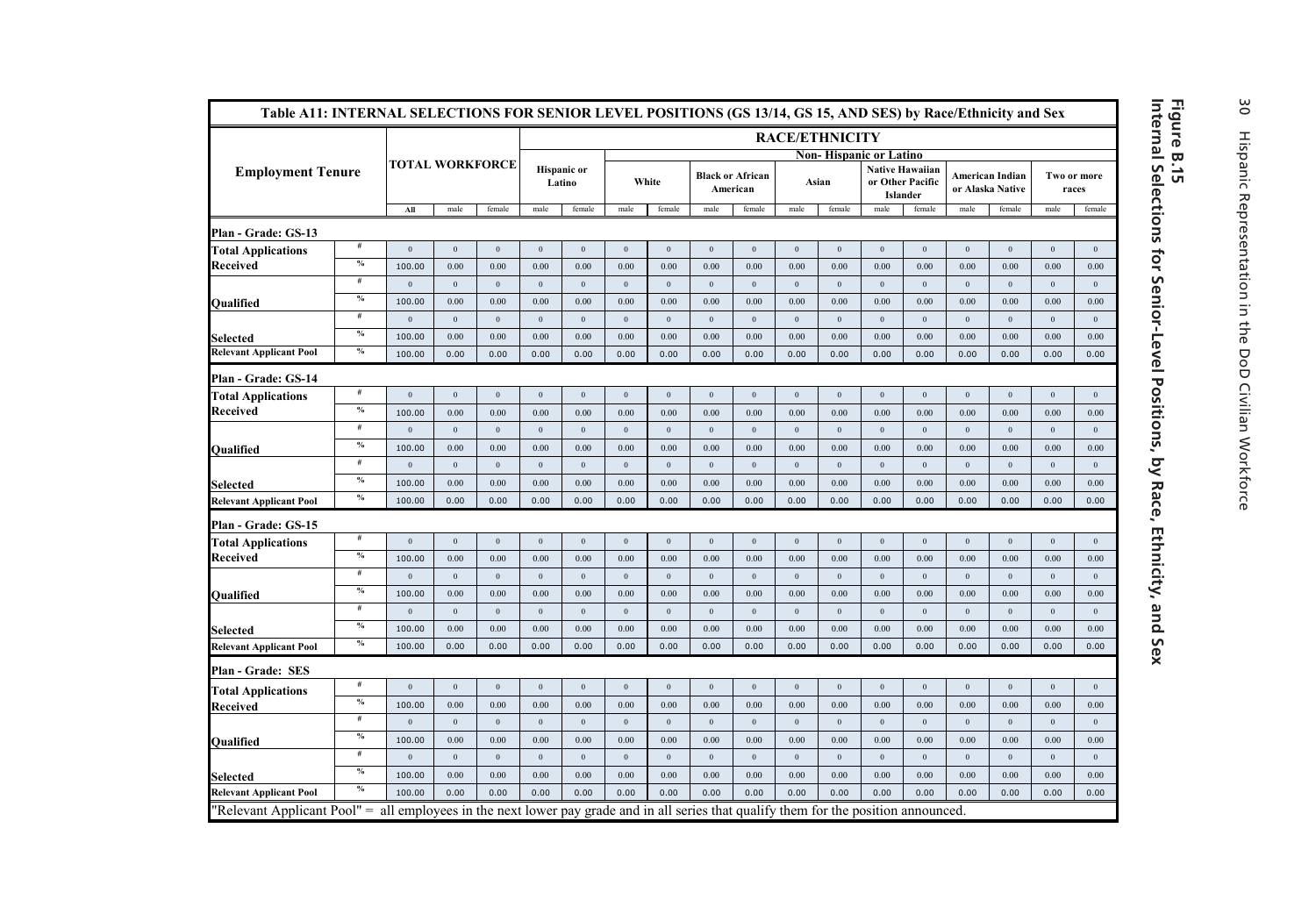|                                                                                                             |               |                        |              | Table A12: PARTICIPATION IN CAREER DEVELOPMENT - Distribution by Race/Ethnicity and Sex |              |                           |                  |              |              |                                     |                       |              |                               |                                                        |              |                                     |              |                   |
|-------------------------------------------------------------------------------------------------------------|---------------|------------------------|--------------|-----------------------------------------------------------------------------------------|--------------|---------------------------|------------------|--------------|--------------|-------------------------------------|-----------------------|--------------|-------------------------------|--------------------------------------------------------|--------------|-------------------------------------|--------------|-------------------|
|                                                                                                             |               |                        |              |                                                                                         |              |                           |                  |              |              |                                     | <b>RACE/ETHNICITY</b> |              |                               |                                                        |              |                                     |              |                   |
|                                                                                                             |               |                        |              |                                                                                         |              |                           |                  |              |              |                                     |                       |              | <b>Non-Hispanic or Latino</b> |                                                        |              |                                     |              |                   |
| <b>Employment Tenure</b>                                                                                    |               | <b>TOTAL WORKFORCE</b> |              |                                                                                         |              | <b>Hispanic or Latino</b> |                  | White        |              | <b>Black or African</b><br>American |                       | Asian        |                               | <b>Native Hawaiian</b><br>or Other Pacific<br>Islander |              | American Indian<br>or Alaska Native |              | Two or more races |
|                                                                                                             |               | All                    | male         | female                                                                                  | male         | female                    | male             | female       | male         | female                              | male                  | female       | male                          | female                                                 | male         | female                              | male         | female            |
| <b>Career Development Programs for GS 5-12</b>                                                              |               |                        |              |                                                                                         |              |                           |                  |              |              |                                     |                       |              |                               |                                                        |              |                                     |              |                   |
| <b>Slots</b>                                                                                                |               | $\Omega$               |              |                                                                                         |              |                           |                  |              |              |                                     |                       |              |                               |                                                        |              |                                     |              |                   |
| <b>Relevant Applicant Pool</b>                                                                              | $\%$          | 100.00                 | 0.00         | 0.00                                                                                    | 0.00         | 0.00                      | 0.00             | 0.00         | 0.00         | 0.00                                | 0.00                  | 0.00         | 0.00                          | 0.00                                                   | 0.00         | 0.00                                | 0.00         | 0.00              |
| <b>Applied</b>                                                                                              | $\#$          | $\Omega$               | $\mathbf{0}$ | $\mathbf{0}$                                                                            | $\mathbf{0}$ | $\mathbf{0}$              | $\boldsymbol{0}$ | $\theta$     | $\mathbf{0}$ | $\mathbf{0}$                        | $\mathbf{0}$          | $\mathbf{0}$ | $\mathbf{0}$                  | $\mathbf{0}$                                           | $\Omega$     | $\mathbf{0}$                        | $\mathbf{0}$ | $\mathbf{0}$      |
|                                                                                                             | $\frac{0}{0}$ | 100.00                 | 0.00         | 0.00                                                                                    | 0.00         | 0.00                      | 0.00             | 0.00         | 0.00         | 0.00                                | 0.00                  | 0.00         | 0.00                          | 0.00                                                   | 0.00         | 0.00                                | 0.00         | 0.00              |
| <b>Participants</b>                                                                                         | $\#$          | $\Omega$               | $\mathbf{0}$ | $\mathbf{0}$                                                                            | $\mathbf{0}$ | $\mathbf{0}$              | $\mathbf{0}$     | $\mathbf{0}$ | $\mathbf{0}$ | $\mathbf{0}$                        | $\mathbf{0}$          | $\mathbf{0}$ | $\mathbf{0}$                  | $\mathbf{0}$                                           | $\mathbf{0}$ | $\mathbf{0}$                        | $\mathbf{0}$ | $\mathbf{0}$      |
|                                                                                                             | $\%$          | 100.00                 | 0.00         | 0.00                                                                                    | 0.00         | 0.00                      | 0.00             | 0.00         | 0.00         | 0.00                                | 0.00                  | 0.00         | 0.00                          | 0.00                                                   | 0.00         | 0.00                                | 0.00         | 0.00              |
| <b>Career Development Programs for GS 13-14</b>                                                             |               |                        |              |                                                                                         |              |                           |                  |              |              |                                     |                       |              |                               |                                                        |              |                                     |              |                   |
| <b>Slots</b>                                                                                                |               | $\Omega$               |              |                                                                                         |              |                           |                  |              |              |                                     |                       |              |                               |                                                        |              |                                     |              |                   |
| <b>Relevant Applicant Pool</b>                                                                              | $\%$          | 100.00                 | 0.00         | 0.00                                                                                    | 0.00         | 0.00                      | 0.00             | 0.00         | 0.00         | 0.00                                | 0.00                  | 0.00         | 0.00                          | 0.00                                                   | 0.00         | 0.00                                | 0.00         | 0.00              |
| <b>Applied</b>                                                                                              | #             | $\theta$               | $\Omega$     | $\mathbf{0}$                                                                            | $\mathbf{0}$ | $\mathbf{0}$              | $\boldsymbol{0}$ | $\Omega$     | $\mathbf{0}$ | $\mathbf{0}$                        | $\mathbf{0}$          | $\mathbf{0}$ | $\mathbf{0}$                  | $\mathbf{0}$                                           | $\Omega$     | $\Omega$                            | $\mathbf{0}$ | $\mathbf{0}$      |
|                                                                                                             | $\%$          | 100.00                 | 0.00         | 0.00                                                                                    | 0.00         | 0.00                      | 0.00             | 0.00         | 0.00         | 0.00                                | 0.00                  | 0.00         | 0.00                          | 0.00                                                   | 0.00         | 0.00                                | 0.00         | 0.00              |
| <b>Participants</b>                                                                                         | #             | $\theta$               | $\Omega$     | $\mathbf{0}$                                                                            | $\theta$     | $\mathbf{0}$              | $\boldsymbol{0}$ | $\mathbf{0}$ | $\mathbf{0}$ | $\mathbf{0}$                        | $\mathbf{0}$          | $\mathbf{0}$ | $\mathbf{0}$                  | $\mathbf{0}$                                           | $\mathbf{0}$ | $\mathbf{0}$                        | $\mathbf{0}$ | $\Omega$          |
|                                                                                                             | $\%$          | 100.00                 | 0.00         | 0.00                                                                                    | 0.00         | 0.00                      | 0.00             | 0.00         | 0.00         | 0.00                                | 0.00                  | 0.00         | 0.00                          | 0.00                                                   | 0.00         | 0.00                                | 0.00         | 0.00              |
| <b>Career Development Programs for GS 15 and SES</b>                                                        |               |                        |              |                                                                                         |              |                           |                  |              |              |                                     |                       |              |                               |                                                        |              |                                     |              |                   |
| <b>Slots</b>                                                                                                | #             | $\Omega$               |              |                                                                                         |              |                           |                  |              |              |                                     |                       |              |                               |                                                        |              |                                     |              |                   |
| <b>Relevant Applicant Pool</b>                                                                              | $\%$          | 100.00                 | 0.00         | 0.00                                                                                    | 0.00         | 0.00                      | 0.00             | 0.00         | 0.00         | 0.00                                | 0.00                  | 0.00         | 0.00                          | 0.00                                                   | 0.00         | 0.00                                | 0.00         | 0.00              |
| <b>Applied</b>                                                                                              | #             | $\theta$               | $\mathbf{0}$ | $\mathbf{0}$                                                                            | $\mathbf{0}$ | $\mathbf{0}$              | $\mathbf{0}$     | $\mathbf{0}$ | $\mathbf{0}$ | $\mathbf{0}$                        | $\mathbf{0}$          | $\mathbf{0}$ | $\mathbf{0}$                  | $\mathbf{0}$                                           | $\mathbf{0}$ | $\mathbf{0}$                        | $\mathbf{0}$ | $\mathbf{0}$      |
|                                                                                                             | $\frac{0}{2}$ | 100.00                 | 0.00         | 0.00                                                                                    | 0.00         | 0.00                      | 0.00             | 0.00         | 0.00         | 0.00                                | 0.00                  | 0.00         | 0.00                          | 0.00                                                   | 0.00         | 0.00                                | 0.00         | 0.00              |
| <b>Participants</b>                                                                                         | $\#$          | $\theta$               | $\mathbf{0}$ | $\theta$                                                                                | $\mathbf{0}$ | $\mathbf{0}$              | $\mathbf{0}$     | $\mathbf{0}$ | $\theta$     | $\mathbf{0}$                        | $\mathbf{0}$          | $\mathbf{0}$ | $\mathbf{0}$                  | $\mathbf{0}$                                           | $\mathbf{0}$ | $\mathbf{0}$                        | $\mathbf{0}$ | $\mathbf{0}$      |
|                                                                                                             | $\%$          | 100.00                 | 0.00         | 0.00                                                                                    | 0.00         | 0.00                      | 0.00             | 0.00         | 0.00         | 0.00                                | 0.00                  | 0.00         | 0.00                          | 0.00                                                   | 0.00         | 0.00                                | 0.00         | 0.00              |
| "Relevant Applicant Pool" includes all employees in pay grades eligible for the career development program. |               |                        |              |                                                                                         |              |                           |                  |              |              |                                     |                       |              |                               |                                                        |              |                                     |              |                   |

### Figure B.16<br>Participation in Career Development: Distribution by Race, Ethnicity, and<br>Sex **Participation in Career Development: Distribution by Race, Ethnicity, and Figure B.16**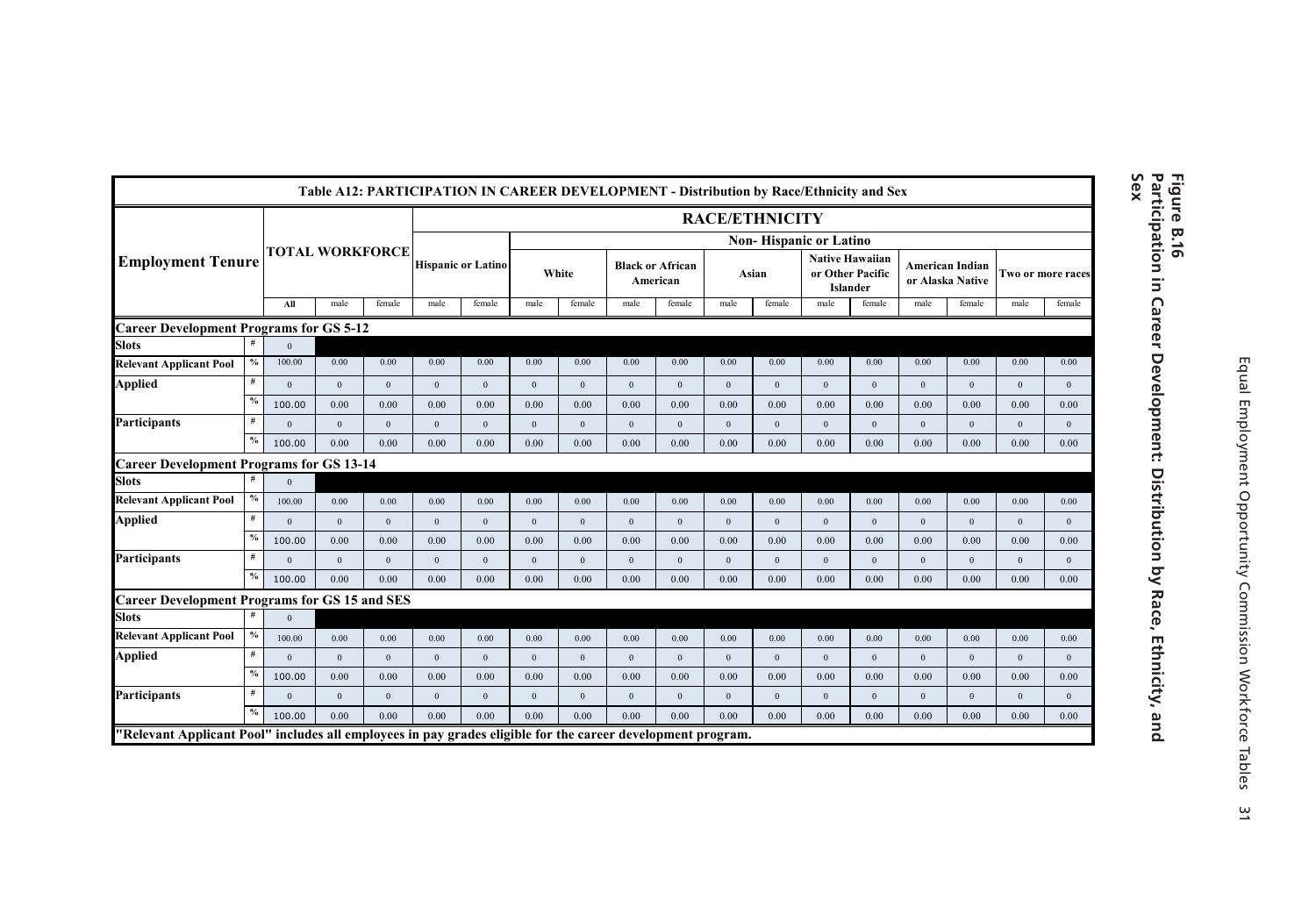|                                     |               |                        |                  |                         | Table A13: EMPLOYEE RECOGNITION AND AWARDS - Distribution by Race/Ethnicity and Sex |                           |                  |                  |                                     |                  |                  |                               |                  |                                           |                  |                                            |                      |                  |
|-------------------------------------|---------------|------------------------|------------------|-------------------------|-------------------------------------------------------------------------------------|---------------------------|------------------|------------------|-------------------------------------|------------------|------------------|-------------------------------|------------------|-------------------------------------------|------------------|--------------------------------------------|----------------------|------------------|
|                                     |               |                        |                  |                         |                                                                                     |                           |                  |                  |                                     |                  |                  | <b>RACE/ETHNICITY</b>         |                  |                                           |                  |                                            |                      |                  |
| Employment                          |               |                        |                  |                         |                                                                                     |                           |                  |                  |                                     |                  |                  | <b>Non-Hispanic or Latino</b> |                  |                                           |                  |                                            |                      |                  |
| <b>Tenure</b>                       |               | <b>TOTAL WORKFORCE</b> |                  |                         |                                                                                     | <b>Hispanic or Latino</b> |                  | White            | <b>Black or African</b><br>American |                  |                  | Asian                         | or Other Pacific | <b>Native Hawaiian</b><br><b>Islander</b> |                  | <b>American Indian</b><br>or Alaska Native | Two or more<br>races |                  |
|                                     |               | AII                    | male             | female                  | male                                                                                | female                    | male             | female           | male                                | female           | male             | female                        | male             | female                                    | male             | female                                     | male                 | female           |
| <b>Time Off-Awards: 1-9 hours</b>   |               |                        |                  |                         |                                                                                     |                           |                  |                  |                                     |                  |                  |                               |                  |                                           |                  |                                            |                      |                  |
| <b>Total Time-Off</b>               | #             | $\theta$               | $\theta$         | $\mathbf{0}$            | $\mathbf{0}$                                                                        | $\boldsymbol{0}$          | $\mathbf{0}$     | $\mathbf{0}$     | $\mathbf{0}$                        | $\bf{0}$         | $\boldsymbol{0}$ | $\boldsymbol{0}$              | $\Omega$         | $\mathbf{0}$                              | $\boldsymbol{0}$ | $\mathbf{0}$                               | $\mathbf{0}$         | $\boldsymbol{0}$ |
| Awards Given                        | $\frac{0}{0}$ | 100.00                 | 0.00             | 0.00                    | 0.00                                                                                | 0.00                      | 0.00             | 0.00             | 0.00                                | 0.00             | 0.00             | 0.00                          | 0.00             | 0.00                                      | 0.00             | 0.00                                       | 0.00                 | 0.00             |
| <b>Total Hours</b>                  |               | $\mathbf{0}$           | $\mathbf{0}$     | $\boldsymbol{0}$        | $\boldsymbol{0}$                                                                    | $\boldsymbol{0}$          | $\boldsymbol{0}$ | $\boldsymbol{0}$ | $\,0\,$                             | $\boldsymbol{0}$ | $\boldsymbol{0}$ | $\boldsymbol{0}$              | $\boldsymbol{0}$ | $\boldsymbol{0}$                          | $\mathbf{0}$     | $\bf{0}$                                   | $\mathbf{0}$         | $\boldsymbol{0}$ |
| <b>Average Hours</b>                |               | $\mathbf{0}$           | $\bf{0}$         | $\mathbf{0}$            | $\theta$                                                                            | $\bf{0}$                  | $\mathbf{0}$     | $\mathbf{0}$     | $\,$ 0 $\,$                         | $\,$ 0 $\,$      | $\bf{0}$         | $\bf{0}$                      | $\boldsymbol{0}$ | $\,$ 0 $\,$                               | $\theta$         | $\bf{0}$                                   | $\mathbf{0}$         | $\,$ 0 $\,$      |
| Time Off-Awards: 9+ hours           |               |                        |                  |                         |                                                                                     |                           |                  |                  |                                     |                  |                  |                               |                  |                                           |                  |                                            |                      |                  |
| <b>Total Time-Off</b>               | #             | $\theta$               | $\mathbf{0}$     | $\mathbf{0}$            | $\mathbf{0}$                                                                        | $\mathbf{0}$              | $\mathbf{0}$     | $\mathbf{0}$     | $\mathbf{0}$                        | $\mathbf{0}$     | $\mathbf{0}$     | $\mathbf{0}$                  | $\mathbf{0}$     | $\mathbf{0}$                              | $\overline{0}$   | $\mathbf{0}$                               | $\mathbf{0}$         | $\mathbf{0}$     |
| <b>Awards Given</b>                 | $\%$          | 100.00                 | 0.00             | 0.00                    | 0.00                                                                                | 0.00                      | 0.00             | 0.00             | 0.00                                | 0.00             | 0.00             | 0.00                          | 0.00             | 0.00                                      | 0.00             | 0.00                                       | 0.00                 | 0.00             |
| <b>Total Hours</b>                  |               | $\mathbf{0}$           | $\,0\,$          | $\mathbf{0}$            | $\boldsymbol{0}$                                                                    | $\,0\,$                   | $\boldsymbol{0}$ | $\,0\,$          | $\,0\,$                             | $\,0\,$          | $\overline{0}$   | $\boldsymbol{0}$              | $\,0\,$          | $\,0\,$                                   | $\mathbf{0}$     | $\boldsymbol{0}$                           | $\boldsymbol{0}$     | $\bf 0$          |
| <b>Average Hours</b>                |               | $\theta$               | $\mathbf{0}$     | $\mathbf{0}$            | $\theta$                                                                            | $\bf{0}$                  | $\mathbf{0}$     | $\mathbf{0}$     | $\mathbf{0}$                        | $\theta$         | $\mathbf{0}$     | $\mathbf{0}$                  | $\mathbf{0}$     | $\mathbf{0}$                              | $\mathbf{0}$     | $\bf{0}$                                   | $\mathbf{0}$         | $\mathbf{0}$     |
| <b>Cash Awards: \$100 - \$500</b>   |               |                        |                  |                         |                                                                                     |                           |                  |                  |                                     |                  |                  |                               |                  |                                           |                  |                                            |                      |                  |
| <b>Total Cash Awards</b>            |               | $\overline{0}$         | $\,0\,$          | $\mathbf{0}$            | $\boldsymbol{0}$                                                                    | $\,0\,$                   | $\boldsymbol{0}$ | $\,0\,$          | $\overline{0}$                      | $\,0\,$          | $\,0\,$          | $\boldsymbol{0}$              | $\boldsymbol{0}$ | $\,$ 0 $\,$                               | $\,0\,$          | $\,0\,$                                    | $\boldsymbol{0}$     | $\,0\,$          |
| Given                               | $\%$          | 100.00                 | 0.00             | 0.00                    | 0.00                                                                                | 0.00                      | 0.00             | 0.00             | 0.00                                | 0.00             | 0.00             | 0.00                          | 0.00             | 0.00                                      | 0.00             | 0.00                                       | 0.00                 | 0.00             |
| <b>Total Amount</b>                 |               | $\mathbf{0}$           | $\mathbf{0}$     | $\mathbf{0}$            | $\boldsymbol{0}$                                                                    | $\boldsymbol{0}$          | $\boldsymbol{0}$ | $\boldsymbol{0}$ | $\boldsymbol{0}$                    | $\bf{0}$         | $\,0\,$          | $\boldsymbol{0}$              | $\boldsymbol{0}$ | $\boldsymbol{0}$                          | $\bf{0}$         | $\boldsymbol{0}$                           | $\boldsymbol{0}$     | $\boldsymbol{0}$ |
| <b>Average Amount</b>               |               | $\mathbf{0}$           | $\bf{0}$         | $\mathbf{0}$            | $\theta$                                                                            | $\bf{0}$                  | $\mathbf{0}$     | $\mathbf{0}$     | $\mathbf{0}$                        | $\mathbf{0}$     | $\bf{0}$         | $\mathbf{0}$                  | $\mathbf{0}$     | $\mathbf{0}$                              | $\theta$         | $\bf{0}$                                   | $\theta$             | $\theta$         |
| Cash Awards: \$501+                 |               |                        |                  |                         |                                                                                     |                           |                  |                  |                                     |                  |                  |                               |                  |                                           |                  |                                            |                      |                  |
| <b>Total Cash Awards</b>            | #             | $\theta$               | $\mathbf{0}$     | $\mathbf{0}$            | $\mathbf{0}$                                                                        | $\boldsymbol{0}$          | $\mathbf{0}$     | $\theta$         | $\mathbf{0}$                        | $\boldsymbol{0}$ | $\boldsymbol{0}$ | $\boldsymbol{0}$              | $\theta$         | $\,0\,$                                   | $\overline{0}$   | $\mathbf{0}$                               | $\mathbf{0}$         | $\bf 0$          |
| Given                               | $\%$          | 100.00                 | 0.00             | 0.00                    | 0.00                                                                                | 0.00                      | 0.00             | 0.00             | 0.00                                | 0.00             | 0.00             | 0.00                          | 0.00             | 0.00                                      | 0.00             | 0.00                                       | 0.00                 | 0.00             |
| Total Amount                        |               | $\theta$               | $\theta$         | $\overline{\mathbf{3}}$ | $\mathbf{0}$                                                                        | $\boldsymbol{0}$          | $\mathbf{0}$     | $\theta$         | $\mathbf{0}$                        | $\boldsymbol{0}$ | $\boldsymbol{0}$ | $\mathbf{0}$                  | $\theta$         | $\mathbf{0}$                              | $\Omega$         | $\theta$                                   | $\mathbf{0}$         | $\mathbf{0}$     |
| <b>Average Amount</b>               |               | $\boldsymbol{0}$       | $\theta$         | $\mathbf{0}$            | $\mathbf{0}$                                                                        | $\bf{0}$                  | $\mathbf{0}$     | $\theta$         | $\mathbf{0}$                        | $\mathbf{0}$     | $\bf{0}$         | $\boldsymbol{0}$              | $\mathbf{0}$     | $\bf{0}$                                  | $\overline{0}$   | $\bf{0}$                                   | $\mathbf{0}$         | $\theta$         |
| <b>Quality Step Increases (QSI)</b> |               |                        |                  |                         |                                                                                     |                           |                  |                  |                                     |                  |                  |                               |                  |                                           |                  |                                            |                      |                  |
| Total OSIs Awarded #                |               | $\theta$               | $\mathbf{0}$     | $\mathbf{0}$            | $\mathbf{0}$                                                                        | $\mathbf{0}$              | $\mathbf{0}$     | $\,0\,$          | $\mathbf{0}$                        | $\boldsymbol{0}$ | $\boldsymbol{0}$ | $\mathbf{0}$                  | $\boldsymbol{0}$ | $\mathbf{0}$                              | $\overline{0}$   | $\mathbf{0}$                               | $\mathbf{0}$         | $\mathbf{0}$     |
|                                     | $\%$          | 100.00                 | 0.00             | 0.00                    | 0.00                                                                                | 0.00                      | 0.00             | 0.00             | 0.00                                | 0.00             | 0.00             | 0.00                          | 0.00             | 0.00                                      | 0.00             | 0.00                                       | 0.00                 | 0.00             |
| <b>Total Benefit</b>                |               | $\theta$               | $\mathbf{0}$     | $\mathbf{0}$            | $\mathbf{0}$                                                                        | $\boldsymbol{0}$          | $\mathbf{0}$     | $\mathbf{0}$     | $\mathbf{0}$                        | $\mathbf{0}$     | $\,0\,$          | $\boldsymbol{0}$              | $\boldsymbol{0}$ | $\mathbf{0}$                              | $\overline{0}$   | $\mathbf{0}$                               | $\mathbf{0}$         | $\mathbf{0}$     |
| <b>Average Benefit</b>              |               | $\,0\,$                | $\boldsymbol{0}$ | $\bf{0}$                | $\bf{0}$                                                                            | $\boldsymbol{0}$          | $\bf 0$          | $\bf{0}$         | $\,$ 0 $\,$                         | $\,$ 0 $\,$      | $\boldsymbol{0}$ | $\bf{0}$                      | $\boldsymbol{0}$ | $\,$ 0 $\,$                               | $\bf{0}$         | $\boldsymbol{0}$                           | $\bf{0}$             | $\,0\,$          |

### Figure B.17<br>Employee Recognition and Awards: Distribution by Race, Ethnicity, and Sex **Employee Recognition and Awards: Distribution by Race, Ethnicity, and Sex Figure B.17**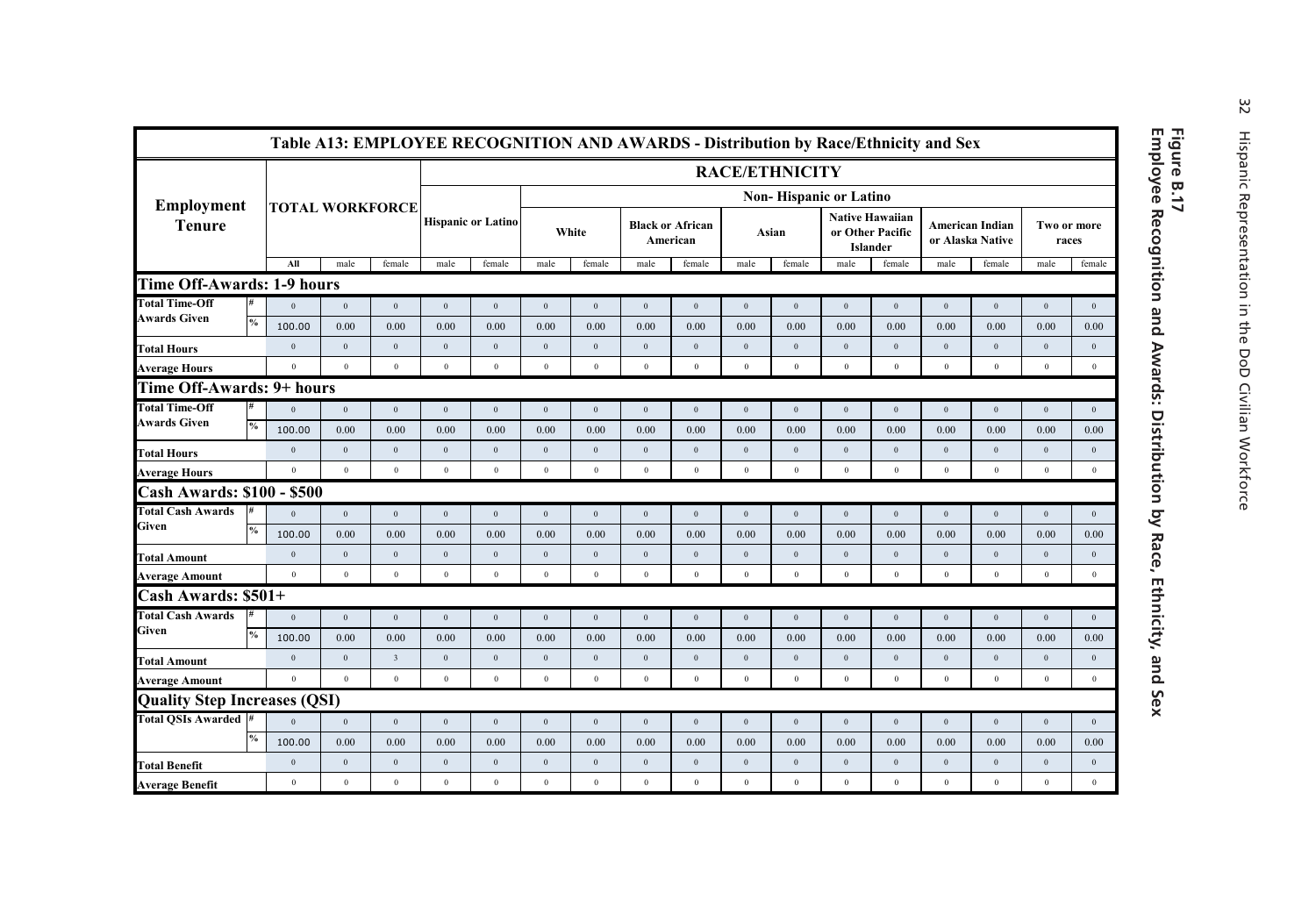|                          |               |              |                  |              |              | Table A14: SEPARATIONS BY TYPE OF SEPARATION - Distribution by Race/Ethnicity and Sex |              |              |                         |              |              |                               |              |                                                        |                                            |                |              |                   |
|--------------------------|---------------|--------------|------------------|--------------|--------------|---------------------------------------------------------------------------------------|--------------|--------------|-------------------------|--------------|--------------|-------------------------------|--------------|--------------------------------------------------------|--------------------------------------------|----------------|--------------|-------------------|
|                          |               |              |                  |              |              |                                                                                       |              |              |                         |              |              | <b>RACE/ETHNICITY</b>         |              |                                                        |                                            |                |              |                   |
|                          |               |              | <b>TOTAL</b>     |              |              |                                                                                       |              |              |                         |              |              | <b>Non-Hispanic or Latino</b> |              |                                                        |                                            |                |              |                   |
| <b>Employment Tenure</b> |               |              | <b>WORKFORCE</b> |              |              | <b>Hispanic or Latino</b>                                                             |              | White        | <b>Black or African</b> | American     |              | Asian                         |              | <b>Native Hawaiian</b><br>or Other Pacific<br>Islander | <b>American Indian</b><br>or Alaska Native |                |              | Two or more races |
|                          |               | All          | male             | female       | male         | female                                                                                | male         | female       | male                    | female       | male         | female                        | male         | female                                                 | male                                       | female         | male         | female            |
| <b>Voluntary</b>         | #             | $\mathbf{0}$ | $\mathbf{0}$     | $\mathbf{0}$ | $\mathbf{0}$ | $\mathbf{0}$                                                                          | $\mathbf{0}$ | $\mathbf{0}$ | $\mathbf{0}$            | $\mathbf{0}$ | $\mathbf{0}$ | $\bf{0}$                      | $\mathbf{0}$ | $\mathbf{0}$                                           | $\mathbf{0}$                               | $\overline{0}$ | $\mathbf{0}$ | $\mathbf{0}$      |
|                          | $\%$          | 100.00       | 0.00             | 0.00         | 0.00         | 0.00                                                                                  | 0.00         | 0.00         | 0.00                    | 0.00         | 0.00         | 0.00                          | 0.00         | 0.00                                                   | 0.00                                       | 0.00           | 0.00         | 0.00              |
|                          |               |              |                  |              |              |                                                                                       |              |              |                         |              |              |                               |              |                                                        |                                            |                |              |                   |
| Involuntary              | #             | $\mathbf{0}$ | $\mathbf{0}$     | $\mathbf{0}$ | $\mathbf{0}$ | $\mathbf{0}$                                                                          | $\mathbf{0}$ | $\mathbf{0}$ | $\mathbf{0}$            | $\mathbf{0}$ | $\mathbf{0}$ | $\mathbf{0}$                  | $\mathbf{0}$ | $\mathbf{0}$                                           | $\mathbf{0}$                               | $\mathbf{0}$   | $\mathbf{0}$ | $\mathbf{0}$      |
|                          | $\%$          | 100.00       | 0.00             | 0.00         | 0.00         | 0.00                                                                                  | 0.00         | 0.00         | 0.00                    | 0.00         | 0.00         | 0.00                          | 0.00         | 0.00                                                   | 0.00                                       | 0.00           | 0.00         | 0.00              |
|                          |               |              |                  |              |              |                                                                                       |              |              |                         |              |              |                               |              |                                                        |                                            |                |              |                   |
|                          | #             | $\Omega$     | $\Omega$         | $\mathbf{0}$ | $\mathbf{0}$ | $\mathbf{0}$                                                                          | $\Omega$     | $\mathbf{0}$ | $\mathbf{0}$            | $\mathbf{0}$ | $\mathbf{0}$ | $\mathbf{0}$                  | $\Omega$     | $\mathbf{0}$                                           | $\mathbf{0}$                               | $\Omega$       | $\mathbf{0}$ | $\mathbf{0}$      |
| <b>Total Separations</b> | $\frac{0}{0}$ | 100.00       | 0.00             | 0.00         | 0.00         | 0.00                                                                                  | 0.00         | 0.00         | 0.00                    | 0.00         | 0.00         | 0.00                          | 0.00         | 0.00                                                   | 0.00                                       | 0.00           | 0.00         | 0.00              |
|                          |               |              |                  |              |              |                                                                                       |              |              |                         |              |              |                               |              |                                                        |                                            |                |              |                   |
|                          | #             | $\Omega$     | $\Omega$         | $\Omega$     | $\mathbf{0}$ | $\mathbf{0}$                                                                          | $\Omega$     | $\Omega$     | $\Omega$                | $\mathbf{0}$ | $\mathbf{0}$ | $\mathbf{0}$                  | $\Omega$     | $\mathbf{0}$                                           | $\Omega$                                   | $\Omega$       | $\Omega$     | $\mathbf{0}$      |
| <b>Total Workforce</b>   | $\frac{0}{0}$ | 100.00       | 0.00             | 0.00         | 0.00         | 0.00                                                                                  | 0.00         | 0.00         | 0.00                    | 0.00         | 0.00         | 0.00                          | 0.00         | 0.00                                                   | 0.00                                       | 0.00           | 0.00         | 0.00              |

### Figure B.18<br>Separations, by Type of Separation: Distribution<br>by Race, Ethnicity, and Sex **by Race, Ethnicity, and Sex Separations, by Type of Separation: Distribution Figure B.18**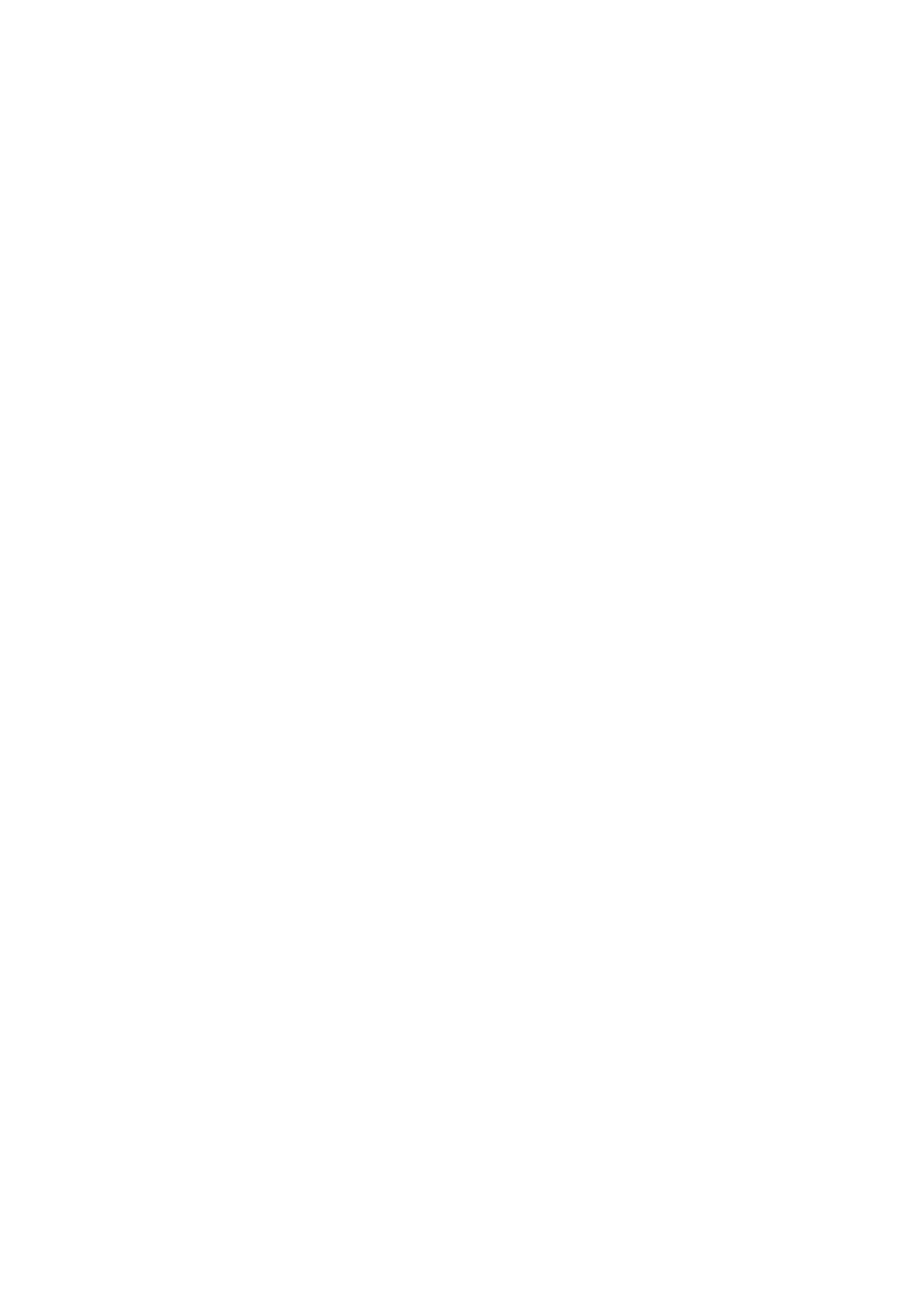In this appendix, we provide several additional analyses to those discussed in Chapter Three.1 We find that Hispanics get hired into lower pay grades, are promoted at lower rates both to higher pay grades and to supervisory positions, and leave at slightly lower rates than non-Hispanics. Although they are less represented in fast-track occupations, this does not appear to be a pipeline issue: Their lower representation is driven by differences in lower- and middle-grade representation.

### **Occupations Tracked for Upward Mobility**

EEOC calls for analysis of occupations tracked for upward mobility. In Chapter Three, we operationalized this as occupations with high promotion rates. Now, we consider a different subset of occupations: those that make up a significant percentage of an agency's upper grades (GS-13 to GS-15) and a lower percentage of an agency's lower or middle grades.2 A military analogue for this would be the higher representation of officers from tactical occupations among general officers than among lower-ranked officers.3

We categorize occupation–agency pairs as being tracked for upward mobility if (1) at least 30 percent of the agency's upper grades consist of this occupation and (2) the proportion of the agency's lower grades in this occupation is less than one-third of the proportion of this occupation in its upper grades. For instance, if 60 percent of

Given that they include assessments of differences in selection rates, several of these analyses align with moretypical adverse-impact analyses.

<sup>&</sup>lt;sup>2</sup> Not every agency has a profession like this; the purpose is to assess specific agencies and occupations.

 $3$  There are some reasons that this analogy might break down. In the military, almost all officers start at O-1 and they only rarely change branch. Therefore, if we see a higher proportion of tactical officers in the upper grades, this means that, at some point, there were higher promotion rates for tactical officers from the lower grades. This is not necessarily the case within the DoD civilian workforce, in which employees start in a variety of pay grades and can change occupations. Additionally, if targeted disability status changes, higher representation of people with targeted disabilities by pay grade within the same occupation might reflect switching targeted-disability status rather than differential promotion rates for people with targeted disabilities.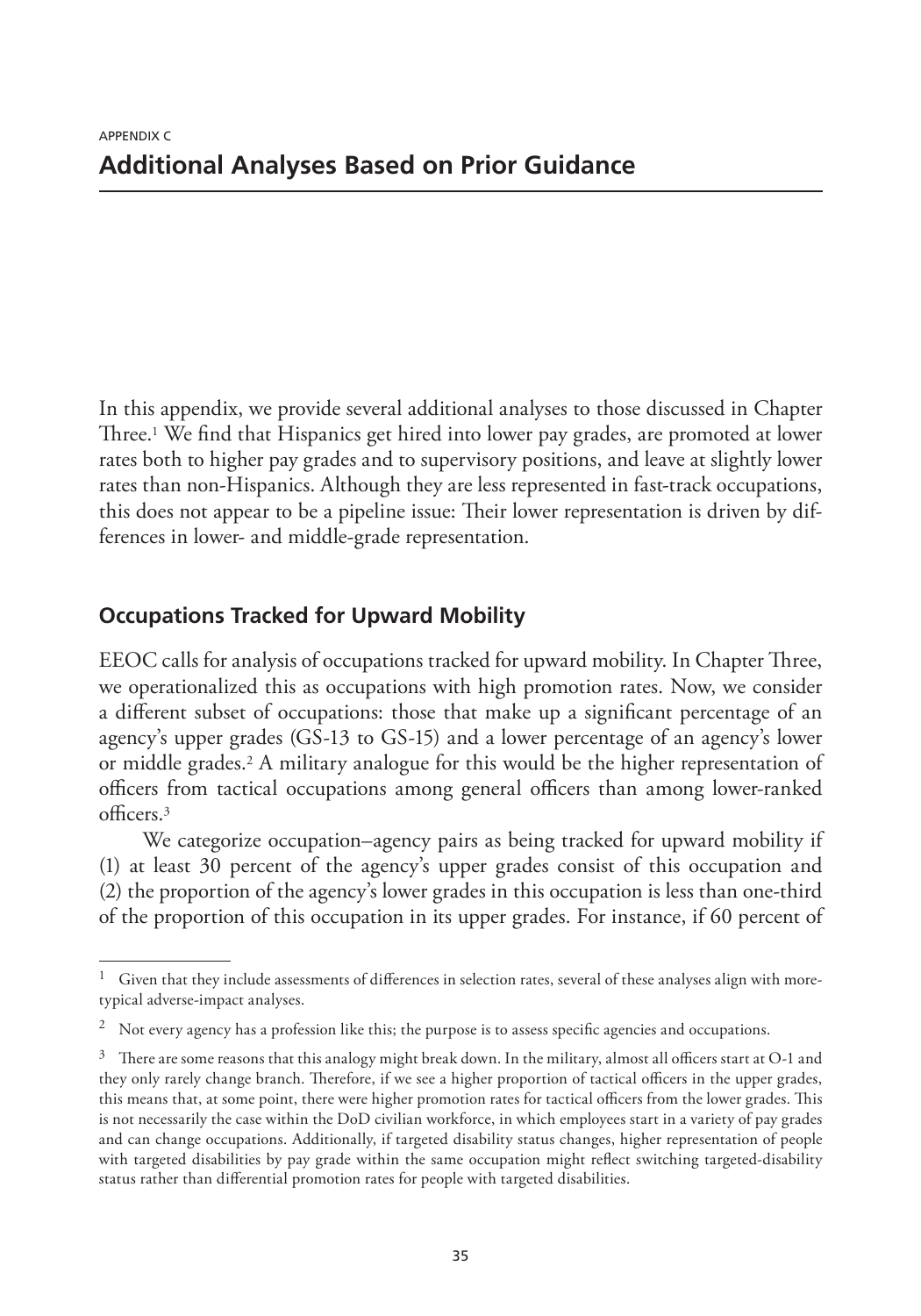an agency's upper grades are in this occupation, less than 20 percent of the agency's lower grades would have to be in this occupation for it to qualify as tracked for upward mobility.

We found 85 occupation–agency pairs that qualified as tracked for upward mobility according to this definition, containing about 6 percent of employees in the GS pay plan and about 12 percent in upper-grade GS levels. Figure C.1 shows the proportion of Hispanics and other employees in these occupations, both overall and by grade category. As shown, Hispanics are less likely to be in these occupations: at 6.0 percent, compared with 6.6 percent of other employees in the GS pay scale. This does not appear to be a pipeline issue: Hispanics in all grades are somewhat more likely to be in high-tracked occupations. However, they are less likely to be in high grades than non-Hispanics, leading to the overall result.





SOURCE: OPM data.

### *Example of a High-Tracked Occupation*

To illustrate these patterns, we present examples of the two biggest agencies with hightracked occupations: Army National Guard and DFAS. In the Army National Guard units, aircraft operation is a high-tracked occupation. Less than 1 percent of employees, either Hispanics or non-Hispanics, in lower grades in the Army National Guard units are in aircraft operation. About 5 percent of Hispanics in midgrade occupations are in aircraft operation, relative to about 6 percent of non-Hispanics. Among the upper grades, about 20 percent of Hispanics are in this occupation, relative to about 37 percent of non-Hispanics. In DFAS, accounting is a high-tracked occupation.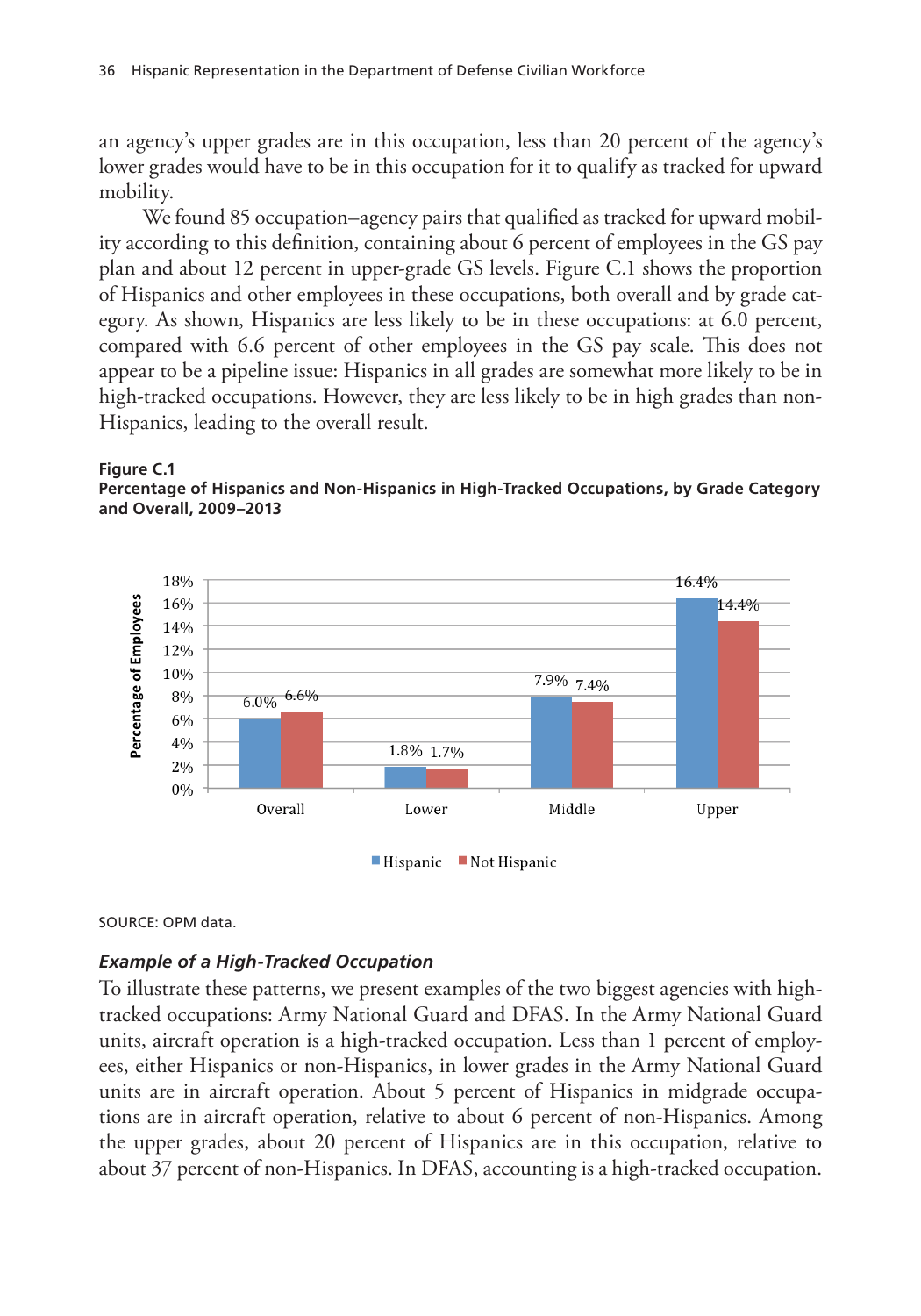About 2 percent of non-Hispanics in lower grades are in accounting, relative to about 1 percent of Hispanics. About 36 percent of Hispanics in midgrade occupations are in accounting, relative to about 33 percent of non-Hispanics. Among the upper grades, about 32 percent of Hispanics are in this occupation, relative to about 30 percent of non-Hispanics.

### **Overall Promotion Rates**

In Chapter Three, we considered promotion among those in high-promoting occupations. To further determine whether Hispanics get promoted at the same rate as non-Hispanics, we look at two types of promotion rates: the promotion rate to a higher GS grade between GS-4 and GS-15 among employees on a GS pay scale and the promotion rate among all employees from nonsupervisory to supervisory positions. As shown in Figure C.2, Hispanics have different relative promotion rates under different definitions, with a 2.2-percent annual promotion rate to supervisory positions, compared with 2.4 percent among other employees, and a 13.3-percent annual promotion rate to higher GS grades, compared with 12.8 percent among other employees.



**Figure C.2 Promotion Rate Among Hispanics and Non-Hispanics, 2009–2013**

SOURCE: OPM data.

### **Causes of Lower Representation in Upper Grades: Hiring, Promotions, and Other**

In Chapter Three and subsequent chapters, we described two ways of entering into a grade—being hired into it or promotion from a lower grade. Other ways to enter a grade include demotion from a lower grade or reclassification from a different pay plan (which could be a demotion, promotion, or neither). This section analyzes the extent to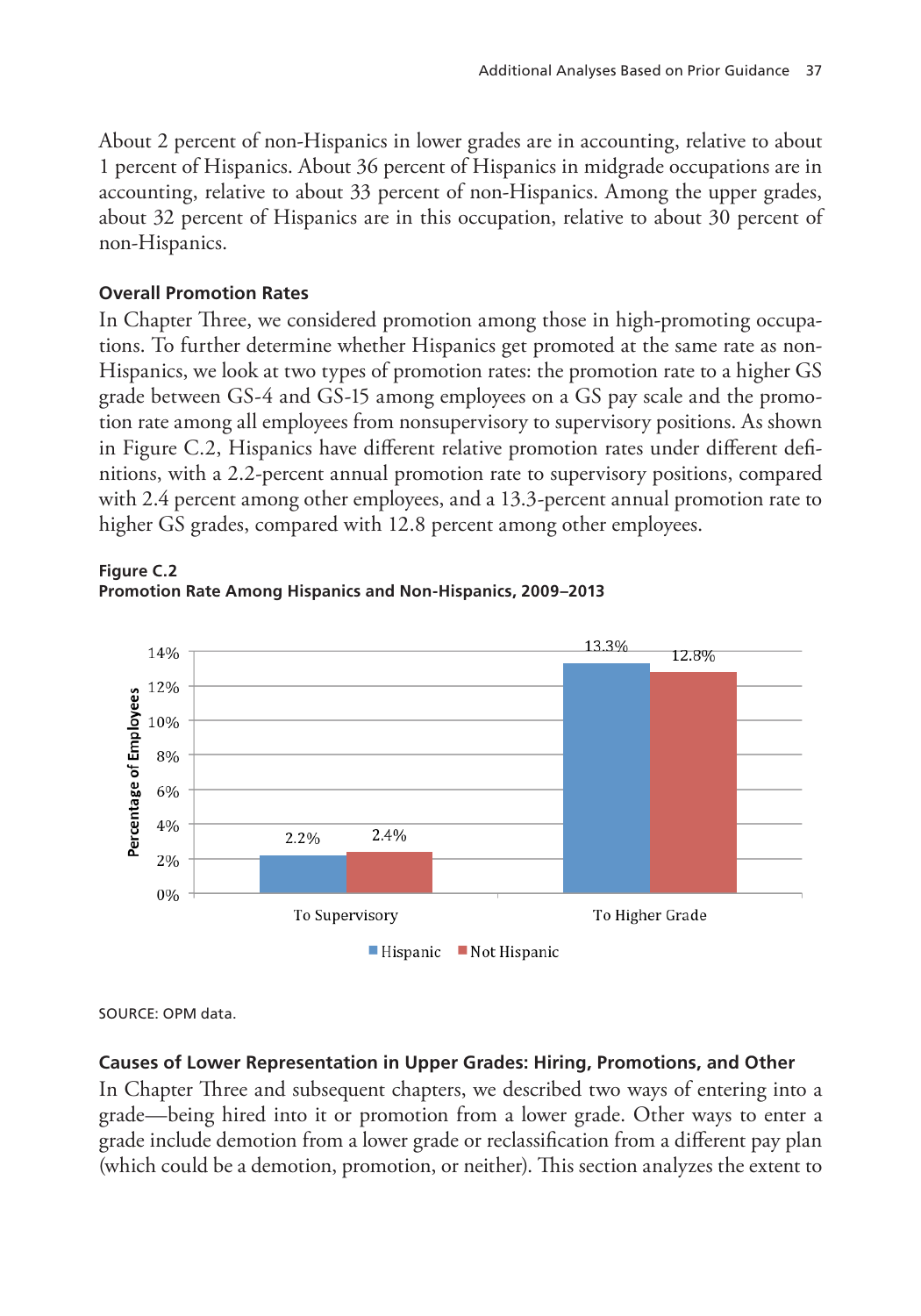which the lower representation of Hispanics in higher GS grades is due to differences in hiring, promotion, or reclassification. We find that, between 2009 and 2013, about 15 percent of people who entered a new grade between GS-13 and GS-15 did so via hiring, about 29 percent did so via promotion, and about 55 percent did so via reclassification. (This high number for reclassification is historically anomalous: DoD was transitioning from certain smaller pay plans to the GS system for various professional jobs.) Among Hispanics, the numbers were 9 percent, 31 percent, and 58 percent, respectively. This is shown in Figure C.3. Although Hispanics were less represented in each category than DoD employees in general, they were particularly underrepresented among new hires into upper-level GS positions.



### **Figure C.3 Percentage Transitioning to Upper-Level General Schedule Grades, 2009–2013**

SOURCE: OPM data.

### **Glass Ceiling in Promotions**

In Chapter Three, we looked for a potential blocked-pipeline trigger by analyzing promotions among those in high-promoting occupations and a potential glass-ceiling trigger by examining Hispanic representation at different echelons. Now, we examine the extent to which we see a glass ceiling in promotions across all occupations. To analyze this, we examine the difference by grade level between actual representation and what we would see if representation in each grade, from GS-4 to GS-15,<sup>4</sup> were the same as the overall proportion among those promotees of 6 percent.

 $4$  GS-1 through GS-3 contain less than 0.02 percent of employees on the GS pay scale.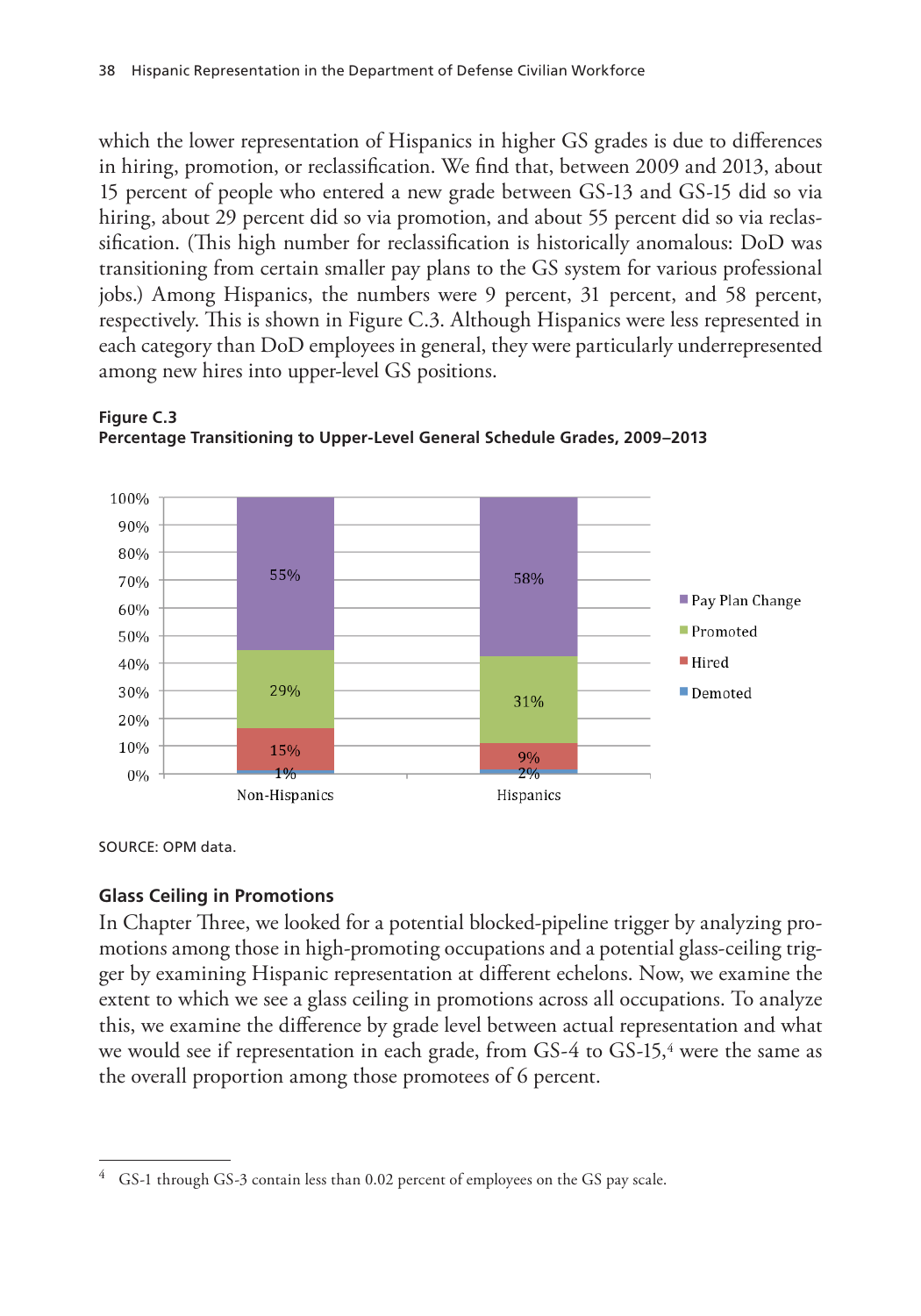Figure C.4 shows two ways of comparing actual and expected representation: the differences by percentages and the differences in actual numbers. The bars show the difference in percentage terms. For instance, Hispanics make up 7 percent of those promoted to GS-4s, compared with an overall representation among GS promotees of 6 percent, so the bar has a height of 1 percent, indicating overrepresentation of that amount. The squares show the difference in numerical terms. For instance, GS-12 is a very big pay grade for promotions, so, even though the gap in the proportion of Hispanics overall and in GS-12 is fairly small, it amounts to a gap of more than 150 people in absolute terms. Hispanic underrepresentation increases for each grade above GS-12 in percentage terms, but the underrepresentation peaks at GS-13 in numerical terms.

### **Figure C.4 Difference Between Actual and Expected Hispanic Promotions in the Department of Defense, by Grade, 2009–2013**



SOURCE: OPM data.

Overall, Hispanics are more represented in lower grades and less represented in higher grades. We kept the same characterizations of lower, middle, and higher grades as used in the glass-ceiling sections of Chapter Three: We characterized GS-4 to GS-10 as the lower grades, GS-11 to GS-12 as the middle grades, and GS-13 to GS-15 as the upper grades. We found that Hispanics make up 7 percent of new hires from the lower grades, 6 percent of new hires from the middle grades, and 5 percent of new hires from upper grades.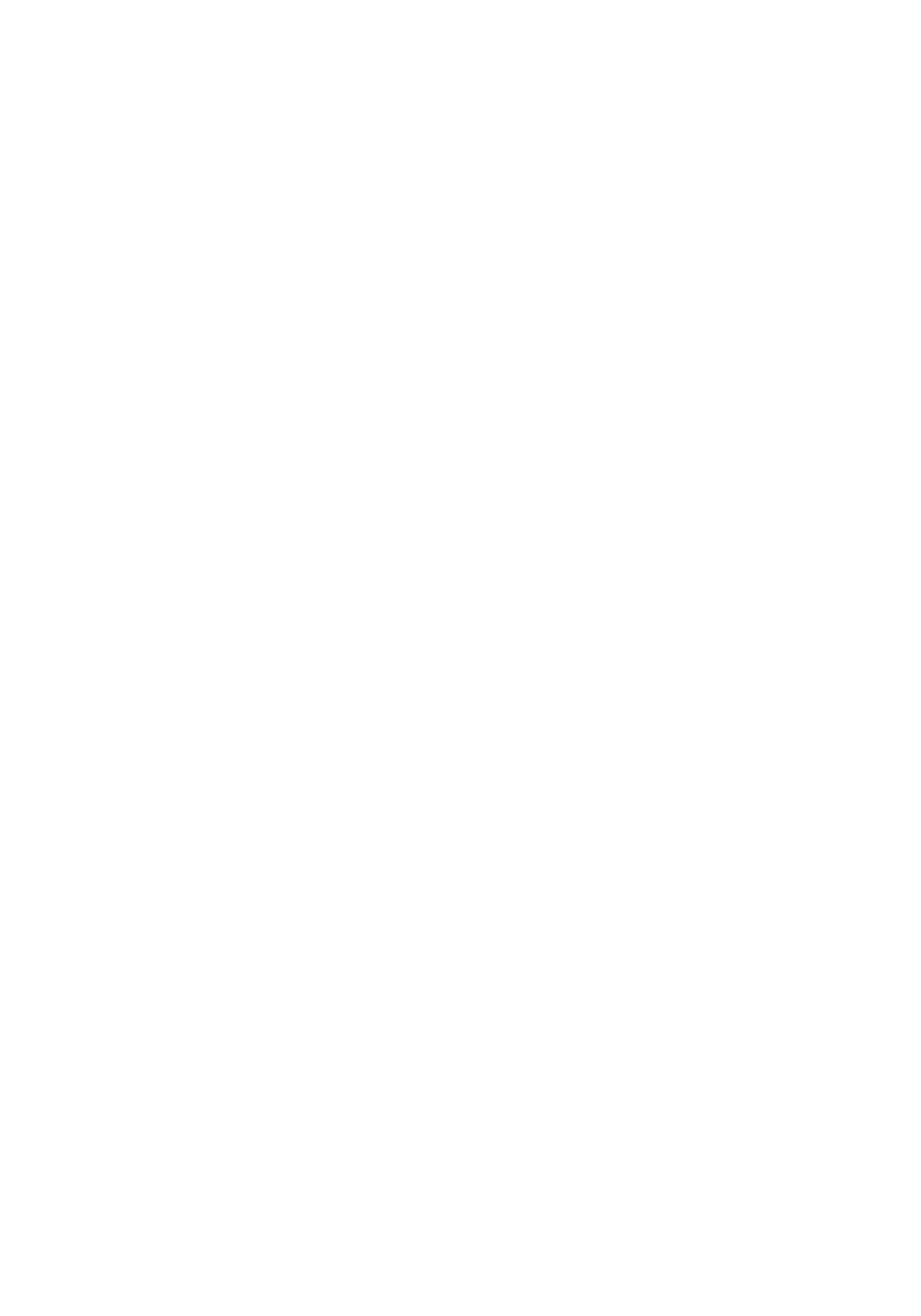This appendix provides information, overall and by component, on several different kinds of occupations. These include the following:

- The biggest occupations are the ten occupations with the most full-time, fullyear, nontemporary DoD employees in the period from 2008 to 2013.
- The highest-promoting occupations in terms of grade are all of the occupations with at least 25-percent annual promotion rates to higher GS grades among GS employees in the period from 2008 to 2013.
- The highest-promoting occupations in terms of supervisory status are all of the occupations with at least 5-percent annual promotion rates to supervisory positions among employees not initially in supervisory positions in the period from 2008 to 2013.

For each of these sets of occupations, this appendix contains tables that show

- the ten occupations with the most employees
- for the high grade-promoting and supervisory-promoting occupations, the top ten occupations with the most employees in these categories.

However, analyses include all of the high grade-promoting and high supervisorypromoting occupations. The appendix also contains tables that show

- the proportion of Hispanic employees in the three different categories of occupations considered
- promotion rates among Hispanic and non-Hispanic employees in the three different categories of occupations considered.

Finally, the appendix provides information regarding DoD MCOs (DoD, 2013).

We found that, overall in DoD, Hispanics are well represented in high-promoting occupations relative to their representation in the occupations with the most employees. Additionally, Hispanic promotion rates in the occupations with the most employ-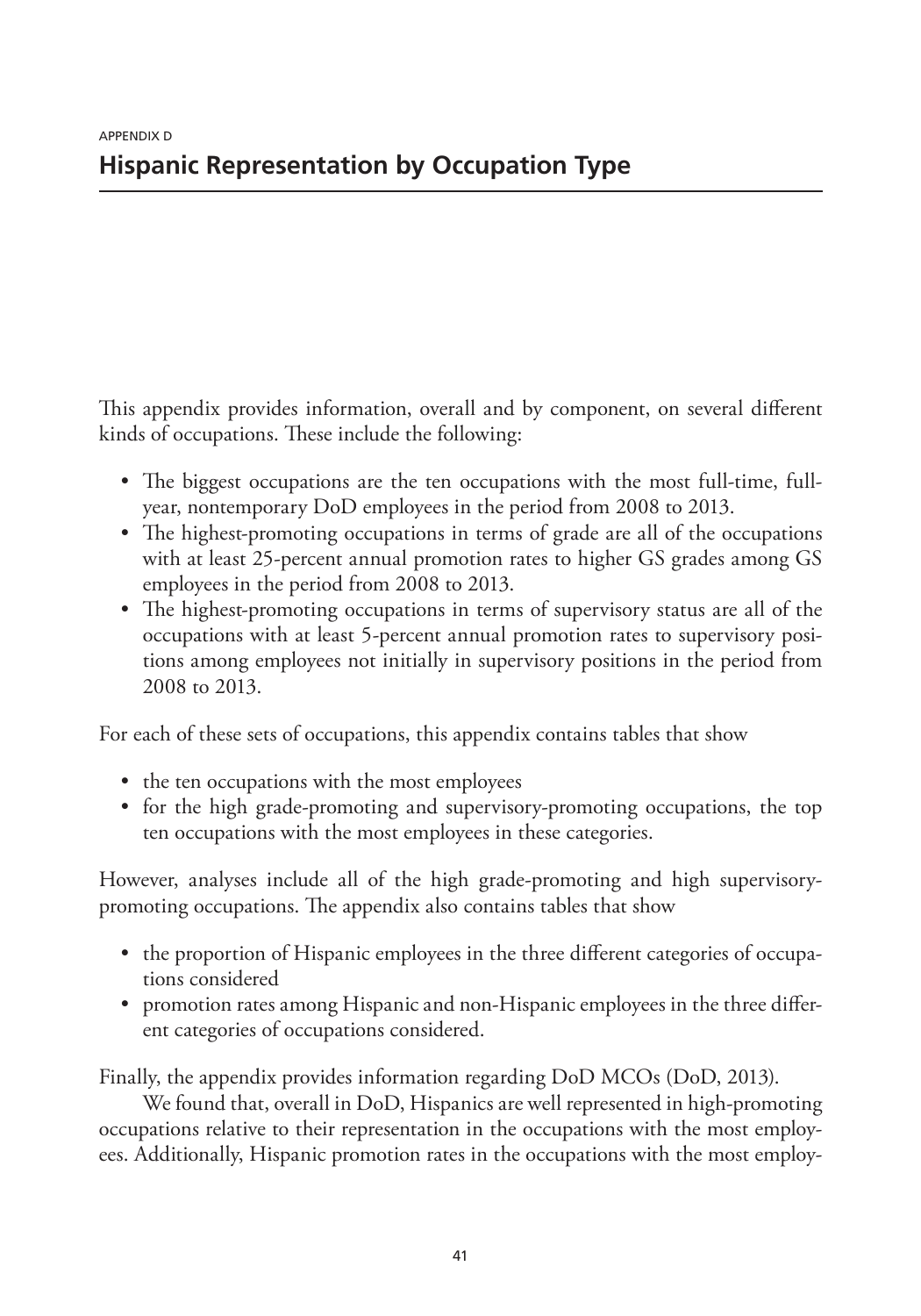ees (i.e., the biggest occupations) are consistent with the promotion rate among non-Hispanics. This is consistent throughout the components.

Table D.1 shows the most-populous occupations for DoD overall, as well as examples that involve the most-populous occupations of those that are high promoting by grade and high promoting to supervisory positions. Some of the most-populous occupations are also high promoting. For example, contracting is high promoting by grade, while general engineering is high promoting to supervisory positions.

Table D.2 shows the proportion of Hispanics, as well as promotion rates for Hispanics and non-Hispanics, in each group of occupations. For instance, in the 2008– 2013 period, Hispanics made up 6 percent of employees in the most-populous occupations, 7 percent in the highest promoting by grade and 5 percent in the highest promoting to supervisory positions. In the most-populous occupations, Hispanics and non-Hispanics both had annual promotion rates to higher grades of 12 percent. In the highest-promoting-by-grade occupations, Hispanics had an annual promotion rate to

| <b>Category</b>                       | Occupation                                                                                                                                                                                                                                                                                                                                                     |
|---------------------------------------|----------------------------------------------------------------------------------------------------------------------------------------------------------------------------------------------------------------------------------------------------------------------------------------------------------------------------------------------------------------|
| Most-<br>populous<br>occupations      | Miscellaneous administration and program<br>Miscellaneous clerk and assistant<br>Management and program analysis<br>Nurse<br>General attorney<br>General business and industry<br>Contracting<br>Compliance inspection and support<br>Criminal investigation<br>Information-technology management                                                              |
| Highest-<br>promoting,<br>grade       | Administrative and office-support student trainee<br>Medical and health student trainee<br>Engineering and architecture student trainee<br>Contract representative<br>Passport and visa examining<br>Veteran claim examining<br>Business and industry student trainee<br>Patent examining<br>Customs and border protection<br>Border-patrol enforcement series |
| Highest-<br>promoting,<br>supervisory | Foreign affairs<br>FFO<br>Program management<br>Soil conservation<br>Forestry technician<br>Wildlife biology<br>Health-system specialist<br>Veterinary medical science<br>Aircraft operation<br>Marine machinery mechanic                                                                                                                                      |

**Table D.1 Occupations, by Category, Department of Defense Overall**

SOURCE: OPM data.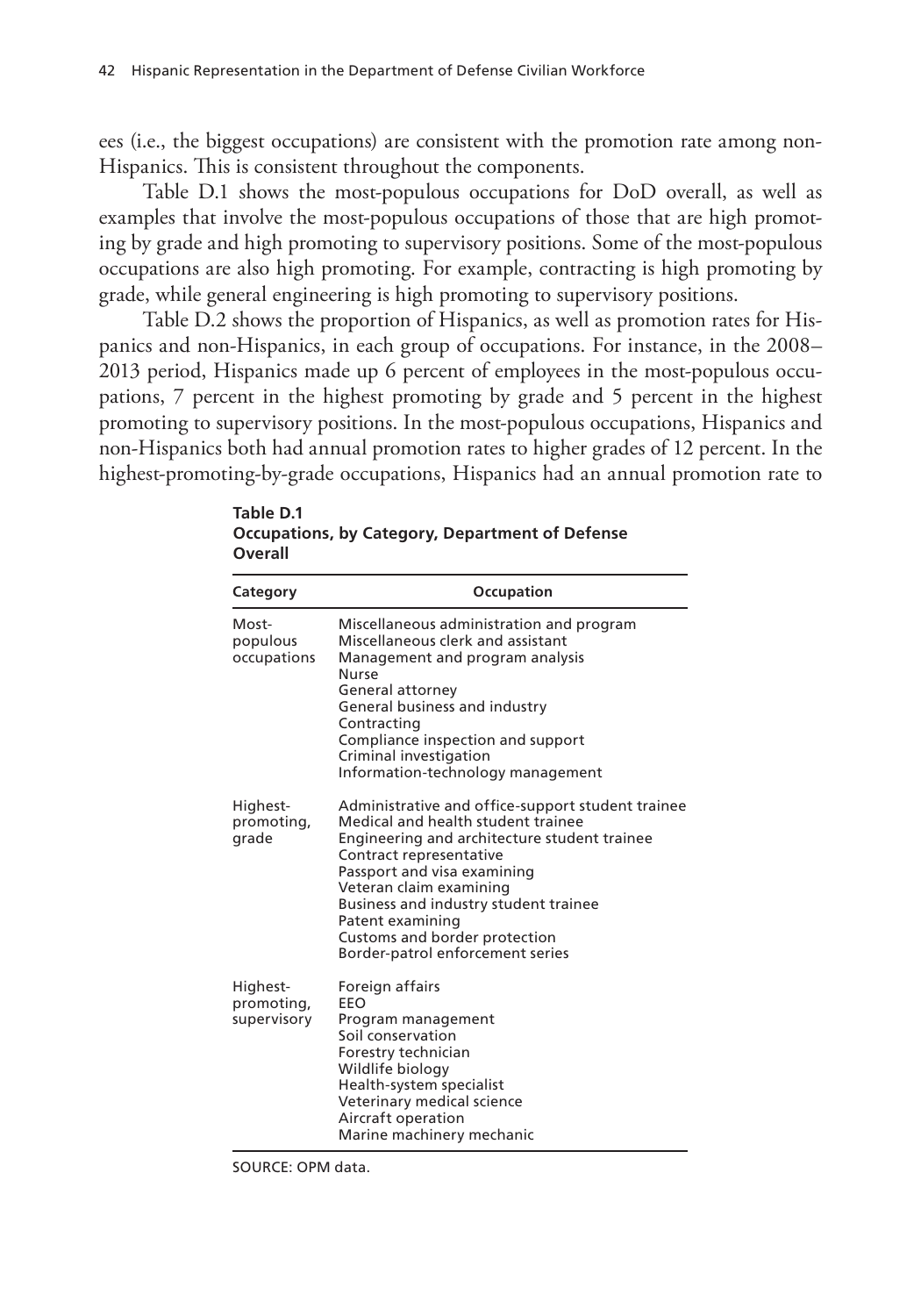| <b>Promotion Type</b> | <b>Ethnicity</b>           | <b>Most Populous</b> | Grade | <b>Highest Promoting, Highest Promoting,</b><br>Supervisory |
|-----------------------|----------------------------|----------------------|-------|-------------------------------------------------------------|
| All                   | <b>Proportion Hispanic</b> | 6                    |       | 5                                                           |
| Higher grade          | Hispanic                   | 12                   | 24    |                                                             |
|                       | Non-Hispanic               | 12                   | 25    |                                                             |
| Supervisory           | Hispanic                   | 3                    |       | 6                                                           |
|                       | Non-Hispanic               | 3                    |       |                                                             |

### **Table D.2 Proportion of Hispanics and Promotion Rates, by Occupational Category, Department of Defense Overall, as Percentages**

higher grades of 24 percent, compared with 25 percent among non-Hispanics. In the most-populous occupations, Hispanics and non-Hispanics both had annual promotion rates to supervisory positions of 3 percent. In the highest-promoting occupations to supervisory status, Hispanics had an annual promotion rate to higher of 6 percent, compared with 7 percent among non-Hispanics. Tables D.3 through D.10 follow the same format as Tables D.1 and D.2: one table listing occupations and the next listing percentages of Hispanics and promotion rates.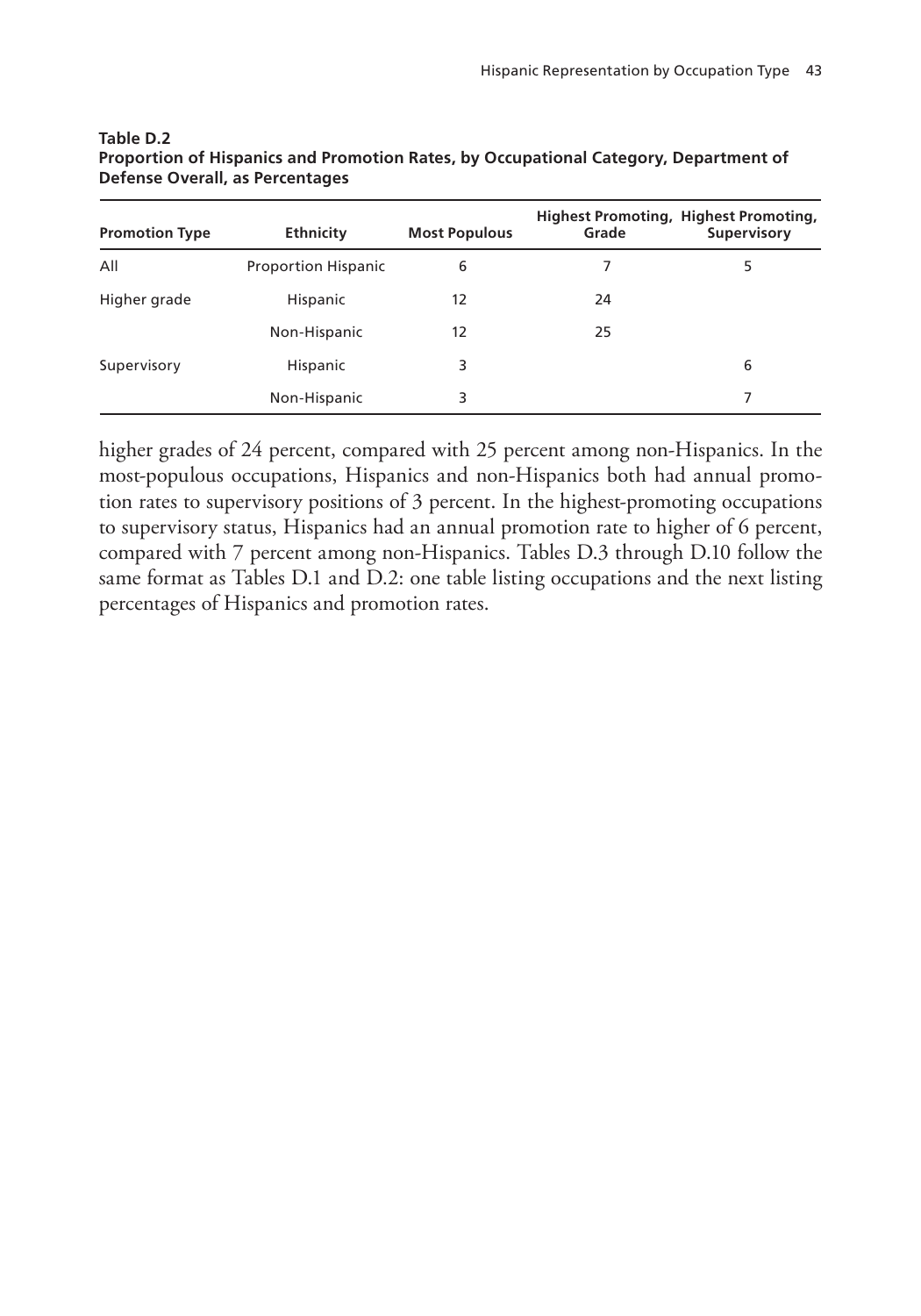| Category                              | Occupation                                                                                                                                                                                                                                                                                                                                                                                                 |
|---------------------------------------|------------------------------------------------------------------------------------------------------------------------------------------------------------------------------------------------------------------------------------------------------------------------------------------------------------------------------------------------------------------------------------------------------------|
| Most-<br>populous<br>occupations      | Miscellaneous administration and program<br>Miscellaneous clerk and assistant<br>Management and program analysis<br>Logistics management<br>Electronic engineering<br>General business and industry<br>Contracting<br>Information-technology management<br>Sheet-metal mechanic<br>Aircraft mechanic                                                                                                       |
| Highest-<br>promoting,<br>grade       | General student trainee<br>Human-resource management student trainee<br>Administrative and office-support student trainee<br>Financial-management student trainee<br>Engineering and architecture student trainee<br>Legal-occupation student trainee<br>Information and arts student trainee<br>Business and industry student trainee<br>Supply student trainee<br>Information-technology student trainee |
| Highest-<br>promoting,<br>supervisory | Foreign affairs<br>EEO<br>Program management<br>Administrative officer<br>General health science<br>General attorney<br>Equipment, facilities, and services<br><b>Education services</b><br>Aircraft operation<br>Air navigation                                                                                                                                                                           |

**Table D.3 Occupations, by Category, Air Force**

SOURCE: OPM data.

### **Table D.4 Proportion of Hispanics and Promotion Rates, by Occupational Category, Air Force, as Percentages**

| <b>Promotion Type</b> | <b>Ethnicity</b>           | <b>Most Populous</b> | Grade | Highest Promoting, Highest Promoting,<br>Supervisory |
|-----------------------|----------------------------|----------------------|-------|------------------------------------------------------|
| All                   | <b>Proportion Hispanic</b> | 6                    | 8     | 6                                                    |
| Higher grade          | Hispanic                   | 10                   | 23    |                                                      |
|                       | Non-Hispanic               | 10                   | 24    |                                                      |
| Supervisory           | Hispanic                   | 3                    |       | 5                                                    |
|                       | Non-Hispanic               | 3                    |       | 6                                                    |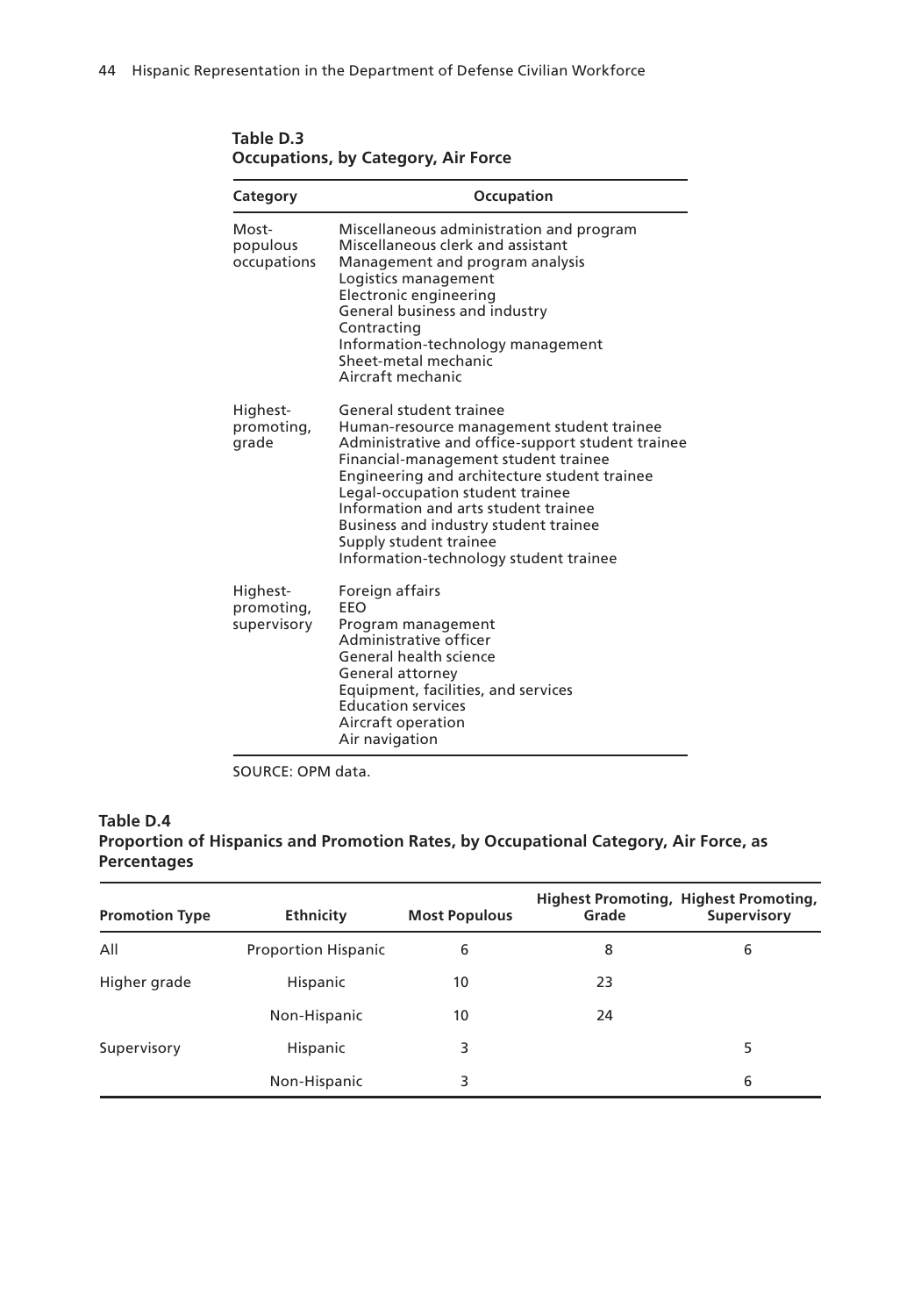| Category                              | Occupation                                                                                                                                                                                                                                                                                                                                                     |
|---------------------------------------|----------------------------------------------------------------------------------------------------------------------------------------------------------------------------------------------------------------------------------------------------------------------------------------------------------------------------------------------------------------|
| Most-<br>populous<br>occupations      | Human-resource management<br>Human-resource assistance<br>Miscellaneous administration and program<br>Miscellaneous clerk and assistant<br>Management and program analysis<br>Logistics management<br>Civil engineering<br>Contracting<br>Information-technology management<br>Miscellaneous transportation and mobile-equipment maintenance                   |
| Highest-<br>promoting,<br>grade       | General student trainee<br>Human-resource management student trainee<br>Administrative and office-support student trainee<br>Biological science student trainee<br>Voucher examining<br>Financial-management student trainee<br>Engineering and architecture student trainee<br>Contracting<br>Business and industry student trainee<br>Supply student trainee |
| Highest-<br>promoting,<br>supervisory | FFO<br>Program management<br>Financial management<br>Health-system specialist<br>Museum curator<br>Equipment, facilities, and services<br><b>Education services</b><br>Ship operating<br>Riverboat operating<br>Miscellaneous armament work                                                                                                                    |

### **Table D.5 Occupations, by Category, Army**

SOURCE: OPM data.

### **Table D.6 Proportion of Hispanics and Promotion Rates, by Occupational Category, Army, as Percentages**

| <b>Promotion Type</b> | <b>Ethnicity</b>           | <b>Most Populous</b> | Grade | <b>Highest Promoting, Highest Promoting,</b><br>Supervisory |
|-----------------------|----------------------------|----------------------|-------|-------------------------------------------------------------|
| All                   | <b>Proportion Hispanic</b> |                      | 8     | 6                                                           |
| Higher grade          | Hispanic                   | 12                   | 24    |                                                             |
|                       | Non-Hispanic               | 13                   | 27    |                                                             |
| Supervisory           | Hispanic                   | 3                    |       |                                                             |
|                       | Non-Hispanic               | 3                    |       | 6                                                           |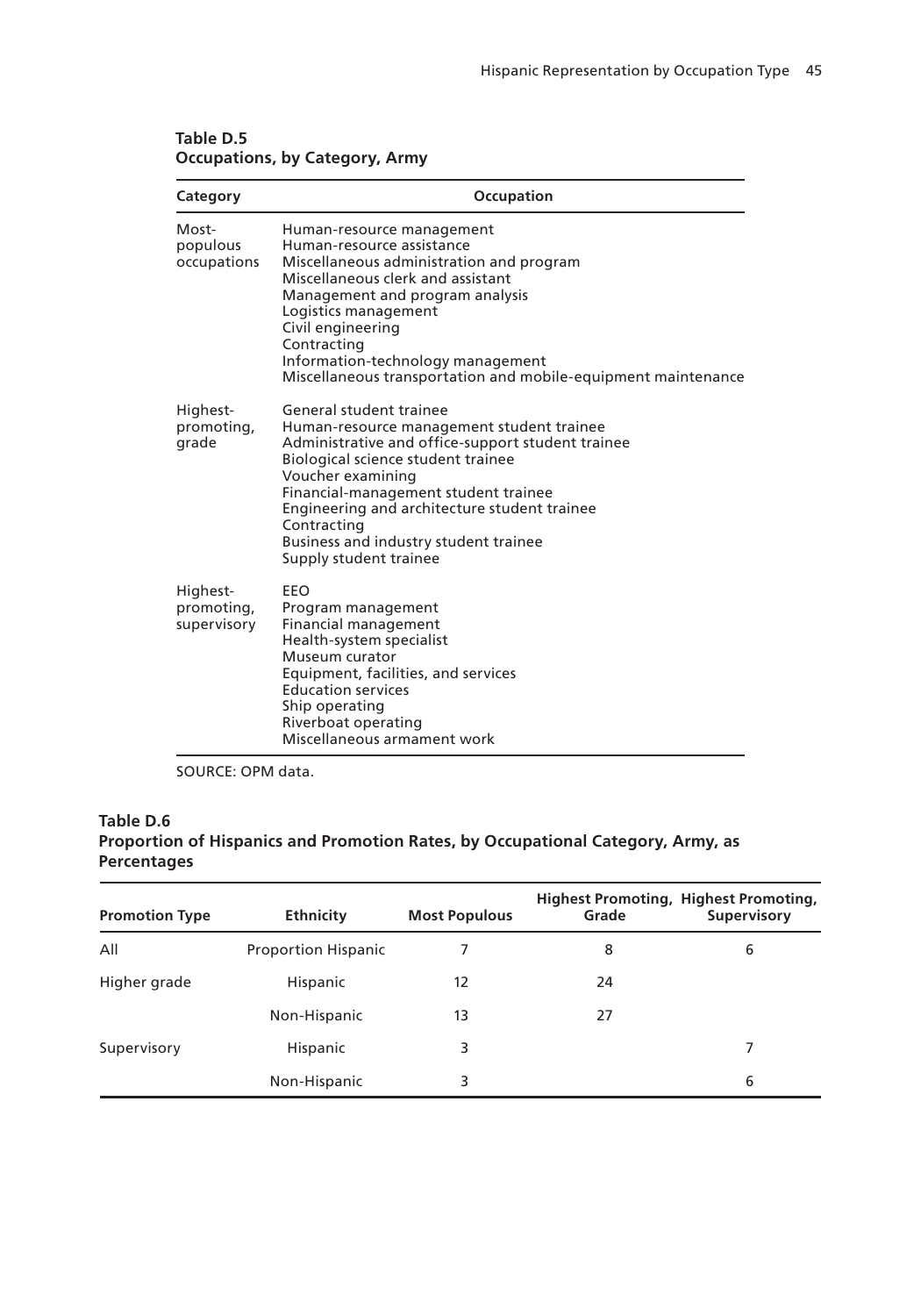| Category                              | Occupation                                                                                                                                                                                                                                                                                                                                                                                               |
|---------------------------------------|----------------------------------------------------------------------------------------------------------------------------------------------------------------------------------------------------------------------------------------------------------------------------------------------------------------------------------------------------------------------------------------------------------|
| Most-<br>populous<br>occupations      | Miscellaneous administration and program<br>Management and program analysis<br>Logistics management<br>Financial administration and program<br>General engineering<br>Engineering technical<br>Mechanical engineering<br>Electronic engineering<br>Contracting<br>Information-technology management                                                                                                      |
| Highest-<br>promoting,<br>grade       | Human-resource management student trainee<br>Administrative and office-support student trainee<br>Financial-management student trainee<br>Chemical engineering<br>Engineering and architecture student trainee<br>Business and industry student trainee<br>Physical-science technician<br>Mathematics and statistics student trainee<br>Supply student trainee<br>Information-technology student trainee |
| Highest-<br>promoting,<br>supervisory | EEO<br>Program management<br><b>Financial management</b><br>Medical-record administration<br>Equipment, facilities, and services<br>Distribution facility and storage management<br>Insulating<br>Composite and plastic fabricating<br>Marine machinery mechanic<br>Production machinery mechanic                                                                                                        |

**Table D.7 Occupations, by Category, Navy**

SOURCE: OPM data.

### **Table D.8 Proportion of Hispanics and Promotion Rates, by Occupational Category, Navy, as Percentages**

| <b>Promotion Type</b> | <b>Ethnicity</b>           | <b>Most Populous</b> | Grade | <b>Highest Promoting, Highest Promoting,</b><br>Supervisory |
|-----------------------|----------------------------|----------------------|-------|-------------------------------------------------------------|
| All                   | <b>Proportion Hispanic</b> | 5                    | 4     | 4                                                           |
| Higher grade          | Hispanic                   | 12                   | 26    |                                                             |
|                       | Non-Hispanic               | 12                   | 24    |                                                             |
| Supervisory           | Hispanic                   | 3                    |       | 5                                                           |
|                       | Non-Hispanic               | 3                    |       |                                                             |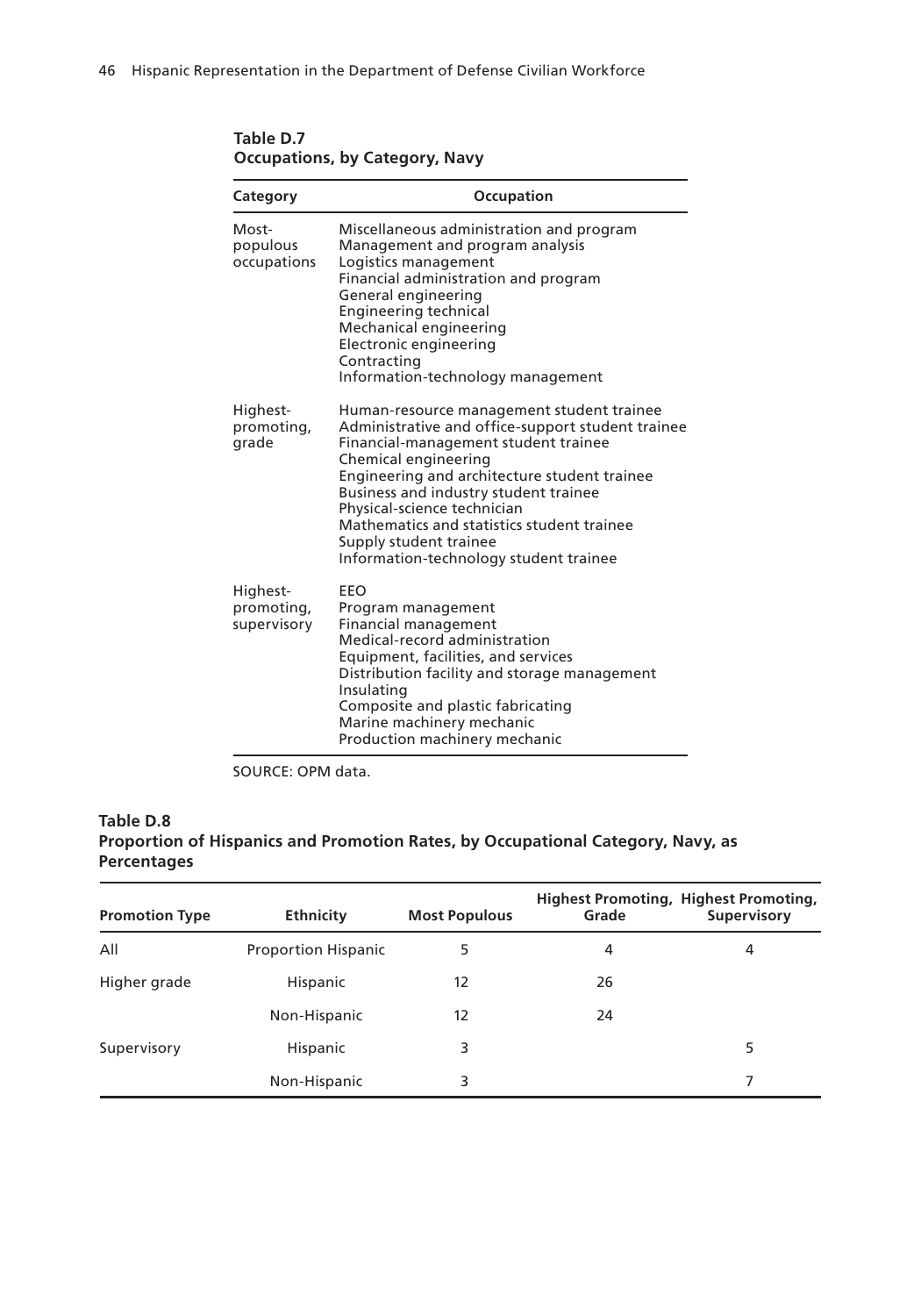| Category                              | Occupation                                                                                                                                                                                                                                                                                                                                               |
|---------------------------------------|----------------------------------------------------------------------------------------------------------------------------------------------------------------------------------------------------------------------------------------------------------------------------------------------------------------------------------------------------------|
| Most-<br>populous<br>occupations      | Miscellaneous administration and program<br>Management and program analysis<br>Auditing<br>Accounting technician<br>General business and industry<br>Contracting<br>General education and training<br>Education and vocational training<br>Quality assurance<br>Information-technology management                                                        |
| Highest-<br>promoting,<br>grade       | Human-resource assistance<br>Human-resource management student trainee<br>Administrative and office-support student trainee<br>Auditing<br>Civilian pay<br>Financial-management student trainee<br>Physical therapist<br>Engineering and architecture student trainee<br>Business and industry student trainee<br>Information-technology student trainee |
| Highest-<br>promoting,<br>supervisory | Fire protection and prevention<br>Program management<br>Microbiology<br>Voucher examining<br>Health-system administration<br>Claim assistance and examining<br>Commissary management<br>Chemistry<br>Equipment, facilities, and services<br>Utility-system repairing and operating                                                                       |

**Table D.9 Occupations, by Category, Fourth Estate**

SOURCE: OPM data.

### **Table D.10 Proportion of Hispanics and Promotion Rates, by Occupational Category: Fourth Estate, as Percentages**

| <b>Promotion Type</b> | <b>Ethnicity</b>           | <b>Most Populous</b> | Grade | <b>Highest Promoting, Highest Promoting,</b><br>Supervisory |
|-----------------------|----------------------------|----------------------|-------|-------------------------------------------------------------|
| All                   | <b>Proportion Hispanic</b> | 4                    | 6     | 5                                                           |
| Higher grade          | Hispanic                   | 14                   | 22    |                                                             |
|                       | Non-Hispanic               | 13                   | 27    |                                                             |
| Supervisory           | Hispanic                   | 3                    |       |                                                             |
|                       | Non-Hispanic               | 3                    |       |                                                             |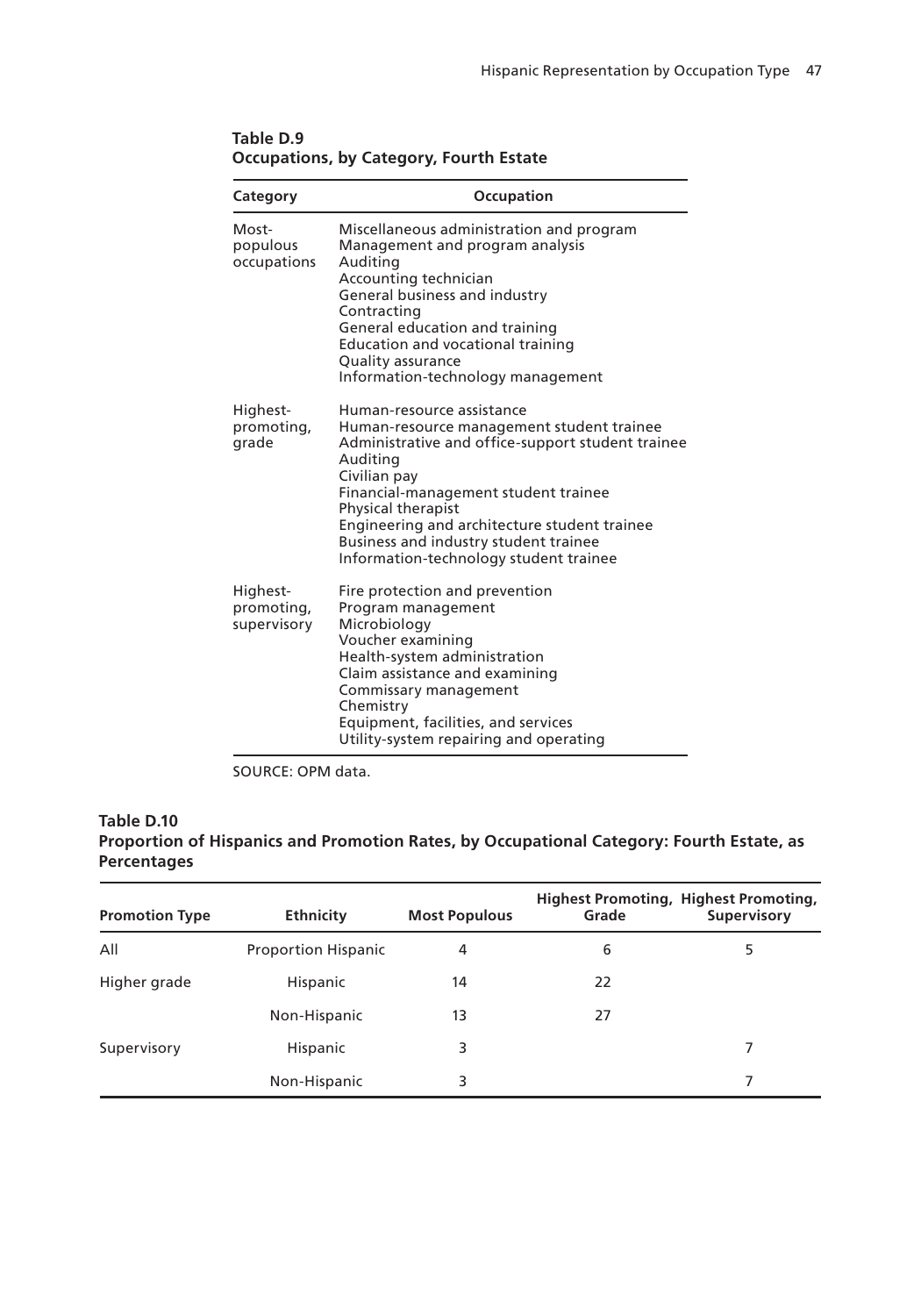Tables D.11 through D.16 then provide information on Hispanic representation in MCOs. Table D.11 lists DoD MCOs (DoD, 2013). Table D.12 shows the propor-

| <b>Occupation Code</b> | <b>Series</b>                               | OSD Lead                                       |
|------------------------|---------------------------------------------|------------------------------------------------|
| 0017                   | <b>Explosive Safety</b>                     | USD(AT&L)                                      |
| 0018                   | Safety and Occupational Health Management   | USD(AT&L)                                      |
| 0080                   | Security Administration                     | Under Secretary of Defense for<br>Intelligence |
| 0081                   | <b>Fire Protection and Prevention</b>       | USD(AT&L)                                      |
| 0110                   | Economist                                   | Federal-wide                                   |
| 0130                   | Foreign Affairs                             | Under Secretary of Defense for Policy          |
| 0132                   | Intelligence                                | Under Secretary of Defense for<br>Intelligence |
| 0180                   | Psychology                                  | <b>USD(P&amp;R)</b>                            |
| 0185                   | Social Work                                 | USD(P&R)                                       |
| 0201                   | Human Resources Management                  | USD(P&R)                                       |
| 0346                   | Logistics Management                        | USD(AT&L)                                      |
| 0501                   | <b>Financial Administration and Program</b> | <b>USD Comptroller</b>                         |
| 0510                   | Accounting                                  | <b>USD Comptroller</b>                         |
| 0511                   | Auditing                                    | <b>USD Comptroller</b>                         |
| 0560                   | <b>Budget Analysis</b>                      | <b>USD Comptroller</b>                         |
| 0602                   | <b>Medical Officer</b>                      | USD(P&R)                                       |
| 0610                   | Nurse                                       | USD(P&R)                                       |
| 0660                   | Pharmacist                                  | USD(P&R)                                       |
| 0840                   | Nuclear Engineering                         | USD(AT&L)                                      |
| 0854                   | <b>Computer Engineering</b>                 | USD(AT&L)                                      |
| 0855                   | <b>Electronics Engineering</b>              | USD(AT&L)                                      |
| 1102                   | Contracting                                 | USD(AT&L)                                      |
| 1550                   | <b>Computer Science</b>                     | USD(AT&L)                                      |
| 1670                   | <b>Equipment Services</b>                   | USD(AT&L)                                      |
| 1811                   | Criminal Investigation                      | USD(P&R)                                       |
| 1910                   | <b>Quality Assurance</b>                    | USD(AT&L)                                      |

### **Table D.11 Department of Defense Mission-Critical Occupations**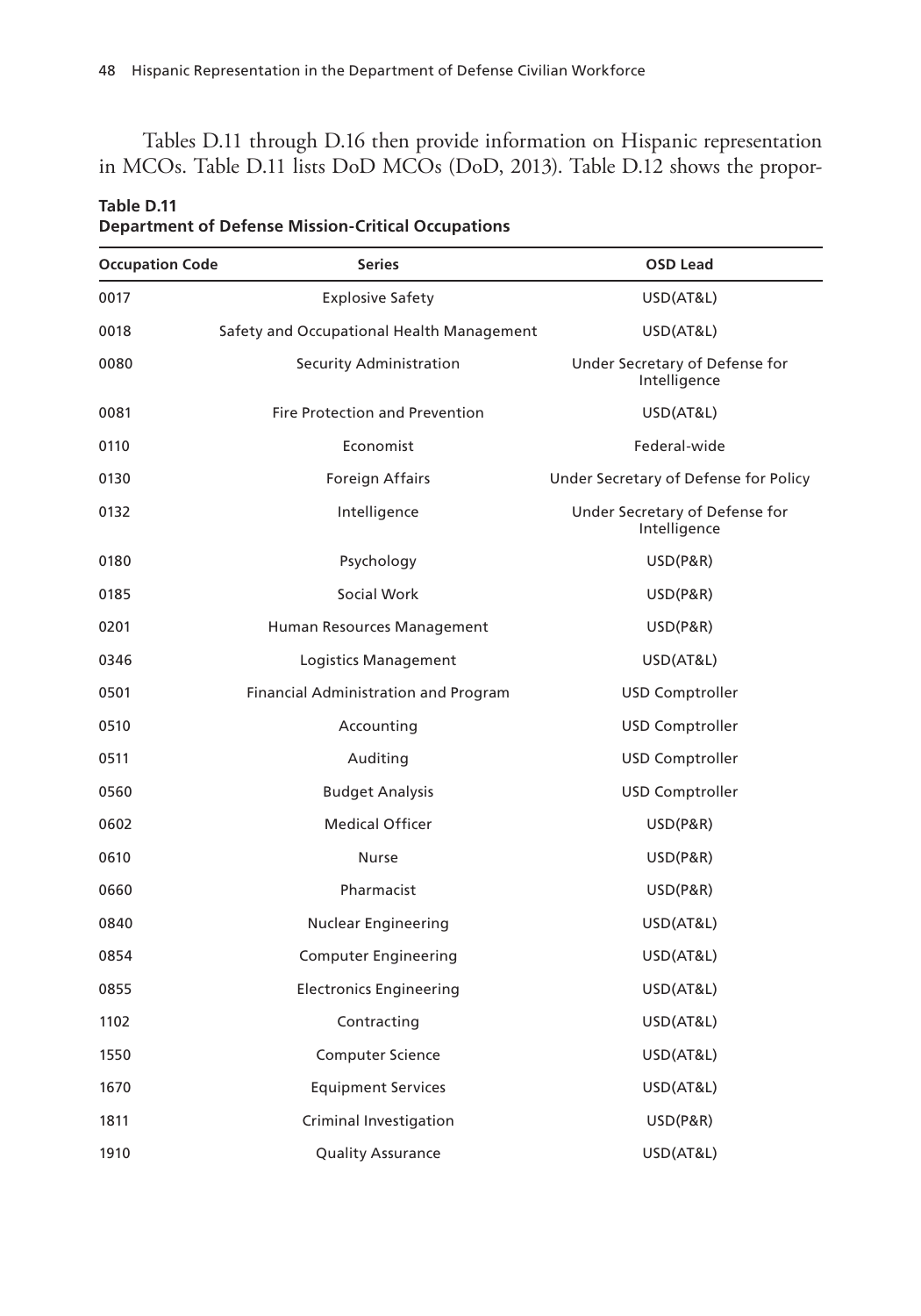| <b>Occupation Code</b> | <b>Series</b>                          | <b>OSD Lead</b>               |
|------------------------|----------------------------------------|-------------------------------|
| 2001                   | <b>General Supply</b>                  | USD(AT&L)                     |
| 2003                   | USD(AT&L)<br>Supply Program Management |                               |
| 2010                   | <b>Inventory Management</b>            | USD(AT&L)                     |
| 2101                   | <b>Transportation Specialist</b>       | USD(AT&L)                     |
| 2130                   | <b>Traffic Management</b>              | USD(AT&L)                     |
| 2150                   | <b>Transportation Operations</b>       | USD(AT&L)                     |
| 2210                   | Information Technology Management      | DoD Chief Information Officer |

### **Table D.11—Continued**

NOTE: USD(AT&L) = Under Secretary of Defense for Acquisition, Technology and Logistics. USD(P&R) = Under Secretary of Defense for Personnel and Readiness. USD Comptroller = Under Secretary of Defense Comptroller.

### **Table D.12 Proportion of Hispanics and Promotion Rates Across All Mission-Critical Occupations, as Percentages**

| Promotion<br>Type | Ethnicity              | Overall | <b>Air Force</b> | Army | Navy | <b>Fourth Estate</b> |
|-------------------|------------------------|---------|------------------|------|------|----------------------|
| All               | Proportion<br>Hispanic | 6       | 6                | 6    | 5    | 5                    |
| Higher grade      | Hispanic               | 3       | 3                | 2    | 2    | 2                    |
|                   | Non-Hispanic           | 3       | 3                | 3    | 2    | 2                    |
| Supervisory       | Hispanic               | 11      | 9                | 12   | 13   | 14                   |
|                   | Non-Hispanic           | 12      | 10               | 13   | 12   | 14                   |

tion of Hispanics, as well as promotion rates for Hispanics and non-Hispanics, in MCOs across DoD. Other rows present similar data for two calculations of annual promotion rates. The first is based on moving into a position at a higher grade level. The second involves moving from a nonsupervisory position into a supervisory position. Several tables are categorized based on OSD lead, mirroring the occupational categorizations of DoD, 2013.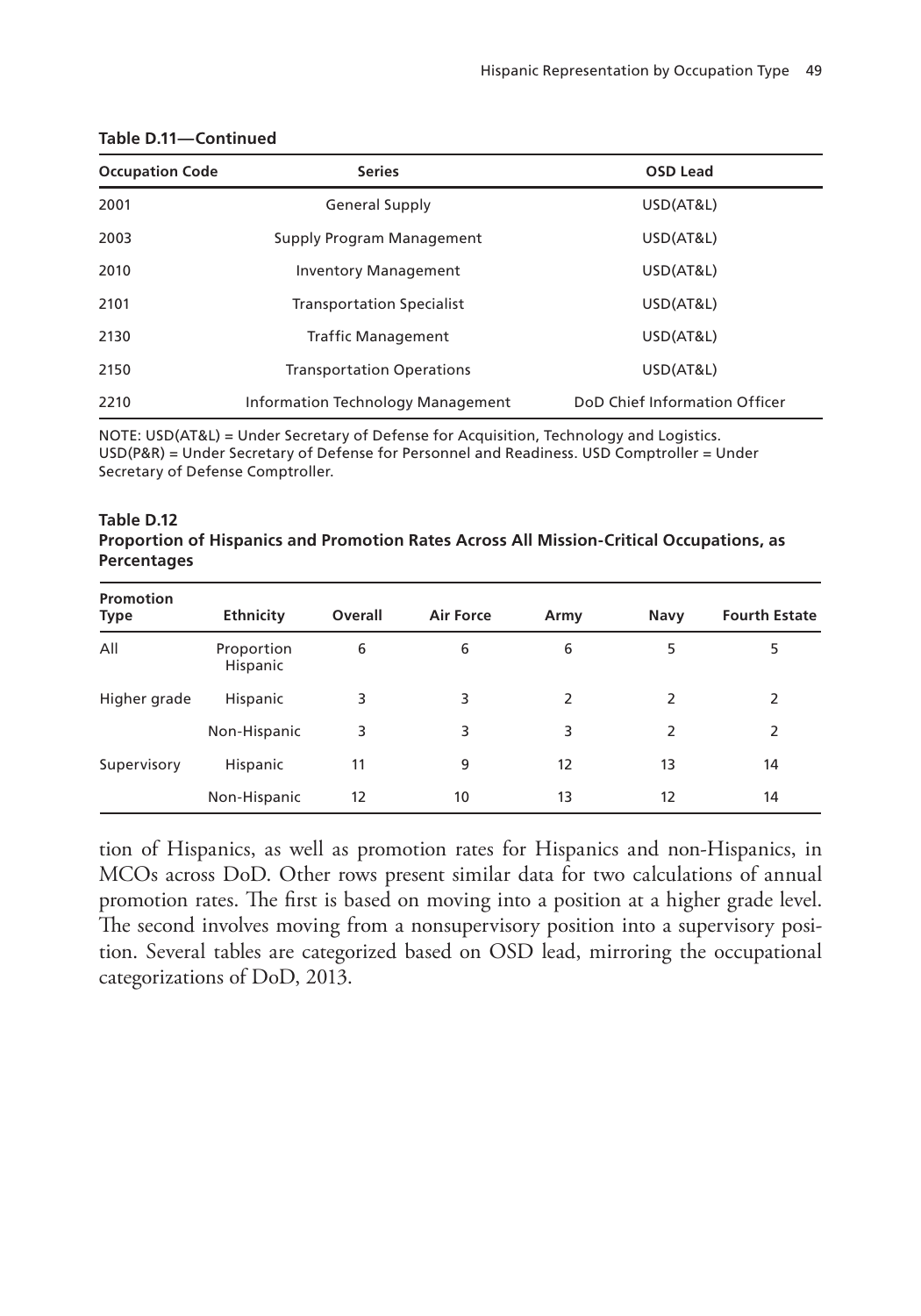### **Table D.13**

### **Proportion of Hispanics and Promotion Rates, by Mission-Critical Occupational Category, Across the Entire Department of Defense: Under Secretary of Defense for Acquisition, Logistics and Technology, as Percentages**

|                                                    | <b>Higher Grade</b><br>Overall |                 |                | Supervisory     |              |
|----------------------------------------------------|--------------------------------|-----------------|----------------|-----------------|--------------|
| <b>MCO</b>                                         | Proportion<br>Hispanic         | <b>Hispanic</b> | Non-Hispanic   | <b>Hispanic</b> | Non-Hispanic |
| Contracting                                        | 5                              | 3               | 3              | 20              | 21           |
| Quality<br>assurance                               | 5                              | $\overline{2}$  | $\overline{2}$ | 10              | 10           |
| <b>Nuclear</b><br>engineering                      | 2                              | 3               | 2              | 11              | 14           |
| Computer<br>engineering                            | 7                              | 1               | $\mathbf{1}$   | 18              | 13           |
| Electronic<br>engineering                          | 6                              | 1               | $\mathbf{1}$   | 13              | 10           |
| Logistics<br>management                            | 5                              | 3               | 3              | 9               | 10           |
| Inventory<br>management                            | 6                              | 1               | $\mathbf{1}$   | 13              | 16           |
| Traffic<br>management                              | 6                              | 4               | 4              | 10              | 8            |
| Supply program                                     | 6                              | 4               | 3              | 7               | 8            |
| Equipment<br>services                              | 6                              | 1               | $\mathbf{1}$   | 8               | 10           |
| Transportation<br>operations                       | 5                              | 4               | $\overline{2}$ | 6               | 4            |
| General supply                                     | 6                              | 1               | $\overline{2}$ | 10              | 11           |
| Transportation<br>specialist                       | 5                              | 3               | 2              | 5               | 5            |
| <b>Explosive safety</b>                            | 6                              |                 |                |                 |              |
| Safety and<br>occupational<br>health<br>management | 5                              | 3               | 3              | 11              | 9            |
| Fire protection<br>and prevention                  | 9                              | 3               | 3              | 8               | 11           |
| Computer<br>science                                | 3                              | 1               | $\mathbf{1}$   | 15              | 15           |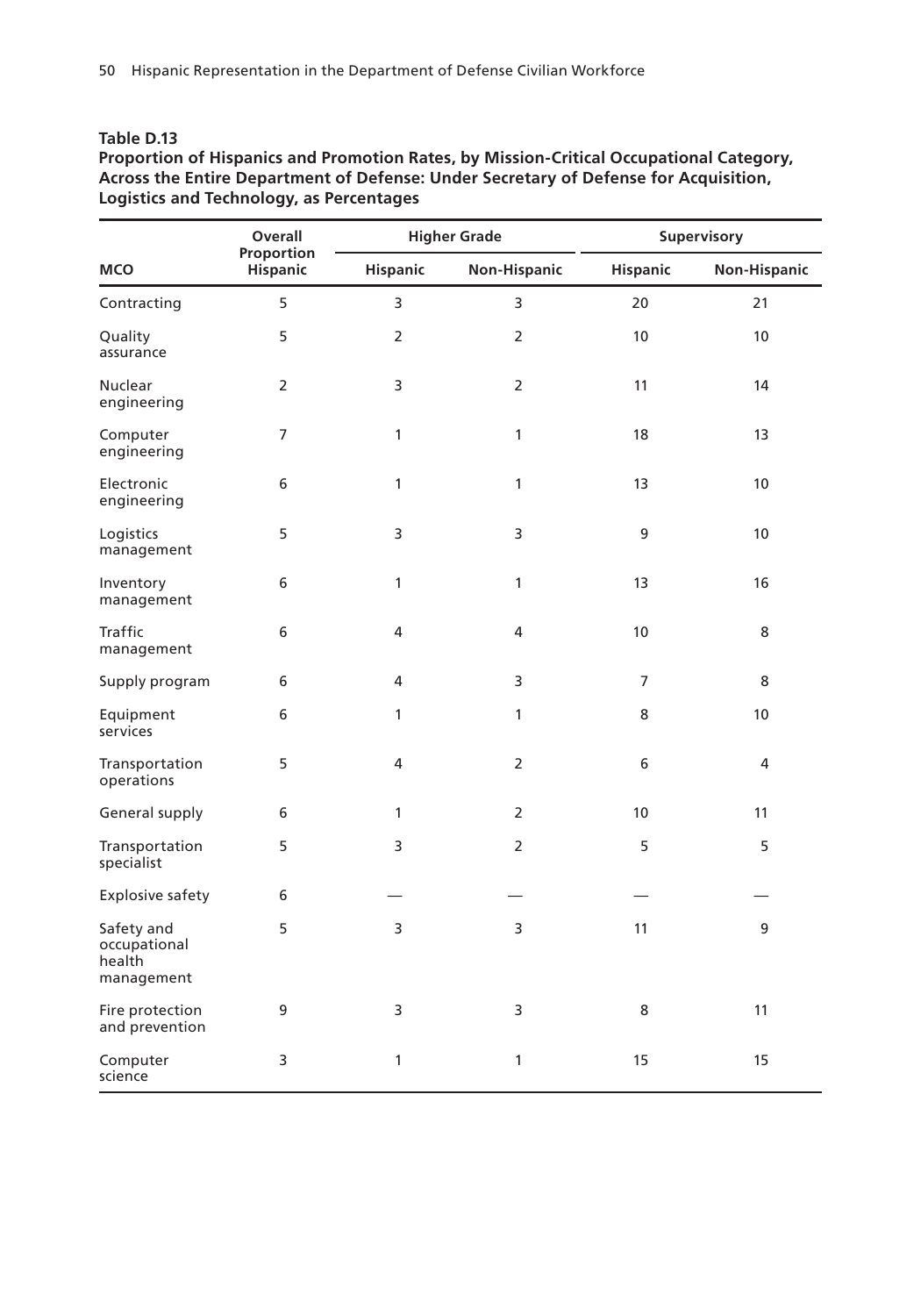### **Table D.14**

**Proportion of Hispanics and Promotion Rates, by Mission-Critical Occupational Category, Across the Entire Department of Defense: Under Secretary of Defense for Personnel and Readiness, as Percentages**

|                              | Overall                       |                 | <b>Higher Grade</b> | Supervisory     |                |
|------------------------------|-------------------------------|-----------------|---------------------|-----------------|----------------|
| <b>MCO</b>                   | Proportion<br><b>Hispanic</b> | <b>Hispanic</b> | Non-Hispanic        | <b>Hispanic</b> | Non-Hispanic   |
| Human-resource<br>management | 8                             | 4               | 4                   | 12              | 13             |
| Criminal<br>investigation    | 7                             | 4               | 4                   | 10              | 9              |
| Psychology                   | 4                             | 2               | 3                   | 5               | 7              |
| Social work                  | 4                             | 3               | 3                   | 18              | 10             |
| Medical officer              | 4                             | 4               | 3                   | 2               | 5              |
| <b>Nurse</b>                 | 6                             |                 | 2                   | 5               | 5              |
| Pharmacist                   | 4                             | 4               |                     | 7               | $\overline{4}$ |

### **Table D.15**

**Proportion of Hispanics and Promotion Rates, by Mission-Critical Occupational Category, Across the Entire Department of Defense: Under Secretary of Defense Comptroller, as Percentages**

| <b>Promotion Type</b> | <b>Ethnicity</b>       | <b>Financial</b><br><b>Administration</b> | Accounting | <b>Auditing</b> | <b>Budget Analysis</b> |
|-----------------------|------------------------|-------------------------------------------|------------|-----------------|------------------------|
| All                   | Proportion<br>Hispanic | 5                                         | 4          | 6               |                        |
| Higher grade          | Hispanic               | 2                                         | 3          | 4               | 2                      |
|                       | Non-Hispanic           | 2                                         | 3          | 3               | 3                      |
| Supervisory           | Hispanic               | 12                                        | 9          | 22              | 11                     |
|                       | Non-Hispanic           | 13                                        | 12         | 24              | 11                     |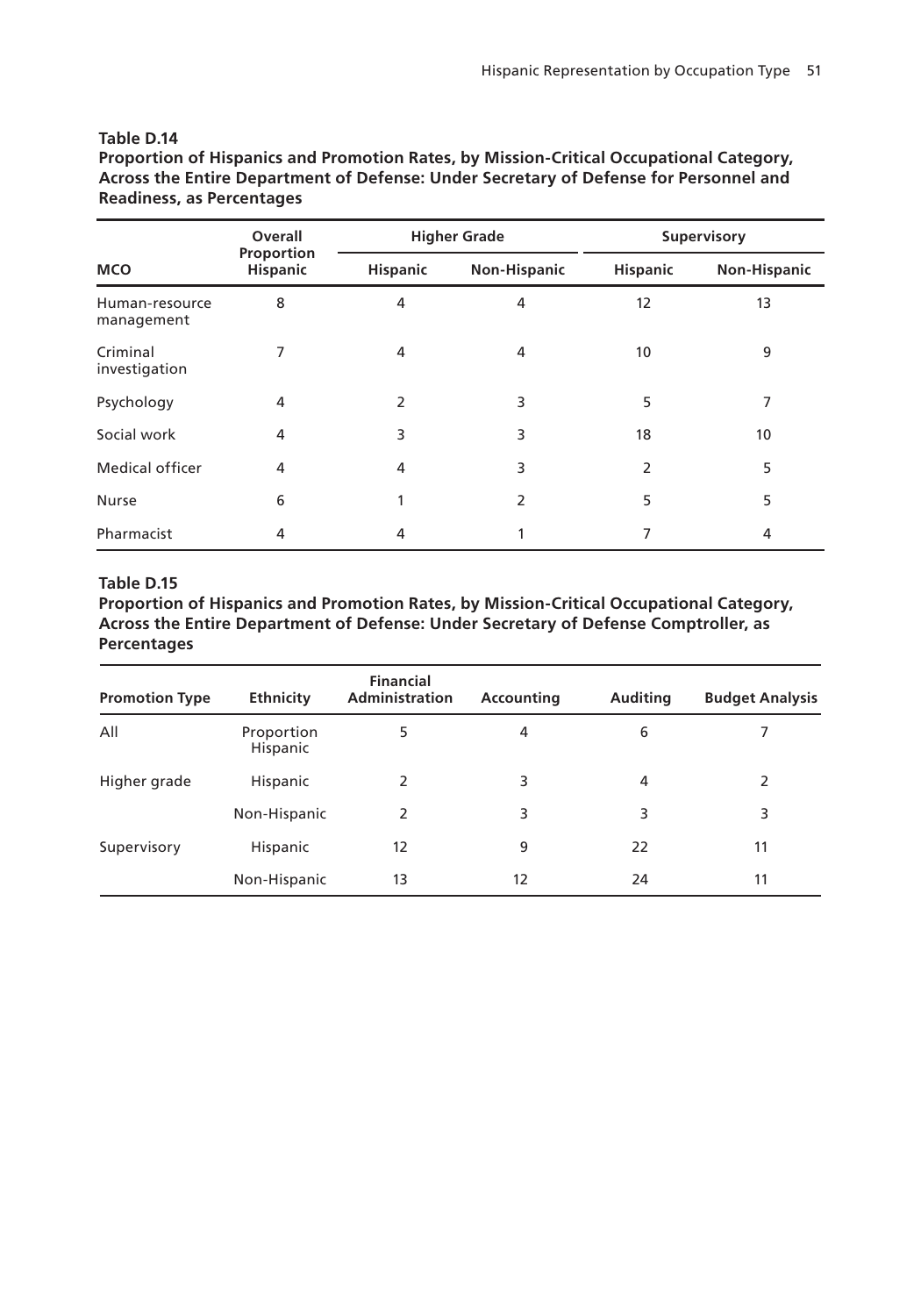### **Table D.16**

| Proportion of Hispanics and Promotion Rates, by Mission-Critical Occupational Category, |  |
|-----------------------------------------------------------------------------------------|--|
| Across the Entire Department of Defense: Other Agencies, as Percentages                 |  |

| <b>MCO</b>                               | Overall<br>Proportion<br><b>Hispanic</b> | <b>Higher Grade</b> |                     | Supervisory     |                     |
|------------------------------------------|------------------------------------------|---------------------|---------------------|-----------------|---------------------|
|                                          |                                          | <b>Hispanic</b>     | <b>Non-Hispanic</b> | <b>Hispanic</b> | <b>Non-Hispanic</b> |
| Foreign affairs                          | 6                                        | 2                   | 3                   | 11              | 10                  |
| Information-<br>technology<br>management | 5                                        | 2                   | 2                   | 8               | 7                   |
| Intelligence                             | 5                                        | 4                   | 3                   | 18              | 11                  |
| Security<br>administration               | 5                                        | 3                   | 3                   | 8               | 9                   |
| Economist                                |                                          | $\mathbf 0$         |                     | 50 <sup>a</sup> | 15                  |

a This change is reflective of the small number of economists in the data.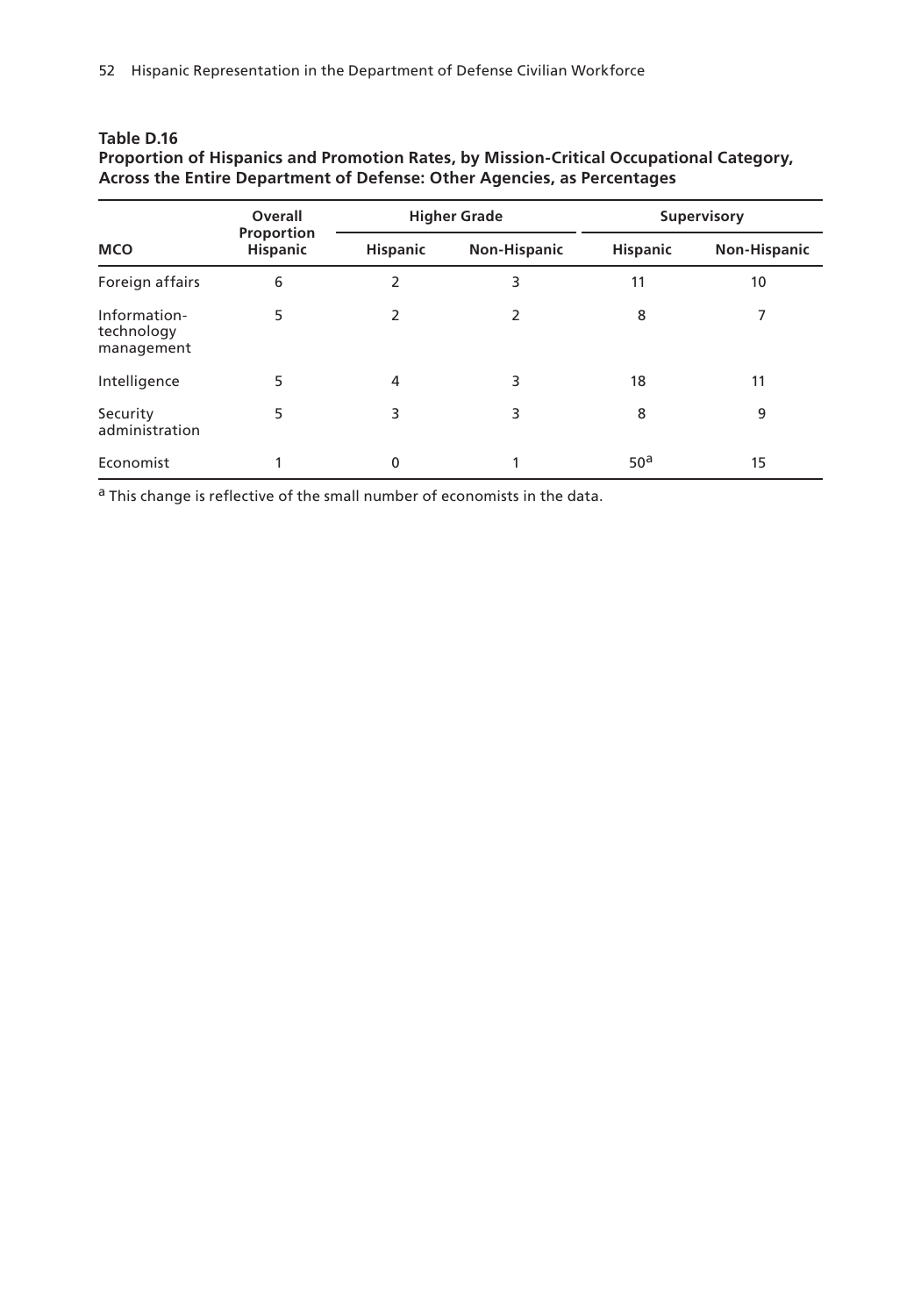This appendix provides a detailed discussion of the Blinder–Oaxaca decomposition method used in the analyses conducted in Chapter Four. We provide some background information on the estimator and show how the decompositions are computed. We then discuss how the decomposition results can be used to identify the specific barriers to Hispanic employment in DoD. For ease of exposition, we discuss the method with respect to the CLF-versus-DoD comparison, although it applies analogously to the non-DoD federal workforce–versus-DoD comparison.

Although Blinder–Oaxaca decompositions were initially developed to decompose wage differentials, they can be applied whenever one wants to explain why a variable differs between two comparison groups. For our purposes, we want to explain why Hispanic representation differs between the CLF and DoD. If we assume that the probability that a worker is Hispanic is a function of a linear combination of control variables, we can write the proportion of Hispanics (denoted by *Y* ) in each of the labor forces in the following way:

$$
\overline{Y_{CLF}} = \overline{F(X_{CLF} \beta_{CLF})}
$$
 E.1

$$
\overline{Y_{DoD}} = F(X_{DoD} \beta_{DoD}),
$$
 E.2

where *X* is an  $n \times k$  matrix of observed individual, geographic, and occupation characteristics and *β* is the vector of coefficients particular to each labor force.

Note that the function *F* that maps *Xβ* to the outcome variable of interest *Y* might or might not be linear. In the original Blinder–Oaxaca derivations, *Y* was a continuous variable (wages), so *F* corresponded to a linear model. In our case, *Y* is a binary variable (an indicator for Hispanic status), so *F* corresponds to the logit model, which is nonlinear.

Yun, 2004, shows how to extend this decomposition analysis for any function *F* that is once differentiable. For simplicity, we present Yun's version of the decomposition analysis in terms of the general function *F*, keeping in mind that, for our analysis, *F*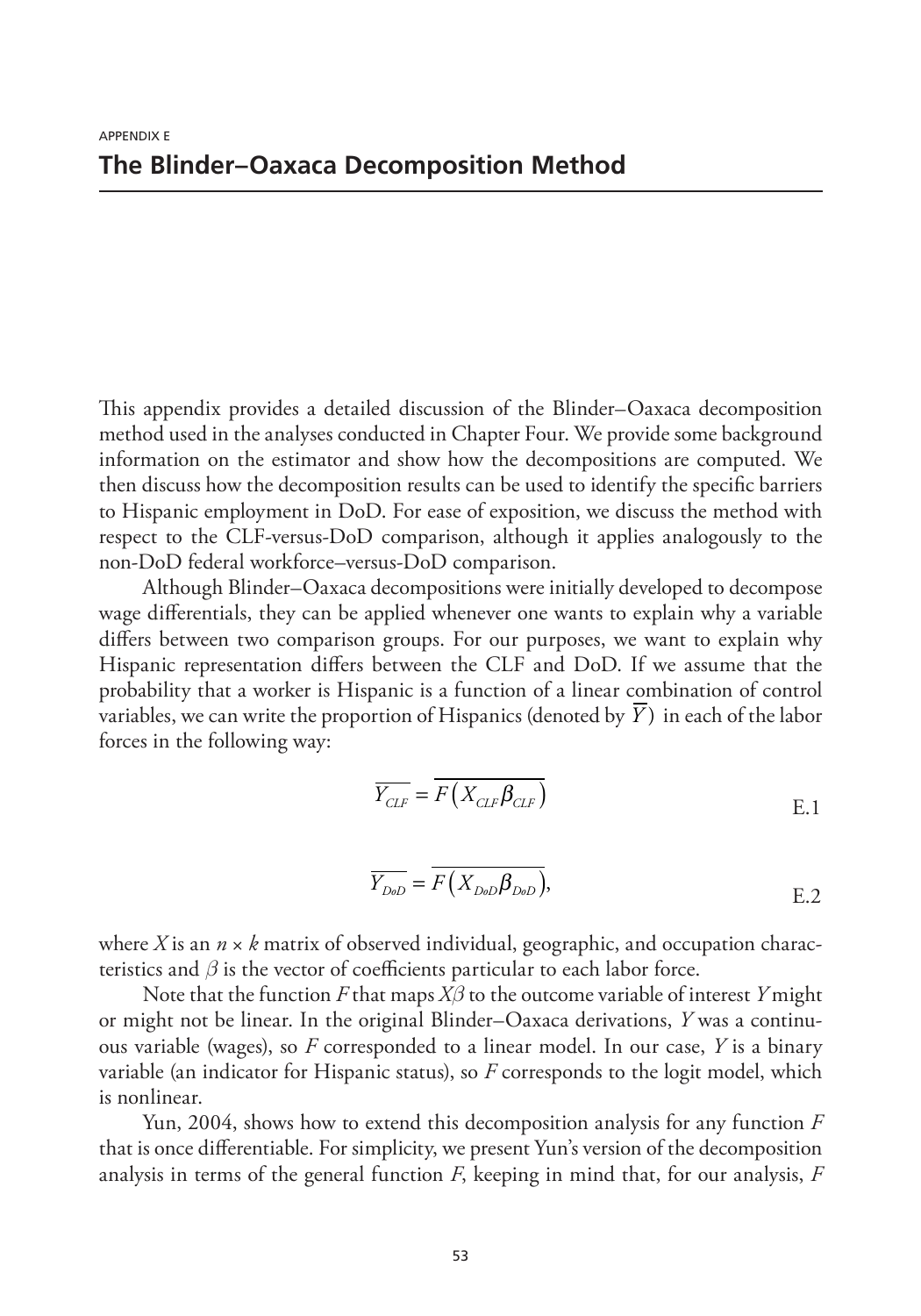corresponds to the logistic function.1 The difference in the proportion of Hispanics in the CLF and DoD can be written as

$$
\overline{Y_{CLF}} - \overline{Y_{DoD}} = \overline{F(X_{CLF}\beta_{CLF})} - \overline{F(X_{DoD}\beta_{CLF})}
$$

$$
+ \overline{F(X_{DoD}\beta_{CLF})} - \overline{F(X_{DoD}\beta_{DoD})} .
$$
 E.3

The term  $F(X_{D_0D}\beta_{CLF})$  in Equation E.3 represents the proportion of Hispanics that would be predicted in the CLF if the CLF had the same characteristics as DoD because  $\beta_{CF}$  (along with *F*) reflects how a given set of *X* characteristics translates into Hispanic status in the CLF. Thus, the difference in the first bracket in Equation E.3 represents how much the representation gap would change if the two populations had the same average *X* characteristics. This is referred to as the *explained difference* because it is the part of the overall difference that is completely explained by observable differences in the CLF and the DoD labor force. In our analyses, this corresponds to 8.65 percentage points, which is the amount of the overall 9.3–percentage point gap that was explained.

The difference in the second bracket in Equation E.3 represents the remaining (or unexplained) difference. It measures the gap in Hispanic representation that would still be present if the CLF resembled DoD in terms of the characteristics in *X*. This unexplained difference reflects the impact that unobservable differences between the labor forces (including differences in discriminatory preferences) can have on the gap.

The decomposition in Equation E.3 is not unique; there are other possible forms of the Blinder–Oaxaca decomposition. The other potential forms arise from different assumptions about which workforce might contain the potential barriers (Neumark, 1988). In our analysis, we use the version that assumes that the CLF is the benchmark population and that differences reflect potential barriers within DoD. It is also possible to assume the opposite—that DoD does not necessarily have barriers but rather that the differences reflect a preference in the CLF for Hispanic workers. We opted against using this version because it made less theoretical sense.

Other variants stipulate that the observed differences are a combination of barriers in one population and preferences in the other. The most common of these versions used in the literature is the pooled version, which calculates the explained component compared to a benchmark population that is a combination of CLF and DoD workers. We ultimately preferred the logical consistency of using only the CLF as the

$$
F(X\beta) = \frac{\exp(X\beta)}{1 + \exp(X\beta)}.
$$

 $1$  Recall that, for the logistic function,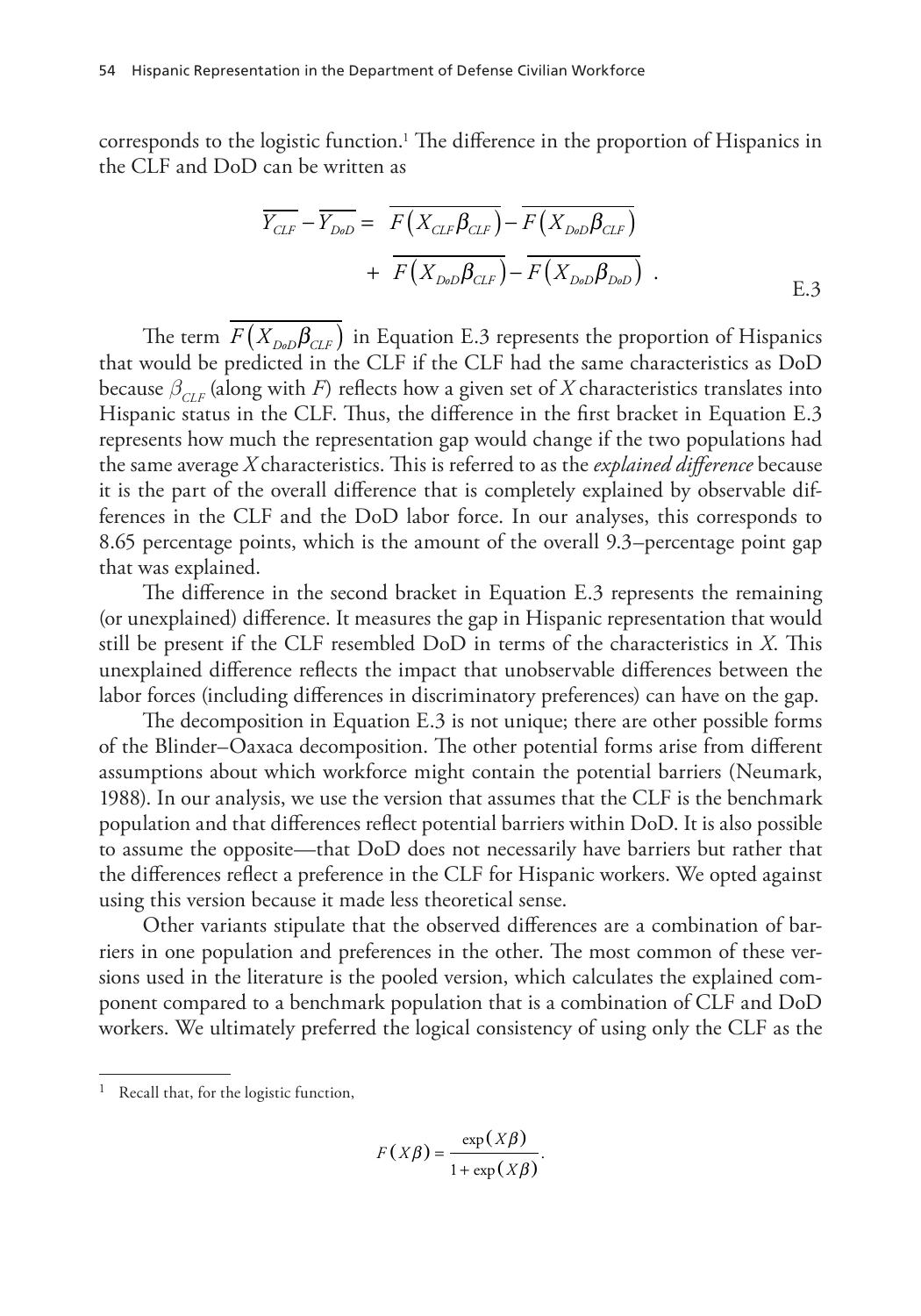benchmark, but we tested the pooled version and achieved qualitatively similar results (mostly because the DoD workforce is smaller than the rest of the CLF).

The key contribution of the Blinder–Oaxaca decomposition approach is that the explained difference can be further decomposed into the individual contributions each of the variables (or sets of variables) in *X* makes to closing the gap in Hispanic representation across the labor forces. This is particularly useful in this setting because it allows us to determine the specific variables (or barriers) that are most responsible for the underrepresentation of Hispanics in DoD relative to the CLF. Yun, 2004, shows that the explained portion can be decomposed as follows:

$$
\overline{F(X_{CLF}\beta_{CLF})} - \overline{F(X_{DoD}\beta_{CLF})} = \Sigma_{i=1}^{k} \frac{\left(\overline{X_{CLF}^{i}} - \overline{X_{DoD}^{i}}\right)\beta_{CLF}^{i}}{\left(\overline{X_{CLF} - X_{DoD}}\right)\beta_{CLF}}
$$
\n
$$
\times \overline{F(X_{CLF}\beta_{CLF})} - \overline{F(X_{DoD}\beta_{CLF})} ,
$$
\nE.4

where the fraction inside the summation denotes the proportion of the overall explained difference that is due to variable *i*; these fractions can be thought of as relative weights. Multiplying the weight assigned to each variable *i* by the overall explained difference in brackets will give the contribution that variable *i* has on closing the gap in Hispanic representation.2 Note that, because the explained difference is measured in percentage points and because these coefficients just reflect the product of a relative weight times this percentage-point difference, the individual coefficients will be measured in terms of percentage points as well.

Because the fractions sum to 1, the sum of all the individual variable contributions equals the overall explained difference. The amount that a particular variable in *X* contributes to the overall explained difference (i.e., its relative weight) is based on the numerator and is quite intuitive: It is the difference in the average value in variable *i* across labor forces multiplied by the relationship between that variable and Hispanic status in the CLF (estimated by the logit coefficient). Thus, the variables in *X* that differ

$$
\left(\overline{X_{CLF}^{i}} - \overline{X_{D\omega D}^{i}}\right)\beta_{CLF}^{i},
$$
 E.5

<sup>2</sup> Note that, when *F* corresponds to the linear regression model (as would be the case if *Y* was a continuous variable), the bracketed term and the denominator in Equation E.4 will cancel and the contribution of a specific variable is given by

where  $\pmb{\beta}^i_{\text{\tiny{CLF}}}$  corresponds to the coefficient from an ordinary-least-squares regression of  $Y$  on the variables in  $X$ among the CLF population. This is the form that is more commonly seen in the previous literature using Blinder– Oaxaca decompositions, primarily because most of these studies were decomposing gaps in continuous variables. We use the nonlinear logit specification for *F* here because it has better properties when *Y* is a binary variable. Regardless, the results are not dramatically different when the form in Equation E.5 is used.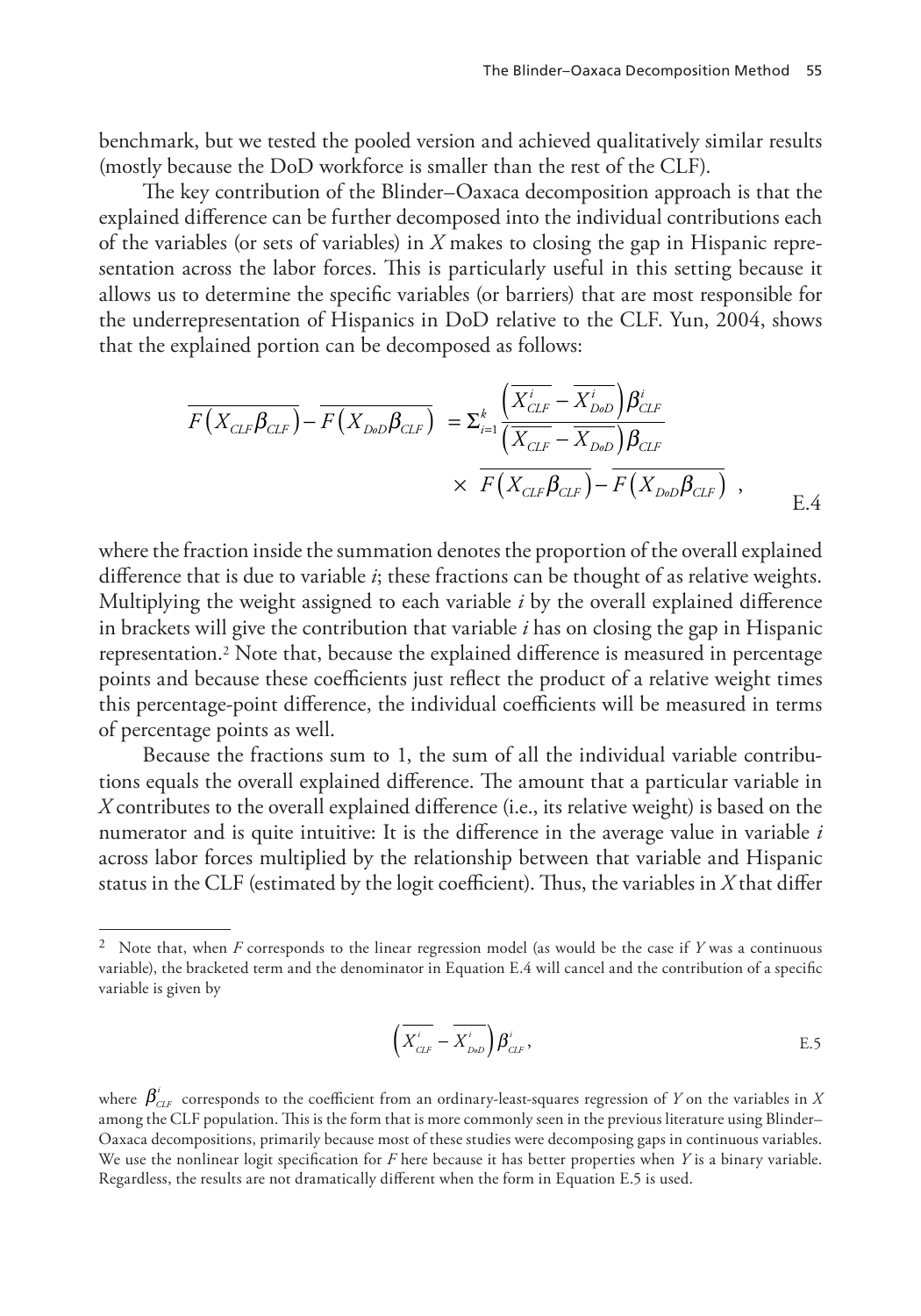the most between the two labor forces and are the most correlated with Hispanic status in the CLF will be the variables that explain the highest fraction of the difference. Variables that are similar between the two workforces, or that are not related to Hispanic representation, will not contribute to the explained component.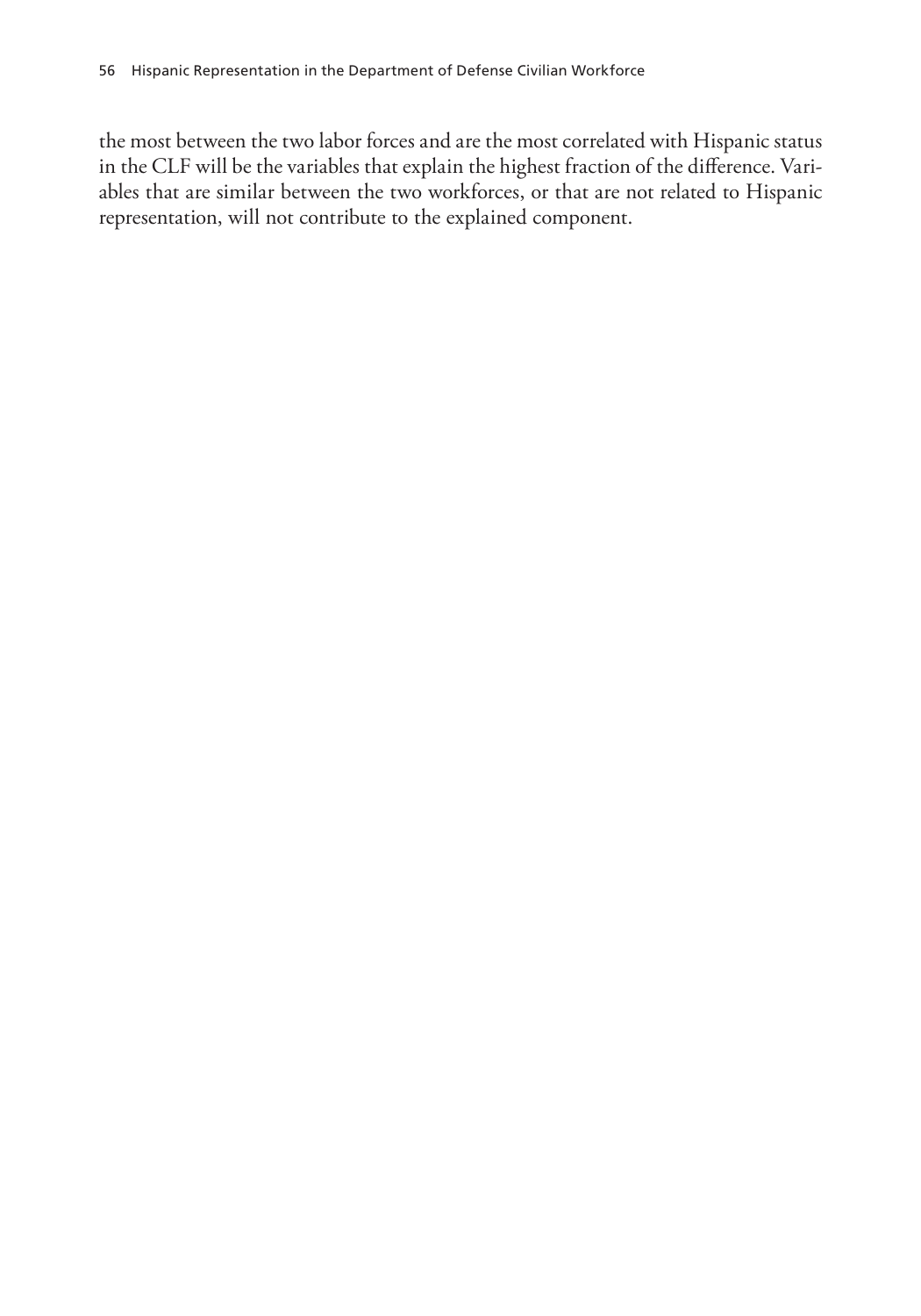### **Discussion Questions for Department of Defense Interviewees**

### **Background**

We would first like to ask you about your background.

- a. Please describe your individual job position and responsibilities.
- b. How many years have you been with DoD? How many years in this position?
- c. What management responsibilities do you have?
- d. What hiring-related responsibilities do you have?

### **Barriers**

- a. Reports suggest that there is a lower participation rate for Hispanics in the DoD civilian workforce than in the available civilian population. Is that consistent with your experience?
- b. Based on your experience and knowledge, what are the primary reasons for current Hispanic representation levels in your agency?
	- i. What are the primary reasons for Hispanic representation levels in the DoD, as a whole?
- c. What policies or practices within your agency contribute to Hispanic representation levels?
	- i. Do these policies and practices exist across the DoD? Please explain.
- d. Are there any additional factors that contribute to Hispanic representation levels in your agency? If so, could you describe these?
	- i. Are there any additional factors that contribute to Hispanic representation levels in the DoD, as a whole?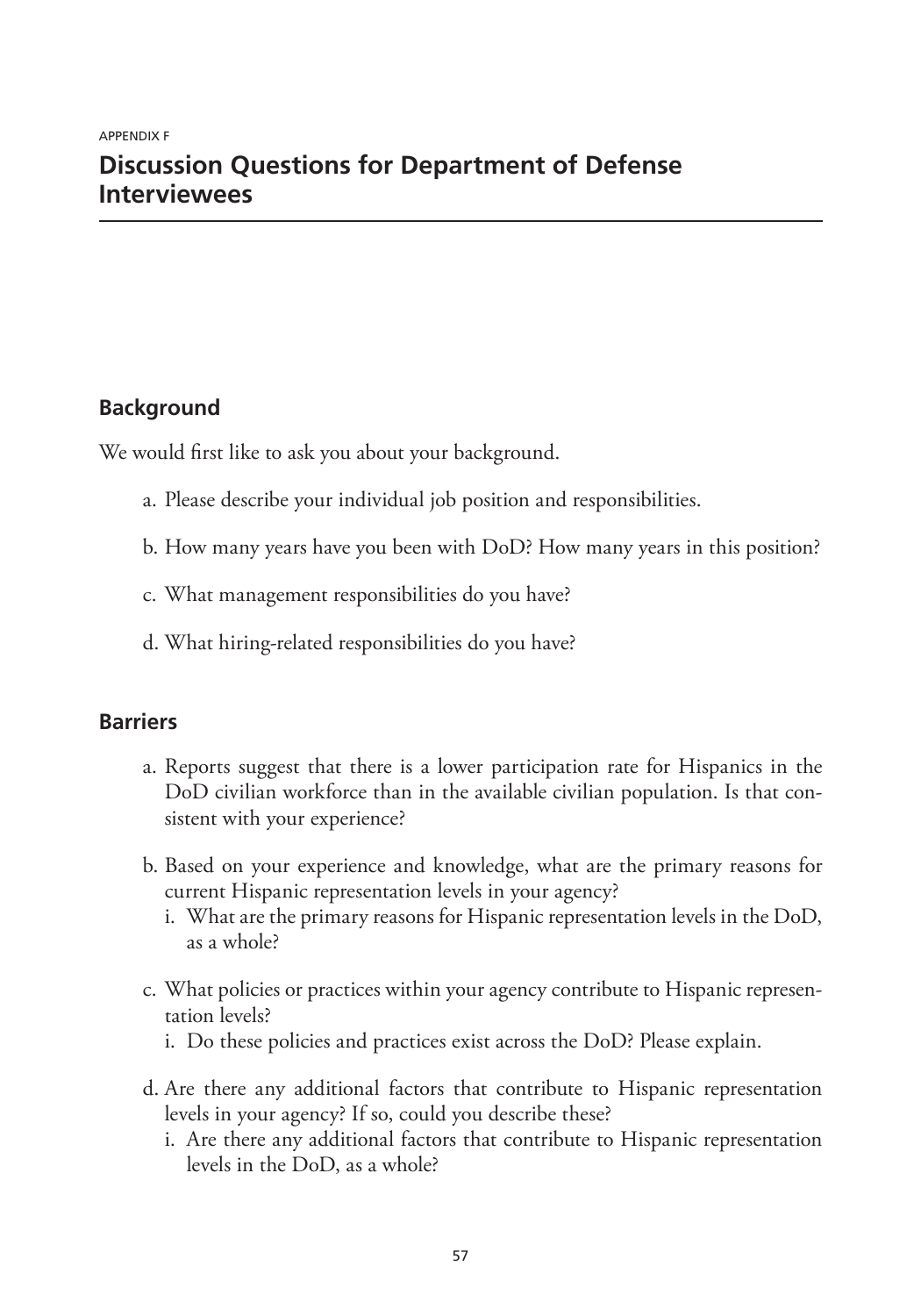### **Outreach and Recruitment**

- a. What outreach strategies does your agency to use to inform the Hispanic population of job opportunities in your agency?
- b. What recruitment strategies does your agency currently use to encourage applications from Hispanics?
	- i. Given their operating rules/procedures, could other DoD agencies do this as well (i.e., use these recruitment strategies)?
- c. Based on your job experience, what other recruitment strategies could your agency use to increase the number of applications among Hispanics? i. Could these other recruitment strategies be used by the DoD overall?
- d. Could you name and describe any example recruitment practices used by other agencies, internal or external to DoD, that are effective in promoting Hispanic recruitment?

### **Hiring**

- a. What hiring practices does your agency have to promote employment of Hispanic applicants?
	- i. Given their operating rules/procedures, could other DoD agencies do this as well (i.e., use these hiring practices)?
- b. Based on your job experience, what other hiring practices could your agency use to increase the hiring of Hispanic applicants?
- c. Could you name and describe any example hiring practices used by other agencies, internal or external to DoD, that are effective in promoting Hispanic employment?

### **Retention**

- a. What policies or practices does your agency currently use to retain current Hispanic employees?
	- i. Given their operating rules/procedures, could other DoD agencies do this as well (i.e., use these retention strategies)?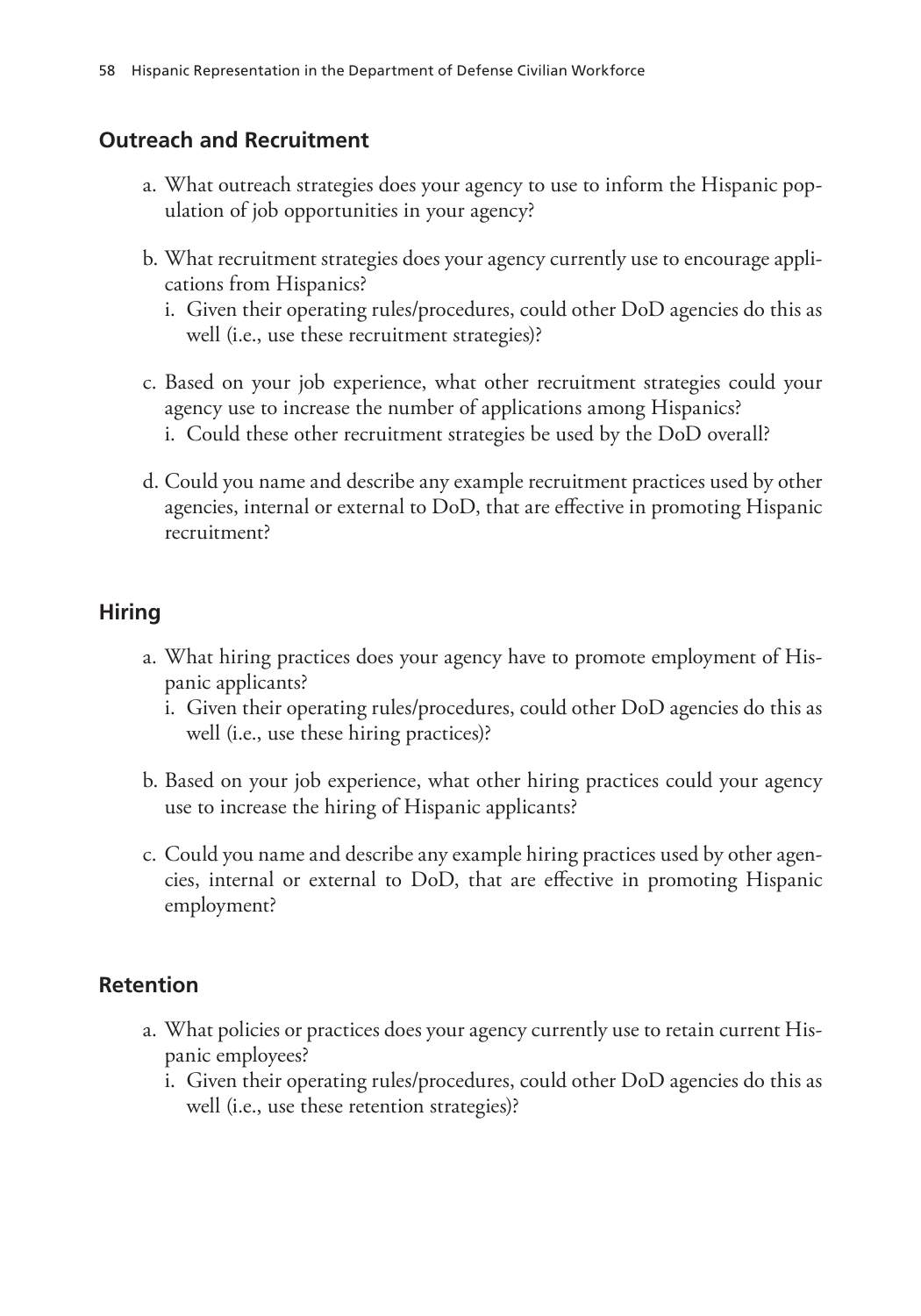- b. Based on your job experience, what other policies or procedures could your agency use to increase retention of Hispanics who are currently employed by your agency?
	- i. Given their operating rules/procedures, could other DoD agencies do this as well (i.e., use these retention strategies)?
- c. Could you name and describe any example retention-relevant practices used by other agencies, internal or external to DoD, that are effective in promoting Hispanic retention?

### **Promotion**

- a. What policies or procedures does your agency use to increase the promotion of Hispanic civilian employees to higher-level positions in DoD?
	- i. Given their operating rules/procedures, could other DoD agencies do this as well (i.e., use these retention strategies)?
- b. Based on your job experience, what other policies or procedures could your agency use to increase promotion likelihood of Hispanics who are currently employed by your agency?
	- i. Based on your job experience, what other strategies could be used by DoD overall?
- c. Could you name and describe any example promotion-relevant practices used by other agencies, internal or external to DoD, that are effective in increasing the likelihood of promotion among Hispanic employees?

### **Additional Materials**

a. Are there any reports or data sets that you know of regarding Hispanic employment in your agency or in DoD that would be relevant for our research?

Thank you for taking the time to talk with us today. If you have questions about our project, you should feel free to contact us as well. You can reach us by our phone numbers or email addresses provided in the oral consent form. Again, thank you for your help with this important study.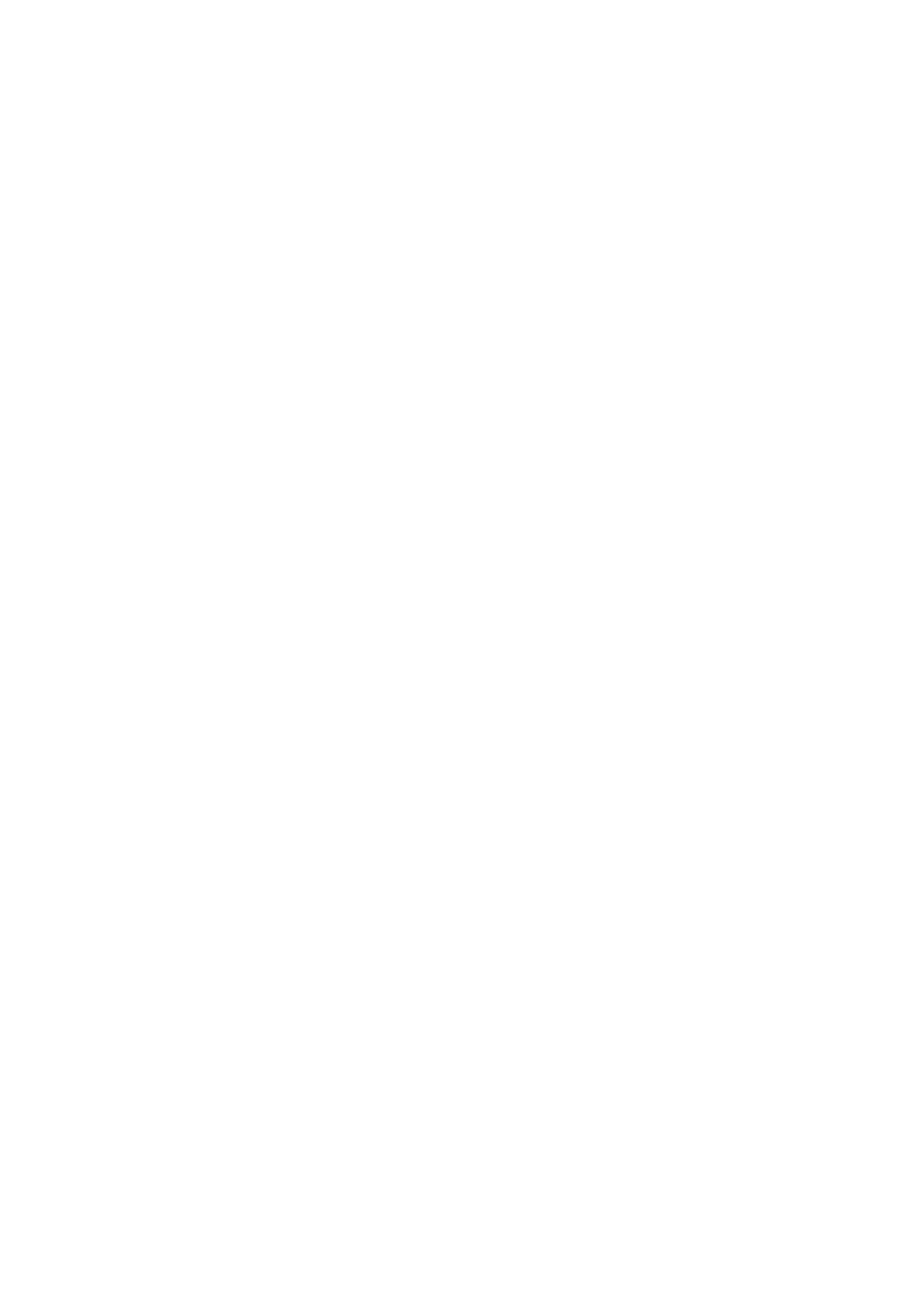## **Background**

We would first like to ask you about your background.

- a. Please describe your individual job position and responsibilities.
- b. How many years have you been with your institution? How many years in this position?
- c. What responsibilities do you have that are related to student careers?

# **Outreach and Recruitment**

### **Who Is Recruiting?**

- a. Could you name some private companies, businesses, or corporations that actively recruit students at your institution?
	- i. How do these companies recruit students at your institution? What strategies do they use?
- b. Could you name some state government or federal government agencies that actively recruit students at your institution?
	- i. How do these agencies recruit students at your institution? What strategies do they use?
- c. Does the Department of Defense, which includes the Army, Navy, Air Force, and other defense-related components, actively recruit at your institution?
	- i. If so, which Department of Defense agencies or departments recruit at your institution?
	- ii. How do these agencies recruit students at your institution?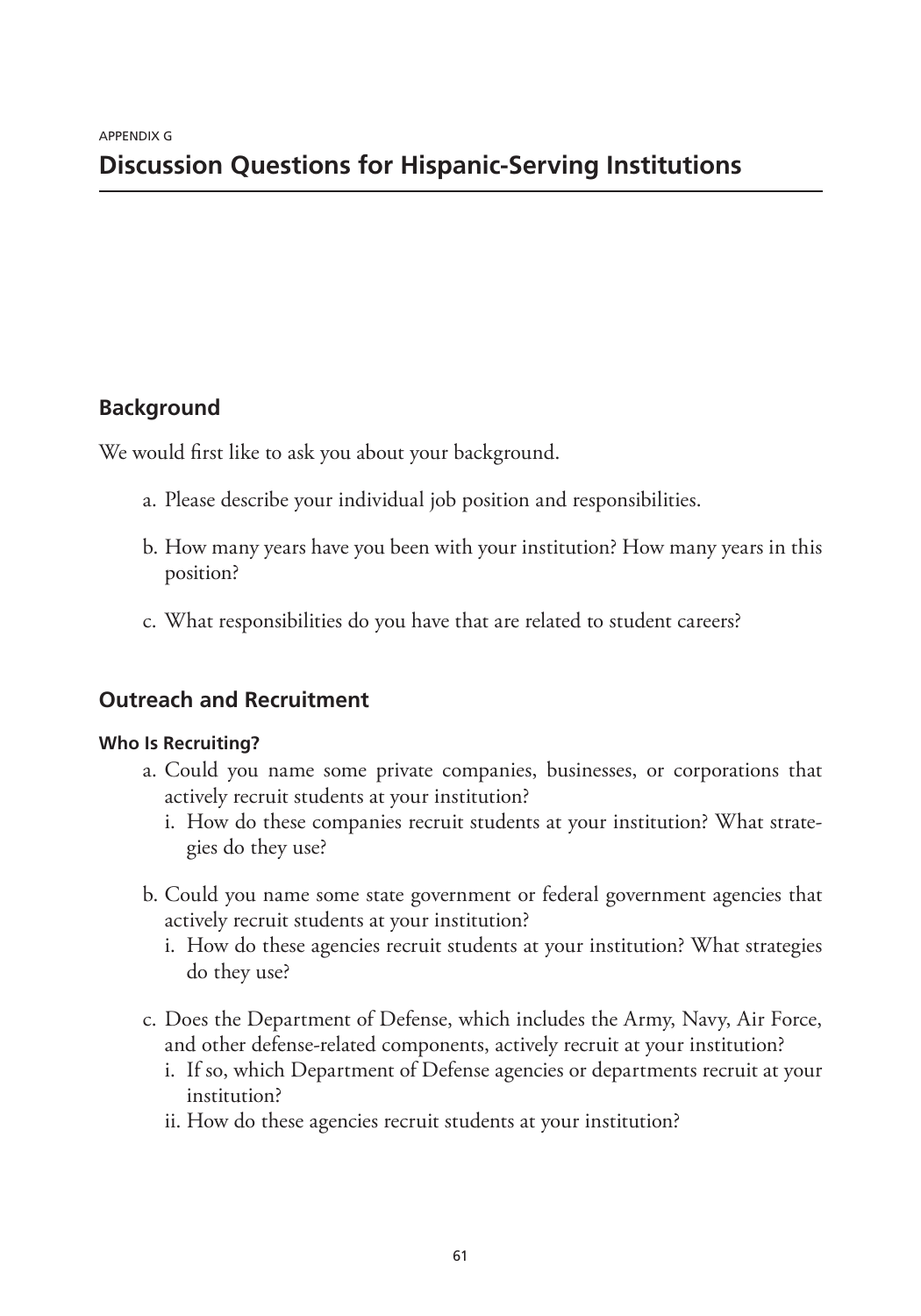d. The Department of Defense hires people for the active-duty armed forces and for civilian jobs in the Department of Defense. Which Department of Defense agencies or offices recruit students for *civilian* jobs at your institution? i. How do these agencies recruit students at your institution?

#### **Outreach Strategies (e.g., advertising)**

- a. What outreach strategies do you think businesses, organizations, or agencies should use to advertise themselves to students at your school?
	- i. Why do you recommend these outreach strategies?
- b. Could you describe any example outreach strategies used by businesses, organizations, or agencies that are effective in advertising to students at your institution?
- c. Could you describe any example outreach strategies used by businesses, organizations, or agencies that are *not* effective in advertising to students at your institution?

#### **Recruitment Strategies (e.g., getting applications)**

- a. What recruiting strategies do you think businesses, organizations, or agencies should use to encourage applications from students at your school? In other words, which strategies are most likely to assist in encouraging students to not only know about the employers but to apply for employment?
	- i. Why do you recommend these strategies?
- b. Could you describe any example recruitment strategies used by businesses, organizations, or agencies that are effective in recruiting students at your institution?
- c. Could you describe any example recruitment strategies used by businesses, organizations, or agencies that are *not* effective in recruiting students at your institution?

### **Hiring**

a. Based on your knowledge of your students' experiences, what hiring practices should businesses, organizations, or agencies use to increase the hiring of Hispanic applicants? What strategies work in not only getting students to apply but in getting students employed?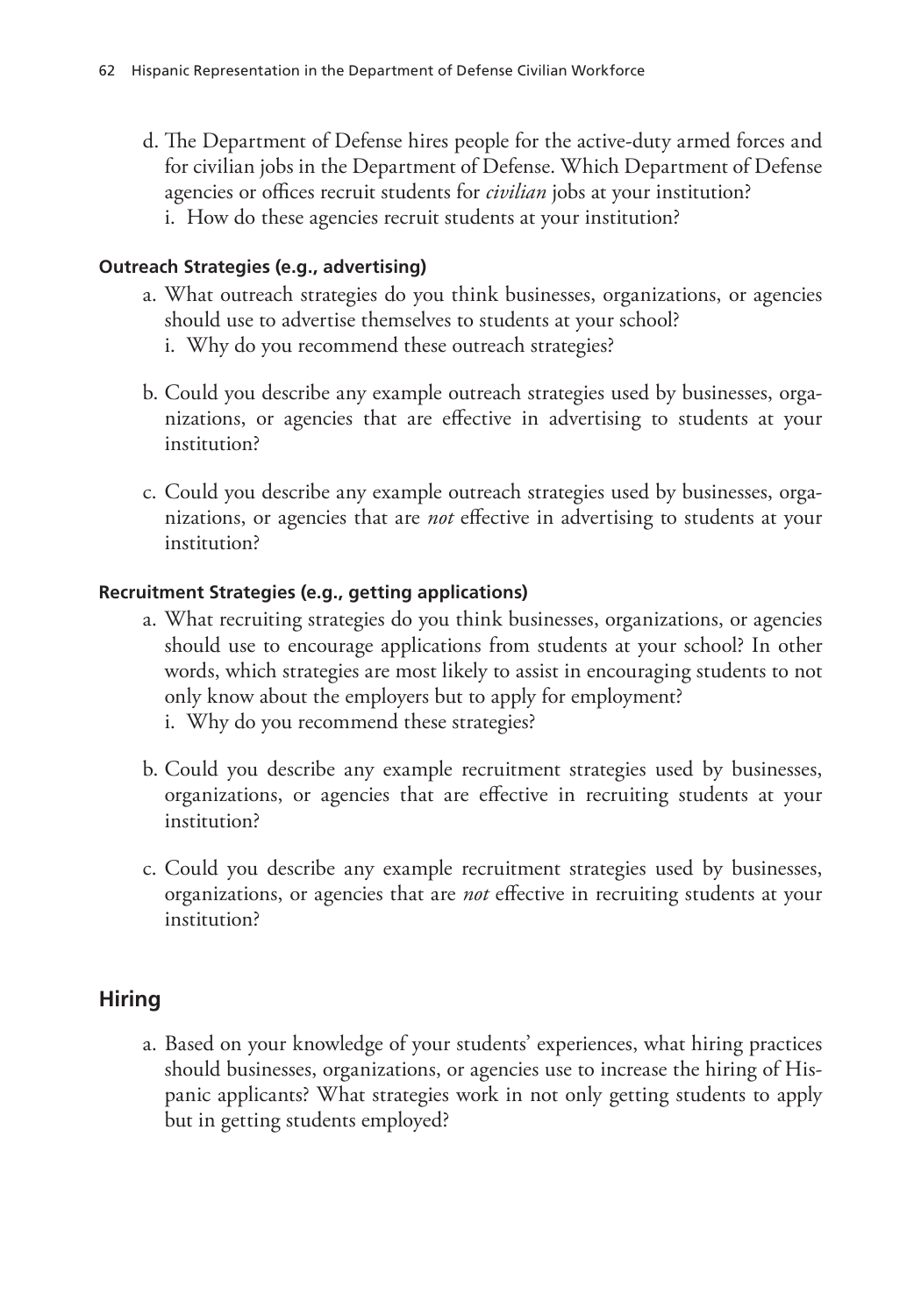- b. Could you name and describe any example hiring practices used by businesses, organizations, or agencies that recruit at your school, that you think are effective in getting your students hired?
- c. Could you name and describe any example hiring strategies used by businesses, organizations, or agencies that are *not* effective in getting your students hired?

## **Retention**

- a. Based on knowledge of your students' experiences, what policies or procedures should businesses, organizations, or agencies use to retain students from your school at those places of employment?
- b. Could you describe any example practices used by businesses, organizations, or agencies that hire students from your school that you believe are effective in retaining students at those places?
- c. Could you describe any example practices used by agencies that hire students from your school that you believe are *not* effective in retaining students at those places?

# **Barriers**

- a. Based on your experience and knowledge, what do you see as the primary reasons for Hispanic underrepresentation in businesses, organizations, and agencies?
- b. What business policies or practices do you think contribute to low levels of Hispanic representation?

# **Additional Materials**

a. Are there any reports or data sets that you know of regarding outreach and recruitment at your institution or at Hispanic-serving institutions, in general, that would be relevant for our research?

Thank you for taking the time to talk with us today. If you have questions about our project, you should feel free to contact us as well. You can reach us by our phone